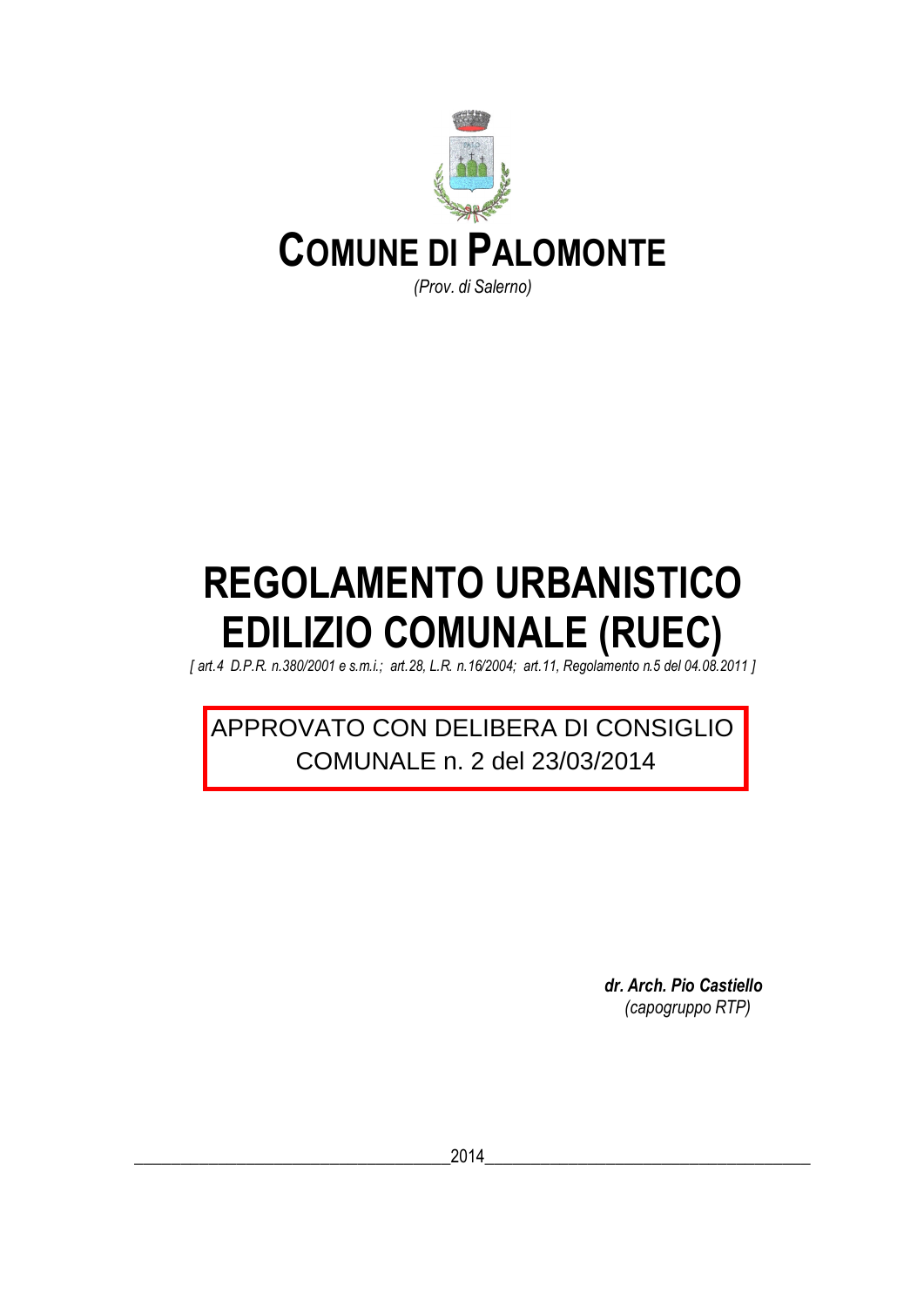PALOMONTE (SA) – RUEC 2014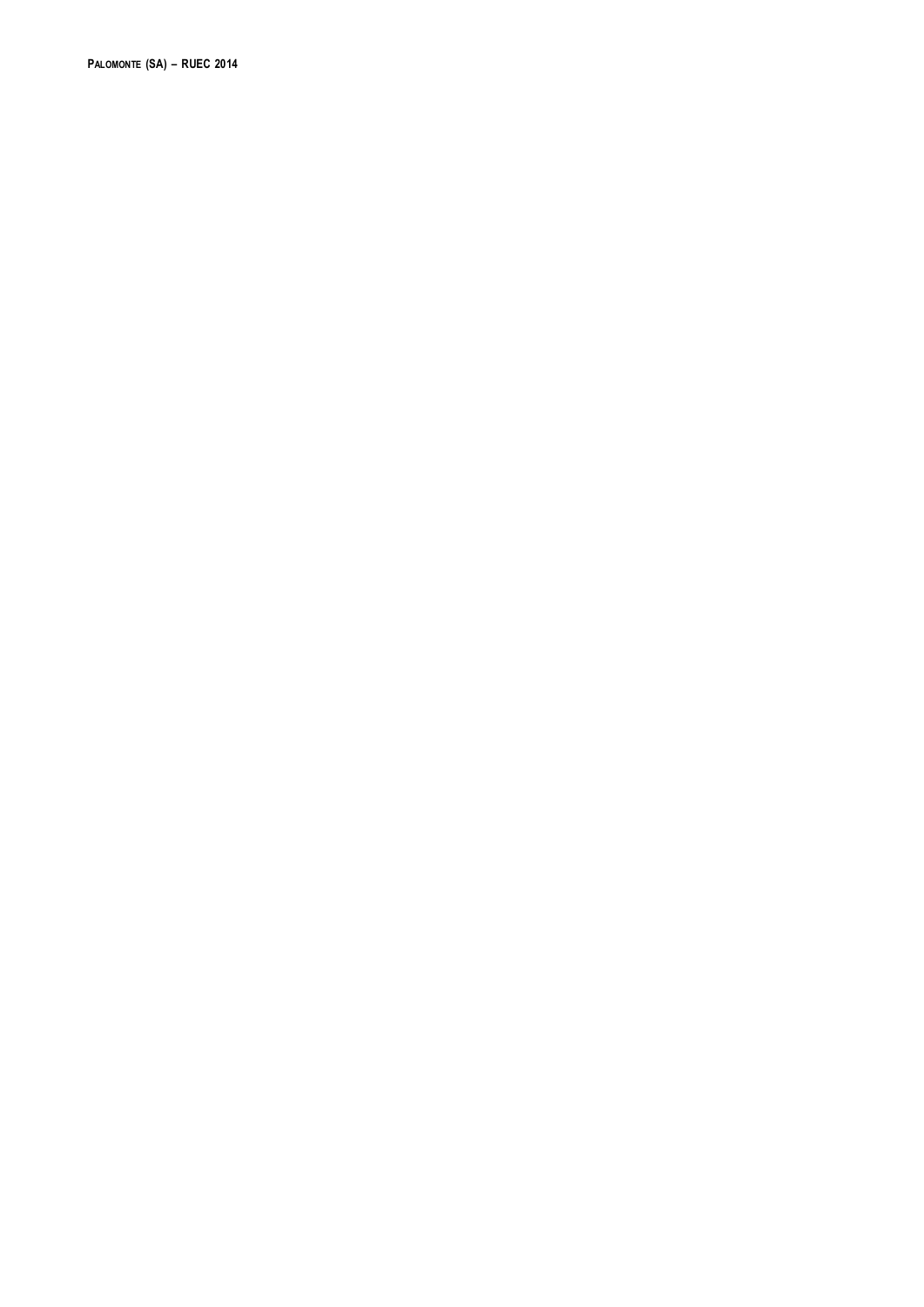# **SOMMARIO**

| CAP. III. CRITERI PER LA QUANTIFICAZIONE DEI PARAMETRI EDILIZI E URBANISTICI 11                    |     |
|----------------------------------------------------------------------------------------------------|-----|
|                                                                                                    |     |
|                                                                                                    |     |
| ART. 9 MANUFATTI PERTINENZIALI CON CONSISTENZA VOLUMETRICA A SERVIZIO DI EDIFICI ESISTENTI 18      |     |
| ART. 10 STRUTTURE OMBREGGIANTI PER PARCHEGGI IN ZONE PRODUTTIVE E TERZIARIE  20                    |     |
|                                                                                                    |     |
| ART. 12 MANUFATTI PERTINENZIALI PER FINALITÀ DI INTERESSE SOCIALE, DIDATTICO O PER USI DI PUBBLICA |     |
| ART. 13 MANUFATTI PERTINENZIALI A SERVIZIO DI PICCOLI APPEZZAMENTI DI TERRENO COLTIVATI AD ORTI 21 |     |
| TITOLO II – DISCIPLINA DELL'ATTIVITA' DI COSTRUZIONE, MODIFICAZIONE E                              |     |
|                                                                                                    | .22 |
|                                                                                                    |     |
|                                                                                                    |     |
|                                                                                                    |     |
|                                                                                                    |     |
| CAP. II. PROCEDURE PER PERMESSO DI COSTRUIRE E DENUNCIA DI INIZIO ATTIVITÀ 26                      |     |
|                                                                                                    |     |
| ART. 19 SPORTELLO UNICO PER L'EDILIZIA E SPORTELLO UNICO PER LE ATTIVITÀ PRODUTTIVE 26             |     |
|                                                                                                    |     |
|                                                                                                    |     |
| ART. 24 DECADENZA, RINNOVO, ANNULLAMENTO, TRASFERIMENTO DEL PERMESSO DI COSTRUIRE  34              |     |
|                                                                                                    |     |
|                                                                                                    |     |
|                                                                                                    |     |
|                                                                                                    |     |
| CAP. IV. DISPOSIZIONI ATTUATIVE DEL PIANO URBANISTICO COMUNALE 38                                  |     |
|                                                                                                    |     |
|                                                                                                    |     |
|                                                                                                    |     |
|                                                                                                    |     |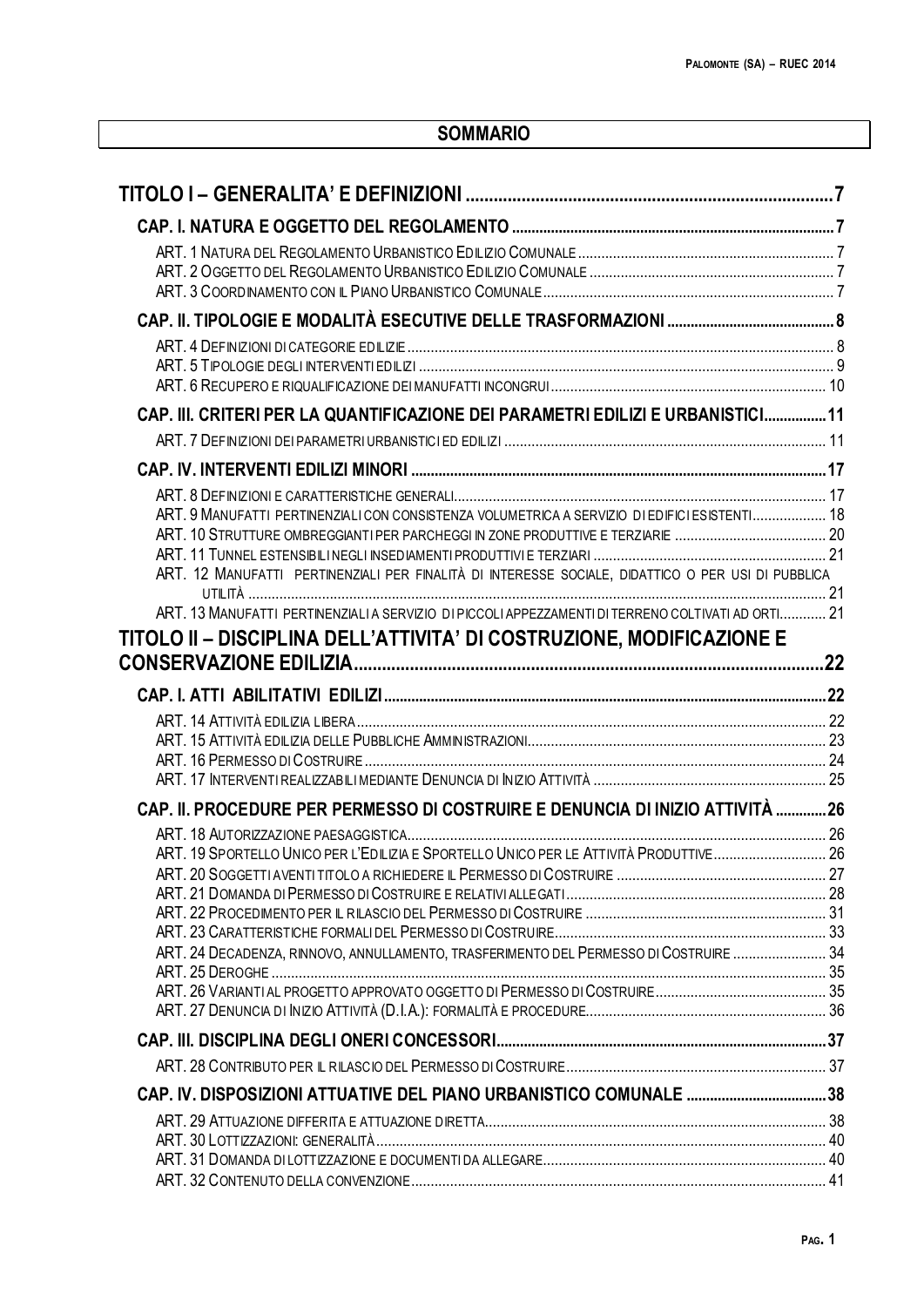| ART. 33 MODALITÀ PER LO SCOMPUTO DEL CONTRIBUTO PER LE OPERE DI URBANIZZAZIONE. DIVIETO DI   |  |
|----------------------------------------------------------------------------------------------|--|
|                                                                                              |  |
|                                                                                              |  |
|                                                                                              |  |
|                                                                                              |  |
|                                                                                              |  |
|                                                                                              |  |
|                                                                                              |  |
|                                                                                              |  |
|                                                                                              |  |
|                                                                                              |  |
|                                                                                              |  |
|                                                                                              |  |
|                                                                                              |  |
|                                                                                              |  |
|                                                                                              |  |
| ART. 47 CAUTELE PER LA SALVAGUARDIA DI RITROVAMENTI ARCHEOLOGICI, STORICI E ARTISTICI  46    |  |
|                                                                                              |  |
|                                                                                              |  |
|                                                                                              |  |
|                                                                                              |  |
|                                                                                              |  |
|                                                                                              |  |
|                                                                                              |  |
| ART. 53 SCARICO DEI MATERIALI - DEMOLIZIONI - PULIZIA DELLE STRADE ADIACENTI AI CANTIERI  47 |  |
|                                                                                              |  |
|                                                                                              |  |
|                                                                                              |  |
|                                                                                              |  |
|                                                                                              |  |
|                                                                                              |  |
|                                                                                              |  |
|                                                                                              |  |
|                                                                                              |  |
|                                                                                              |  |
|                                                                                              |  |
| TITOLO III - IGIENE EDILIZIA E DECORO DEGLI ELEMENTI ARCHITETTONICI E DI                     |  |
|                                                                                              |  |
|                                                                                              |  |
|                                                                                              |  |
|                                                                                              |  |
|                                                                                              |  |
|                                                                                              |  |
|                                                                                              |  |
|                                                                                              |  |
|                                                                                              |  |
|                                                                                              |  |
|                                                                                              |  |
|                                                                                              |  |
|                                                                                              |  |
|                                                                                              |  |
| ART. 75 CASSETTE PER LA CORRISPONDENZA E CONTATORI DI GAS, ENERGIA ELETTRICA ED ACQUA  54    |  |
|                                                                                              |  |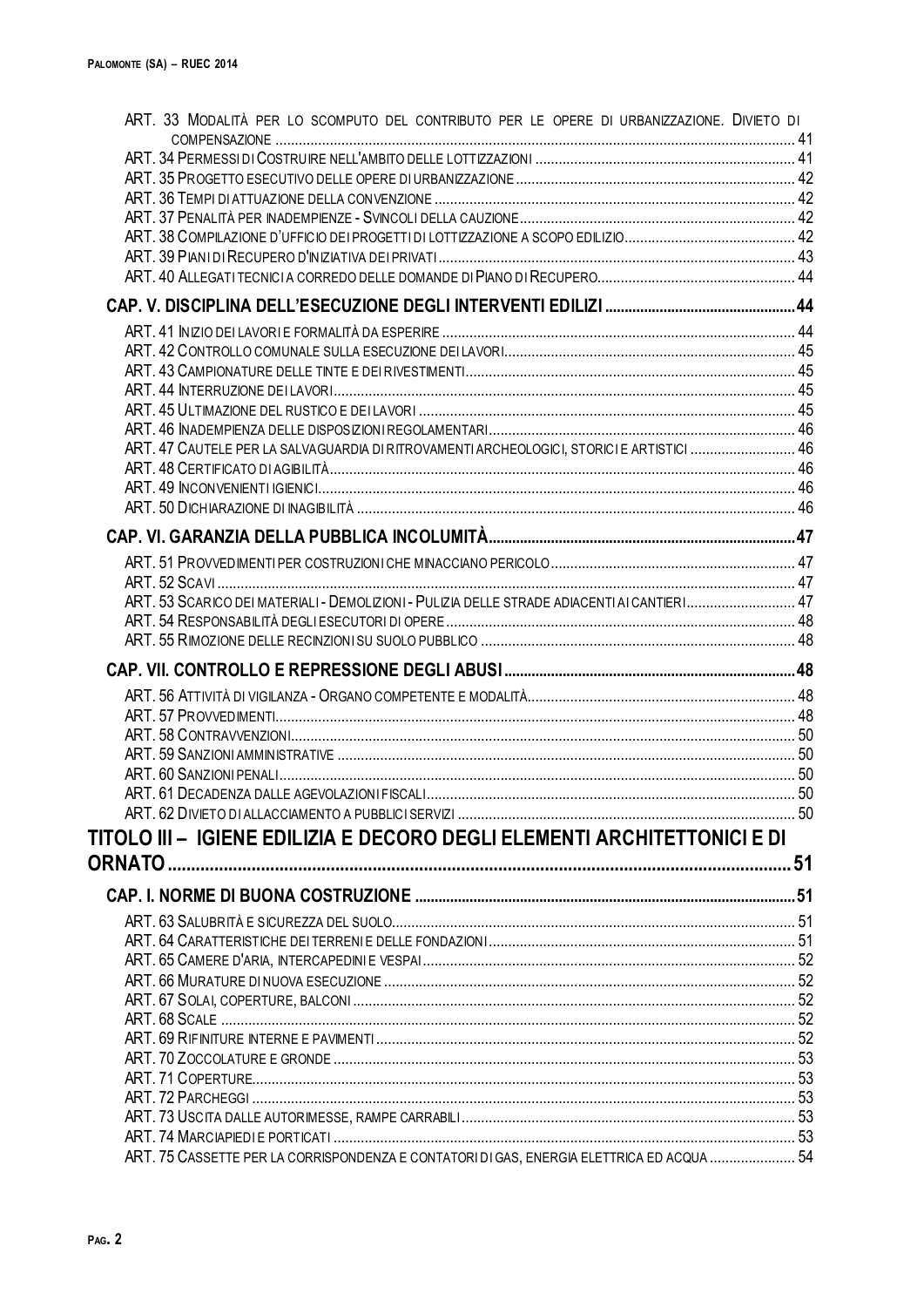| CAP. IV. ULTERIORI NORME IGIENICHE AVENTI RILEVANZA EDILIZIA E NORME DI TUTELA DEI                         |  |
|------------------------------------------------------------------------------------------------------------|--|
|                                                                                                            |  |
|                                                                                                            |  |
|                                                                                                            |  |
|                                                                                                            |  |
|                                                                                                            |  |
| ART. 93 PARERE OBBLIGATORIO PER GLI EDIFICI DESTINATI AD INSEDIAMENTI INDUSTRIALI O ATTIVITÀ PRODUTTIVE 64 |  |
| CAP. V. DISPOSIZIONI RELATIVE ALLE OPERE ESTERNE AI FABBRICATI, AGLI SPAZI VERDI E                         |  |
|                                                                                                            |  |
|                                                                                                            |  |
|                                                                                                            |  |
|                                                                                                            |  |
| ART. 97 PRESCRIZIONI E DISPOSIZIONI PER LA SALVAGUARDIA E LA FORMAZIONE DEL VERDE 70                       |  |
|                                                                                                            |  |
| TITOLO IV – CRITERI E NORME IN MATERIA ENERGETICO-AMBIENTALE E DI                                          |  |
|                                                                                                            |  |
|                                                                                                            |  |
|                                                                                                            |  |
|                                                                                                            |  |
|                                                                                                            |  |
|                                                                                                            |  |
|                                                                                                            |  |
|                                                                                                            |  |
|                                                                                                            |  |
|                                                                                                            |  |
|                                                                                                            |  |
|                                                                                                            |  |
|                                                                                                            |  |
|                                                                                                            |  |
|                                                                                                            |  |
|                                                                                                            |  |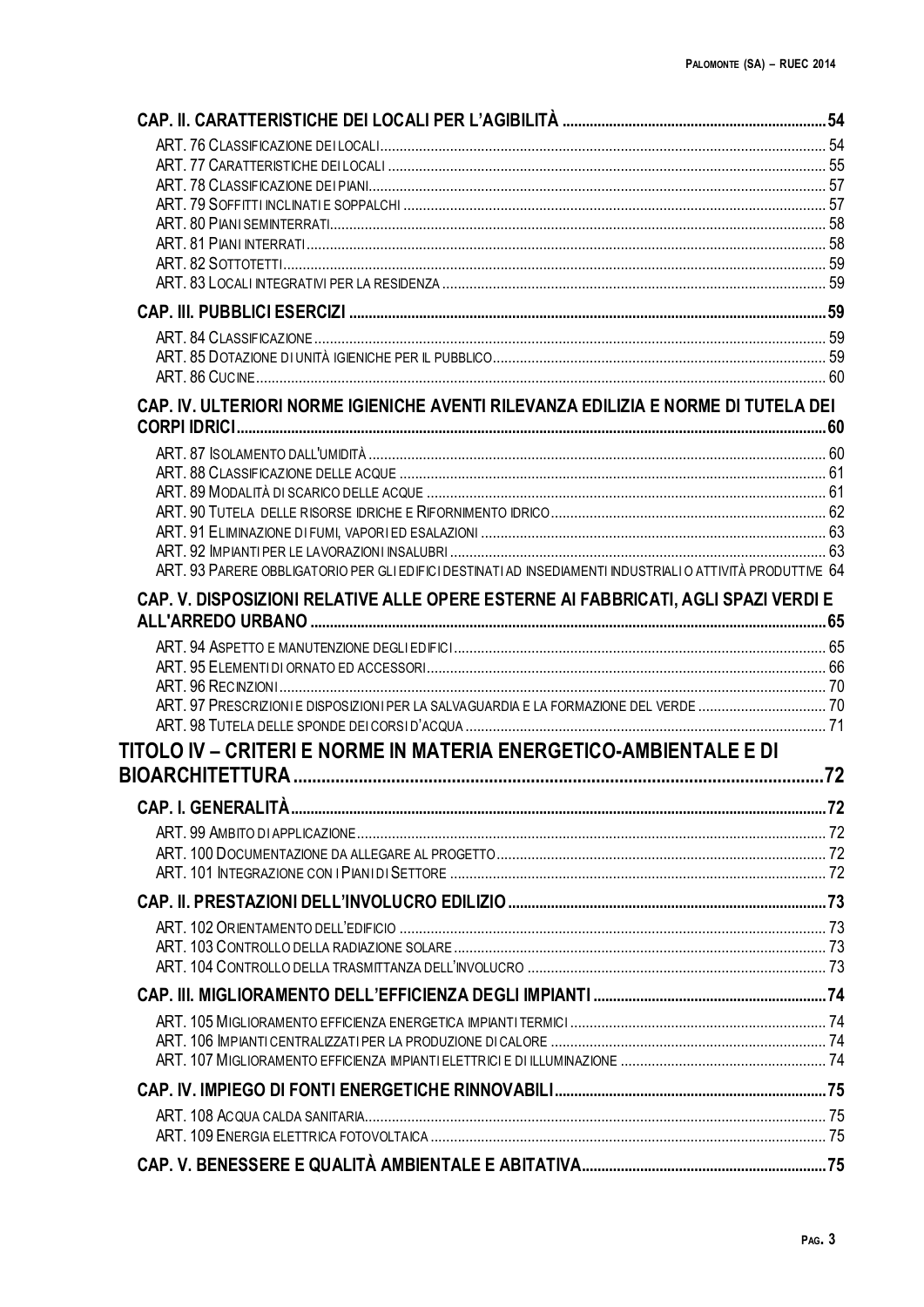| ART. 115 GESTIONE ACQUE PIOVANE - CONTENIMENTO RIFIUTI LIQUIDI - CONTENIMENTO CONSUMI ACQUA      |  |
|--------------------------------------------------------------------------------------------------|--|
|                                                                                                  |  |
|                                                                                                  |  |
| TITOLO V-SICUREZZA ANTINCENDIO E BARRIERE ARCHITETTONICHE 79                                     |  |
|                                                                                                  |  |
|                                                                                                  |  |
|                                                                                                  |  |
|                                                                                                  |  |
|                                                                                                  |  |
| ART. 121 CRITERI DI SICUREZZA PER IMPIANTI CENTRALIZZATI DI RISCALDAMENTO E CONDIZIONAMENTO 80   |  |
|                                                                                                  |  |
|                                                                                                  |  |
|                                                                                                  |  |
|                                                                                                  |  |
|                                                                                                  |  |
| TITOLO VI - NORME DI TUTELA SPECIALE DELLA CITTÀ STORICA 84                                      |  |
|                                                                                                  |  |
|                                                                                                  |  |
| 85. ART. 127 PRESCRIZIONI DI CARATTERE EDILIZIO - MANUTENZIONE E TENUTA DEL DECORO  85           |  |
|                                                                                                  |  |
| TITOLO VII - NORME DI TUTELA DEL PAESAGGIO RURALE E DELLE AREE                                   |  |
|                                                                                                  |  |
|                                                                                                  |  |
|                                                                                                  |  |
|                                                                                                  |  |
|                                                                                                  |  |
|                                                                                                  |  |
|                                                                                                  |  |
|                                                                                                  |  |
|                                                                                                  |  |
|                                                                                                  |  |
|                                                                                                  |  |
|                                                                                                  |  |
|                                                                                                  |  |
| TITOLO IX - DISCIPLINA PER L'APERTURA E LA COLTIVAZIONE DELLE CAVE E                             |  |
|                                                                                                  |  |
|                                                                                                  |  |
| ART. 141 PROCEDURA E DOCUMENTAZIONE PER LA RICHIESTA DI AUTORIZZAZIONE O DI CONCESSIONE  93      |  |
|                                                                                                  |  |
|                                                                                                  |  |
|                                                                                                  |  |
| ART. 144 SOSTA CONTINUATA DI ROULOTTE E DI VEICOLI O RIMORCHI ATTREZZATI PER IL PERNOTTAMENTO SU |  |
|                                                                                                  |  |
| ART. 145 INSTALLAZIONE A TEMPO DETERMINATO DI MANUFATTI TRASFERIBILI, PRECARIE E GONFIABILI 94   |  |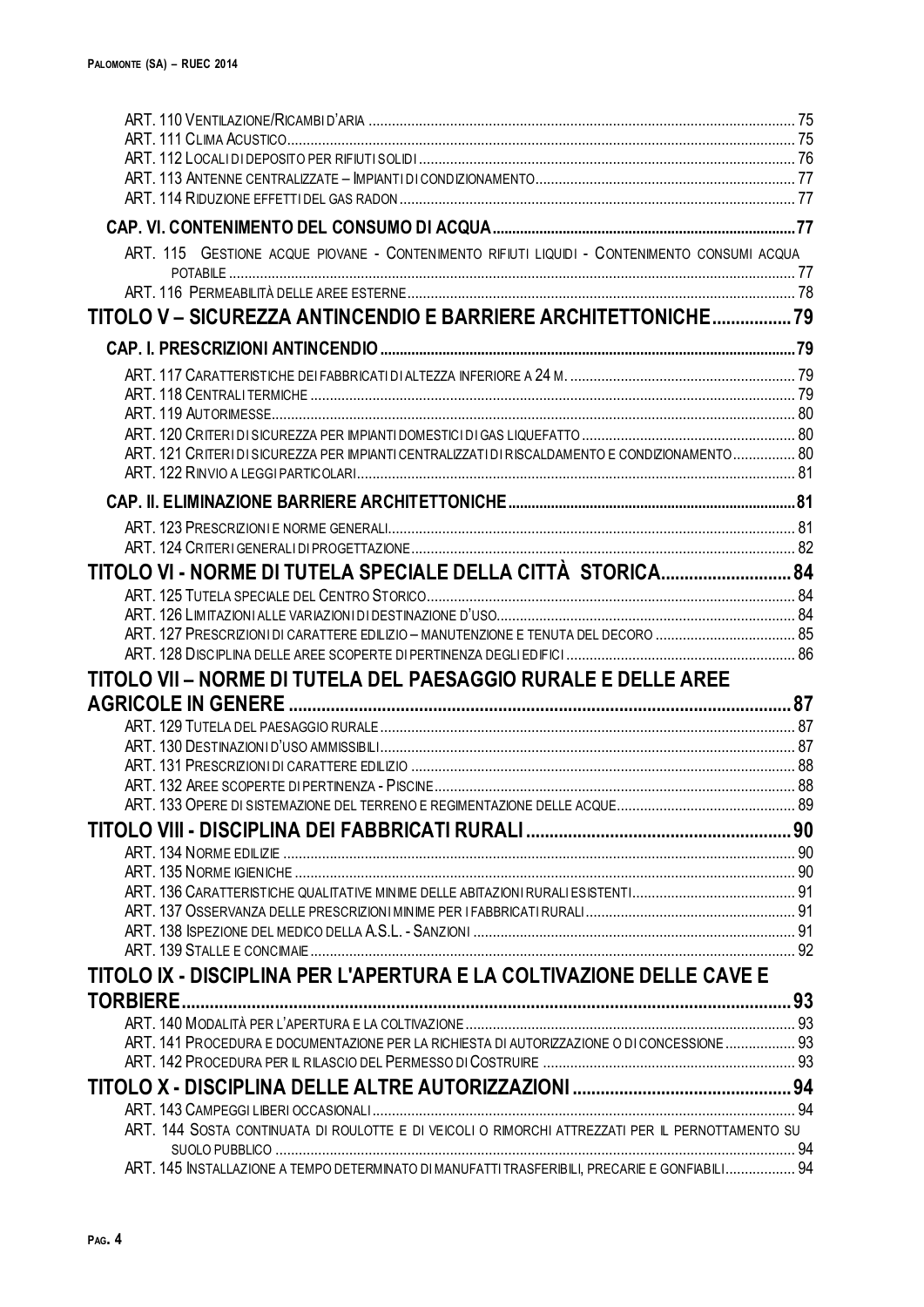| ART. 146 CRITERI PER IL RILASCIO DELLE AUTORIZZAZIONI DI STRUTTURE TRASFERIBILI, PRECARIE E GONFIABILI 94 |  |
|-----------------------------------------------------------------------------------------------------------|--|
|                                                                                                           |  |
| ART. 148 OCCUPAZIONE TEMPORANEA O PERMANENTE DI SPAZIO, SUOLO O SOTTOSUOLO PUBBLICO 95                    |  |
|                                                                                                           |  |
| ART. 150 TRIVELLAZIONE ED ESCAVAZIONE I POZZI PER LO SFRUTTAMENTO DI FALDE ACQUIFERE  96                  |  |
| ART. 151 TRASFORMAZIONE E MUTAMENTO DI DESTINAZIONE DEI BOSCHI E DEI TERRENI SOTTOPOSTI A VINCOLO         |  |
|                                                                                                           |  |
| ART. 152 APERTURA E MODIFICA DI PASSI CARRABILI E DI ACCESSI PRIVATI SU SPAZI PUBBLICI O APERTI AL        |  |
|                                                                                                           |  |
|                                                                                                           |  |
| TITOLO XI – NORME SULL'INSEDIAMENTO DI FONTI DI INQUINAMENTO                                              |  |
|                                                                                                           |  |
|                                                                                                           |  |
|                                                                                                           |  |
|                                                                                                           |  |
|                                                                                                           |  |
|                                                                                                           |  |
|                                                                                                           |  |
|                                                                                                           |  |
|                                                                                                           |  |
|                                                                                                           |  |
|                                                                                                           |  |
|                                                                                                           |  |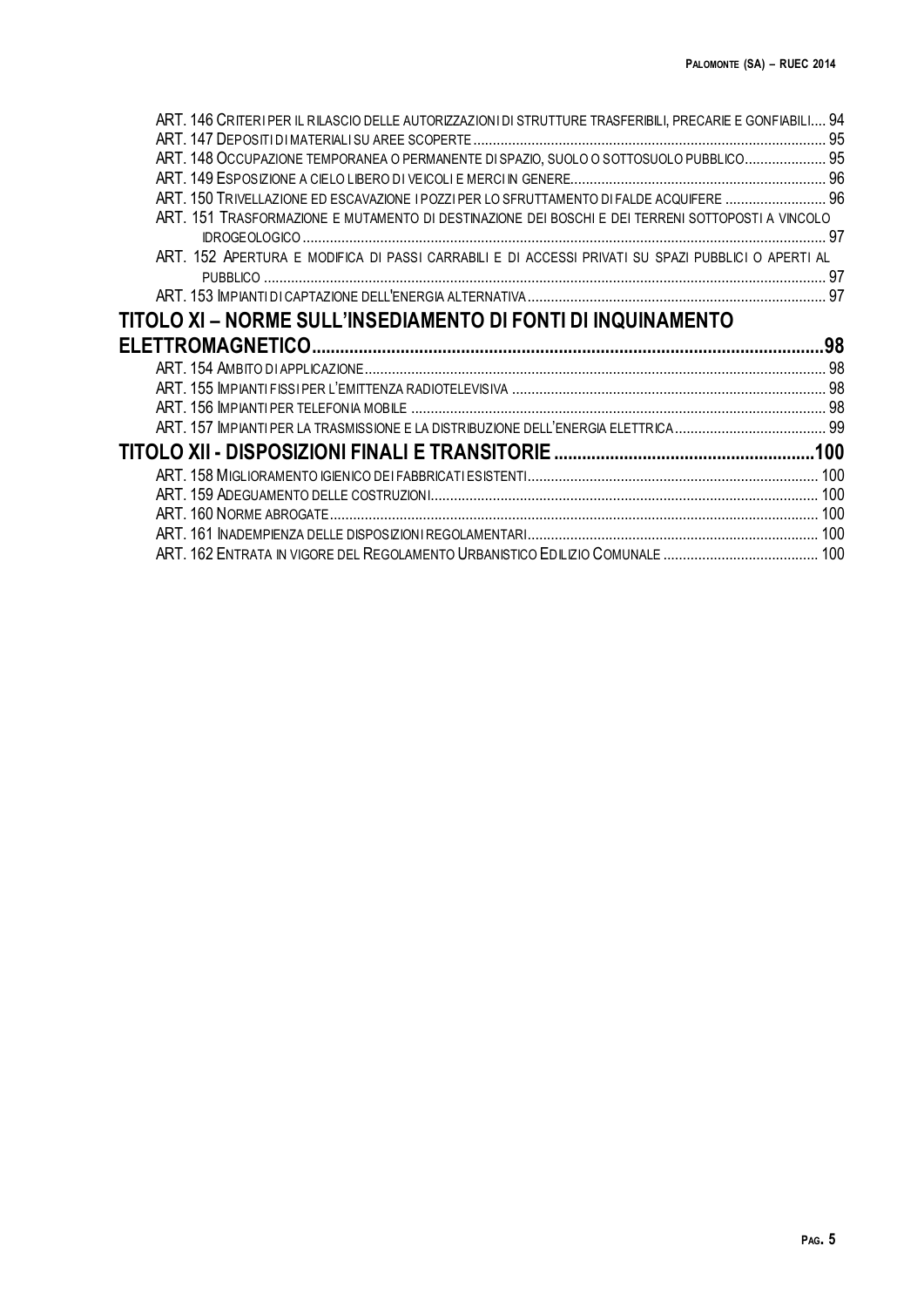PALOMONTE (SA) – RUEC 2014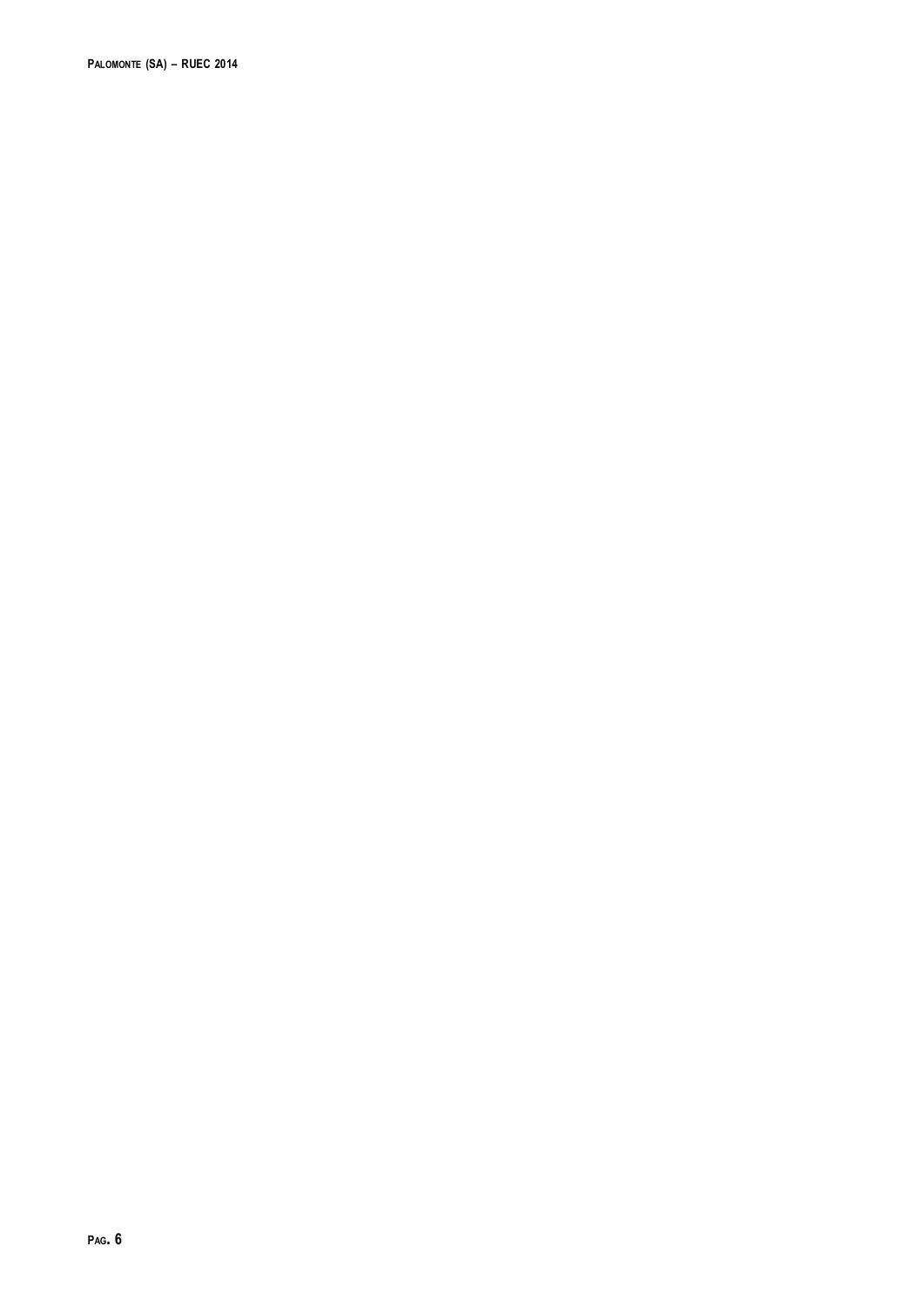# TITOLO I – GENERALITA' E DEFINIZIONI

# CAP. I. NATURA E OGGETTO DEL REGOLAMENTO

#### ART. 1

#### Natura del Regolamento Urbanistico Edilizio Comunale

Il presente Regolamento, redatto ai sensi dell'art.4 del Testo Unico in materia di Edilizia approvato con D.P.R. 06.06.2001 n.380 e s.m.i. e dell'art.28 della L.R. 22.12.2004 n.16, è strumento di pianificazione comunale ai sensi dell'art.22, co.2, lett. c), della L.R. n.16/2004.

#### ART. 2

#### Oggetto del Regolamento Urbanistico Edilizio Comunale

Oggetto del presente Regolamento è la disciplina delle materie specificate all'art.4 del D.P.R. 06.06.2001 n.380 e s.m.i. e all'art.28 della L.R. 22.12.2004 n.16, delle altre materie demandate al Regolamento Urbanistico Edilizio Comunale da disposizioni con forza di legge, nonché delle ulteriori materie che, anche con carattere eminentemente locale, abbiano attinenza con l'attività edilizia, il decoro e l'igiene urbana, la tutela dei valori ambientali e architettonici del territorio comunale, il benessere e la sicurezza.

In particolare, ai sensi dell'art.28 della L.R. n.16/2004, il presente RUEC:

- individua le procedure, le modalità esecutive e le tipologie delle trasformazioni, nonché l'attività concreta di costruzione, modificazione e conservazione delle strutture edilizie;
- disciplina gli aspetti igienici aventi rilevanza edilizia, gli elementi architettonici e di ornato, gli spazi verdi e gli arredi urbani;
- definisce, in conformità alle previsioni del PUC e delle Norme di Attuazione allo stesso allegate, i criteri per la quantificazione dei parametri edilizi e urbanistici e disciplina gli oneri concessori;
- specifica i criteri per il rispetto delle norme in materia energetico-ambientale in conformità agli indirizzi statali e regionali.

#### ART. 3

#### Coordinamento con il Piano Urbanistico Comunale

Il presente R.U.E.C. definisce le procedure, le modalità attuative, le tipologie, i requisiti qualitativi e prestazionali generali ed i criteri di quantificazione dei parametri edilizi e urbanistici da applicare alle specifiche soluzioni, ovvero agli interventi e le opere, di cui alla disciplina particolare delle singole zone omogenee del PUC.

Pertanto, le disposizioni del RUEC si integrano e si coordinano con le norme di attuazione specifiche delle singole zone omogenee del PUC e concorrono alla compiuta disciplina e regolamentazione degli assetti, delle trasformazioni, delle utilizzazioni e delle azioni di tutela del territorio.

Le disposizioni del presente RUEC si applicano di norma all'intero territorio comunale, fatte salve quelle esplicitamente riferite ad ambiti territoriali specifici.

Nel "Centro Storico" come individuato dal Piano Urbanistico Comunale si applicano altresì le norme di tutela speciale della città storica di cui al Titolo VI del presente Regolamento.

Nelle aree a vocazione agricola e negli ambiti agricoli e forestali di interesse strategico, come individuati dal Piano Urbanistico Comunale, si applicano le norme di tutela del paesaggio rurale di cui al successivo Titolo VII.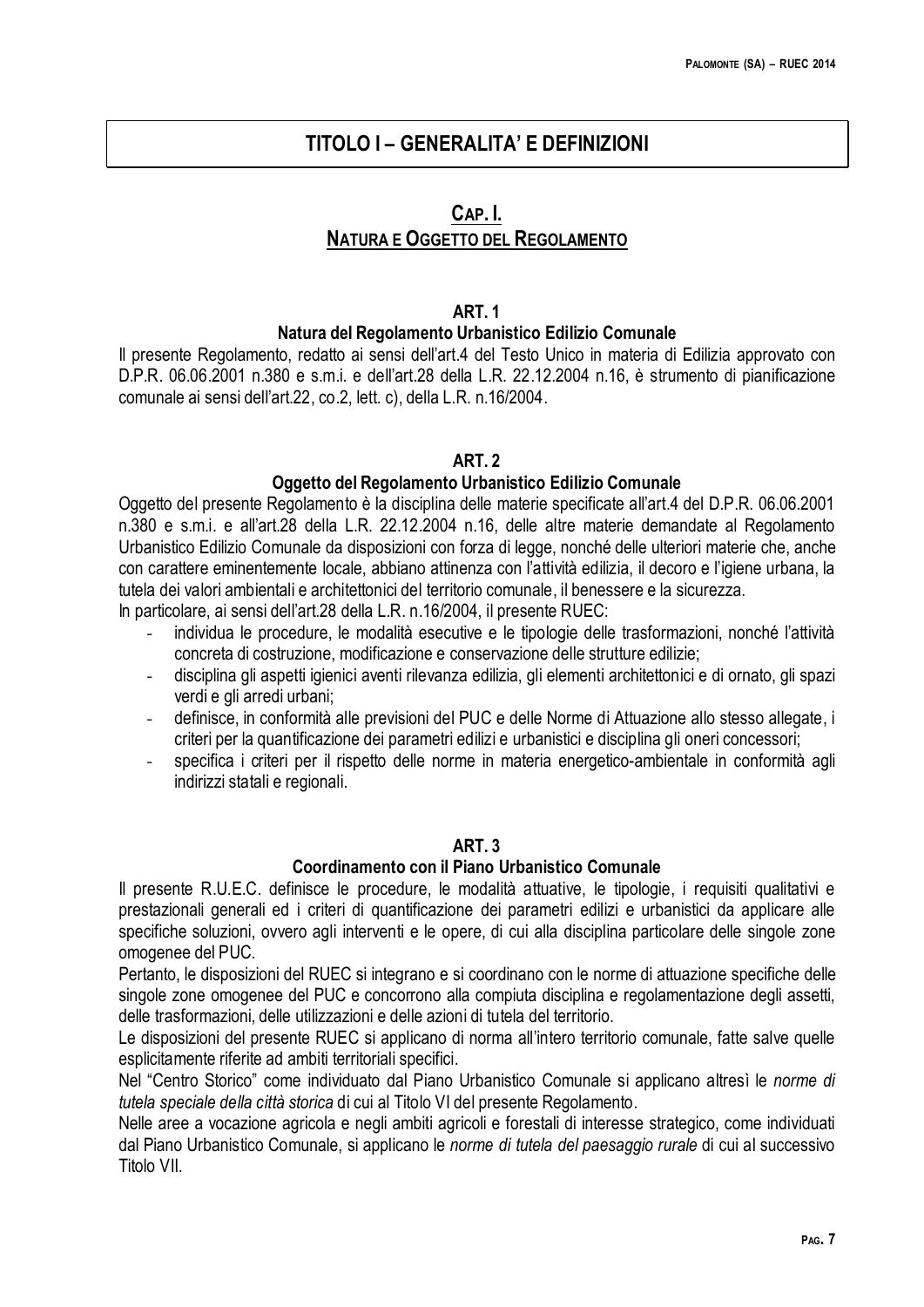# CAP. II. TIPOLOGIE E MODALITÀ ESECUTIVE DELLE TRASFORMAZIONI

#### ART. 4

#### Definizioni di categorie edilizie

Gli interventi e le opere edilizie consentite dal PUC e dai relativi PUA sono sottoposte alla disciplina del presente RUEC. All'uopo, si intendono:

- per interventi costruttivi, le opere edilizie realizzate entro e/o fuori terra, che risultino ancorate al terreno e non rientrino nella categoria delle cose mobili secondo il Codice della Strada, riguardanti costruzioni aggiuntive o sostitutive rispetto all'originario stato del suolo e dei luoghi, quali edifici, costruzioni in genere, nonché quant'altro comporti la realizzazione di manufatti;

- per trasformazioni, le azioni costruttive volte a realizzare nuova edificazione di manufatti edilizi, infrastrutturali e di opere in generale, per cui l'ambiente fisico viene ad essere modificato rispetto a quello preesistente, ivi comprese le lottizzazioni;

- per riqualificazione, le azioni atte a conservare con adeguamenti funzionali, strutturali e morfologici gli elementi costruiti e quelli ambientali esistenti.

Per le costruzioni edilizie si definiscono:

- piano, lo spazio delimitato dalle pareti di facciata compreso tra gli estradossi di due solai contigui, che può essere: fuori terra, interrato o seminterrato in relazione alla quota più bassa delle sistemazioni esterne, secondo quanto definito agli artt. 80 e 81 del presente RUEC;
- facciata, la proiezione su un piano verticale dei paramenti di uno dei frontespizi esterni dei fabbricato;
- unità immobiliare, un complesso edilizio costituito da vani, vani accessori e superfici pertinenziali balconate o terrazzate, funzionalmente autonomo, con ingresso (o ingressi) indipendente a esclusivo servizio dell'unità immobiliare;
- loggia, lo spazio accessorio, delimitato da tre pareti verticali e due orizzontamenti, accessibile da vani abitabili;
- loggiato, lo spazio di uso collettivo o accessorio, delimitato da una parete verticale, una pilastrata e due orizzontamenti;
- porticato, lo spazio coperto di uso comune o esclusivo posto a piano terra, aperto su almeno un fronte, direttamente interconnesso con le sistemazioni esterne;
- chiostro, lo spazio coperto, aperto verso il cortile interno e ubicato allo stesso livello di quest'ultimo, che lo attornia su tutti i suoi lati;
- tettoia, struttura di copertura, aperta su più lati, pertinenziale all'unità immobiliare o di uso condominiale;
- spazi scoperti: cortile o corte (spazio scoperto delimitato lungo il perimetro da edifici o da fabbricati accessori, destinato essenzialmente ad illuminare ed aerare i vani interni degli edifici e destinato subordinatamente anche ad altre funzioni quali il transito pedonale e veicolare ed il parcheggio.), cavedio (spazio interno con collegamento all'esterno solo in sommità, da utilizzare per la sistemazione di canalizzazioni degli impianti tecnici dell'edificio);
- pensiline, elementi per la protezione dal soleggiamento, dalle piogge e dal vento, formate da strutture permanenti o provvisorie, con elementi portanti verticali e/o orizzontali, utilizzate anche per sostegno di essenze arboree rampicanti e per la formazione di pergolati, gazebi, spalliere verdi, etc.;
- chioschi, manufatti provvisori, di superfici, altezze e volumi modesti, senza servizi igienici, per vendite al minuto, per funzioni di biglietteria, di guardiania e di altre attività complementari e compatibili;
- pareti finestrate, le pareti esterne dell'edificio con presenza di aperture, costituenti vedute,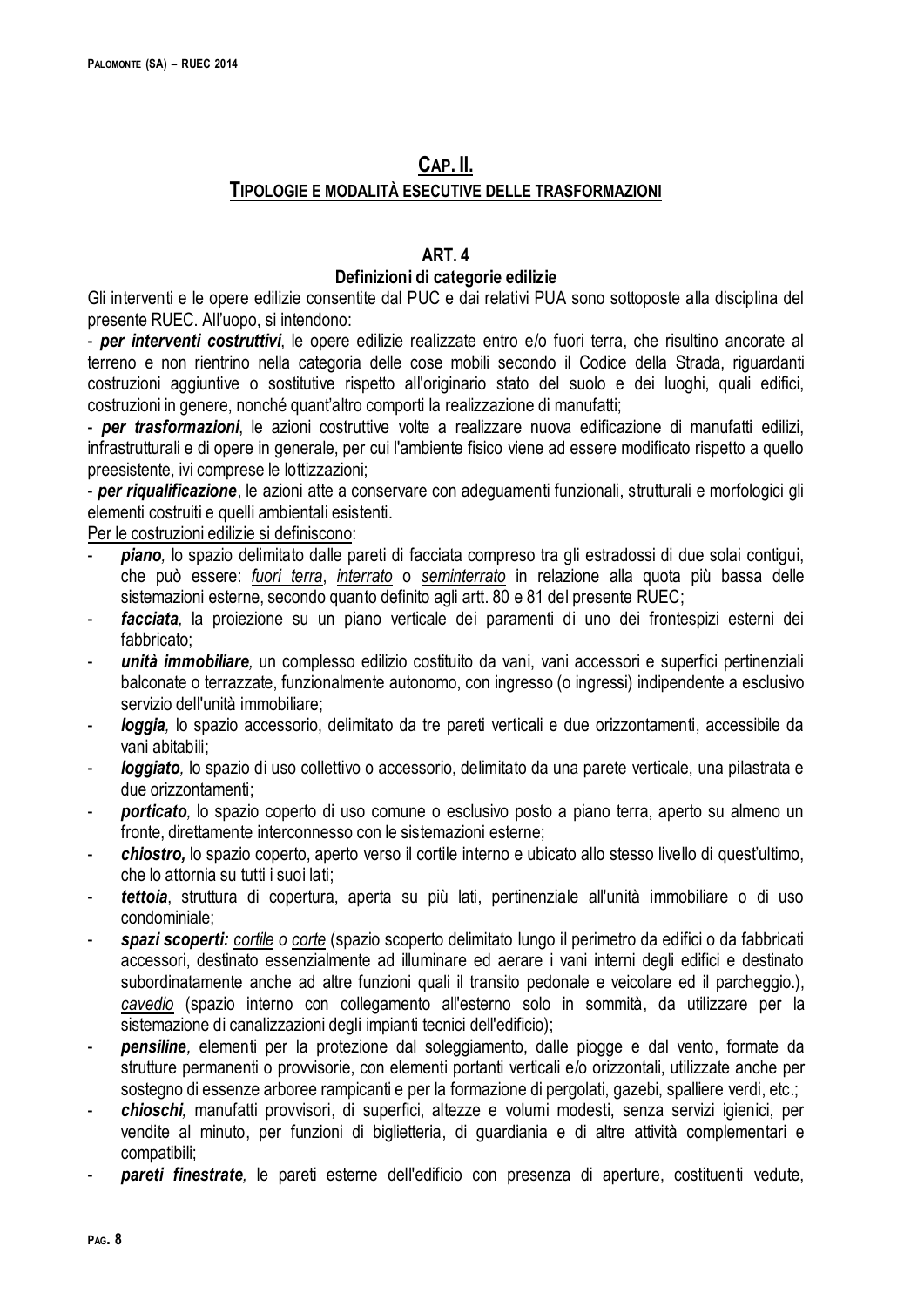delimitanti volumi costruiti, ivi compresi i frontini degli sbalzi strutturali prospicienti suoli privati, connessi all'utilizzazione dell'edificio, ove detti sbalzi incidano sulla salubrità e la sicurezza degli spazi compresi tra edifici prospicienti;

- elementi di arredo di spazi esterni, sistemazione del verde con essenze arboree, cespugliato o a prato, con l'inserimento di elementi costruiti, scultorei e architettonici destinati ad esclusiva destinazione di arredo formale e funzionale per la più gradevole fruizione degli spazi esistenti;
- infrastrutture primarie, le sistemazioni urbane ed extraurbane per la viabilità e di ogni modalità di trasporto e di relazioni sul territorio;
- infrastrutture secondarie, il complesso delle attrezzature e dei servizi di interesse comune.

#### ART. 5

#### Tipologie degli interventi edilizi

Le tipologie degli interventi edilizi si dividono in due categorie generali: *interventi sul patrimonio edilizio* esistente e interventi di nuova costruzione, come definiti nel presente articolo.

Nell'ambito delle singole tipologie di intervento edilizio si applicano le norme generali e particolari stabilite, in relazione alla specificità dell'ambito territoriale in cui l'intervento ricade, dal presente RUEC.

Il Piano Urbanistico Comunale (PUC), gli Atti di Programmazione egli Interventi (API) e i Piani Urbanistici Attuativi (PUA) stabiliscono le tipologie di intervento applicabili nelle diverse zone territoriali omogenee.

A) Le tipologie degli *interventi sul patrimonio edilizio esistente*, in coerenza con quanto prescritto dall'art. 3 del T.U. Edilizia (D.P.R. n. 380/2001 e succ. mod. ed int.), sono quelle di seguito riportate:

#### a) "Manutenzione Ordinaria"

Sono gli interventi edilizi che riguardano le opere di riparazione, rinnovamento e sostituzione delle finiture degli edifici e quelle necessarie ad integrare o mantenere in efficienza gli impianti tecnologici esistenti.

#### b) "Manutenzione Straordinaria"

Sono le opere e le modifiche necessarie per rinnovare e sostituire parti anche strutturali degli edifici, nonché per realizzare ed integrare i servizi igienico-sanitari e tecnologici, sempre che non alterino i volumi e le superfici delle singole unità immobiliari e non comportino modifiche delle destinazioni d'uso.

#### c) "Restauro e Risanamento Conservativo"

Sono gli interventi edilizi rivolti a conservare l'organismo edilizio e ad assicurarne la funzionalità mediante un insieme sistematico di opere che, nel rispetto degli elementi tipologici, formali e strutturali dell'organismo stesso, ne consentano destinazioni d'uso con essi compatibili. Tali interventi comprendono il consolidamento, il ripristino e il rinnovo degli elementi costitutivi dell'edificio, l'inserimento degli elementi accessori e degli impianti richiesti dalle esigenze dell'uso, l'eliminazione degli elementi estranei all'organismo edilizio.

Ai sensi dell'art.3, comma 2, del T.U. Edilizia (D.P.R. n. 380/2001 e succ. mod. ed int.) e dell'art.29, co.4, del Codice dei Beni Culturali e del Paesaggio (D.Lgs. n.42/2004 e s.m.i.), si definiscono come interventi di restauro quelli diretti sul bene attraverso un complesso di operazioni finalizzate all'integrità materiale ed al recupero del bene medesimo, alla protezione ed alla trasmissione dei suoi valori culturali. Il restauro comprende l'intervento di miglioramento strutturale ai sensi della vigente normativa sismica.

Il restauro si applica per tutti gli immobili e loro pertinenze assoggettati alle disposizioni di tutela di cui al D.Lgs. n.42/2004 e s.m.i., secondo le prescrizioni di cui all'art.29 dello stesso Decreto Legislativo.

#### d) "Ristrutturazione Edilizia"

Sono gli interventi rivolti a trasformare gli organismi edilizi mediante un insieme sistematico di opere che possono portare ad un organismo edilizio in tutto o in parte diverso dal precedente

Tali interventi comprendono il ripristino o la sostituzione di alcuni elementi costitutivi dell'edificio, l'eliminazione, la modifica e l'inserimento di nuovi elementi ed impianti.

Ai sensi e per gli effetti del D.L. 21 giugno 2013, n.69, convertito con L. 98/2013, nell'ambito degli interventi di ristrutturazione edilizia sono ricompresi anche quelli consistenti nella demolizione e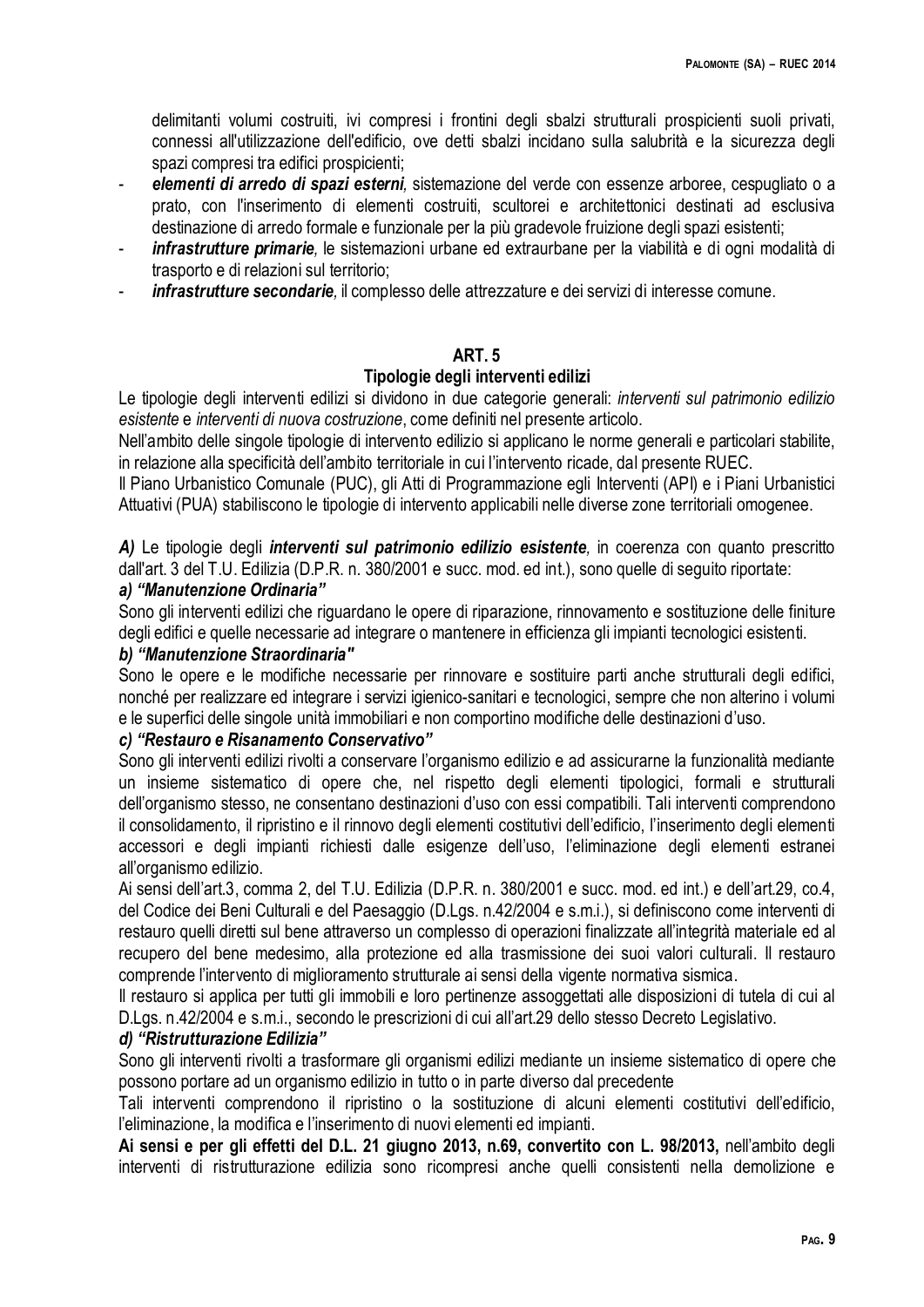ricostruzione con la stessa volumetria di quello preesistente, fatte salve le sole innovazioni necessarie per l'adeguamento alla normativa antisismica, nonché quelli volti al ripristino di edifici, o parti di essi, eventualmente crollati o demoliti, attraverso la loro ricostruzione, purché sia possibile accertarne la preesistente consistenza. Rimane fermo che, con riferimento agli immobili sottoposti a vincoli ai sensi del D.Lgs. 22.01.2004, n.42 e successive modificazioni, gli interventi di demolizione e ricostruzione e gli interventi di ripristino di edifici crollati o demoliti costituiscono interventi di ristrutturazione edilizia soltanto ove sia rispettata la medesima sagoma dell'edificio preesistente.

B) Sono da considerarsi interventi di nuova costruzione quelli di trasformazione edilizia ed urbanistica del territorio non rientranti nelle tipologie definite ai punti precedenti. A sensi dell'art. 3, lett.e) del T.U. in materia di edilizia, sono comunque da considerarsi tali:

- la costruzione di manufatti edilizi fuori terra o interrati, ovvero l'ampliamento di quelli esistenti all'esterno della sagoma esistente, fermo restando, per gli interventi pertinenziali, quanto previsto al punto seguente; - gli interventi pertinenziali che le norme tecniche degli strumenti urbanistici, in relazione alla zonizzazione e al pregio ambientale e paesaggistico delle aree, qualifichino come interventi di nuova costruzione, ovvero che comportino la realizzazione di un volume superiore al 20% del volume dell'edificio principale;

- gli interventi di urbanizzazione primaria e secondaria realizzati da soggetti diversi dal Comune;

- la realizzazione di infrastrutture e di impianti, anche per pubblici servizi, che comporti la trasformazione in via permanente di suolo inedificato;

- l'installazione di torri e tralicci per impianti radio-ricetrasmittenti e di ripetitori per i servizi di telecomunicazioni;

- l'installazione di manufatti leggeri, anche prefabbricati, e di strutture di qualsiasi genere, quali roulottes, campers, case mobili, imbarcazioni, che siano utilizzati come abitazioni, ambienti di lavoro, oppure come depositi, magazzini e simili, e che non siano diretti a soddisfare esigenze meramente temporanee;

- la realizzazione di depositi di merci o di materiali, la realizzazione di impianti per attività produttive all'aperto ove comportino l'esecuzione di lavori cui consegua la trasformazione permanente del suolo inedificato.

#### C) "Ristrutturazione urbanistica"

Ai sensi della lettera f) del co.1 dell'art. 3 del T.U., rientrano in tale tipologia gli interventi rivolti a sostituire l'esistente tessuto urbanistico-edilizio con altro diverso mediante un insieme sistematico di interventi edilizi, anche con la modificazione del disegno dei lotti, degli isolati e della rete stradale, per i quali sono necessari progetti unitari o piani urbanistici attuativi che comportano interventi edilizi rientranti sia nella tipologia delle nuove costruzioni, che in quella degli interventi sul patrimonio edilizio esistente, come sopra definite.

#### ART. 6

#### Recupero e riqualificazione dei manufatti incongrui

Le strutture accessorie o i manufatti costruiti con elementi precari ed impropri o che presentino comunque uno stato di degrado e di incoerenza con il contesto limitrofo, purché legittimati in base a regolari atti abilitativi, ovvero realizzati anteriormente al 1/9/1967 nelle aree esterne alla delimitazione dei centri abitati e prima del 17/8/1942 nei centri abitati, sono assoggettabili, indipendentemente dalla destinazione urbanistica dell'ambito di riferimento, ad intervento di recupero e riqualificazione, anche tramite demolizione e ricostruzione a parità di volume ed eventuale spostamento e riconfigurazione del manufatto in forme coerenti ed organiche con il manufatto principale di riferimento, se esistente, ovvero con il contesto ambientale cui appartengono.

E' consentito un aumento di volume non superiore al 20% del volume originario per l'inserimento degli impianti tecnologici ed igienico-sanitari richiesti dalle esigenze dell'uso.

Gli interventi si attuano previo rilascio di Permesso di Costruire.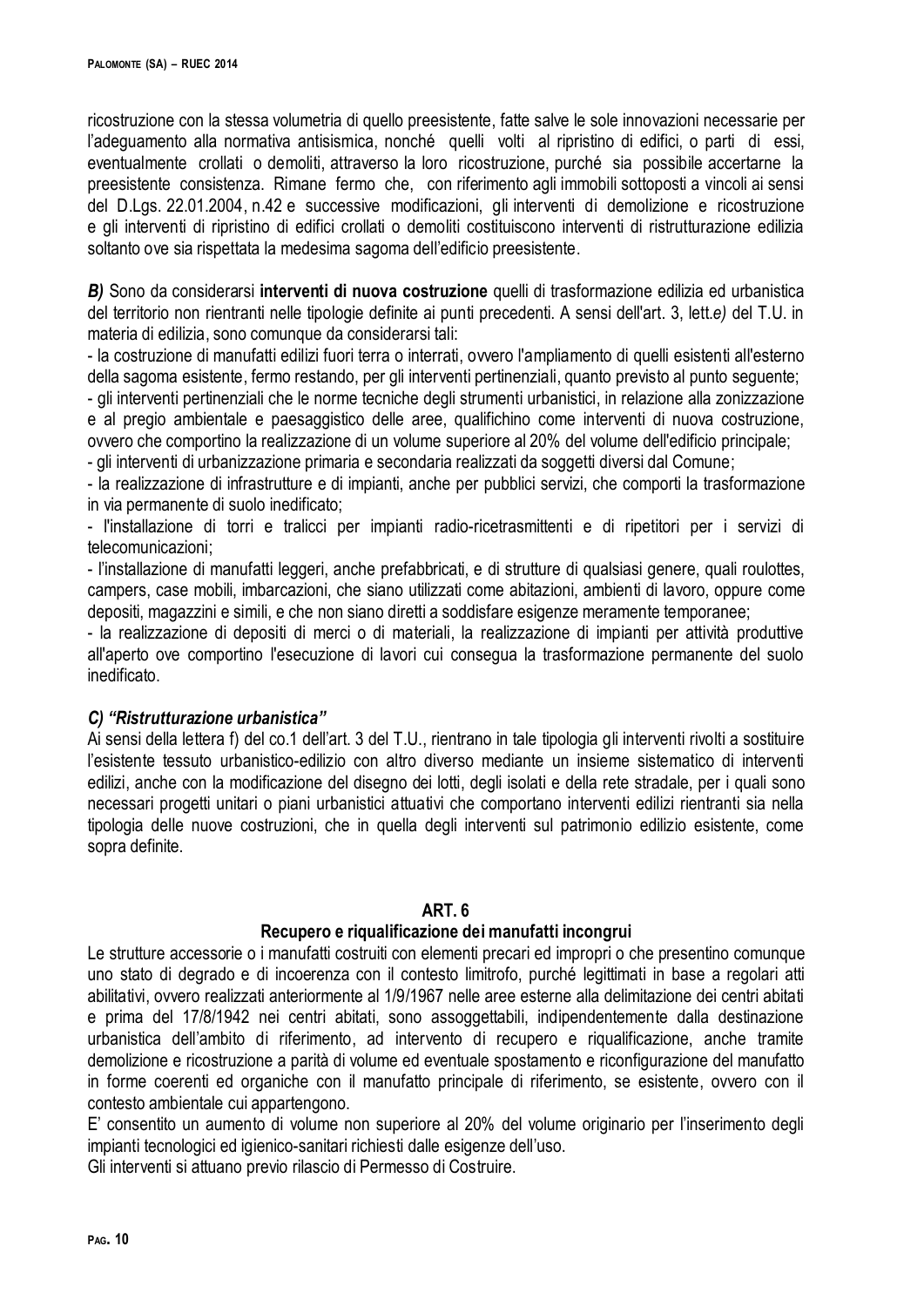Tutti gli interventi dovranno essere conformi dal punto di vista tipologico, costruttivo, dei materiali e delle finiture con le specifiche prescrizioni del presente Regolamento e delle Norme allegate agli strumenti urbanistici vigenti.

In caso di inerzia dei proprietari dei manufatti costituenti detrattori ambientali e/o caratterizzati da degrado, sarà facoltà del Sindaco o di altra Autorità competente intimare l'obbligo di intervento a tutela dell'igiene e del decoro pubblico.

# CAP. III. CRITERI PER LA QUANTIFICAZIONE DEI PARAMETRI EDILIZI E URBANISTICI

#### ART. 7

#### Definizioni dei parametri urbanistici ed edilizi

Di seguito si definiscono i criteri per la quantificazione dei parametri edilizi e urbanistici utilizzati dal PUC, dagli API e dai PUA nella disciplina specifica delle singole zone:

1)  $St$  – Superficie territoriale (mq).

Per "superficie territoriale" si intende la superficie in mq. di un ambito urbanistico omogeneo, ovvero quella riferita ai Piani Urbanistici Attuativi, così come individuati dal Piano Urbanistico Comunale, al netto della grande viabilità esistente o prevista e con esclusione delle aree demaniali indisponibili, militari o marittime, e comunque disciplinate da leggi speciali.

2)  $It$  – Indice di fabbricabilità territoriale (mc/mq).

Per "indice di fabbricabilità territoriale" si intende il rapporto tra il volume massimo realizzabile e la superficie territoriale della zona.

3)  $Sm$  – Superficie minima di intervento (mq.).

Per "superficie minima di intervento" la superficie territoriale minima necessaria per predisporre e attuare un intervento urbanistico esecutivo.

4) Sf – superficie fondiaria (mq).

Per "superficie fondiaria", in caso di strumento urbanistico attuativo, si intende la parte di superficie risultante sottraendo da quella territoriale, così come precedentemente definita, la nuova viabilità di piano e le superfici destinate alle opere di urbanizzazione primaria e secondaria. Tale superficie può essere suddivisa in lotti.

In caso di intervento edilizio diretto la superficie fondiaria si identifica con l'area edificabile al netto delle strade pubbliche esistenti o previste nel Piano Urbanistico Comunale e delle aree per l'urbanizzazione primaria e secondaria.

- 5) If Indice di fabbricabilità fondiaria (mc/mq). Per "indice di fabbricabilità fondiaria" si intende il rapporto fra il volume massimo realizzabile e la superficie fondiaria precedentemente definita.
- 6)  $U$  Rapporto di utilizzazione (mg/mg). Rapporto tra superficie fondiaria e superficie territoriale, rappresentativo di quanta parte della superficie territoriale è utilizzata, in sede attuativa, per i lotti fondiari.
- 7) Slp Superficie lorda di pavimento (mq). Sommatoria delle superfici lorde di solaio dei piani utilizzabili di un fabbricato. Con riferimento alle definizioni di cui al precedente art.4, nelle nuove costruzioni non costituiscono SLP al fine della verifica dell'indice di utilizzazione territoriale o fondiario (di seguito definiti) o della capacità insediativa di PUC:
	- logge e loggiati, purché il rapporto tra larghezza e profondità sia uguale o maggiore di uno. Diversamente va computata nella SLP la parte di superficie che eccede la profondità definita da detto rapporto;

- porticati aperti almeno su due lati o porzioni di essi. Per i porticati di uso esclusivo detta esclusione si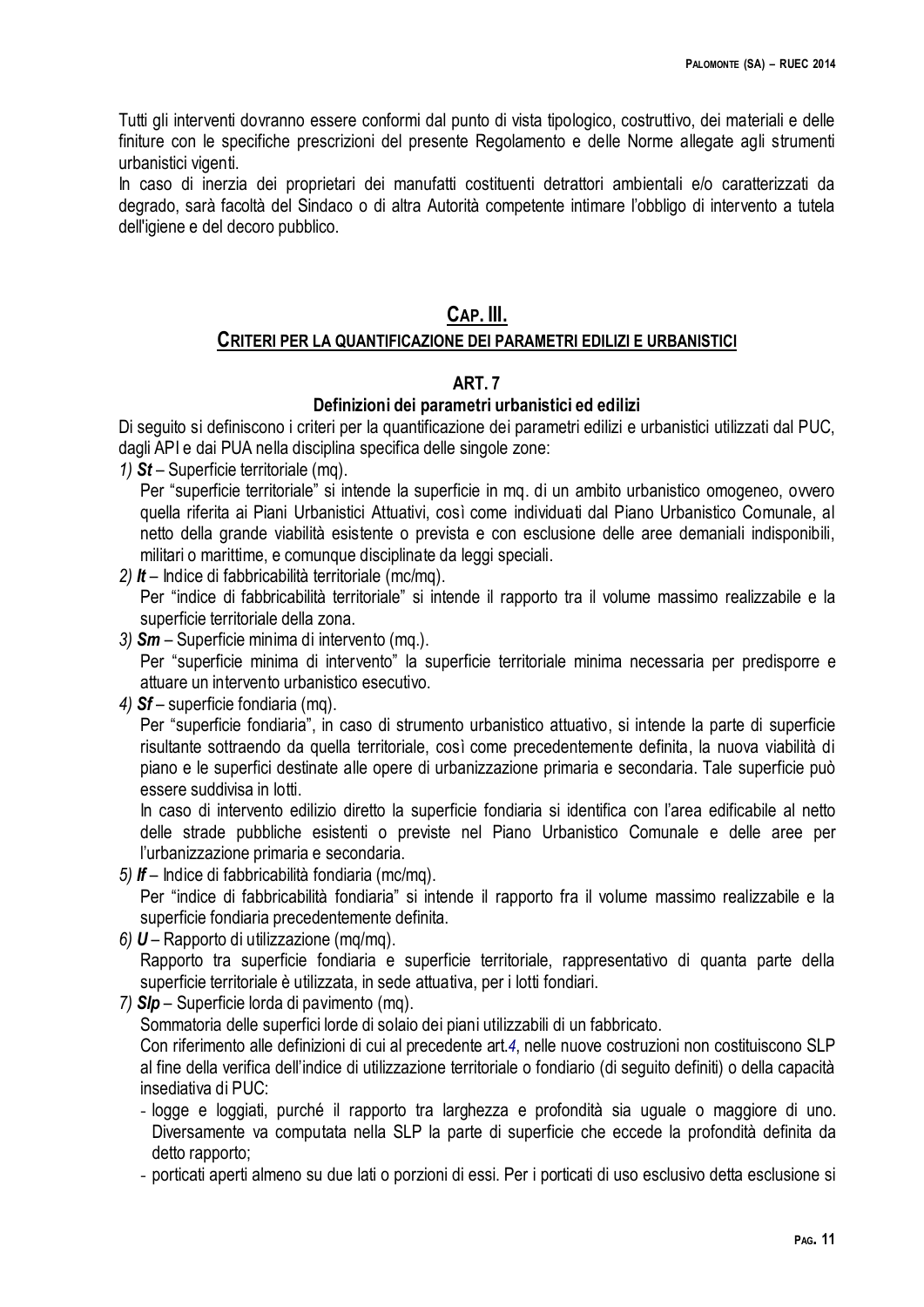applica fino al limite del 40% della superficie complessiva del piano dove il porticato è situato, computando la superficie eccedente detto limite;

- superfici poste totalmente entroterra rispetto alla superficie del terreno circostante secondo la sistemazione prevista dal progetto approvato. Tale esclusione non si applica qualora le superfici interrate siano destinate ad attività produttive;
- cantine, garage e locali di sgombero, quando posti al livello interrato o seminterrato;
- locali sottotetto non praticabili e/o non abitabili, se l'altezza media non supera m. 2,20 nei confronti di falde con inclinazione inferiore o uguale al 35%;
- vani scala ed ascensori di uso condominiale o comune.

Per la misurazione di tale parametro si applicano le deroghe previste dall'art.11, del D.Lgs.30/05/2008, n.115.

8)  $Ut$  – Indice di utilizzazione territoriale (mq/mq).

Rapporto tra la Superficie Lorda di Pavimento edificata e/o edificabile e la Superficie Territoriale (Ut = SLP/St): rappresenta il numero di metri quadrati di Superficie Lorda di Pavimento edificata e/o edificabile per ogni metro quadrato di superficie territoriale.

- 9) Uf Indice di utilizzazione fondiaria (mq/mq). Rapporto tra la Superficie Lorda di Pavimento edificata e/o edificabile e la Superficie Fondiaria (Uf = SLP/Sf): rappresenta il numero di metri quadrati di Superficie Lorda di Pavimento edificata e/o edificabile per ogni metro quadrato di Superficie Fondiaria.
- 10) Jc Indice capitario (mc/ab).

Per «indice capitario» si intende la dotazione pro capite di metri cubi per ogni abitante insediato, relativamente alla superficie lorda abitabile. Tale dotazione potrà essere maggiorata per le destinazioni specificatamente non residenziali.

- 11) SI Superficie minima del lotto (mq). Area minima necessaria per operare un intervento edilizio diretto o, nel caso di piano urbanistico attuativo, area minima in cui è possibile frazionare la superficie fondiaria.
- 12) Su1 Superficie destinata ad opere di urbanizzazione primaria (mq). Tale superficie comprende tutte le aree da riservare per le opere di urbanizzazione primaria secondo le quantità minime stabilite dalle leggi vigenti o quanto stabilito, zona per zona, dagli strumenti urbanistici comunali.
- 13) Su2 Superficie destinata ad opere di urbanizzazione secondaria (mq).

Tale superficie comprende tutte le aree da riservare o riservate alle opere di urbanizzazione secondaria secondo le quantità minime stabilite dalle leggi vigenti o quanto previsto, zona per zona, dagli strumenti urbanistici comunali.

14) Rc – Rapporto di copertura (mq/mq).

E' il rapporto tra la Superficie Coperta e la Superficie Fondiaria. Deve essere misurato considerando per Superficie Fondiaria quella di cui al parametro Sf e per Superficie Coperta quella Sc di seguito definita.

15) Sc – Superficie coperta di un edificio (mq).

Per "superficie coperta di un edificio" si intende quella risultante dalla proiezione sul piano orizzontale, al livello campagna, di tutte le parti edificate fuori terra delimitate dal massimo filo esterno del fabbricato misurato ai vari piani dell'edificio senza tenere conto di eventuali sporti o balconi per una sporgenza massima di m. 1,20 dal filo esterno.

Per la misurazione di tale parametro si applicano le deroghe previste dall'art.11, del D.Lgs.30/05/2008, n.115.

16) **Su** – Superficie utile abitativa (mq).

Per "superficie utile" si intende la superficie del pavimento degli alloggi misurata al netto dei muri perimetrali e di quelli interni, delle soglie di passaggio da un vano all'altro, degli sguinci di porte e finestre, degli ingombri di pilastro, di cavedi, di impianti.

Rientra in tale superficie la proiezione orizzontale del vano scala degli alloggi duplex anche se in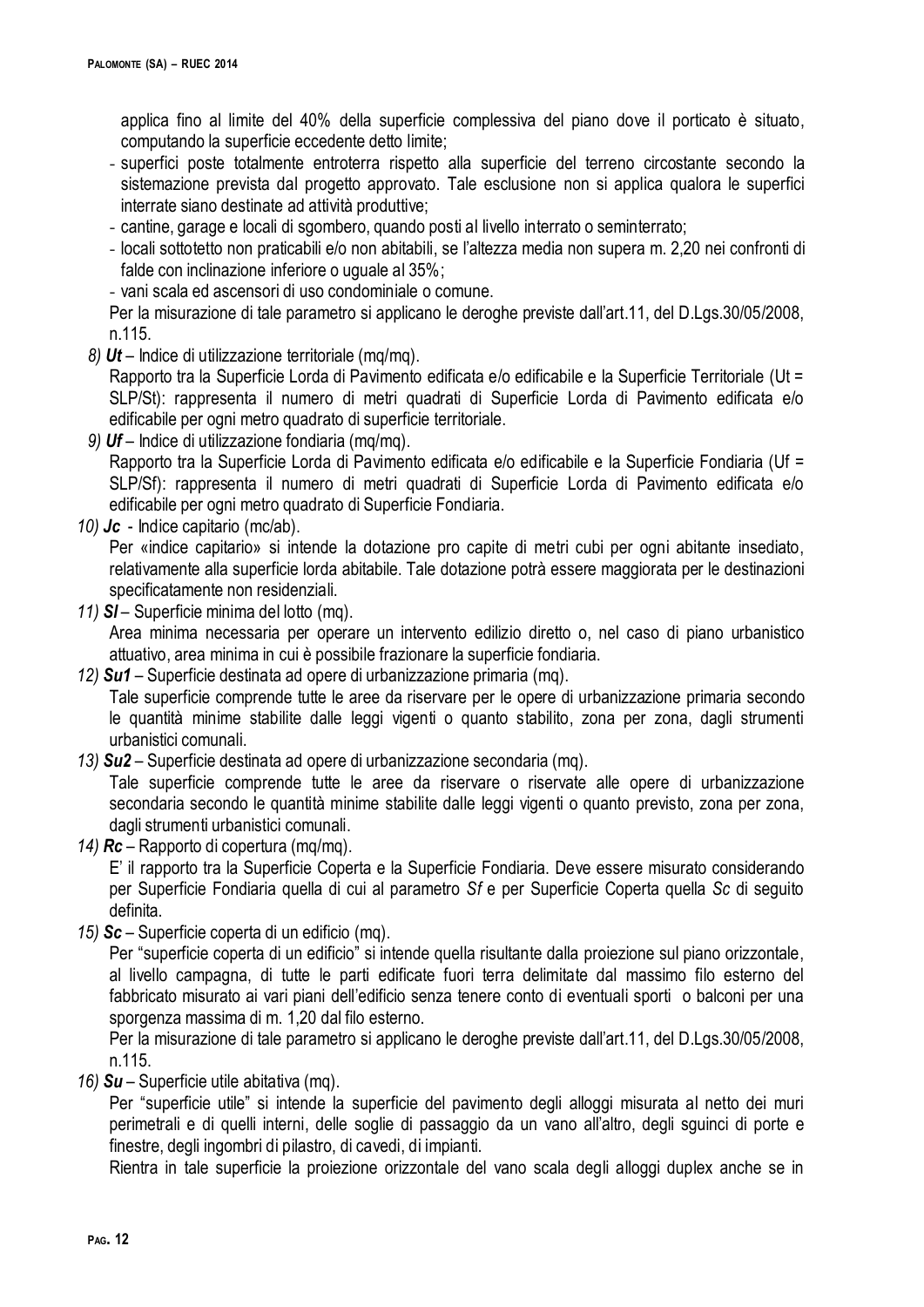eccedenza rispetto al limite massimo della superficie utile abitabile (Delibera Regione Campania n. 7844 del 02.10.96).

17) **Snr** – Superficie non residenziale (mq).

Per "superficie non residenziale" si intende la superficie risultante dalla somma delle superfici di pertinenza dell'alloggio – quali logge, balconi, cantinole o soffitte – e quelle di pertinenza dell'organismo abitativo – quali androni d'ingresso, proiezioni orizzontali del vano scala e del vano ascensore, porticati liberi, volumi tecnici, centrali termiche, locali condominiali ed altri locali a servizio della residenza – misurati al netto dei muri perimetrali e di quelli interni.

Solo per l'edilizia residenziale pubblica tale superficie dovrà essere contenuta entro il 45% (quarantacinque per cento) della superficie utile abitabile (Su). Tale limite del 45% si intende non per singolo alloggio ma riferito alla somma delle superfici utili (Su) dell'organismo abitativo.

Di tale 45% almeno l'8% dovrà essere utilizzato per cantinole e/o soffitte da realizzarsi ai piani terra o in seminterrato o in sottotetti con altezza media massima di 2,20 ml, o al piano per soggetti portatori di handicap (Delibera Regione Campania n. 7844 del 02.10.96).

18) S – Superficie complessiva (mq).

Per "superficie complessiva", si intende la superficie utile abitabile aumentata del 60% (sessanta per cento) della somma della superficie non residenziale e della superficie dei parcheggi:  $S = Su + 60%$ (Snr + Sp) (Delibera Regione Campania n. 7844 del 02.10.96).

19) Sp – Superficie parcheggi (mq).

Per "superficie parcheggi", si intende la superficie da destinare ad autorimesse o posti macchina coperti di pertinenza dell'organismo abitativo, comprensiva degli spazi di manovra.

Solo per l'edilizia residenziale pubblica tale superficie dovrà essere contenuta entro il 45% della superficie utile abitabile. Tale limite del 45% si intende non per singolo alloggio ma riferito alla superficie totale (Su) dell'organismo abitativo.

A tale limite sono ammesse deroghe motivate, in presenza di organismi abitativi composti prevalentemente da alloggi di superficie (Su) inferiore a 60 mq. (Delibera Regione Campania n. 7844 del 02.10.96).

20) V – Volume lordo di un edificio (mc).

Il volume lordo, ai fini dell'effettiva possibilità edificatoria, va computato sommando i prodotti della superficie lorda di ciascun piano, delimitato dal perimetro esterno delle murature, per l'altezza relativa al piano stesso, misurato tra le quote di calpestio dei pavimenti, con esclusione del volume totalmente entroterra, misurato rispetto alla superficie del terreno circostante secondo la sistemazione prevista dal progetto approvato. Tale esclusione non si applica qualora il volume interrato sia destinato ad attività produttive, compreso il commercio.

Per la misurazione di tale parametro si applicano le deroghe previste dall'art.11, del D.Lgs.30/05/2008, n.115.

Sono altresì esclusi dal calcolo del volume consentito: le tettoie e i porticati aperti almeno su due lati o porzioni di essi, purché entro il limite del 40% della superficie complessiva del piano dove il porticato è situato; i balconi, i parapetti e i cornicioni; i volumi tecnici strettamente necessari a contenere e consentire l'accesso ad impianti tecnici a servizio dell'edificio ed emergenti dalla linea di gronda, quali extra-corsa degli ascensori, serbatoi idrici, vasi di espansione dell'impianto di riscaldamento, canne fumarie e di ventilazione e locali di deposito rifiuti solidi urbani. Le logge e/o loggiati sono escluse dal calcolo dei volumi nel limite massimo del 20% della Superficie utile del piano dove sono situate.

Inoltre sono esclusi i sottotetti non praticabili e quelli non abitabili se l'altezza media non supera m 2,20 nei confronti di falde con inclinazione inferiore o uguale al 35%.

Per edifici e costruzioni destinate ad attività produttive (industriali e artigianali), i volumi tecnici, se non individuabili rispetto ai volumi tecnologici, vengono considerati commisurati al 5% dei volumi esclusivamente tecnologici.

21)  $La$  – Linea di gronda.

È la quota di riferimento coincidente con il punto d'intersezione della linea verticale esterna con la linea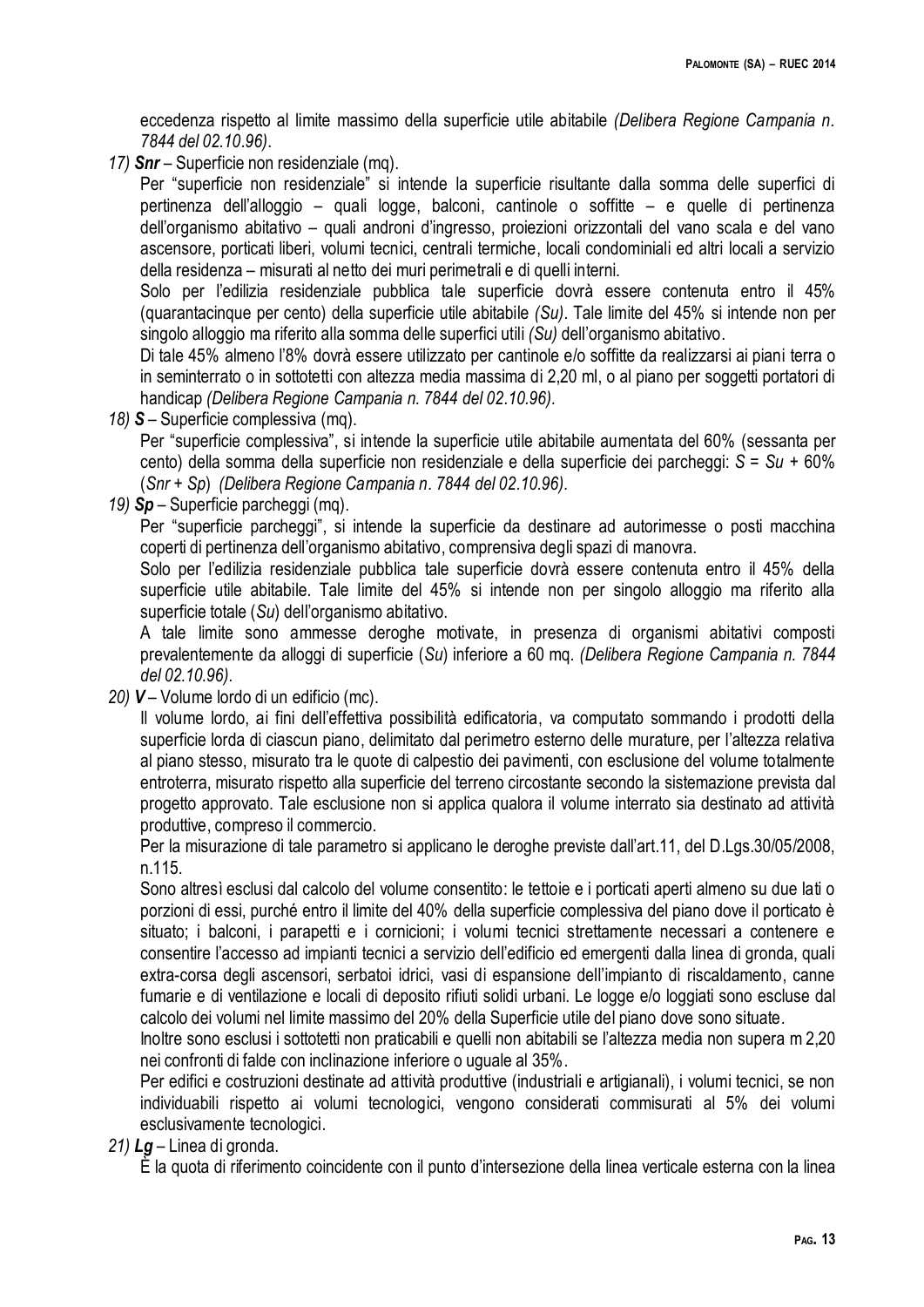della falda discendente o nel caso di copertura piana con l'intradosso del solaio di copertura.

22)  $Hf$  – Altezza delle fronti di un edificio (m).

Per "altezza delle fronti di un edificio" si intende la differenza di quota tra la linea di terra, definita dal piano stradale o dalla più bassa sistemazione esterna, di cui al progetto approvato, interessata dalla facciata che si considera e il livello costituito dalla linea superiore di gronda del tetto.



Nel caso la pendenza della falda superi il 35% o la larghezza del cornicione superi m.1,20 dalla parete verticale, l'altezza va misurata ai due terzi della lunghezza della relativa falda, a partire dalla linea di gronda.

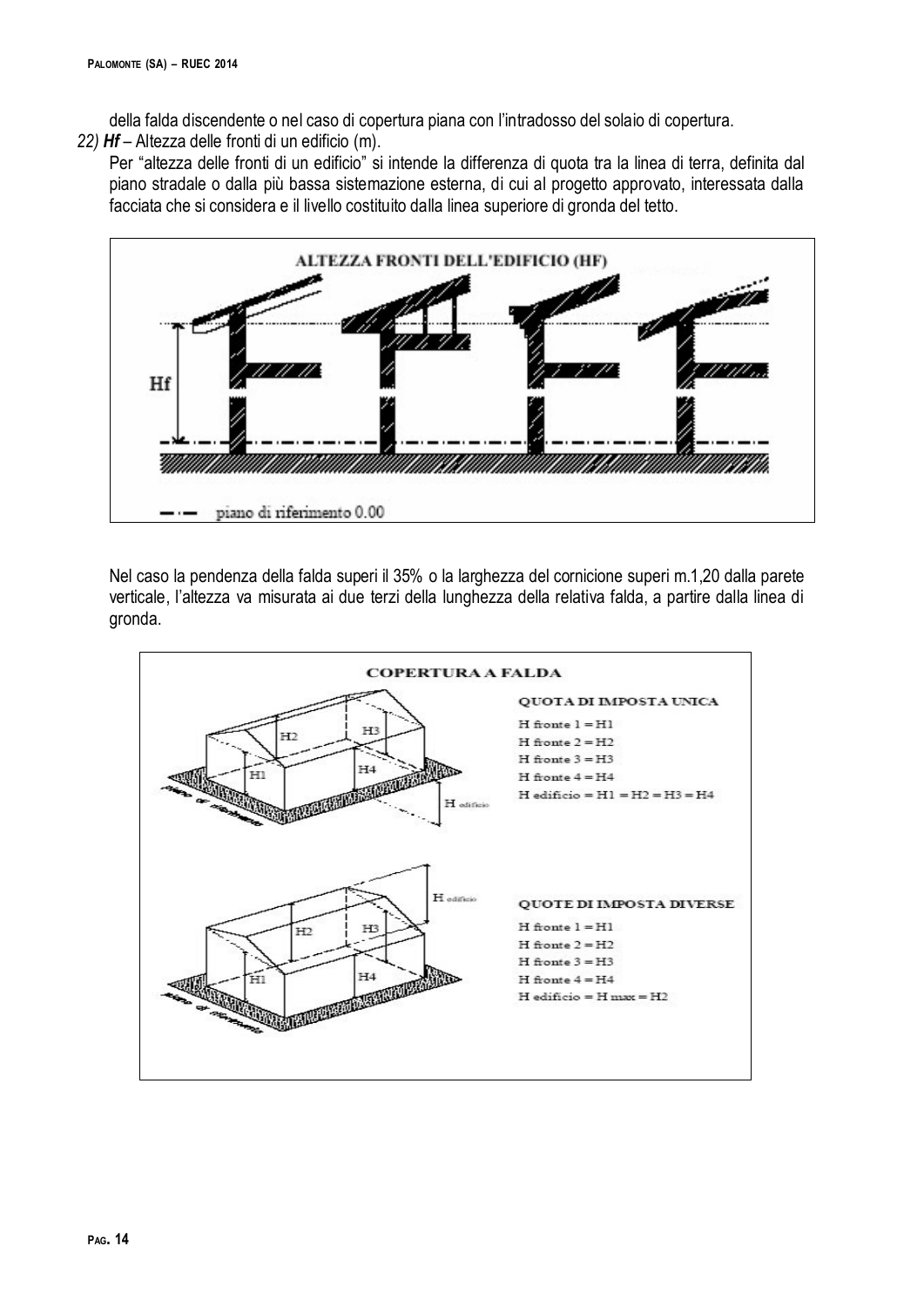



Se l'edificio è coperto a terrazzo, l'altezza è data dalla differenza di quota tra la linea di terra, definita dal piano stradale o dalla più bassa sistemazione esterna, di cui al progetto approvato nel caso risulti al disotto del livello stradale, e la linea superiore definita dal coronamento del parapetto pieno del terrazzo di copertura o, in mancanza di esso, dal piano di calpestio del medesimo terrazzo.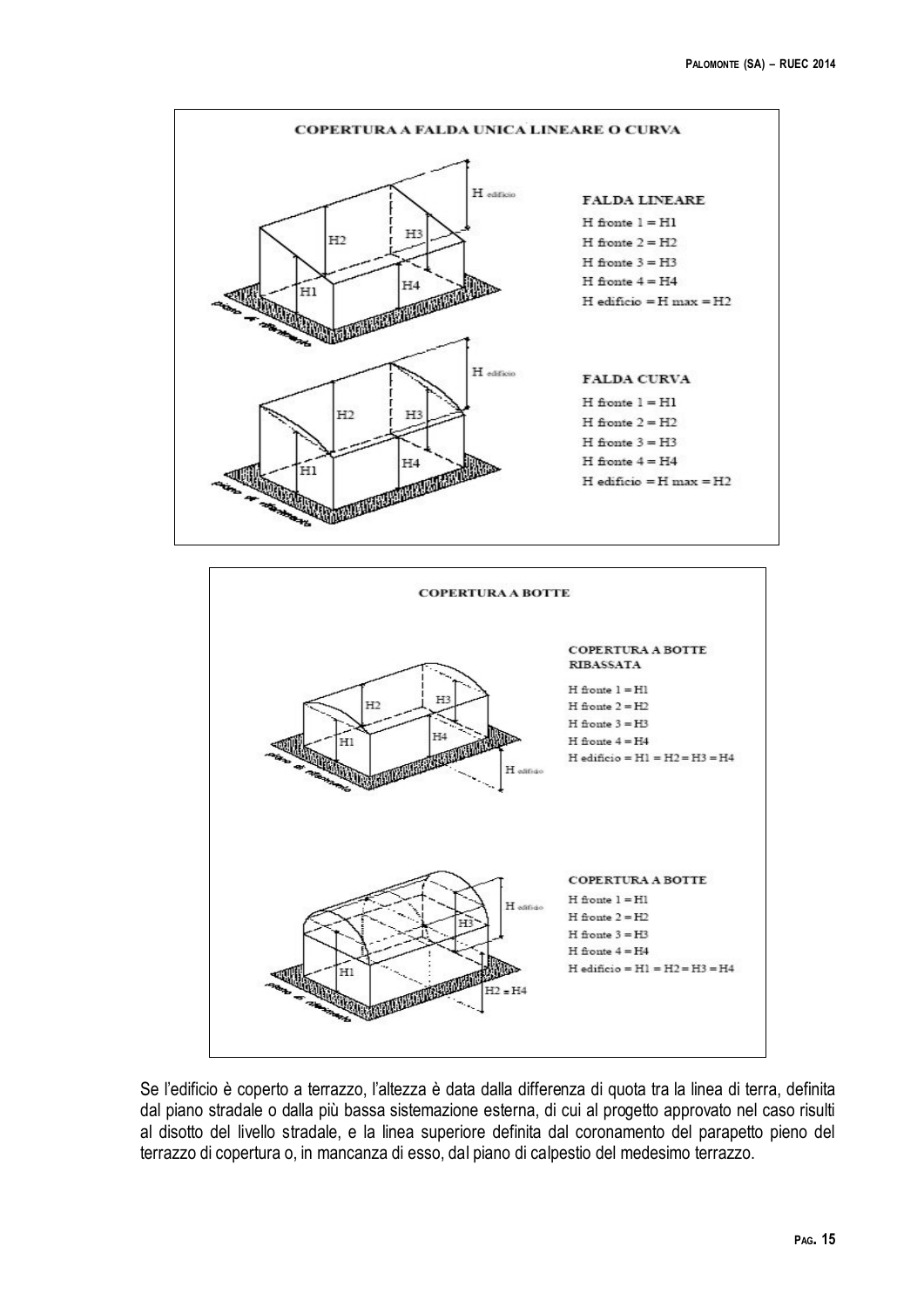

Nel caso di edifici in cui la linea di terra e quella di copertura non siano orizzontali si considera la media delle altezze, non tenendo conto di eventuali volumi tecnici singoli. La media delle altezze così ricavata non deve comunque superare l'altezza massima prevista dagli strumenti urbanistici comunali. Se la costruzione è "terrazzata", l'altezza di ciascun fronte deve essere calcolata separatamente per i singoli corpi, sempre che questi ultimi siano individuabili dal punto di vista strutturale ed architettonico.

23)  $H -$  Altezza della costruzione (m).

Per "altezza della costruzione" si intende la media delle altezze delle fronti, calcolate secondo il parametro Hf, e non deve superare l'altezza massima consentita dagli strumenti urbanistici comunali per le diverse zone. A tale parametro si applicano le deroghe previste dall'art.11, del D.Lgs.30/05/2008, n.115.

24) Fs – Filo esterno.

Si definisce filo esterno del fabbricato la linea coincidente con il perimetro esterno della scatola muraria computata ai fini volumetrici.

25)  $Df$  – Distanza tra le fronti (m).

Per "distanza tra le fronti" degli edifici si intende la distanza minima tra le proiezioni verticali dei fabbricati, misurata nei punti di massima sporgenza del filo esterno dei fabbricati con esclusione dei balconi aperti, sporti, pensiline e simili per una sporgenza massima di m. 1,20 dal filo esterno.

È stabilito dagli strumenti urbanistici un minimo assoluto per le varie zone; sono ammesse distanze inferiori nel caso di gruppi di edifici che formino oggetto di strumenti urbanistici esecutivi con previsioni planovolumetriche. Nel caso di fronti non parallele deve comunque in ogni punto essere rispettata la distanza minima.

In caso di sopraelevazione vanno rispettate le distanze previste dal PUC per le varie zone. Il parametro Df non si computa per i piani interamente interrati degli edifici. A tale parametro si applicano le deroghe previste dall'art.11, del D.Lgs.30/05/2008, n.115.

26) Ds – Distanza dal filo stradale (m).

Si intende per "distanza dal filo stradale" la distanza misurata tra il filo esterno del fabbricato con esclusione di sporti, pensiline e balconi, per una sporgenza massima di m. 1,20 dal filo esterno, ed il confine stradale così come definito dal D.L. 30/04/1992, n°285. A tale parametro si applicano le deroghe previste dall'art.11, del D.Lgs.30/05/2008, n.115.

27) Dc - Distanza dai confini di proprietà (m).

Si intende per "distanza dai confini", la distanza minima tra le proiezioni verticali dei fabbricati, misurata dal filo esterno dei fabbricati con esclusione di sporti e balconi per una sporgenza massima di m. 1,20 dal filo esterno, ed i confini di proprietà prospicienti.

È stabilita la distanza minima di 5 m da osservare nel caso di pareti finestrate. È ammessa la costruzione a confine per pareti non finestrate qualora sia consentito dal PUC o dai relativi strumenti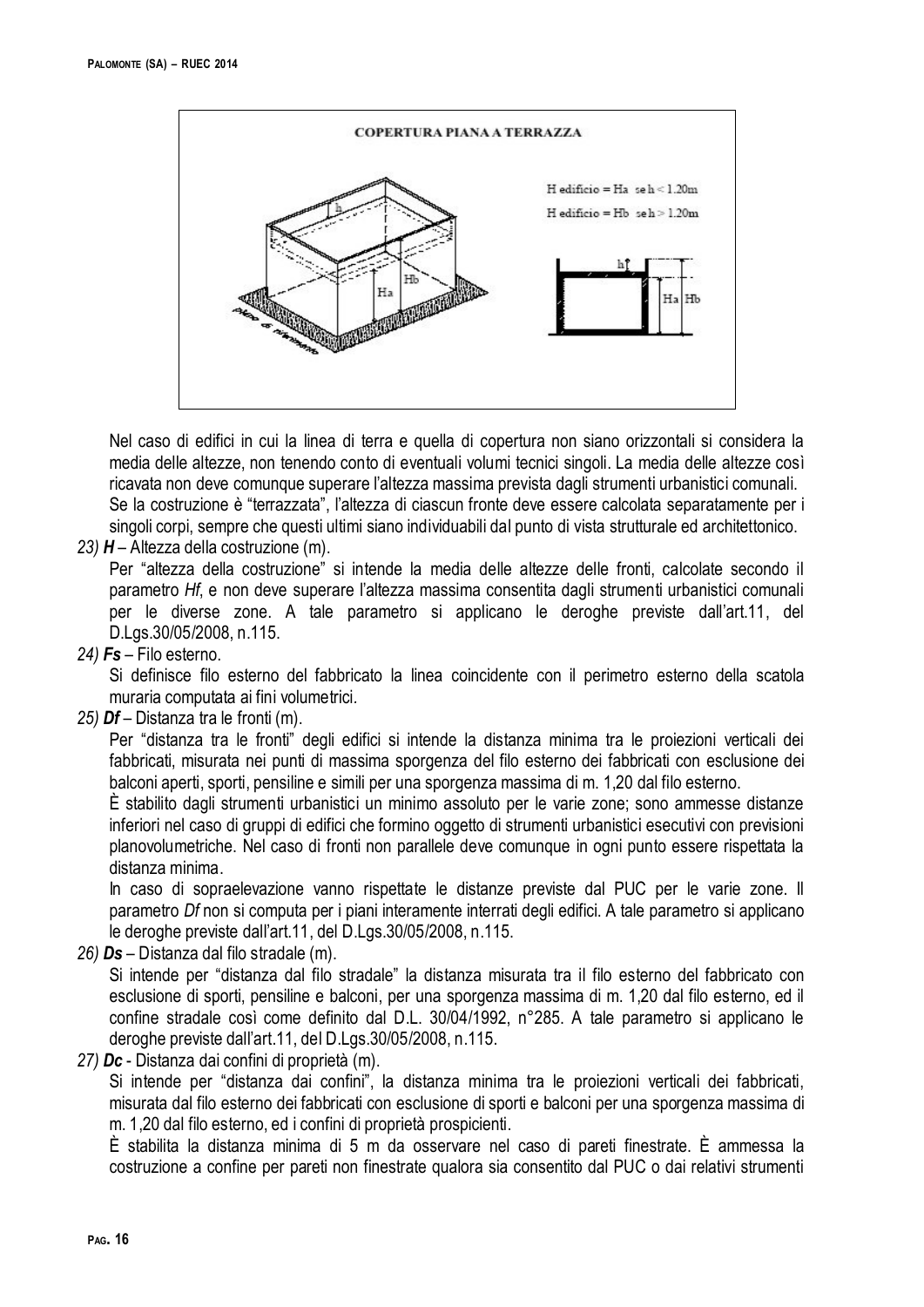attuativi. In caso si sopraelevazioni vanno rispettate le distanze previste per le varie zone dagli strumenti urbanistici.

- 28) Np Numero dei piani (n).
	- Per "numero dei piani" si intende il numero dei piani abitabili e/o agibili interamente fuori terra.
- 29)  $\mathsf{L}m$  Lunghezza massima delle fronti (m).

Per "lunghezza massima delle fronti" si intende la più lunga delle proiezioni di un fronte continuo, anche se a pianta spezzata o mistilinea.

30) **Ip** – Indice di piantumazione  $(n/ha)$ .

Per indice di piantumazione si intende il numero di piante di alto fusto prescritto per ogni ettaro nelle singole zone, con la eventuale specificazione delle essenze.

Ai fini dell'applicazione dell'art.34 del D.P.R. n.380/2001 e s.m.i., non si ha parziale difformità del titolo abilitativo in presenza di violazioni di altezza, distacchi, cubatura o superficie coperta che non eccedano per singola unità immobiliare il 2 per cento delle misure progettuali (art.34, co. 2-ter, D.P.R. n.380/2001 e s.m.i.).

## CAP. IV. INTERVENTI EDILIZI MINORI

#### ART. 8

#### Definizioni e caratteristiche generali

Il presente Capitolo disciplina una serie di interventi edilizi minori, finalizzati alla realizzazione di modesti manufatti riconducibili al concetto di "pertinenza", quali piccole strutture attrezzate per la cura dei giardini e degli orti, per la custodia degli animali domestici e per la fruizione degli spazi aperti delle abitazioni, nonché per l'installazione di pannelli solari.

Tali manufatti sono esclusi dal novero degli interventi di "nuova costruzione", ai sensi dell'art.3, comma 1, p.to e.6), del D.P.R. 380/2001 e s.m.i., quando rispettano le limitazioni e prescrizioni di seguito specificate per ogni singola tipologia e quando, nel caso di manufatti pertinenziali di edifici esistenti, il relativo volume è comunque non superiore al 20% di quello del volume principale.

Nella zona agricola i manufatti predetti possono essere realizzati o come pertinenza di abitazioni o come pertinenza di piccoli appezzamenti di terreno coltivati ad orto, e non devono essere finalizzati allo svolgimento di attività produttiva agricola, regolamentata da apposita normativa.

Detti interventi, non essendo considerati "nuova costruzione", possono pertanto essere realizzati, in tutte le zone di PUC, previa presentazione di "Segnalazione Certificata Inizio Attività (S.C.I.A.)"; qualora ricadenti in aree sottoposte a vincolo paesistico-ambientale sono assoggettati alle relative disposizioni normative, autorizzative e procedurali specifiche. Sono inoltre assoggettati alle altre eventuali norme applicabili in relazione allo specifico tipo di intervento.

Per gli interventi che interessino in qualsiasi modo le parti condominiali, alla S.C.I.A. dovrà essere allegato il nulla osta dei condomini.

Con i presupposti di cui sopra, con le limitazioni e prescrizioni di seguito precisate ed a condizione che comunque non vi sia trasformazione in via permanente del suolo inedificato, tali interventi pertinenziali non sono assoggettati al rispetto dei parametri imposti per le costruzioni dal PUC e dal RUEC.

Le pertinenze di cui al presente Capitolo, oltre alle specifiche caratteristiche di cui ai successivi articoli, dovranno avere le seguenti caratteristiche di tipo generale:

- non dovranno avere un proprio ed autonomo accesso dalla via pubblica;
- non dovranno avere autonomo valore di mercato e non dovranno produrre un proprio reddito;
- non dovranno avere autonomo utilizzo senza subire modificazioni fisiche;
- dovranno essere caratterizzate da un rapporto di subordinazione funzionale rispetto alla cosa principale e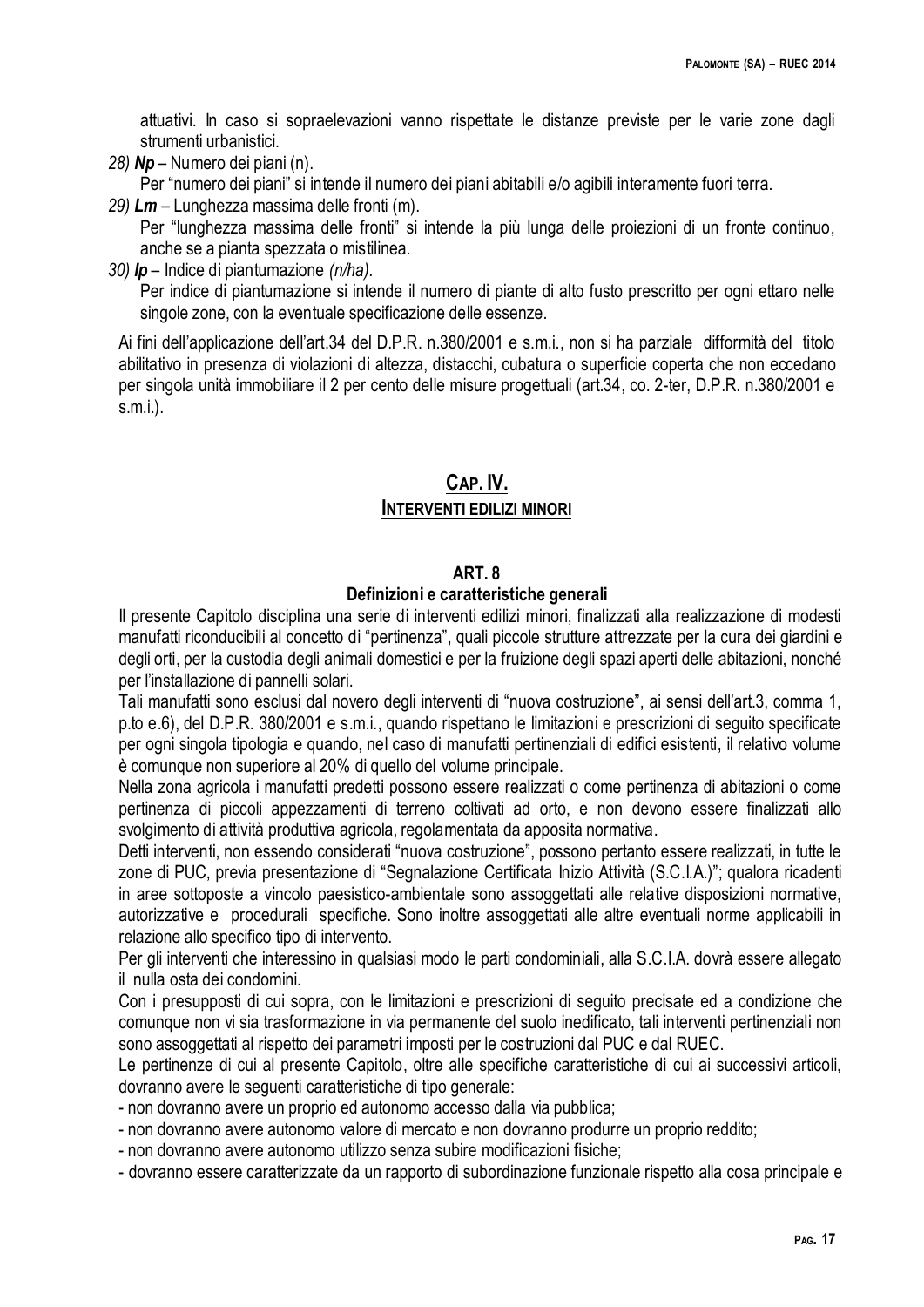poste al servizio esclusivo di questa;

- non potranno essere cedute separatamente dalla cosa principale, a cui sono connesse da vincolo di pertinenzialità;

- nel caso di pertinenze di edifici principali, dovranno avere propria individualità fisica e propria conformazione strutturale. Non dovranno pertanto essere parte integrante o costitutiva del fabbricato principale o di altro fabbricato;

- per le pertinenze di edifici principali, fermo restando il limite volumetrico di cui in premessa, la consistenza in termini di superficie e volume della pertinenza deve comunque essere minima e proporzionata rispetto all'edificio principale;

- ferme restando le caratteristiche di seguito specificate per ogni singola tipologia, le pertinenze dovranno comunque avere struttura leggera, preferibilmente prefabbricata, rimovibile per smontaggio e non per demolizione;

- non dovranno in alcun modo comportare trasformazione in via permanente del suolo;

- non è ammessa alcun tipo di pertinenza nel raggio di 5,00 ml. da finestre di altra proprietà se il proprietario dell'unità immobiliare ove è situata la finestra stessa non ne autorizza espressamente la realizzazione.

Inoltre, gli interventi in oggetto dovranno essere realizzati in maniera tale da non pregiudicare il decoro del bene principale, di cui vanno a costituire pertinenza, e dovranno essere coerenti con le sue caratteristiche estetiche e tipologiche. Dovrà inoltre essere garantito il corretto inserimento in rapporto ai valori visuali e paesaggistici.

Gli interventi in ambito condominiale (sia nelle parti comuni che in quelle private) dovranno essere omogenei fra loro nelle caratteristiche. Ciascun intervento successivo al primo dovrà conformarsi a quello già realizzato. Pertanto nella S.C.I.A. dovrà essere specificato se l'intervento in oggetto è il primo di quel tipo nel fabbricato condominiale, fermo restante l'obbligo di allegare alla S.C.I.A. il nulla-osta dei condomini.

#### ART. 9

#### Manufatti pertinenziali con consistenza volumetrica a servizio di edifici esistenti

I manufatti di seguito specificati sono considerati "pertinenza" ai fini del presente Capitolo quando rispettano le prescrizioni di seguito dettagliate per ciascuna tipologia.

Ai sensi dell'art.3, comma 1, p.to e.6) del D.P.R. 380/2001 e s.m.i., il volume complessivo dei manufatti pertinenziali con consistenza volumetrica, di cui al presente articolo, deve essere non superiore al 20% della cubatura del fabbricato principale di cui vanno a costituire pertinenza.

Quando le pertinenze sono previste su aree comuni condominiali, la percentuale del 20% va riferita all'intero edificio e ogni intervento deve avere il nulla osta di tutti i condomini.

Possono essere installati più manufatti per ogni unità abitativa, purché il volume complessivo rientri nel limite del 20% sopra specificato e a condizione che si realizzi non più di un manufatto per ogni tipologia di cui al presente Capitolo. In questo caso i manufatti devono essere fisicamente individuabili ed essere distanziati di almeno 1 metro.

I manufatti con caratteristiche e consistenza non conformi a quelle descritte nel presente Capitolo seguono la disciplina generale del RUEC e sono soggetti al rispetto della relativa normativa applicabile e alla formazione del titolo abilitativo all'uopo previsto.

Non sono assoggettati ad alcun atto abilitativo edilizio i manufatti quali piccoli forni domestici in muratura, vani per contatori delle utenze e simili, destinati ad usi specifici e non suscettibili di altri utilizzi rispetto a quelli per cui sono stati realizzati, nei quali non sia possibile accedere e quindi alcun tipo di permanenza di persone e cose. Questi manufatti devono comunque rispettare eventuali altre norme in relazione al caso specifico e non devono arrecare inconvenienti di alcun tipo ai proprietari confinanti. In ogni caso non devono avere superficie coperta superiore a 3,00 mq ed altezza non superiore a quella della recinzione più vicina.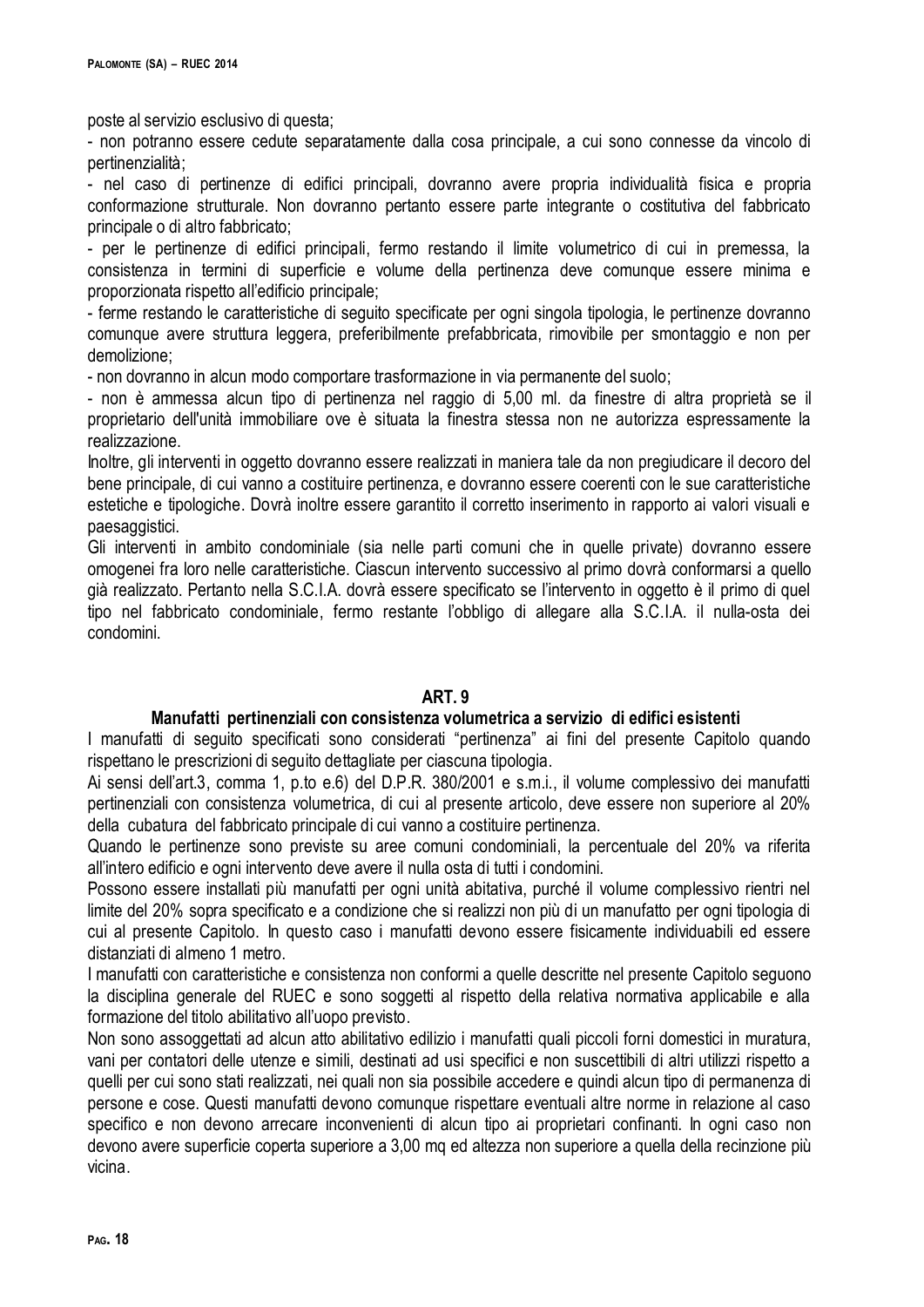#### - Serre da giardino

Fermo restando il limite volumetrico di cui agli articoli precedenti, sono da considerarsi pertinenze, soggette al regime della S.C.I.A., i piccoli manufatti amovibili al servizio di fabbricati e delle aree verdi e/o cortilive, quali piccole serre di ferro e vetro, in struttura leggera ed opere assimilabili, con le seguenti limitazioni:

- superficie coperta max = 12 mq

- altezza max esterna = m 2,90.

L'installazione di tali manufatti dovrà avvenire preferibilmente sul retro dei fabbricati rispetto alla viabilità pubblica principale.

#### - Gazebo

Fermo restando il limite volumetrico di cui agli articoli precedenti, sono da considerarsi pertinenze, soggette al regime della S.C.I.A., i manufatti posti in maniera isolata nel giardino delle abitazioni, denominati "gazebo" quando sono a servizio della residenza.

Tali manufatti, da realizzare in struttura smontabile leggera, devono attenersi alle seguenti prescrizioni:

- h. max esterna misurata nel punto di massima altezza della copertura = m 3,00;

- superficie coperta max = mq 15,00. E' ammessa la sporgenza massima di 30 cm per lato in eccedenza rispetto alla superficie coperta consentita;

- la struttura deve essere costituita da montanti e travi in legno o metallo (con l'esclusione dell'utilizzo dell'alluminio anodizzato) a formare intelaiature idonee a creare ornamento, riparo, ombra e come tali sono costituite da elementi leggeri fra loro assemblati in modo da costituire un insieme di modeste dimensioni e rimovibili per smontaggio e non per demolizione. La struttura non può essere tamponata; può essere invece coperta con materiali leggeri di facile smontaggio, adeguati alla qualità dei manufatti, quali teli in tessuto o p.v.c. leggero, cannucciati e tavolati non strutturali.

La superficie occupata dal gazebo è considerata superficie impermeabile ai fini della prevenzione del rischio idraulico.

Non è ammesso più di un gazebo per ciascuna unità immobiliare avente proprio giardino e/o spazio non edificato e/o terrazzo di pertinenza.

#### - Pergolato

Fermo restando il limite volumetrico di cui agli articoli precedenti, sono da considerarsi pertinenze, soggetti al regime della S.C.I.A., i manufatti denominati "pergolati" posti in aderenza a pareti dell'edificio principale (su terrazzi, corti e giardini esclusivi o condominiali) ed a servizio della residenza, con funzione di ornamento degli edifici principali.

Tali manufatti, da realizzare in struttura smontabile leggera, devono attenersi alle seguenti prescrizioni:

- h. max esterna misurata nel punto di massima altezza della copertura = m 2,60;

- superficie coperta max = mq 12,00. E' ammessa la sporgenza massima di 20 cm per lato in eccedenza rispetto alla superficie coperta consentita;

- la struttura deve essere costituita da montanti e travi in legno o metallo a formare intelaiature idonee a creare ornamento, riparo, ombra e come tali sono costituite da elementi leggeri fra loro assemblati in modo da costituire un insieme di modeste dimensioni e rimovibili previo smontaggio e non per demolizione. La struttura non può essere tamponata, salvo che per le murature esterne dell'edificio già esistenti; può essere invece coperta con materiali leggeri di facile smontaggio, adeguati alla qualità dei manufatti, quali teli in tessuto o p.v.c. leggero, cannucciati e tavolati non strutturali.

#### - Box a basso impatto per ricovero attrezzi da giardino

Fermo restando il limite volumetrico di cui agli articoli precedenti, sono da considerarsi pertinenze, soggetti al regime della S.C.I.A., i manufatti posti in maniera isolata nel giardino delle abitazioni denominati "box in legno per ricovero attrezzi da giardino".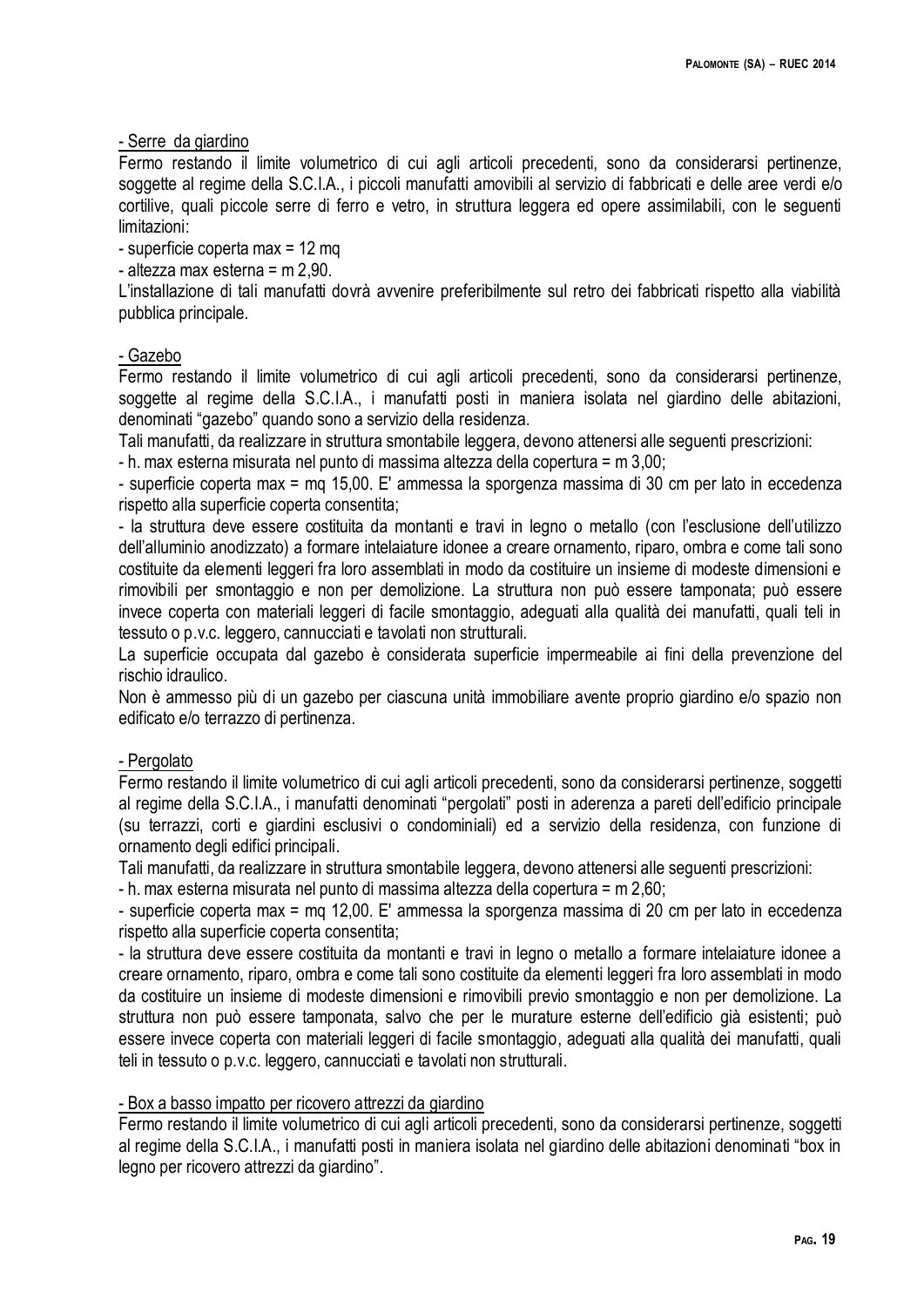Dovranno comunque essere rispettate le seguenti prescrizioni:

- struttura leggera in legno, rimovibile per smontaggio e non per demolizione;

- superficie lorda massima pari a 8,00 mq. E' ammessa la sporgenza massima di 30 cm per lato in eccedenza rispetto alla superficie coperta consentita;

- altezza massima misurata nel punto di massima sporgenza della copertura non superiore a m 2,40;

- installazione, possibilmente, sul retro dei fabbricati rispetto alla viabilità pubblica principale.

#### - Tettoia per ricovero autovetture

Fermo restando il limite volumetrico di cui agli articoli precedenti, sono da considerarsi pertinenze, soggetti al regime della S.C.I.A., i manufatti posti in maniera isolata nel giardino delle abitazioni, denominati "tettoia per ricovero autovetture".

Dovranno comunque essere rispettate le seguenti prescrizioni:

- h. max esterna misurata nel punto di massima altezza della copertura = m 2,60;

- la struttura deve essere costituita da montanti e travi in legno o metallo a formare intelaiature idonee a creare ornamento, riparo, ombra e come tali sono costituite da elementi leggeri fra loro assemblati in modo da costituire un insieme di modeste dimensioni e rimovibili per smontaggio e non per demolizione;

- la struttura non può essere tamponata; può essere invece coperta con materiali leggeri di facile smontaggio;

- la struttura può inoltre essere coperta con pannelli solari, sia per impianti termici che fotovoltaici, disposti in aderenza ai montanti di copertura (modo retrofit), o integrati in essi (modo strutturale);

- eventuali serbatoi di accumulo dovranno essere posizionati all'interno della sagoma della pertinenza o dell'edificio principale.

#### - Manufatti per la detenzione degli animali domestici

E' considerato pertinenza il manufatto, posto esclusivamente su giardini privati, da utilizzare esclusivamente per il riparo degli animali domestici dal sole e dalle intemperie.

Negli ambiti esterni ai centri edificati la realizzazione di manufatti per la detenzione degli animali domestici è consentita anche su aree libere da fabbricati residenziali.

Tali opere devono essere conformi a quanto previsto dalle norme in materia di animali da affezione e prevenzione del randagismo e possono prevedere locali di ricovero per il riparo dalle intemperie per una superficie coperta complessiva, comprensiva di cuccia, non superiore a mq. 9 ed una altezza massima non superiore a ml. 2,00. La struttura potrà essere tamponata lateralmente per una superficie coperta massima di mq. 7,00, con singoli box della superficie massima di mq. 3,00 ognuno. La copertura e le eventuali pareti perimetrali dovranno essere in in materiale idoneo, trattato in maniera da ridurre l'impatto ambientale. La distanza minima dei manufatti dai confini è di ml. 3,00.

#### ART. 10

#### Strutture ombreggianti per parcheggi in zone produttive e terziarie

Nelle zone a prevalente destinazione produttiva e terziaria sono considerate pertinenze le strutture ombreggianti per i parcheggi, sia per i mezzi dell'azienda e dei suoi dipendenti che per quelli della clientela.

I manufatti dovranno avere struttura portante in legno o in metallo, anche come tensostruttura, senza alcun tipo di tamponamento laterale; la copertura potrà essere realizzata con teli in tessuto plastificato, o in materiale plastico o con cannucciato.

E' inoltre possibile installare, in luogo della copertura o sopra la stessa, pannelli solari o fotovoltaici per la produzione di energia elettrica.

I manufatti potranno coprire unicamente le parti di piazzale destinate alla sosta, e non le corsie di transito. Potranno anche essere ubicate in prossimità dei confini del lotto, previo nulla osta del confinante interessato. Nel rispetto delle suddette condizioni, l'ombreggiatura potrà essere estesa a tutta l'area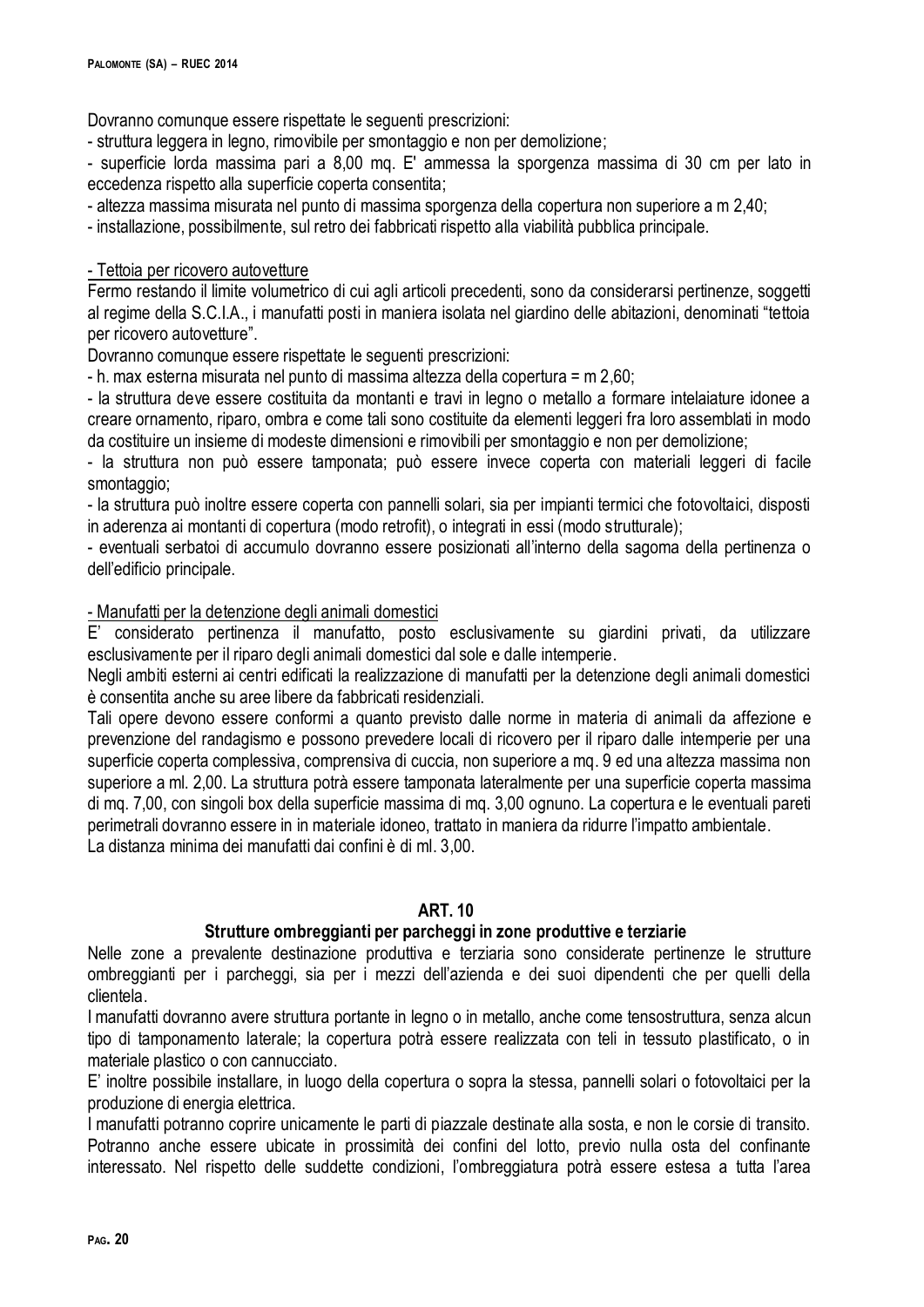destinata al parcamento dei veicoli.

Le attività produttive e terziarie insediate in tutte le altre aree di P.U.C. dovranno attenersi a quanto previsto per gli interventi su edifici residenziali.

#### ART. 11

#### Tunnel estensibili negli insediamenti produttivi e terziari

I manufatti denominati "tunnel estensibili", costituiti da struttura metallica estensibile e tamponamento in materiale plastico, sono considerati pertinenza solo ed esclusivamente in ragione della funzione cui assolvono, che deve essere occasionale e limitata nel tempo. A nulla rileva il fatto che questi manufatti possano essere facilmente richiudibili con minimo ingombro.

Devono essere installati in prossimità o in aderenza all'edificio principale e, quando non utilizzati per assolvere alle funzioni occasionali e limitate nel tempo legate all'attività svolta nell'insediamento, devono essere richiusi e non devono presentarsi come manufatto con consistenza volumetrica.

#### ART. 12

#### Manufatti pertinenziali per finalità di interesse sociale, didattico o per usi di pubblica utilità

Ai fini del presente Capitolo sono considerati "pertinenze" i manufatti da utilizzare per finalità pubbliche o di pubblico interesse da parte di soggetti pubblici o che esercitano una funzione di pubblico interesse.

La finalità pubblica o di pubblico interesse deve essere dimostrata con apposita documentazione da parte del soggetto richiedente ed essere autorizzata con specifica decisione della Giunta Comunale.

Questi manufatti devono essere installati per un periodo di tempo determinato, in ragione della funzione che devono assolvere. Alla scadenza del periodo predeterminato devono essere rimossi e l'area di sedime deve essere restituita alla sua originaria destinazione.

I manufatti devono avere dimensioni strettamente necessarie per l'uso cui sono destinati.

#### ART. 13

#### Manufatti pertinenziali a servizio di piccoli appezzamenti di terreno coltivati ad orti

Sono considerati pertinenze, soggette al regime della SCIA, i manufatti a servizio di piccoli appezzamenti di terreno coltivati ad orto.

Tali manufatti dovranno comunque rispettare le seguenti prescrizioni:

- struttura portante leggera in legno o metallo, rimovibile per smontaggio e non per demolizione;

- tamponamento laterale e copertura verniciati ed impermeabilizzati sulla copertura, con colori compatibili con il contesto;

- superficie lorda massima pari a 12,00 mq;

- altezza massima misurata nel punto di massima altezza della copertura non superiore a m 2,40;
- pianta rettangolare o quadrata e copertura a falde inclinate;
- divieto di pavimentazione dell'area circostante;
- divieto di trasformazione in via permanente del suolo inedificato.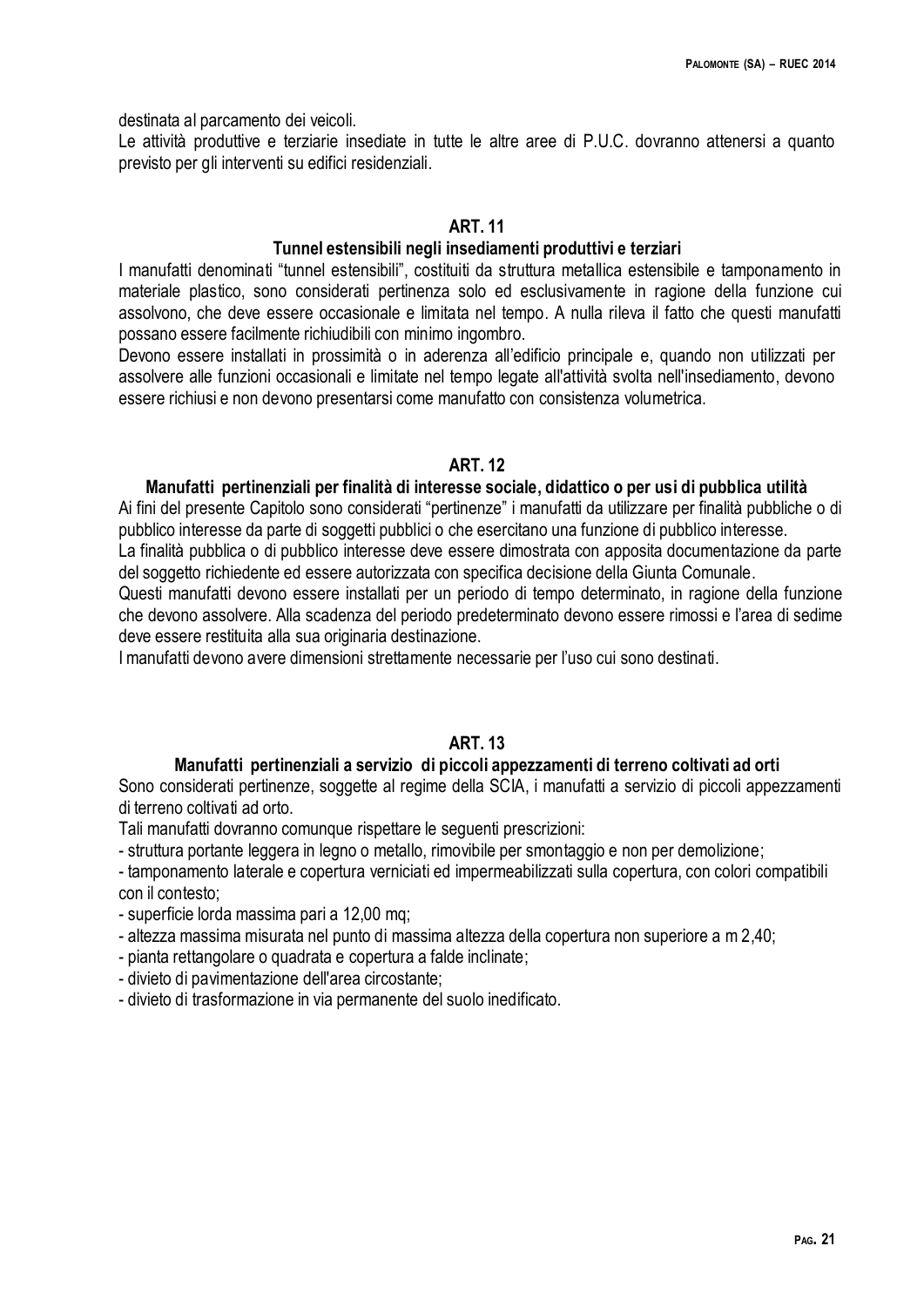### TITOLO II – DISCIPLINA DELL'ATTIVITA' DI COSTRUZIONE, MODIFICAZIONE E CONSERVAZIONE EDILIZIA

# CAP. I. ATTI ABILITATIVI EDILIZI

#### ART. 14

#### Attività edilizia libera

Fatte salve le prescrizioni degli strumenti urbanistici comunali, e comunque nel rispetto delle altre normative di settore aventi incidenza sulla disciplina dell'attività edilizia e, in particolare, delle norme antisismiche, di sicurezza, antincendio, igienico-sanitarie, di quelle relative all'efficienza energetica nonché delle disposizioni contenute nel Codice dei Beni Culturali e del Paesaggio, di cui al D.Lgs. 22 gennaio 2004, n.42, i seguenti interventi sono eseguiti senza alcun titolo abilitativo:

a) gli interventi di manutenzione ordinaria;

b) gli interventi volti all'eliminazione di barriere architettoniche che non comportino la realizzazione di rampe o di ascensori esterni, ovvero di manufatti che alterino la sagoma dell'edificio;

c) le opere temporanee per attività di ricerca nel sottosuolo che abbiano carattere geognostico, ad esclusione di attività di ricerca di idrocarburi, e che siano eseguite in aree esterne al centro edificato;

d) i movimenti di terra strettamente pertinenti all'esercizio dell'attività agricola e le pratiche agro-silvopastorali, compresi gli interventi su impianti idraulici agrari;

e) le serre mobili stagionali, sprovviste di strutture in muratura, funzionali allo svolgimento dell'attività agricola.

Nel rispetto dei medesimi presupposti di cui al primo comma, previa comunicazione, anche per via telematica, dell'inizio dei lavori da parte dell'interessato all'amministrazione comunale, possono essere eseguiti senza alcun titolo abilitativo i seguenti interventi:

a) gli interventi di manutenzione straordinaria di cui all'articolo 3, comma 1, lettera b), del D.P.R. n.380/2001 e s.m.i., ivi compresa l'apertura di porte interne o lo spostamento di pareti interne, sempre che non riguardino le parti strutturali dell'edificio, non comportino aumento del numero delle unità immobiliari e non implichino incremento dei parametri urbanistici;

b) le opere dirette a soddisfare obiettive esigenze contingenti e temporanee e ad essere immediatamente rimosse al cessare della necessità e, comunque, entro un termine non superiore a novanta giorni;

c) le opere di pavimentazione e di finitura di spazi esterni, anche per aree di sosta, che siano contenute entro l'indice di permeabilità, ove stabilito dallo strumento urbanistico comunale, ivi compresa la realizzazione di intercapedini interamente interrate e non accessibili, vasche di raccolta delle acque, locali tombati;

d) i pannelli solari fotovoltaici, a servizio degli edifici, da realizzare al di fuori della Zona A) di cui al DM 2 aprile 1968, n.1444, come perimetrata dal PUC;

e) le aree ludiche senza fini di lucro e gli elementi di arredo delle aree pertinenziali degli edifici;

e-bis) le modifiche interne di carattere edilizio sulla superficie coperta dei fabbricati adibiti ad esercizio d'impresa, ovvero le modifiche della destinazione d'uso dei locali adibiti ad esercizio d'impresa.

Limitatamente agli interventi di cui alle lettere a) ed e-bis) dell'elenco immediatamente precedente, l'interessato, unitamente alla comunicazione di inizio dei lavori, trasmette all'amministrazione comunale i dati identificativi dell'impresa alla quale intende affidare la realizzazione dei lavori e una relazione tecnica provvista di data certa e corredata degli opportuni elaborati progettuali, a firma di un tecnico abilitato, contenente le asseverazioni di cui all'art.6, comma 4, del D.P.R. n.380/2001 e s.m.i..

Riguardo agli interventi di cui al presente articolo, l'interessato provvede, nei casi previsti dalle vigenti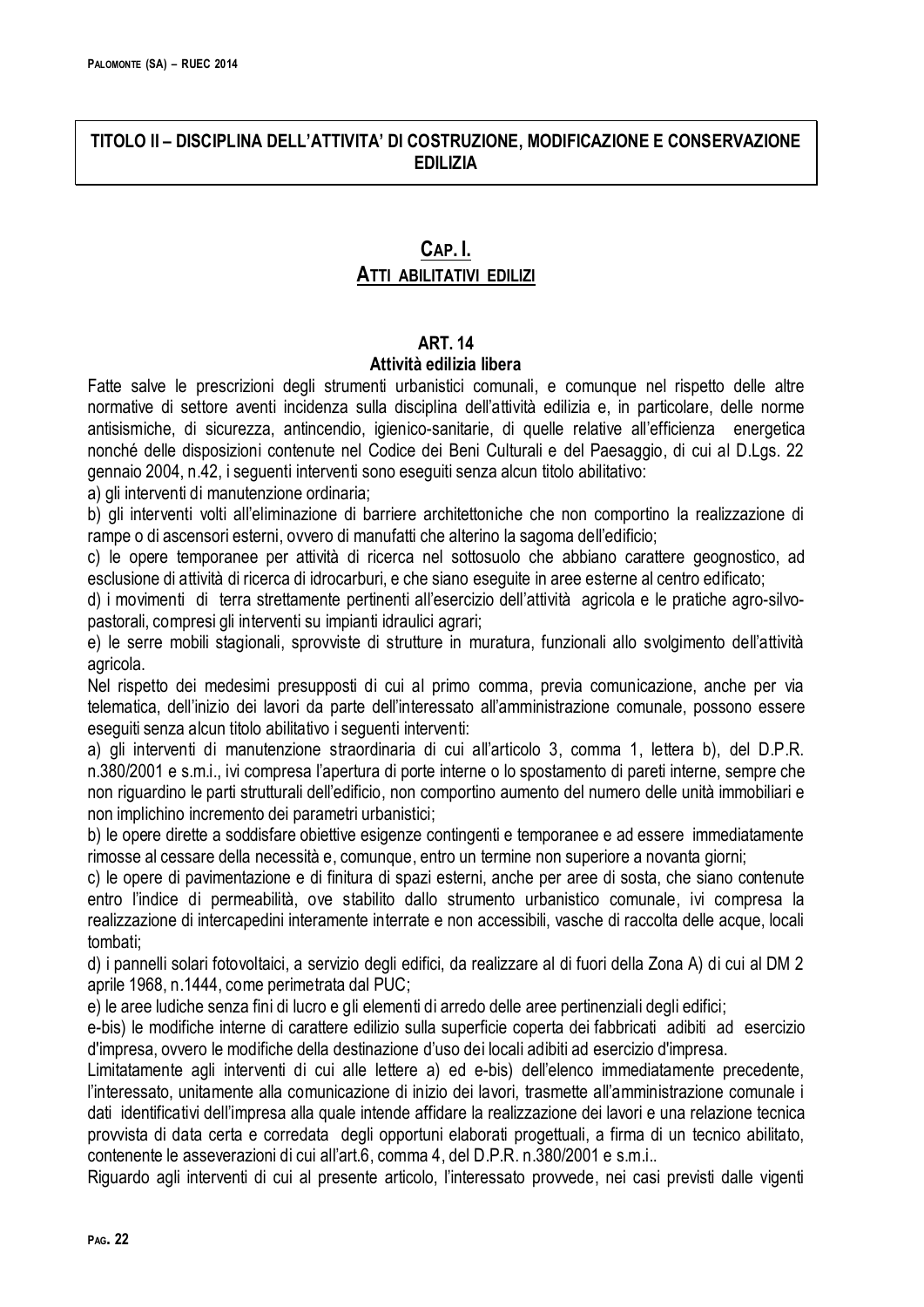disposizioni, alla presentazione degli atti di aggiornamento catastale nel termine di cui all'articolo 34 quinquies, comma 2, lettera b), del decreto-legge 10 gennaio 2006, n. 4, convertito, con modificazioni, dalla legge 9 marzo 2006, n. 80.

Si intendono integrati dalle eventuali disposizioni regionali sopravvenute:

- gli elenchi di interventi di cui ai commi che precedono;

- l'individuazione degli interventi edilizi per i quali è fatto obbligo all'interessato di trasmettere la relazione tecnica già prevista per gli manutenzione straordinaria soggetti a comunicazione preventiva;

- l'individuazione dei contenuti per la relazione tecnica di cui innanzi, nel rispetto di quelli minimi fissati dal presente articolo.

La mancata comunicazione dell'inizio dei lavori ovvero la mancata trasmissione della relazione tecnica, di cui ai commi precedenti del presente articolo, comportano la sanzione pecuniaria pari a 258 euro. Tale sanzione è ridotta di due terzi se la comunicazione è effettuata spontaneamente quando l'intervento è in corso di esecuzione.Al fine di semplificare il rilascio del certificato di prevenzione incendi per le attività edilizie di cui al presente articolo, il certificato stesso, ove previsto, è rilasciato in via ordinaria con l'esame a vista. Per le medesime attività, il termine previsto dal primo periodo del comma 2 dell'articolo 2 del Regolamento di cui al D.P.R. 12 gennaio 1998, n.37, è ridotto a trenta giorni.

#### ART. 15

#### Attività edilizia delle Pubbliche Amministrazioni

Per le opere comunali, l'atto comunale di approvazione del progetto e/o della relativa spesa tiene luogo dei titoli abilitativi ad ogni effetto, previa validazione del progetto esecutivo (o del progetto definitivo, in caso di appalto integrato).

I progetti, redatti conformemente al D.Lgs. n.163/06 e s.m.i., dovranno essere comunque corredati da una relazione a firma di un progettista abilitato che attesti la conformità dei progetti stessi alle norme di sicurezza, sanitarie, ambientali e paesistiche.

Tale atto conterrà, al pari del permesso di costruire, la menzione dei pareri acquisiti sul progetto da parte degli organismi competenti.

Ogni opera o lavoro pubblico realizzato dal Comune, sia esso edilizio o infrastrutturale (edifici pubblici, strade, ponti, percorsi pedonali, parchi e giardini, reti pubbliche, ecc.), è assoggettata al presente articolo.

Per le costruzioni relative all'edilizia scolastica dovranno essere osservate le Norme Tecniche contenute nel DM 18/12/1975 (G.U. n.29 del 02/02/1976).

Ai sensi della L.R. n.25 del 18/11/96, art.11, sono sottoposte all'esame del Nucleo di Valutazione dell'Edilizia Sanitaria e Socio-sanitaria, le progettazioni relative ad opere ospedaliere, le residenze sanitarie assistenziali e le strutture socio-sanitarie assistenziali per disabili fisici e psichici.

Sono escluse dall'applicazione delle disposizioni di cui al Titolo II (Titoli abilitativi) del T.U. in materia di Edilizia le seguenti opere:

a) opere e interventi pubblici che richiedano per la loro realizzazione l'azione integrata e coordinata di una pluralità di amministrazioni pubbliche allorché l'accordo delle predette amministrazioni, raggiunto con l'assenso del Comune, sia pubblicato ai sensi dell'art. 34, comma 4, del Decreto legislativo 18 agosto 2000, n. 267;

b) opere pubbliche, da eseguirsi da amministrazioni statali o comunque insistenti su aree del demanio statale e opere pubbliche di interesse statale, da realizzarsi dagli enti istituzionalmente competenti, ovvero da concessionari di servizi pubblici, previo accertamento di conformità con le prescrizioni urbanistiche ed edilizie ai sensi del Decreto del Presidente della Repubblica 18 aprile 1994, n. 383, e successive modificazioni.

Ai sensi degli artt. 95 e 96 del D.Lgs. n.163/2006 e s.m.i., per le opere sottoposte all'applicazione delle disposizioni del medesimo Codice in materia di lavori pubblici, si applicano le procedure di verifica preventiva dell'interesse archeologico di cui ai succitati articoli.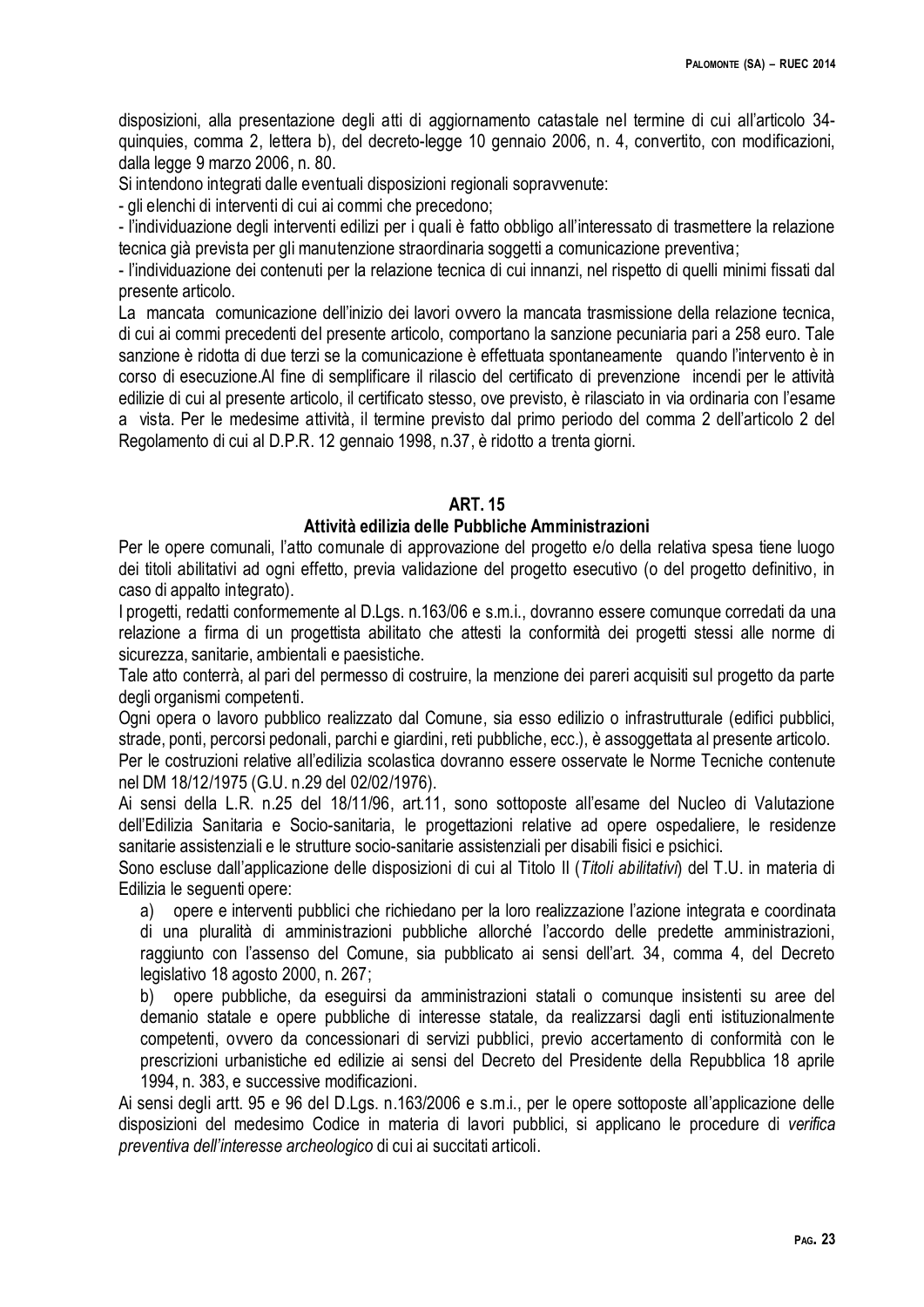# ART. 16

#### Permesso di Costruire

Il Permesso di Costruire è l'atto amministrativo comunale che consente di eseguire legittimamente gli interventi di trasformazione urbanistica ed edilizia del territorio del Comune, nel rispetto delle leggi, delle norme urbanistiche e del presente R.U.E.C., ai sensi dell'art. 10, co.1 del T.U. (D.P.R. n. 380/2001).

Fermi restando gli obblighi e le procedure di cui al D.Lgs. n.42/2004 e s.m.i. e alla L.n.394/91 e LL.RR.n.33/93 e n.24/95, sono soggetti a Permesso di Costruire:

a) gli interventi di nuova costruzione di cui alla lettera B) dell'art. 5 del presente R.U.E.C., fatto salvo il disposto dell'art.22, co.3, del D.P.R. n.380/2001 e s.m.i.;

- b) gli interventi di ristrutturazione edilizia che portino ad un organismo edilizio in tutto o in parte diverso dal precedente e che comportino aumento di unità immobiliari, modifiche del volume, della sagoma, dei prospetti o delle superfici, ovvero che, limitatamente agli immobili compresi nella zona omogenea A, comportino mutamenti della destinazione d'uso; salvo facoltà di ricorrere, in alternativa, alla D.I.A.;
- c) gli interventi di demolizione e successiva ricostruzione diversi da quelli di cui all'art.2, co.1, lett.b) della L.R. n.19/2001 e s.m.i.;
- d) gli interventi di ristrutturazione urbanistica, fatto salvo il disposto dell'art.22, co.3, del D.P.R. n.380/2001 e s.m.i.;
- e) il mutamento di destinazione d'uso con opere che incidano sulla sagoma dell'edificio o che determinino un aumento planovolumetrico, che risulti comunque compatibile con le categorie edilizie previste per le singole zone omogenee (cfr. art.2, comma 6, L.R. n.19/2001) e/o con passaggio di categoria edilizia, purché consentito dalla norma regionale (cfr. art.2, comma 7, L.R. n.19/2001);
- f) ampliamenti e sopraelevazioni diversi da quelli di cui all'art.2, co.1, lett. d), della L.R. n.19/01 e s.m.i.;
- g) installazione di attrezzature ed impianti produttivi industriali, artigianali e agricoli;
- h) costruzione di impianti sportivi e delle relative attrezzature;
- i) esecuzione da parte di privati di opere di urbanizzazione, nonché l'installazione di impianti di depurazione delle acque luride;
- l) realizzazione di opere e costruzioni sotterranee interessanti il suolo pubblico o privato;
- m) gli interventi per la realizzazione di parcheggi di cui all'art.6, co.2, L.R. n.19/2001 come modificato dalla L.R. n.16/2004;
- n) installazione di capannoni, ponti ed impianti sospesi o simili, silos, concimaie, tettoie, pensiline e porticati;
- o) opere e costruzioni relative alla installazione di complessi turistici ricettivi e complementari quali: campeggi, alberghi, ristoranti, asili per mobili destinati ad alloggi temporanei (roulotte, case mobili, ecc.);
- p) il mutamento di destinazione d'uso nelle zone agricole zona E (cfr. art.2, comma 8, L.R. n.19/2001);
- q) gli interventi di demolizione e successiva ricostruzione di manufatto edilizio con diversa volumetria e sagoma rispetto a quello preesistente e, pertanto, non ricadenti nella definizione di ristrutturazione edilizia di cui all'art.3, co.1, lett d), del D.P.R.380/2001 e s.m.i.;

r) opere e costruzioni relative alla apertura e coltivazioni delle cave e torbiere, estrazioni di

minerali inerti da corsi di acqua, discariche, nonché le trivellazioni per lo sfruttamento delle acque di falda per usi generali.

Il Permesso di Costruire, ai sensi dell'art.13, co.1 del T.U. Edilizia, è rilasciato dal Dirigente o Responsabile dello Sportello Unico per l'Edilizia nel rispetto delle leggi, degli strumenti urbanistici e del presente Regolamento.

Nel caso di interventi unitari su fabbricati esistenti o di nuova costruzione che comportino destinazioni d'uso multiple, il Permesso di Costruire è rilasciato con atto unico, nel quale sono specificate le singole destinazioni d'uso, i relativi oneri e l'eventuale convenzione.

I Permessi di Costruire nell'ambito di progetti unitari di ristrutturazione urbanistica o connessi con piani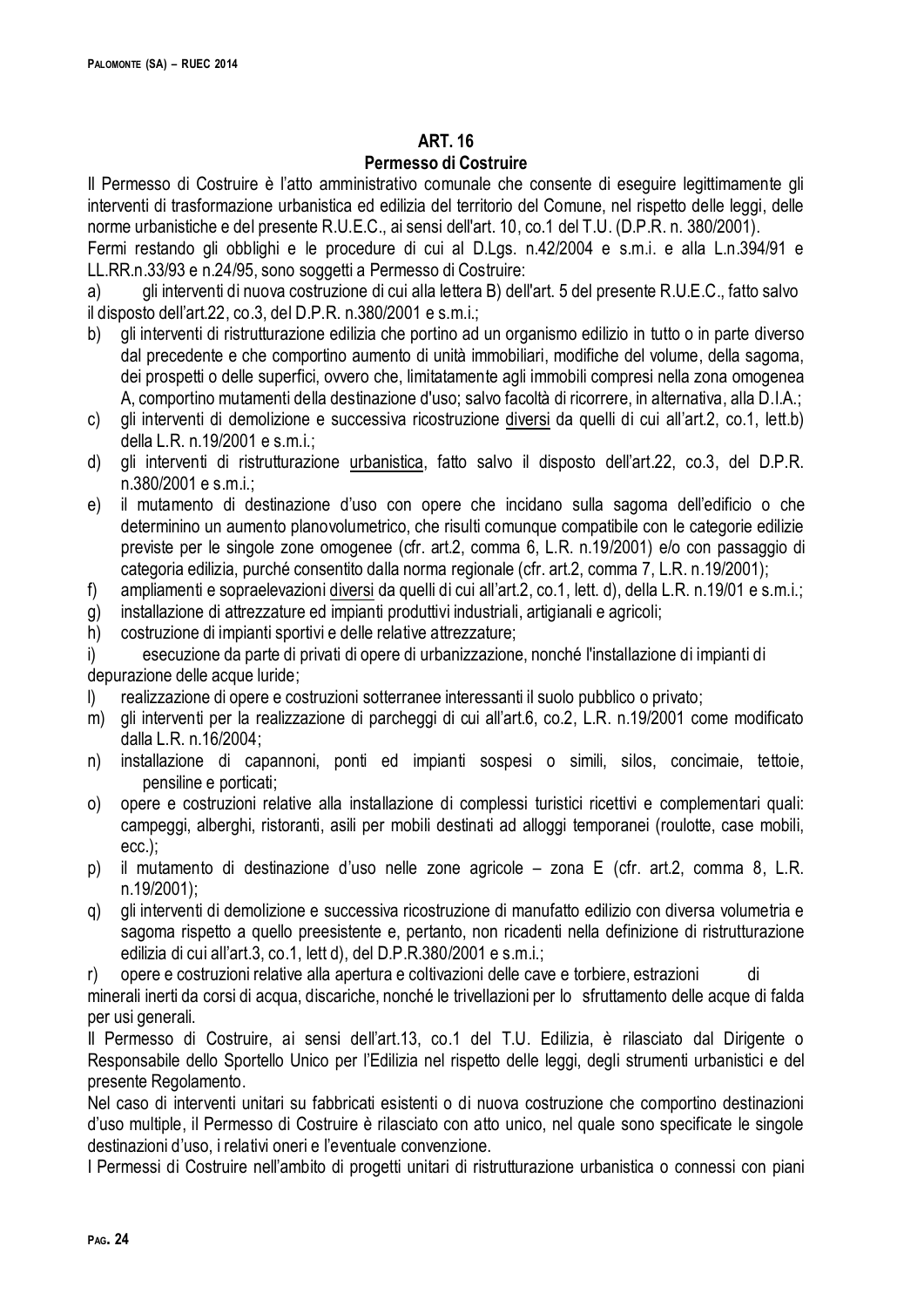urbanistici attuativi ovvero con intese o accordi di programma, sono consentiti, nell'osservanza delle norme del P.U.C. e del presente R.U.E.C., se preceduti da contratti di convenzione tra Comune e soggetti proponenti, contenenti la specificazione dei rispettivi obblighi tecnici, amministrativi e finanziari, con relative garanzie fidejussorie. I soggetti proponenti possono essere privati, singoli o associati, pubblici e pubblico-privati.

#### ART. 17

#### Interventi realizzabili mediante Denuncia di Inizio Attività

Fermo restante quanto previsto in materia di S.C.I.A. (Segnalazione Certificata di Inizio Attività) in campo edilizio dalla Legge 7 agosto 1990, n.241 e s.m.i., dall'art.5 della Legge 12.07.2011, n.106, e dall'art. 30 del D.L. 21 giugno 2013, n.69, convertito con L. 98/2013, sono realizzabili mediante Denuncia di Inizio Attività (D.I.A.), ai sensi degli artt. 22 e 23 del T.U. in materia di Edilizia, del co.6 della "Legge Obiettivo" n.443/2001, della L.R. n.19 del 28.11.2001 e s.m.i. e del relativo Regolamento di Attuazione (approvato con delib. di G.R. n.5261 del 31.10.2002 – BURC n.38 del 25.08.2003), gli interventi non riconducibili agli elenchi di cui agli artt. 14 e 16 del presente RUEC, purché siano conformi alle previsioni degli strumenti urbanistici, dello stesso RUEC e alla disciplina urbanistico-edilizia vigente.

Sono altresì realizzabili mediante Denuncia di Inizio Attività (D.I.A.) – ora S.C.I.A.:

- a) le varianti a Permessi di Costruire che non incidano sui parametri urbanistici e sulle volumetrie, che non modificano la destinazione d'uso e la categoria edilizia, non alterano la sagoma dell'edificio qualora sottoposto a vincolo ai sensi del D.Lgs. 22.01.2004, n.42 e s.m.i. e non violano le eventuali prescrizioni contenute nel Permesso;
- b) le ristrutturazioni edilizie, comprensive della demolizione e ricostruzione con la stessa volumetria, superficie e sagoma dell'edificio preesistente, ai sensi dell'art.2, co.1, lett. b), della L.R. n.19/2001 come modificato dall'art.49 della L.R. n.16/2004. Tali ristrutturazioni edilizie possono essere realizzate a mezzo di denuncia di inizio attività esclusivamente qualora venga assicurata la piena conformità di volume tra il vecchio ed il nuovo manufatto, fatte salve le sole innovazioni necessarie per l'adeguamento alla normativa antisismica (cfr. art.5 del Regolamento di Attuazione della L.R. 19/2001 approvato con delib. di G.R. n.5261 del 31.10.2002 – BURC n.38 del 25.08.2003).

Inoltre, in alternativa al Permesso di Costruire possono essere realizzati mediante Denuncia di Inizio Attività:

- c) gli interventi di ristrutturazione edilizia che portino ad un organismo edilizio in tutto o in parte diverso dal precedente e che comportino aumento di unità immobiliari, modifiche del volume, dei prospetti o delle superfici, ovvero che, limitatamente agli immobili compresi nelle zone omogenee A, comportino mutamenti della destinazione d'uso, nonché gli interventi che comportino modificazioni della sagoma di immobili sottoposti a vincoli ai sensi del D.Lgs. 22.01.2004, n.42 e successive modificazioni (cfr. art.22, co.3, lett. a), D.P.R. 380/2001 e s.m.i.);
- d) gli interventi sottoposti a Permesso di Costruire (nuova costruzione o ristrutturazione urbanistica), qualora siano specificamente disciplinati da piani attuativi (ivi compresi gli accordi negoziali aventi valore di piano attuativo) che contengano precise disposizioni planovolumetriche, tipologiche, formali e costruttive, la cui sussistenza sia stata esplicitamente dichiarata dal competente organo comunale in sede di approvazione degli stessi piani o di ricognizione di quelli vigenti;
- e) i sopralzi, le addizioni, gli ampliamenti e le nuove edificazioni in diretta esecuzione di idonei strumenti urbanistici diversi da quelli indicati alla lettera precedente, ma recanti analoghe previsioni di dettaglio (cfr. art.2, co.1, lett.d), L.R.19/2001 e s.m.i. nonché art.22, co.3, lett.c), D.P.R. 380/2001 e s.m.i.);
- f) i mutamenti di destinazione d'uso di immobili o loro parti, in ZTO diverse dalla Zona A e dalla Zona E, che non comportino interventi di trasformazione dell'aspetto esteriore, e di volumi e di superfici: la nuova destinazione d'uso deve essere compatibile con le categorie consentite dalla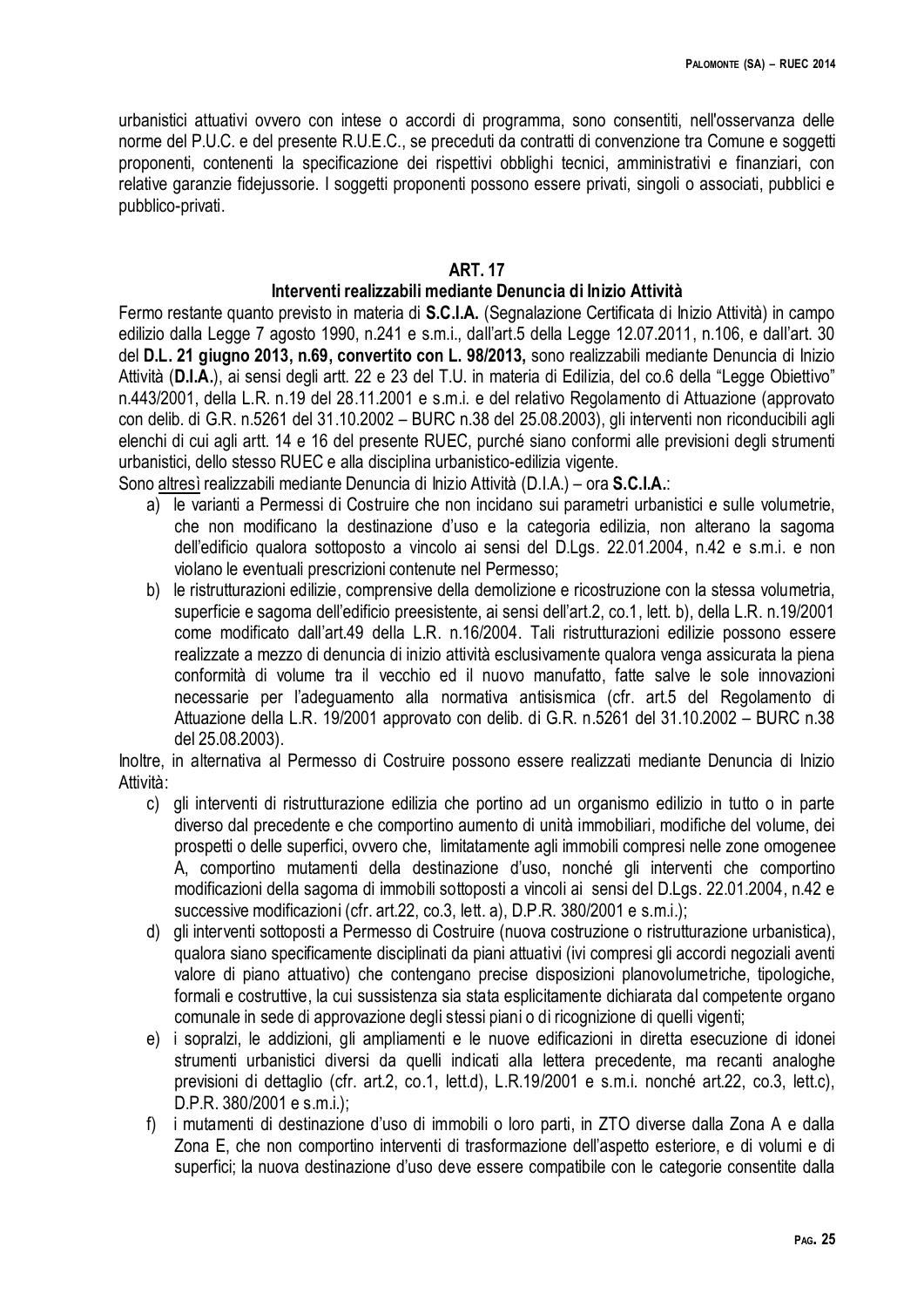strumentazione urbanistica per le singole zone territoriali omogenee (cfr. art.2, comma 1, lett. f), L.R. n.19/2001);

g) la realizzazione, ai sensi dell'art.6, L.R.n.19/2001 e s.m.i., di parcheggi da destinare a pertinenze di unità immobiliare e da realizzare nel sottosuolo del lotto su cui insistono gli edifici, se conformi agli strumenti urbanistici vigenti (cfr. art.6, comma 1, L.R. n.19/2001) e secondo le modalità particolari di cui all'art.6 del Regolamento di Attuazione della L.R. n.19/2001 (approvato con delib. di G.R. n.5261 del 31.10.2002).

Gli interventi di cui alle precedenti lettere c), d) ed e), sono subordinati al pagamento del contributo di costruzione di cui all'art.2, comma 4, della L.R. n.19/2001, ai sensi dell'art.4 del Regolamento di Attuazione della stessa legge regionale (BURC n. 38 del 25.08.2003).

Per la realizzazione di impianti serricoli, funzionali allo sviluppo delle attività agricole, si applica la disciplina di cui alla L.R. 24.3.1995 n.8 e succ. mod. ed int. e relativo Regolamento di Attuazione n.8 del 06.12.2013;

#### CAP. II. PROCEDURE PER PERMESSO DI COSTRUIRE E DENUNCIA DI INIZIO ATTIVITÀ

#### ART. 18

#### Autorizzazione paesaggistica

Per tutti gli interventi edilizi riguardanti le fattispecie oggetto di tutela paesaggistica necessita la preventiva acquisizione delle autorizzazioni di cui al D.Lgs. 22/01/2004 n.42 e s.m.i..

#### ART. 19

#### Sportello Unico per l'Edilizia e Sportello Unico per le Attività Produttive

L'ufficio comunale dello Sportello Unico per l'Edilizia, costituito ai sensi del co.1 dell'art. 5 del TU. in materia di Edilizia, è deputato:

- a svolgere le funzioni di cui alle lettere a), b), c), d) ed e) del co.2 dell'art. 5 del T.U. citato, con riferimento a: ricezione delle domande di Permesso di Costruire e delle Denunce di Inizio Attività; informazioni su procedimenti e svolgimento delle procedure delle pratiche edilizie; provvedimenti in ordine all'accesso ai documenti; rilascio di certificazioni in materia urbanistico-edilizia, ivi compreso il certificato di agibilità; rapporti tra amministrazioni pubbliche e rapporti pubblico-privati;

- ad acquisire, anche con la promozione di conferenze di servizio, autorizzazioni, certificazioni e nulla osta di enti esterni, necessari ai fini della realizzazione degli interventi edilizi e dell'utilizzazione dei manufatti edilizi, ai sensi del co.4 dello stesso art. 5 del T.U., ove non siano stati già allegati dall'istante.

Il procedimento istruttorio sulle istanze di realizzazione, ampliamento, riattivazione, localizzazione e rilocalizzazione di impianti e complessi produttivi, comportanti anche il rilascio di Permessi di Costruire, viene effettuato in modo unitario dalla struttura operativa, denominata Sportello Unico per le Attività Produttive e per esso dal dirigente individuato quale Responsabile del Procedimento, ai sensi dell'art. 24 del D.Lgs. n. 112/1998 così come modificato dal D.P.R.n.440/2000.

I tempi istruttori e quelli utili per il rilascio di Permessi di Costruire per impianti produttivi sono, salvo diversa normativa regionale concorrente, i medesimi di quelli previsti in generale, dal presente R.U.E.C. per tali atti autorizzativi e, comunque, nel rispetto delle norme del D.P.R. n.447/1998. Decorsi, senza esito, i tempi utili previsti per il compimento del procedimento, il richiedente ha facoltà di realizzare l'opera, ove essa risulti, anche attraverso autocertificazioni ai sensi dell'art. 6 del D.P.R. n. 447/1998, conforme agli strumenti urbanistici ed edilizi e alle leggi vigenti, previa valutazione favorevole di impatto ambientale.

Ove non sussista conformità dell'intervento con le previsioni degli strumenti urbanistici, il Comune, quale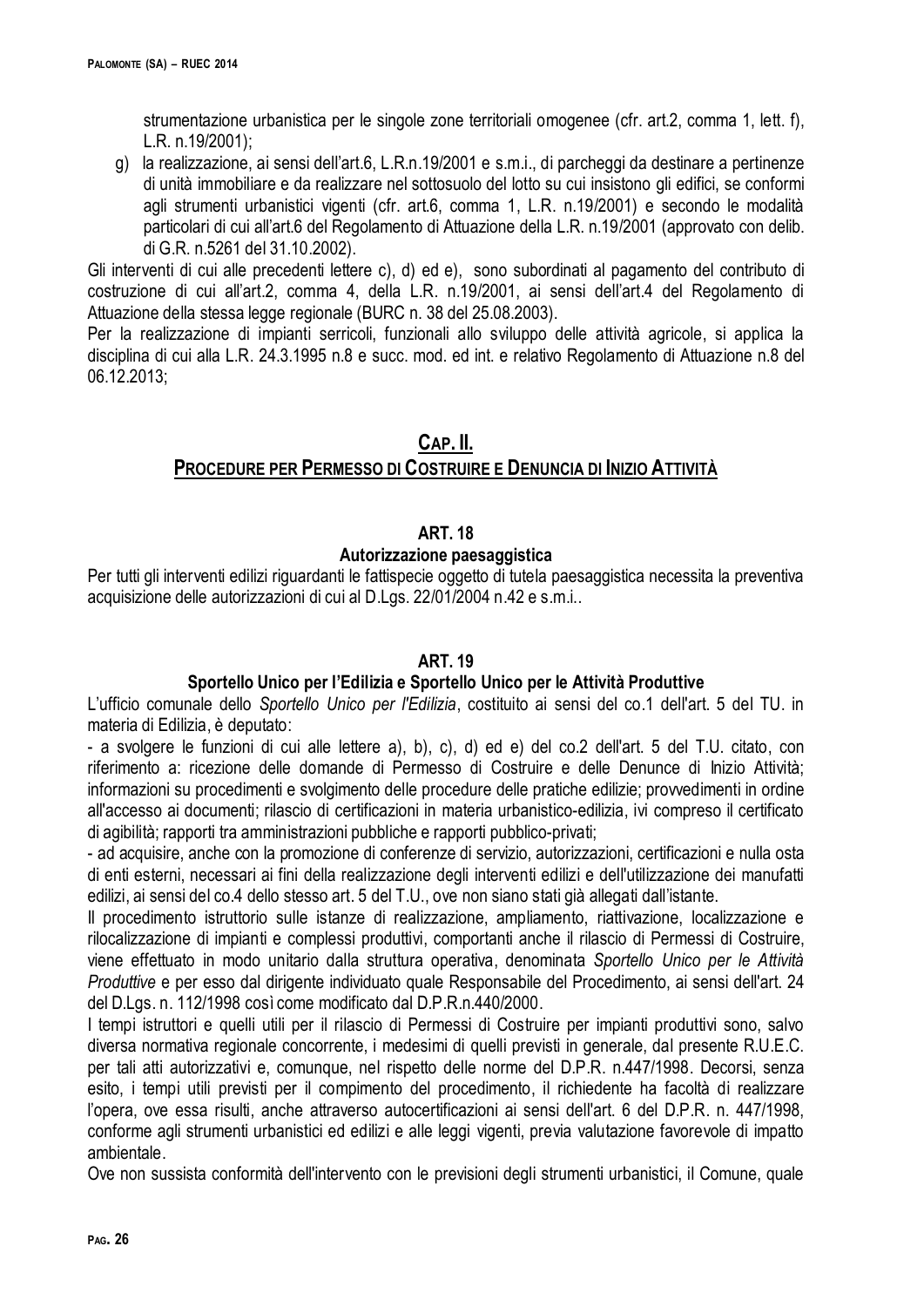ente procedente, sempre attraverso lo Sportello Unico indirà apposita conferenza di servizi; se la conferenza di servizi registri l'accordo sulla variazione dello strumento urbanistico, la determinazione costituisce variante di tale strumento, con salvezza della ratifica da parte dell'organo che, in precedenza, lo aveva approvato.

#### ART. 20

#### Soggetti aventi titolo a richiedere il Permesso di Costruire

Il Permesso di Costruire è rilasciato dal Dirigente o Responsabile dello Sportello Unico per l'Edilizia al proprietario del suolo o a chi abbia titolo per richiederla.

Tra i soggetti aventi titolo a richiedere il Permesso di Costruire oltre al proprietario si ricordano, a titolo non esaustivo:

- 1. Superficiario al di sopra del suolo (art. 952 c.c.). Il documento comprovante il titolo è il contratto redatto a norma dell'art. 1350 del c.c. e trascritto a norma dell'art. 2643 del c.c.;
- 2. Superficiario al di sotto del suolo (art. 955 c.c.);
- 3. Enfiteuta, nell'ambito e nei limiti del contenuto del contratto di enfiteusi, restando al proprietario il diritto di chiedere il Permesso di Costruire per quanto è escluso dal contratto di enfiteusi. Il documento comprovante il titolo è il contratto redatto a norma dell'art. 1350 c.c. e trascritto a norma dell'art. 2643 del c.c.;
- 4. Usufruttuario e titolari di diritto d'uso e di abitazione, limitatamente alla esecuzione di interventi di manutenzione straordinaria e di restauro;
- 5. Locatario, limitatamente alle opere di manutenzione straordinaria urgente ai sensi dell'art. 1577 del c.c. Il titolo è costituito dal contratto di locazione a norma dell'art. 1571 del c.c.;
- 6. Titolari di diritto reale di servitù prediali coattive o volontarie (elettrodotti, funicolari, scarichi, acquedotti, ecc.), limitatamente ai lavori di manutenzione straordinaria o di trasformazione inerenti il loro titolo. Il documento comprovante il titolo è il contratto redatto a norma dell'art. 1350 del c.c. e trascritto a norma dell'art. 2643 del c.c.;
- 7. Affittuario agrario (L. 11/1971) e concessionario di terre incolte (D.L.L. n. 279 del 10/10/1944), solo in relazione al miglioramento delle pertinenze rurali e dell'abitazione agricola;
- 8. Titolari in base a negozio giuridico di diritto privato (delega, procura, mandato del proprietario, connessi o non ad un appalto di costruzione). Il titolo dovrà essere comprovato dalla copia del provvedimento amministrativo o giudiziale;
- 9. Titolari di diritti derivanti da provvedimenti d'autorità quali l'assegnatario di terre incolte, il titolare di servitù coattive costituite per provvedimento amministrativo o per sentenza, il concessionario di miniere e di beni demaniali, colui che essendo interessato ad agire per danno temuto sia a ciò autorizzato per ordine del Giudice, colui che richiede un provvedimento cautelare innominato a norma dell'art. 700 del c.p.c.;
- 10.Aventi titolo a seguito di speciali situazioni previste dalle leggi, come la nomina a tutore (per ogni tipo di Permesso di Costruire) e di curatore (solo per opere di manutenzione straordinaria e restauro);
- 11.Enti pubblici. Lo Stato e tutti gli Enti Pubblici (IACP, Comuni, Province) sono legittimati a chiedere il Permesso di Costruire per qualsiasi tipo di intervento su terreni di loro proprietà o per i quali sia in corso un procedimento di espropriazione. Per essi il Permesso di Costruire sarà richiesta da coloro che saranno muniti di titolo al godimento del bene rilasciato dai competenti organi;
- 12.Aziende pubbliche erogatrici di servizi. Quando sussistano ragioni di pubblico interesse, le suddette Aziende possono, senza attendere la stipulazione e la registrazione dei relativi contratti di vendita, di servitù, ecc., richiedere il Permesso di Costruire, quando esista accordo preliminare fra il proprietario del suolo e l'Azienda o un impegno debitamente formalizzato da parte del proprietario a vendere o ad assoggettarsi alla servitù.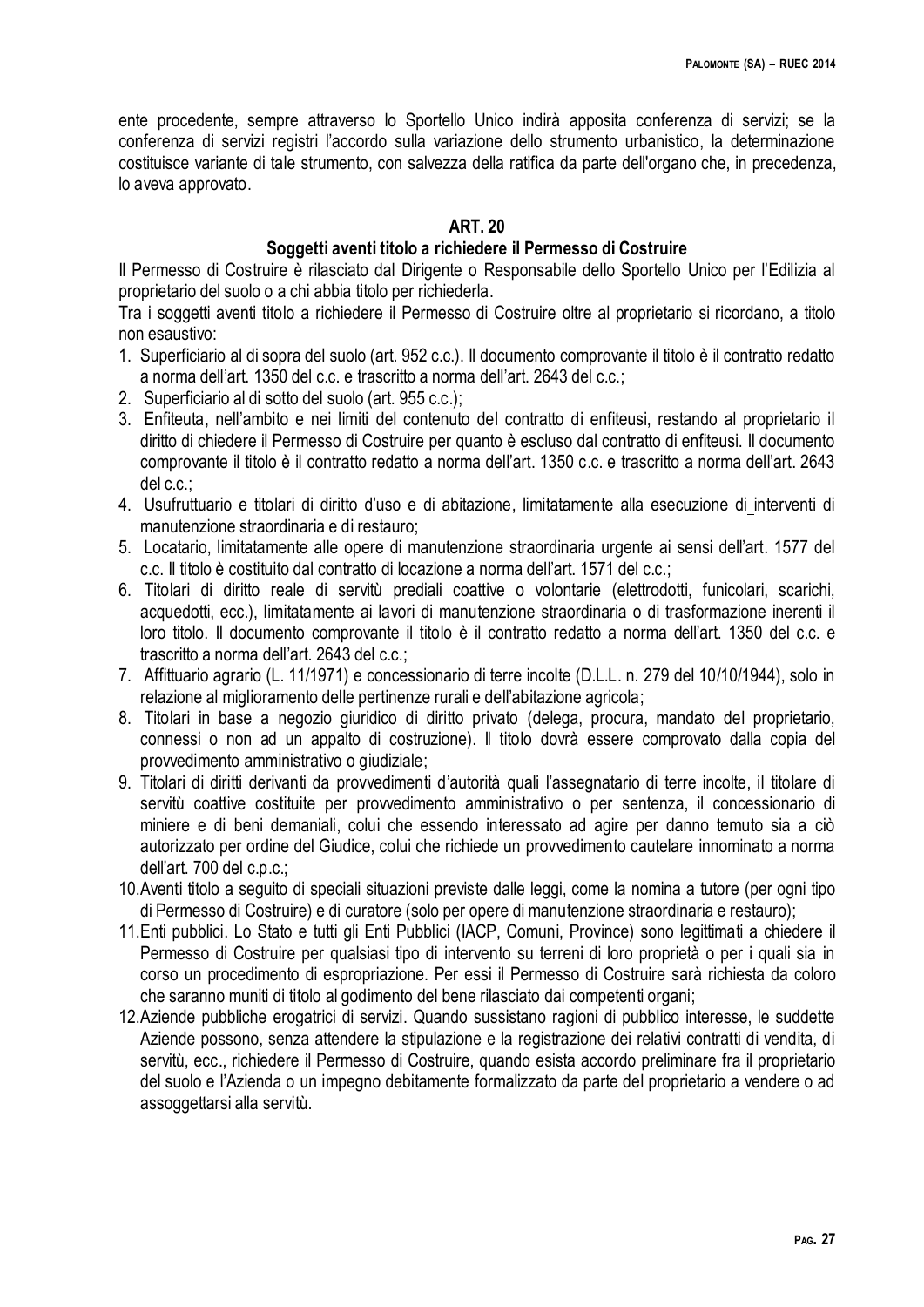#### ART. 21

#### Domanda di Permesso di Costruire e relativi allegati

Le domande per il rilascio dei Permessi di Costruire vanno effettuate secondo le modalità di seguito contemplate, secondo quanto prescritto dagli artt. 20 e 23 del T.U. Edilizia (D.P.R. n. 380/2001 e s.m.i.) e fatto salvo quanto stabilito dal D.L. 21 giugno 2013, n.69 convertito con L. 98/2013.

La domanda per il rilascio del Permesso di Costruire, sottoscritta da uno dei soggetti legittimati, va presentata allo Sportello Unico per l'Edilizia istituito presso il Comune, corredata da un'attestazione concernente il titolo di legittimazione e dagli elaborati progettuali e documenti di seguito specificati.

Se il richiedente non è proprietario dell'area edificatoria, la richiesta deve contenere esplicito atto di assenso del proprietario dell'area, formalizzato con dichiarazione sostitutiva di atto di notorietà o espressione di volontà equivalente.

Per le aree edificatorie e/o manufatti appartenenti a persone giuridiche la domanda di Permesso di

Costruire deve essere avanzata dagli organi che ne hanno la rappresentanza.<br>La domanda è accompagnata da una dichiarazione del progettista abilitato che asseveri la La domanda è accompagnata da una dichiarazione del conformità del progetto agli strumenti urbanistici approvati ed adottati, ai regolamenti edilizi vigenti, e alle altre normative di settore aventi incidenza sulla disciplina dell'attività edilizia e, in particolare, alle norme antisismiche, di sicurezza, antincendio, igienico-sanitarie nel caso in cui la verifica in ordine a tale conformità non comporti valutazioni tecnico-discrezionali, alle norme relative all'efficienza energetica.

Nella domanda dovrà essere dichiarato l'oggetto del Permesso di Costruire e la destinazione d'uso dell'opera da realizzare con l'impegno a non modificarla se non nelle forme prescritte.

Alla domanda va allegata la seguente documentazione progettuale, con specificazione del numero e del tipo di elaborato:

#### A - Per le nuove costruzioni:

- a) modello questionario statistico, accompagnato da scheda del terreno, contenente i dati base necessari alla progettazione, quali quote stradali, quote della fognatura, allineamenti, indici e vincoli particolari prescritti dagli strumenti urbanistici vigenti o da altre norme;
- b) estratto del vigente P.U.C. e destinazione urbanistica relativa all'area dell'intervento, con l'indicazione di eventuali vincoli;
- c) planimetria catastale;
- d) planimetria generale quotata dello stato dei luoghi in scala non inferiore a 1:500, recante l'indicazione delle proprietà confinanti per una profondità di almeno 50 metri dai confini, le quote del terreno e dei fabbricati circostanti, gli alberi di alto fusto esistenti ed ogni altro particolare di rilievo;
- e) planimetria di progetto con relative sistemazioni esterne, compresi quelle destinate a verde e a parcheggi, in scala non inferiore a 1:200, da cui risulti l'orientamento e il posizionamento dell'edificio, le quote delle sistemazioni del terreno (prima e dopo l'intervento) nonché la rappresentazione quotata degli edifici e delle urbanizzazioni al contorno;
- f) documentazione fotografica dello stato di fatto, asseverata dal progettista;
- g) disegni, in scala non inferiore a 1:100, delle piante di tutti i piani e della copertura, di tutti i prospetti e di almeno due sezioni significative dell'opera, di cui almeno una comprendente la scala, con l'indicazione di:
	- destinazione d'uso dei locali;
	- quote planimetriche ed altimetriche;
	- dimensione delle aperture (con distinzione di quelle apribili e di quelle fisse);
	- indicazione dei rapporti di illuminazione;
	- schemi degli impianti igienico-sanitari e tecnologici;
	- ingombri degli apparecchi igienici di tutti i locali di abitazione e dei servizi;
	- ubicazione della canna fumaria (con specifica del tipo adottato), delle pluviali e degli scarichi;
	- strutture portanti;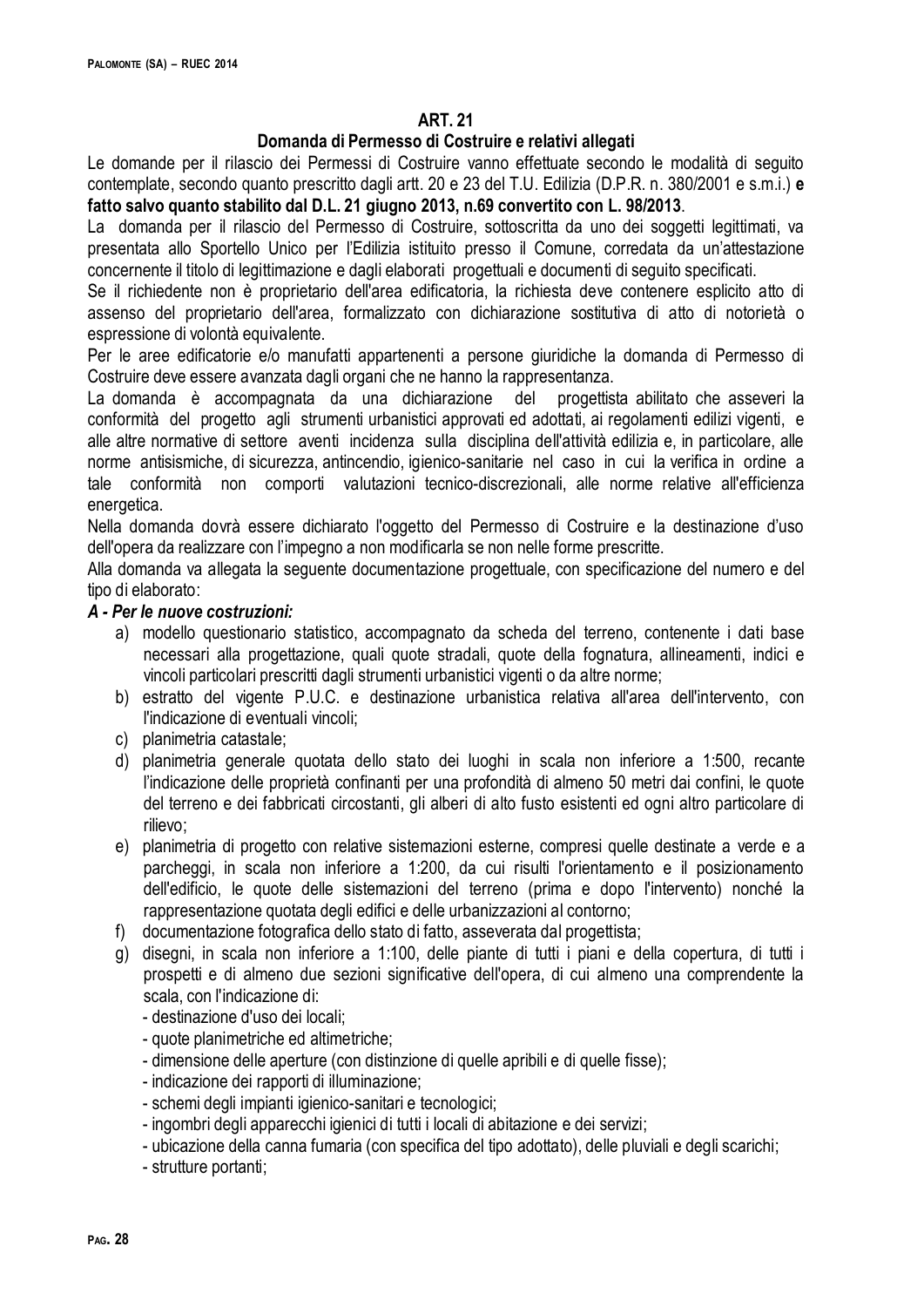- sistemazione degli spazi aperti (pavimentazioni, recinzioni, arredi esterni, cordonature, tappeti erbosi, arbusti e piante) e delle reti fognarie (pozzetti di ispezione, caditoie, fosse di depurazione biologica, quote e diametri delle condotte, ecc.);
- materiali della copertura, con definizione di falde, pendenze, volumi tecnici, camini, gronde, punti di attacco delle pluviali, lucernai, ecc.

Nel caso di edifici costituiti dall'aggregazione di cellule-tipo è consentita la rappresentazione di piante generali nel rapporto 1:200 corredate da piante delle singole cellule nel rapporto 1:100;

- h) sezioni quotate dell'opera in scala 1:100 illustranti le relazioni di questa con l'ambiente circostante. Le quote, riferite al piano di campagna preesistente ed al caposaldo fissato nella scheda statistica, devono indicare le dimensioni complessive dell'opera e delle principali parti esterne ed interne, l'altezza netta dei piani, lo spessore dei solai, gli sporti delle parti aggettanti, i colmi delle parti al di sopra della linea di gronda;
- i) disegni a semplice contorno nel rapporto 1:100 di tutti i prospetti dell'opera progettata, completa di riferimenti degli edifici circostanti, al terreno ed alle sue eventuali modifiche, con indicazione dell'andamento del terreno prima e dopo l'intervento. Qualora l'edificio sia aderente ad altri fabbricati, i disegni dei fronti devono comprendere anche le facciate adiacenti. I prospetti devono riportare l'indicazione delle aperture e dei relativi infissi, dei materiali, delle pluviali in vista, delle zoccolature, degli spazi per insegne, delle opere in ferro e delle balaustre, delle coperture e dei volumi tecnici;
- j) eventuali altri elaborati progettuali, in opportuna scala, necessari per completezza di rappresentazione dell'intervento;
- k) relazione tecnica sulle caratteristiche architettoniche e costruttive edilizie, con riferimento ai parametri urbanistici ed edilizi e all'inserimento dell'intervento nell'ambiente urbano, ai materiali da impiegarsi, ai sistemi costruttivi e agli impianti, corredata, in caso di intervento su un fabbricato tradizionale, di adeguata indagine storico-documentale e stratigrafica (tipizzazione delle murature, dei solai, delle coperture degli infissi, degli intonaci, delle pavimentazioni, etc.);
- l) autodichiarazione del progettista abilitato di conformità delle opere alle prescrizioni del P.U.C. e del R.U.E.C., nonché alle norme in materia igienico-sanitario-ambientale, nei limiti prescritti dall'art. 20. co.1 del T.U. Edilizia, di sicurezza, di superamento delle barriere architettoniche, di contenimento dei consumi energetici, ai sensi delle norme contenute nella Parte II del T.U. citato e nel D.M. 22/01/2008 n.37; tale autodichiarazione, nella forma di scheda riepilogativa asseverata dal progettista, sarà relativa alla compatibilità urbanistica dell'intervento con l'indicazione delle volumetrie già possedute, la loro destinazione e l'anno di costruzione, la descrizione analitica delle superfici utili per unità immobiliari ai fini del calcolo degli oneri, delle superfici coperte e delle volumetrie totali, sia interrate che fuori terra, per piano e, nel caso di edifici misti, per destinazioni d'uso. La scheda dovrà evidenziare la conformità dei parametri planovolumetrici agli indici e alle norme degli strumenti urbanistici vigenti;
- m) relazione geologica relativa alle caratteristiche dei terreni in fondazione;
- n) pareri o nulla osta, ove necessari, degli enti e uffici esterni competenti, non comunali. A titolo non esaustivo:
	- parere preventivo del comando provinciale dei VV.FF. ai sensi del DM 16/02/1982 per i locali, le attività, i depositi e gli impianti e le industrie pericolose sottoposte ai controlli di prevenzione incendi;
	- ove richiesto, nulla osta rilasciato dalle competenti autorità ai sensi del D.Lgs. 22/01/2004 n.42 e s.m.i., nonché della L.R. 10/1982;
	- nulla osta dell'ANAS e dell'Amministrazione Provinciale per le opere interessanti strade statali e provinciali;
	- nulla osta, ai sensi della L.R. 11/1996, per le opere da eseguire in zone sottoposte a vincolo idrogeologico o forestale;
	- parere preventivo dell'A.S.L., obbligatorio ai sensi del D.P.R. 380/2001 e ss.mm.ii;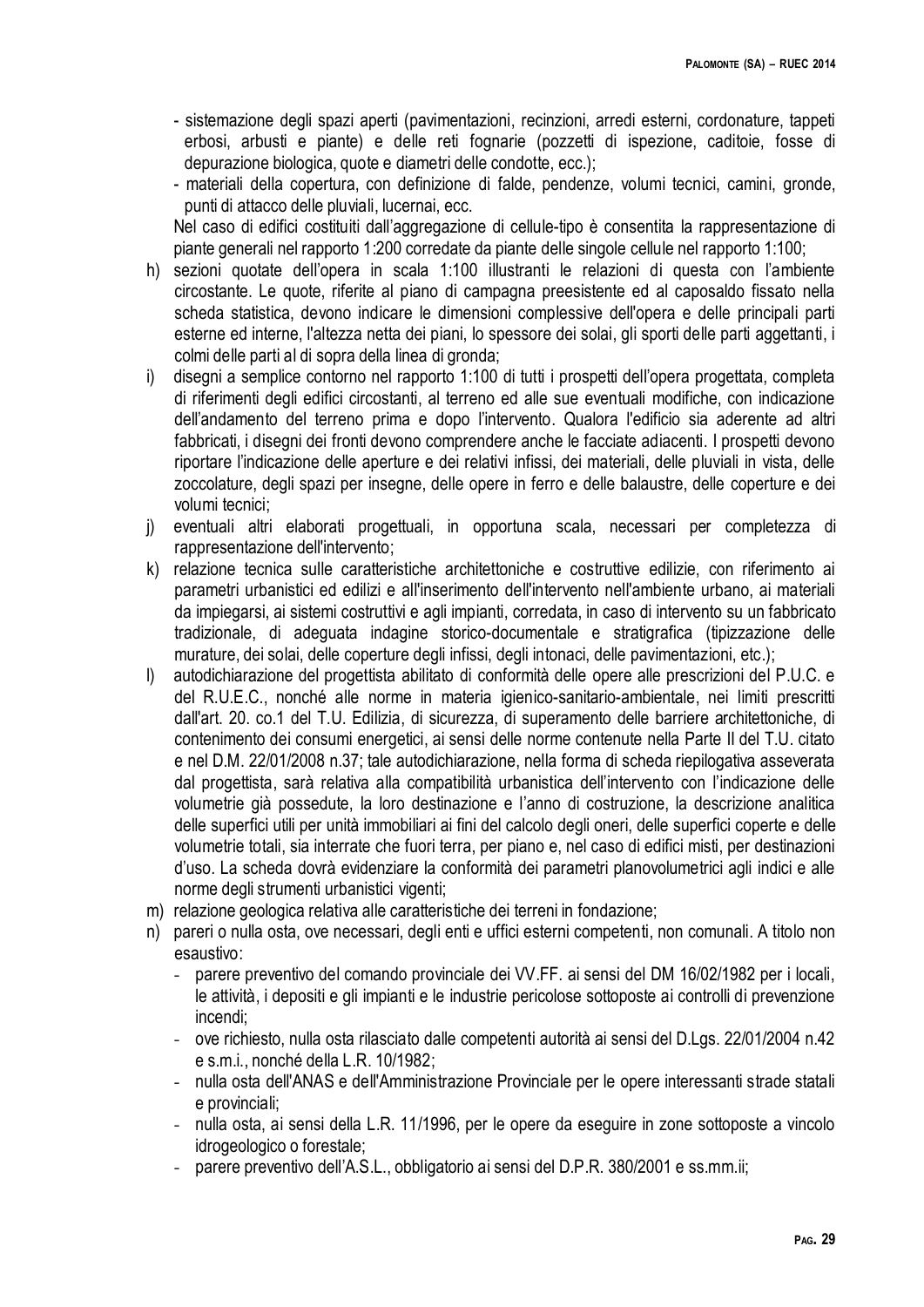- o) indicazione completa delle generalità dei soggetti tecnici incaricati per la redazione dei progetto strutturale, la direzione dei lavori e per il coordinamento della sicurezza, nonché dell'impresa esecutrice dei lavori;
- p) relazione tecnico-agronomica, solo per gli interventi edilizi in zona agricola, debitamente asseverata, redatta da un agronomo o da un perito agrario abilitati all'esercizio professionale, illustrante le destinazioni colturali in atto, ai sensi e per gli effetti dell'art. 1 della L.R. 2/1987;
- q) per nuovi impianti ed infrastrutture adibite ad attività produttive, sportive e ricreative e a postazioni di servizi commerciali polifunzionali, va prodotta anche una documentata previsione di impatto acustico. Tale documentazione va altresì prodotta per la realizzazione, modifica e potenziamento delle opere di cui all'art. 8, comma 2<sup>o</sup> della L. 447/1995.

La completezza della domanda e della documentazione tecnica e amministrativa viene verificata, in via breve, preventivamente dall'Ufficio comunale ricevente; la data di presentazione dell'istanza di Permesso di Costruire è quella di acquisizione dello stesso al protocollo del Comune.

#### B - Per interventi sull'edilizia esistente:

- a) per gli interventi di demolizione e ricostruzione, con variazione della volumetria e sagoma del fabbricato demolito, sono richiesti grafici in scala non inferiore a 1:100. In aggiunta alla surriportata documentazione prevista per le nuove costruzioni, il progetto va integrato con elaborati dimostrativi delle parti da demolire, con piante di tutti i piani, sezioni più significative e relativa documentazione fotografica, nonché con elaborati dimostrativi dei nuovi sistemi costruttivi previsti, con schede prestazionali sui nuovi materiali da impiegare, con verifiche grafiche e descrittive della compatibilità della qualità formale dell'intervento edilizio con i caratteri architettonici dei contesto urbano;
- b) per gli interventi di ristrutturazione sottoposti a Permesso di Costruire ai sensi dei precedenti articoli, la documentazione è identica a quella del precedente punto a) con l'integrazione di elaborati grafici e descrittivi sull'idoneità del sistema costruttivo ad assicurare sia la sicurezza statica del fabbricato che la non alterazione della sua preesistente qualità formale complessiva;
- c) per gli interventi di recupero dell'edilizia tradizionale si richiedono disegni di pianta, di sezione e di prospetto in scala non inferiore a 1:50 in corrispondenza dei piani caratteristici, con indicazione di tutti i materiali impiegati, anche per recinzioni, cancelli e sistemazioni a terra, redatti con particolare cura se gli interventi ricadono in zona A del PUC.

#### C - Per interventi di infrastrutture:

Per gli interventi riguardanti opere infrastrutturali, pubbliche e private non comunali, la documentazione tecnica necessaria è costituita dal progetto esecutivo delle opere completo di stralci degli strumenti urbanistici vigenti.

#### D - Per interventi a scala urbanistica:

I privati singoli o consociati, le società private o miste pubblico-private, le società di riqualificazione urbana, se aventi i titoli inerenti alla disponibilità dei beni previsti dalla legge, che intendano procedere alla progettazione e all'esecuzione o solo all'esecuzione di progetti urbanistici relativi a piani integrati d'intervento, piani di recupero e riqualificazione di parti urbane, di piani di lottizzazione e più in generale di piani attuativi, con salvezza delle norme di legge e delle prescrizioni degli strumenti urbanistici comunali, a prescindere da intese preventive con il Comune, possono presentare istanza per il rilascio di Permessi di Costruire unitari degli interventi, dichiarando la disponibilità alla sottoscrizione di un patto convenzionale tra Comune e soggetto richiedente.

Per la disciplina di tali iniziative si rimanda al successivo Capitolo IV del presente Titolo II.

#### E - Per tutti i tipi di interventi:

Alla domanda di rilascio del Permesso va allegata la ricevuta di pagamento per oneri istruttori, prefissati dal Comune con separati provvedimenti.

Nei casi di cui all'art.8, comma 4, della L.R.n.12/2002 recante "Norme per il contenimento dell'inquinamento luminoso [...]", va predisposto un apposito elaborato, redatto da professionista abilitato, da cui risulti il rispetto delle prescrizioni di cui alla predetta L.R. n.12/2002.

Qualora l'intervento riguardi un edificio aderente ad un altro fabbricato con il quale sia in relazione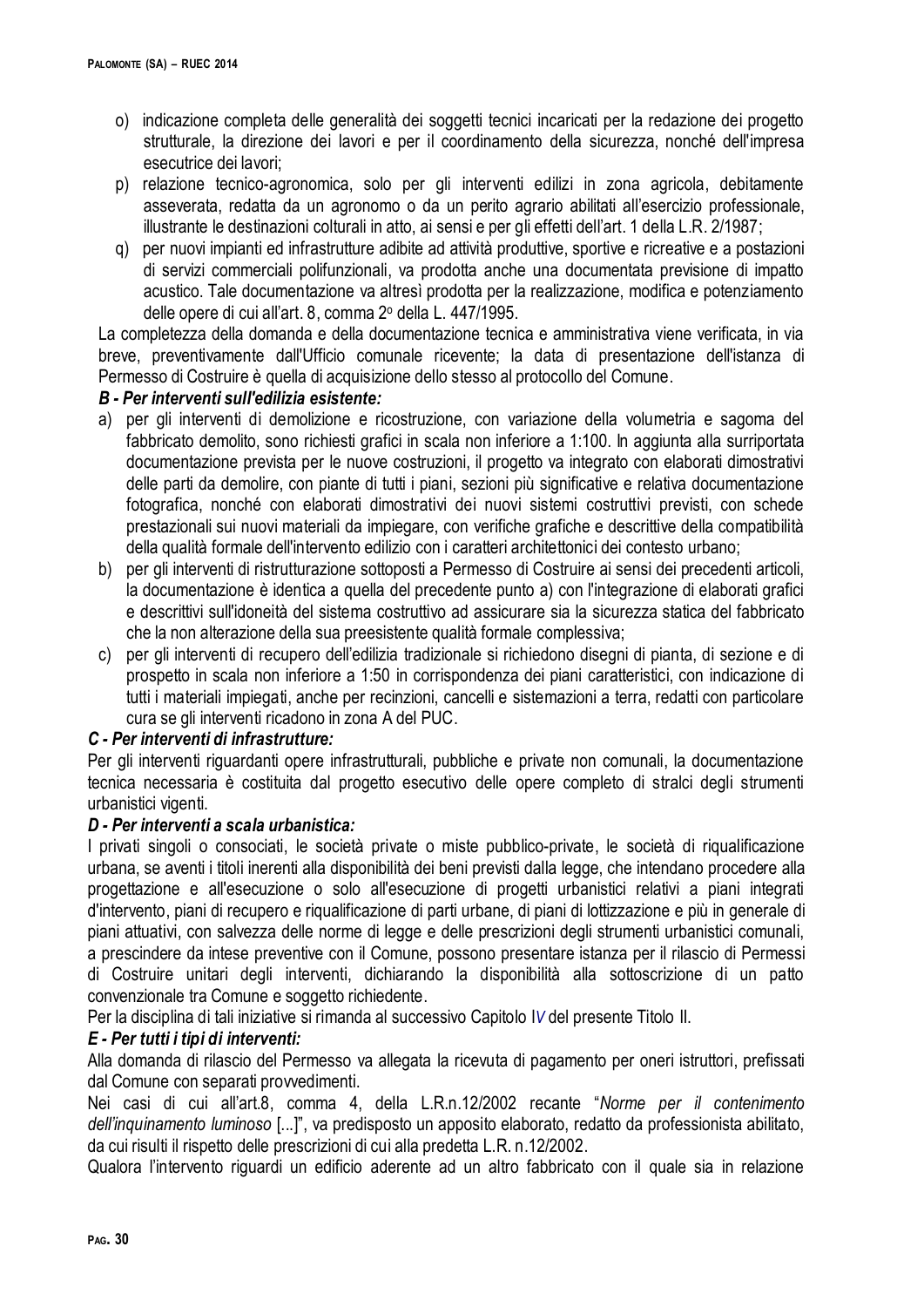funzionale, le piante dell'opera progettata devono essere estese anche ai vani contigui della costruzione esistente e recare le indicazioni di destinazione degli stessi.

Sia in caso di nuova costruzione che di riuso dell'esistente, in caso di opere complesse (edifici e locali a carattere commerciale, agricolo, industriale, attrezzature scolastiche, magazzini, ecc.) va prodotta idonea documentazione delle destinazioni d'uso, delle attività e degli impianti previsti, qualora i grafici sopra indicati non siano atti a chiarirne i rapporti con l'ambiente esterno o le caratteristiche funzionali.

Per tutti gli interventi, gli elaborati progettuali, da produrre in triplice copia, più una copia su supporto informatico (formato .pdf, .doc, .dwg, .xls, ecc.), debbono essere raccolti in un fascicolo rilegato recante la numerazione di tutte le pagine, debitamente timbrate e siglate dal progettista. Per le elaborazioni grafiche il cui formato non consente la fascicolazione, è ammessa la presentazione di disegni singoli, purché debitamente numerati e denominati.

La documentazione tecnico-amministrativa, fascicolata, può costituire un allegato autonomo. Nel frontespizio del progetto fascicolato o nella testata del progetto deve essere riportato:

- a) la residenza fiscale del progettista, unitamente ai dati necessari per la sua completa identificazione fiscale;
- b) la data di elaborazione del progetto;
- c) uno spazio libero per i visti di competenza comunale.

Gli elaborati progettuali allegati alle istanze vanno redatti e sottoscritti da professionisti abilitati e iscritti ai rispettivi albi professionali, in rapporto alle prestazione tecniche loro consentite.

Le imprese appaltatrici dei lavori, ove questi non siano eseguiti in economia, devono possedere i requisiti di legge per l'esercizio dell'attività nel settore edilizio.

#### ART. 22

#### Procedimento per il rilascio del Permesso di Costruire

Fermo restante quanto stabilito dal D.L. 21 giugno 2013, n.69 convertito con L. 98/2013:

- 1) A seguito della presentazione della domanda di rilascio di P.d.C., il procedimento ai sensi dell'art.20 del D.P.R. n.380/2001 come da ultimo modificato dalla L. 07.08.2012, n.134, è il seguente.
- 2) Ricevuta la domanda, lo Sportello Unico comunica entro dieci giorni al richiedente il nominativo del Responsabile del Procedimento ai sensi degli articoli 4 e 5 della legge 7 agosto 1990, n. 241, e successive modificazioni. L'esame delle domande si svolge secondo l'ordine cronologico di presentazione.
- 3) Entro sessanta giorni dalla presentazione della domanda, il Responsabile del Procedimento cura l'istruttoria, acquisisce, avvalendosi dello Sportello Unico, secondo quanto previsto all'articolo 5, comma 3, del DRP 380/2001, i prescritti pareri e gli atti di assenso eventualmente necessari e, valutata la conformità del progetto alla normativa vigente, formula una proposta di provvedimento, corredata da una dettagliata relazione, con la qualificazione tecnico-giuridica dell'intervento richiesto.
- 4) Il Responsabile del Procedimento, qualora ritenga che ai fini del rilascio del Permesso di Costruire sia necessario apportare modifiche di modesta entità rispetto al progetto originario, può, nello stesso termine di cui al paragrafo precedente, richiedere tali modifiche, illustrandone le ragioni. L'interessato si pronuncia sulla richiesta di modifica entro il termine fissato e, in caso di adesione, è tenuto ad integrare la documentazione nei successivi quindici giorni. La richiesta di cui al presente comma sospende, fino al relativo esito, il decorso del termine di sessanta giorni.
- 5) Tale termine di sessanta giorni può essere interrotto una sola volta dal Responsabile del Procedimento, entro trenta giorni dalla presentazione della domanda, esclusivamente per la motivata richiesta di documenti che integrino o completino la documentazione presentata e che non siano già nella disponibilità dell'amministrazione o che questa non possa acquisire autonomamente. In tal caso, il termine ricomincia a decorrere dalla data di ricezione della documentazione integrativa.

Se entro il predetto termine non sono intervenute le intese, i concerti, i nulla osta o gli assensi, comunque denominati, delle altre amministrazioni pubbliche, o è intervenuto il dissenso di una o più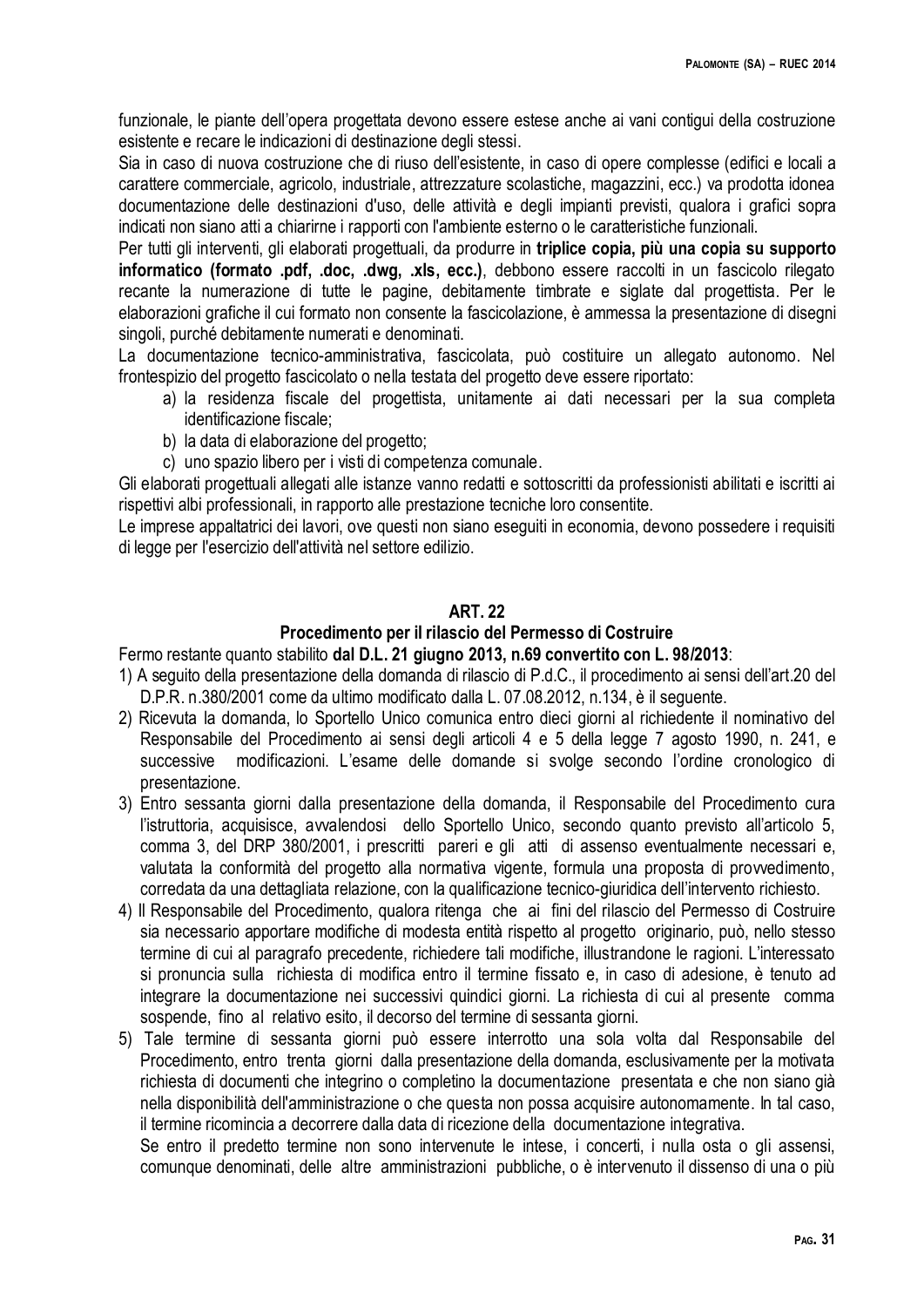amministrazioni interpellate, qualora tale dissenso non risulti fondato sull'assoluta incompatibilità dell'intervento, il responsabile dello sportello unico indice la conferenza di servizi ai sensi degli articoli 14 e seguenti della legge 7 agosto 1990, n.241, e successive modificazioni. Le amministrazioni che esprimono parere positivo possono non intervenire alla conferenza di servizi e trasmettere i relativi atti di assenso, dei quali si tiene conto ai fini dell'individuazione delle posizioni prevalenti per l'adozione della determinazione motivata di conclusione del procedimento, di cui all'articolo 14-ter, comma 6 bis, della citata legge n. 241 del 1990, e s.m.i..

- 6) Il provvedimento finale, che lo sportello unico provvede a notificare all'interessato, è adottato dal dirigente o dal responsabile dell'ufficio, entro il termine di trenta giorni dalla proposta di cui al comma 3. Qualora sia indetta la conferenza di servizi di cui al comma 5-bis, la determinazione motivata di conclusione del procedimento, assunta nei termini di cui agli articoli da 14 a 14-ter della legge 7 agosto 1990, n.241, e successive modificazioni, è, ad ogni effetto, titolo per la realizzazione dell'intervento. Il termine di cui al primo periodo è fissato in quaranta giorni con la medesima decorrenza qualora il dirigente o il responsabile del procedimento abbia comunicato all'istante i motivi che ostano all'accoglimento della domanda, ai sensi dell'articolo 10-bis della citata legge n.241 del 1990, e successive modificazioni. Dell'avvenuto rilascio del permesso di costruire è data notizia al pubblico mediante affissione all'albo pretorio. Gli estremi del permesso di costruire sono indicati nel cartello esposto presso il cantiere.
- 7) I termini di cui ai commi 3 e 5 sono raddoppiati per i progetti particolarmente complessi secondo la motivata risoluzione del Responsabile del Procedimento.
- 8) Decorso inutilmente il termine per l'adozione del provvedimento conclusivo, ove il dirigente o il responsabile dell'ufficio non abbia opposto motivato diniego, sulla domanda di permesso di costruire si intende formato il silenzio-assenso, fatti salvi i casi in cui sussistano vincoli ambientali, paesaggistici o culturali, per i quali si applicano le disposizioni di cui al comma 9.
- 9) Qualora l'immobile oggetto dell'intervento sia sottoposto a vincoli ambientali, paesaggistici o culturali, il termine di cui al comma 6 decorre dal rilascio del relativo atto di assenso, il procedimento è concluso con l'adozione di un provvedimento espresso e si applica quanto previsto dall'articolo 2 della legge 7 agosto 1990, n.241, e successive modificazioni. In caso di diniego dell'atto di assenso, eventualmente acquisito in conferenza di servizi, decorso il temine per l'adozione del provvedimento finale, la domanda di rilascio del permesso di costruire si intende respinta. Il responsabile del procedimento trasmette al richiedente il provvedimento di diniego dell'atto di assenso entro cinque giorni dalla data in cui è acquisito agli atti, con le indicazioni di cui all'articolo 3, comma 4, della legge 7 agosto 1990, n.241 e successive modificazioni. Per gli immobili sottoposti a vincolo paesaggistico, resta fermo quanto previsto dall'articolo 146, comma 9, del decreto legislativo 22 gennaio 2004, n.42 e successive modificazioni.
- 10) Il termine per il rilascio del Permesso di costruire per gli interventi di cui all'art.22, comma 7, del DPR n.380/2001 è di settantacinque giorni dalla data di presentazione della domanda.
- 11) Fermo restando quanto previsto dalla vigente normativa in relazione agli adempimenti di competenza delle amministrazioni statali coinvolte, sono fatte salve le disposizioni contenute nelle leggi regionali che prevedano misure di ulteriore semplificazione e ulteriori riduzioni di termini procedimentali. In particolare, ai sensi dell'art.4 della L.R. n.19/2001, solo nel caso siano espletate ed acquisite tutte le autorizzazioni e nulla osta ambientali e il Dirigente/Responsabile non si pronunci sulla richiesta di rilascio del Permesso nei termini di cui al presente articolo, l'interessato può, con atto notificato o trasmesso in plico raccomandato con avviso di ricevimento, richiedere al competente organo comunale di adempiere entro il termine perentorio di quindici giorni dal ricevimento della richiesta. Decorso inutilmente il predetto termine di quindici giorni, ai sensi dell'art.4 della L.R. n.19/2001, l'interessato può presentare al Presidente della Provincia istanza di intervento sostitutivo per l'esame e le conseguenti determinazioni circa l'istanza di Permesso di Costruire.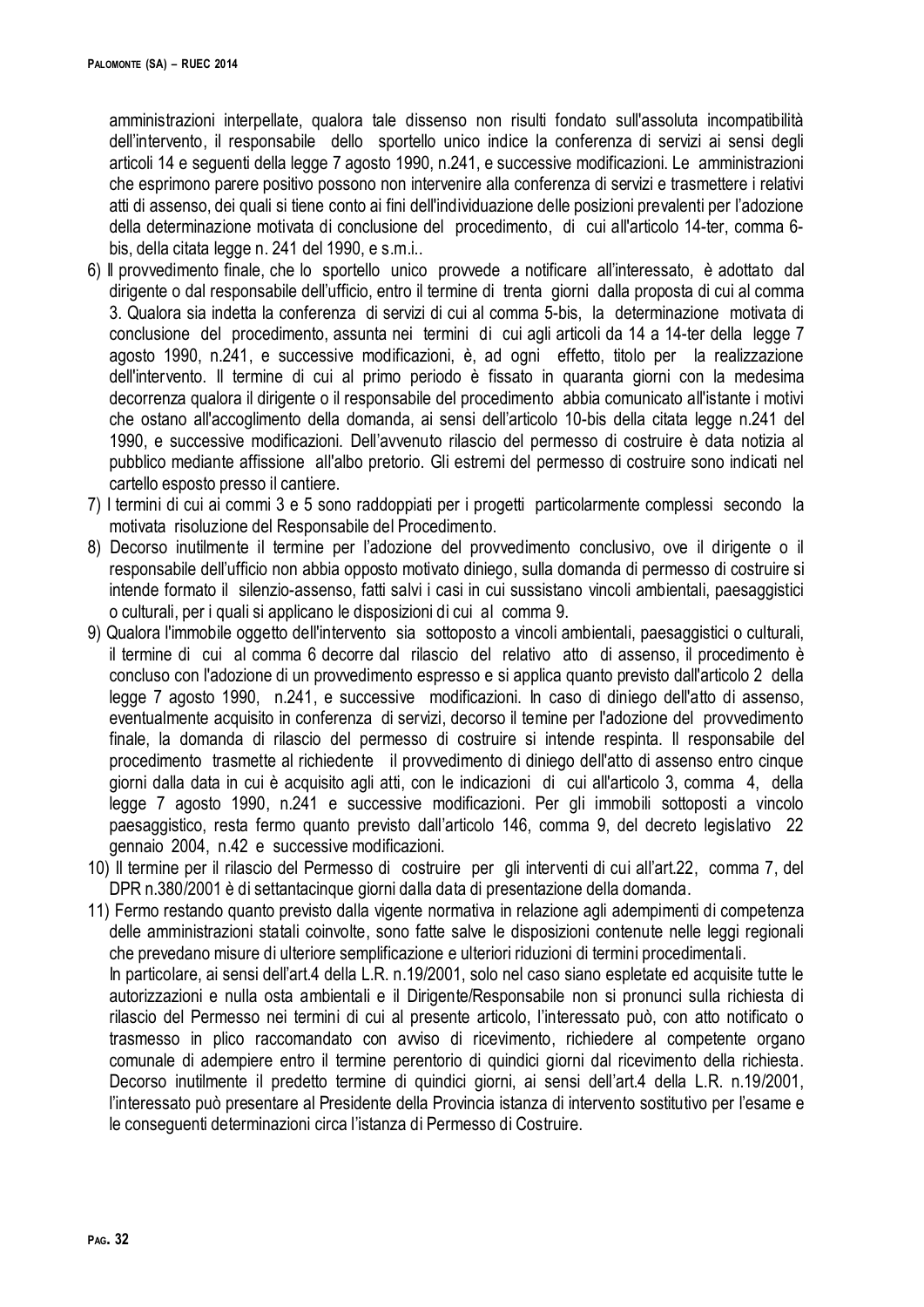#### ART. 23

#### Caratteristiche formali del Permesso di Costruire

Conclusa la fase istruttoria, previo pagamento degli oneri concessori nella misura e con le modalità determinate in apposita delibera comunale, viene emesso il Permesso di Costruire, contenente le seguenti indicazioni:

- a) l'oggetto e il numero del Permesso di Costruire, corrispondente al numero progressivo di protocollo dei permessi edilizi rilasciati per ciascun anno;
- b) la data della richiesta, le generalità e il codice fiscale del titolare del Permesso e gli estremi dei titolo di legittimazione dell'intervento;
- c) gli estremi catastali dell'immobile oggetto dell'intervento, l'indicazione sintetica delle opere, la destinazione d'uso prevista, l'elenco degli elaborati tecnici e amministrativi costituenti parte integrante del Permesso di Costruire;
- d) l'indicazione sintetica delle norme urbanistiche legittimanti l'intervento;
- e) gli estremi della ricevuta di pagamento degli oneri urbanizzativi e di costruzione, nella misura prevista per l'utile rilascio del permesso edilizio e le modalità dei successivi pagamenti dovuti ai sensi dell'apposita delibera consiliare in materia;
- f) gli estremi dei pareri e nulla osta di altri uffici del Comune, della Commissione edilizia ove previsto, di altri uffici o enti esterni, ove prescritti;
- g) le eventuali prescrizioni costruttive;
- h) i termini entro i quali vanno iniziati e ultimati i lavori, a pena di decadenza del Permesso di Costruire;
- i) gli obblighi da assolversi, ove ne ricorrano gli estremi, da parte del titolare del Permesso in ordine agli adempimenti di seguito elencati in via indicativa:
	- richiesta, ove indispensabile per le lavorazioni, dell'occupazione temporanea di suolo pubblico;
	- deposito dei progetto esecutivo delle opere in adempimento delle leggi sulle costruzioni in calcestruzzo cementizio armato, approvazione del progetto strutturale delle costruzioni, nonché della documentazione prescritta dalle norme per il contenimento dei consumi energetici prima dell'inizio dei lavori, ai sensi delle disposizioni dei Capi I, II e III della Parte II del T.U. in materia edilizia;
	- comunicazione dell'inizio dei lavori, delle generalità complete di codice fiscale dei soggetti tecnici abilitati incaricati della direzione dei lavori, del coordinatore per la progettazione e per l'esecuzione dei lavori, ovvero dei responsabile della sicurezza, in applicazione delle norme vigenti;
	- apposizione, in modo visibile e leggibile, in cantiere, di una tabella con gli estremi dei Permesso di Costruire, del progettista, del direttore dei lavori, delle ditte esecutrici secondo la circolare dei Ministero LL.PP. 1-6-1990, n. 1729/UL, e secondo l'art.12 del D.M. 22/01/2008 n.37;
	- conservazione in cantiere di copia del Permesso di Costruire e del progetto grafico allegato;
	- richieste di autorizzazioni, ove necessarie agli enti competenti per gli allacciamenti ai pubblici servizi;
	- comunicazione, entro il termine utile per il compimento dell'intervento permesso, della data di ultimazione, sottoscritta anche dal direttore dei lavori.

Al Permesso di Costruire vanno allegati, ove previsti, formandone parte integrante, convenzioni o atti d'obbligo del titolare del Permesso ai sensi dell'art. 18 del T.U. citato.

Il progetto esecutivo allegato all'atto di convenzione, di cui costituisce parte integrante, deve contenere almeno gli elaborati specificati all'art. 21, lett.D, del presente Regolamento. La convenzione può prevedere l'obbligo di rilascio da parte del Comune di successivi Permessi edilizi, secondo il programma degli adempimenti esplicitamente stabilito in essa.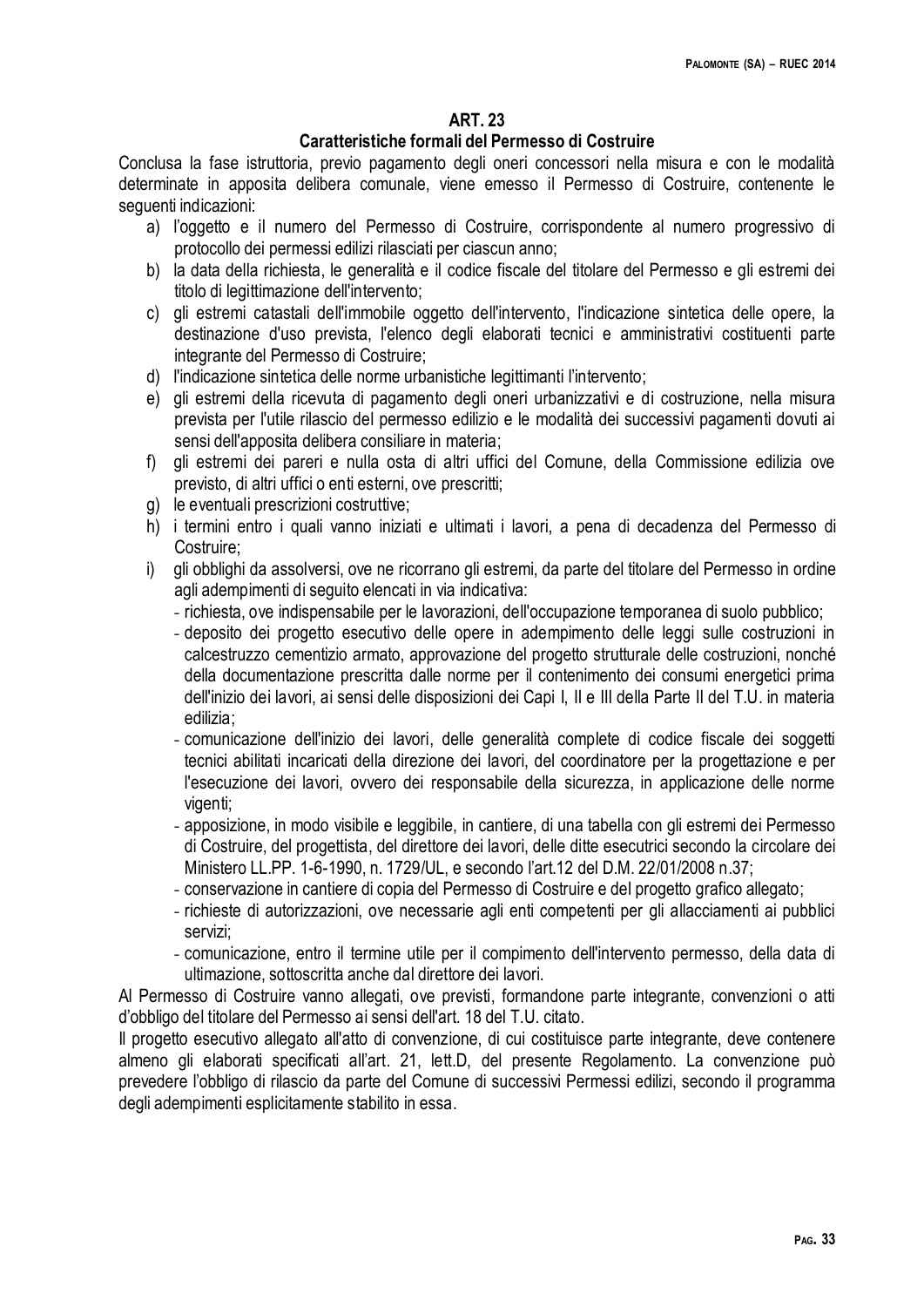#### ART. 24

#### Decadenza, rinnovo, annullamento, trasferimento del Permesso di Costruire

Fatto salvo quanto stabilito dal **D.L. 21 giugno 2013, n.69, convertito con L. 98/2013**, la validità del Permesso di Costruire, ai sensi dell'art. 15 del T.U. Edilizia, è non superiore a tre anni dall'inizio effettivo dei lavori, che vanno intrapresi non oltre un anno dal rilascio dello stesso Permesso.

Per inizio effettivo dei lavori s'intende l'inizio delle opere quali, ad esempio, gli scavi in fondazione e non la sola recinzione di cantiere.

Pertanto, si ha la decadenza del Permesso di Costruire quando:

- a) il Permesso non venga ritirato dal richiedente entro 90 giorni dalla comunicazione del rilascio da parte dello Sportello Unico per l'Edilizia;
- b) i lavori non vengano iniziati entro un anno dalla comunicazione del rilascio, senza che il titolare del Permesso abbia richiesto il rinnovo;
- c) i lavori non vengano ultimati entro tre anni dall'inizio degli stessi, dove per ultimazione va inteso il completamento delle opere in modo tale da potere conseguire utilmente la certificazione dell'agibilità dei manufatti edilizi concessi;
- d) in mancanza delle condizioni di inizio o di compimento dei lavori, di cui ai precedenti punti b) e c), siano intervenute nuove prescrizioni urbanistiche contrastanti con il Permesso di Costruire.

Un termine per l'ultimazione dei lavori più ampio dei tre anni può essere concesso in considerazione della mole dell'opera da realizzare, delle sue caratteristiche tecnico-costruttive o delle particolari condizioni idrogeologiche del suolo interessato dall'intervento o nel caso di opere pubbliche o realizzate con finanziamenti pubblici che impegnino più esercizi finanziari.

Ai sensi dell'art.90, commi 9 e 10, del D.Lgs. 09.04.2008 n.81 (Testo Unico in materia di tutela della salute e della sicurezza nei luoghi di lavoro), l'efficacia del titolo abilitativo edilizio (permesso di costruire o denuncia di inizio attività) è sospesa in mancanza del Documento Unico di Regolarità Contributiva (DURC) dell'impresa esecutrice dei lavori, ovvero in mancanza del Piano di Sicurezza e Coordinamento e/o del Fascicolo della Sicurezza e/o della Notifica preliminare, quando previsti ai sensi rispettivamente degli articoli n.100, n.91, co. 1 lettera b), e n.99 del medesimo Decreto Legislativo.

Il rinnovo del Permesso di Costruire, per un periodo non superiore ad un anno, su istanza motivata del titolare del Permesso, può essere autorizzato, prima delle scadenze utili di inizio o di compimento dei lavori, di cui agli articoli precedenti.

La proroga del Permesso può avere luogo quando la mancata conclusione dei lavori sia imputabile a fatti estranei alla volontà del titolare, riconosciuti con determinazione del Responsabile del Settore UTC, sentito l'Ufficio Tecnico. In tal caso il titolare del Permesso dovrà presentare istanza diretta ad ottenere un nuovo Permesso inerente la parte non ultimata.

Il provvedimento di annullamento del Permesso di Costruire viene adottato quando si accerti che il rilascio dello stesso è avvenuto in violazione di legge, di norme urbanistiche e del presente RUEC nonché in presenza di gravi vizi nei procedimenti istruttori e di rilascio dello stesso Permesso. Gli effetti dell'annullamento si hanno dal momento del rilascio del Permesso di Costruire, per cui tutte le opere realizzate nel frattempo sono da considerarsi illegittime. In particolare, il Permesso può essere annullato:

a) quando sia stato dolosamente ottenuto in base a falsa documentazione;

b) quando si sia contravvenuto alle disposizioni generali e speciali di legge e del Regolamento Urbanistico Edilizio Comunale o quando non siano state osservate le condizioni inserite nell'atto di rilascio del Permesso;

c) quando si sia modificato arbitrariamente il progetto approvato;

d) quando il direttore dei lavori non abbia assunto l'effettiva direzione o l'abbia abbandonata e non si sia stato sostituito;

e) quando, entrate in vigore previsioni urbanistiche o norme edilizie contrastanti con quelle esistenti all'atto del rilascio, le opere non siano state ancora iniziate, o se iniziate, non siano state completate entro il termine prescritto. Sono fatte salve le cause di decadenza previste da eventuali leggi speciali.

L'ordinanza di annullamento conterrà: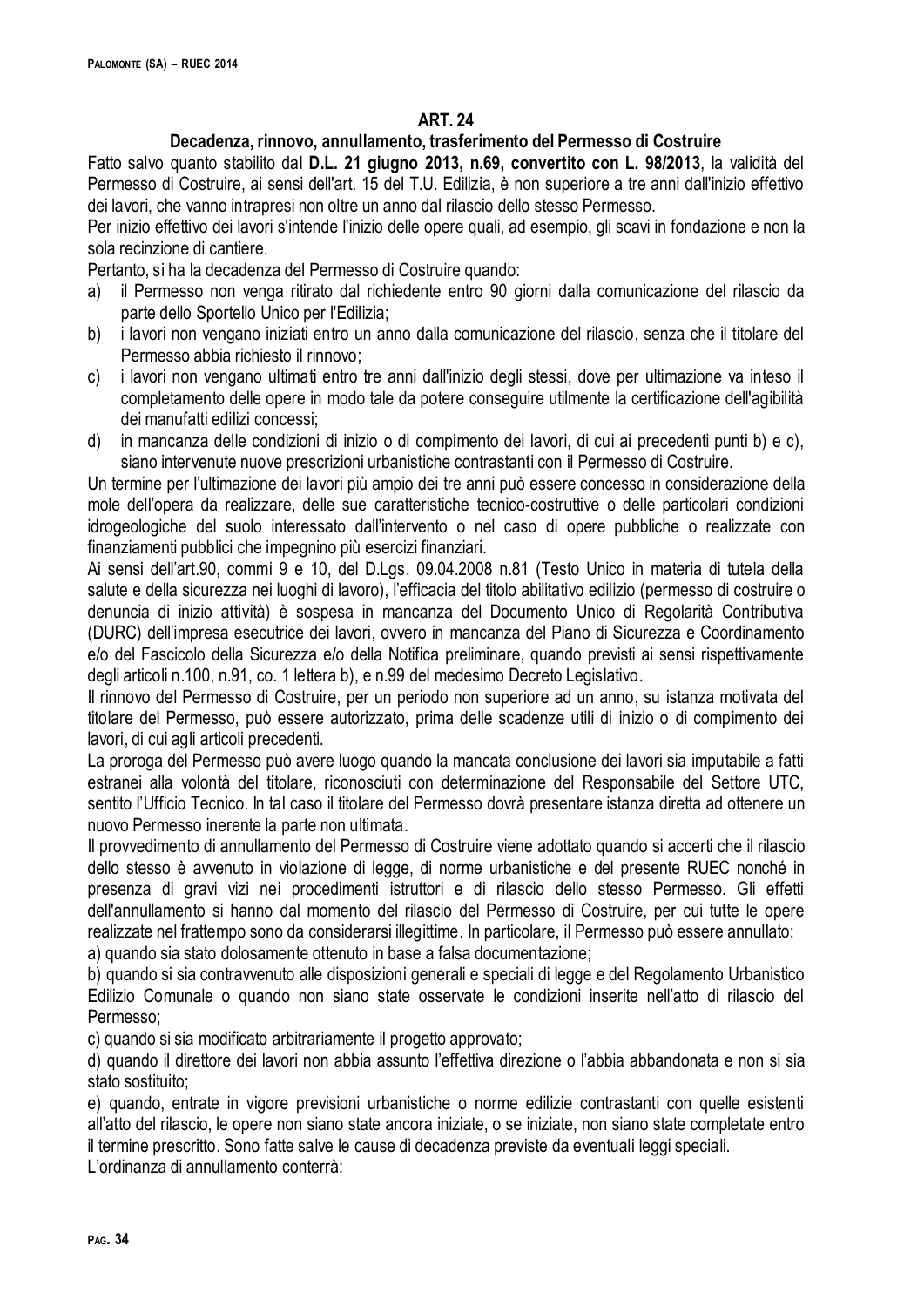a) la contestazione del fatto;

b) la comunicazione dell'annullamento;

c) l'ordine di sospendere i lavori;

d) l'eventuale ordine di eliminare l'infrazione che ha provocato l'annullamento;

e) le sanzioni deliberate.

Il rinnovo del Permesso potrà essere disposto quando il titolare avrà ottemperato alle prescrizioni contenute nell'ordinanza di annullamento.

In via eccezionale, nei casi non dolosi di errata rappresentazione dello stato dei luoghi o di erronee valutazioni in sede istruttoria o di rilascio del Permesso di Costruire, si può procedere alla revoca del Permesso con effetti dal momento del provvedimento.

Il Permesso di Costruire può essere trasferito mortis causa o con atto inter vivos. Per il trasferimento mortis causa è necessaria la voltura del Permesso di Costruire, disposta dall'Amministrazione Comunale sulla base dell'esibizione del titolo ereditario da parte del proprietario subentrante. Per il trasferimento tra vivi, si esclude che il Permesso di Costruire possa essere negoziato separatamente dal bene immobile cui esso si riferisce.

Il trasferimento della titolarità del Permesso non ne modifica i termini di validità e di decadenza.

## ART. 25 **Deroghe**

Coerentemente con il disposto dell'art. 14 del T.U. in materia di Edilizia, il Permesso di Costruire in deroga al Piano Urbanistico Comunale è rilasciato esclusivamente per edifici ed impianti pubblici o di interesse pubblico, previa deliberazione del Consiglio Comunale, nel rispetto comunque delle disposizioni contenute nel D.Lgs. 42/2004 e s.m.i. e delle altre normative di settore aventi incidenza sulla disciplina dell'attività edilizia.

La deroga, nel rispetto delle norme igieniche, sanitarie e di sicurezza, può riguardare esclusivamente i limiti di densità edilizia, di altezza e di distanza tra i fabbricati di cui alle norme di attuazione degli strumenti urbanistici generali ed esecutivi, fermo restando in ogni caso il rispetto delle disposizioni di cui agli artt. 7, 8 e 9 del D.M. 2 aprile 1968 n.1444.

#### ART. 26

#### Varianti al progetto approvato oggetto di Permesso di Costruire

In corso della validità del Permesso di Costruire possono essere richieste varianti modificative o integrative dei progetto delle opere originariamente concesse, che, se sostanziali, comportano varianti di Permesso di Costruire in corso d'opera, da sottoporre a procedura analoga a quella seguita per il progetto originario, purché compatibili con eventuali nuove prescrizioni urbanistiche ed edilizie eventualmente subentrate nelle more.

Con la determinazione del Responsabile del Settore UTC in ordine alla variante non vengono modificati i termini di validità e di decadenza fissati dal progetto originario. In assenza di una determinazione del Responsabile del Settore UTC sul progetto di variante entro 60 giorni dalla sua presentazione, una ripresa dei lavori secondo il progetto originario relativo alle parti oggetto della variante si intende come rinuncia alla variante stessa.

Qualora si presenti in corso d'opera l'opportunità di eseguire piccole varianti che non modificano la volumetria totale, le superfici utili e le destinazioni d'uso delle singole unità immobiliari, l'istanza di variante può essere presentata anche prima dell'ultimazione delle opere. Si intende accolta se il Responsabile del Settore UTC non si pronuncia entro 30 giorni dalla data in cui detta istanza è stata presentata al Comune.

In tal caso il richiedente può dar corso ai lavori relativi alla variante dando comunicazione al Responsabile del Settore UTC del loro inizio. Tale possibilità di tacito assenso non si applica per interventi in edifici soggetti ai vincoli previsti dal D.Lgs. 22/01/2004 n.42 e s.m.i..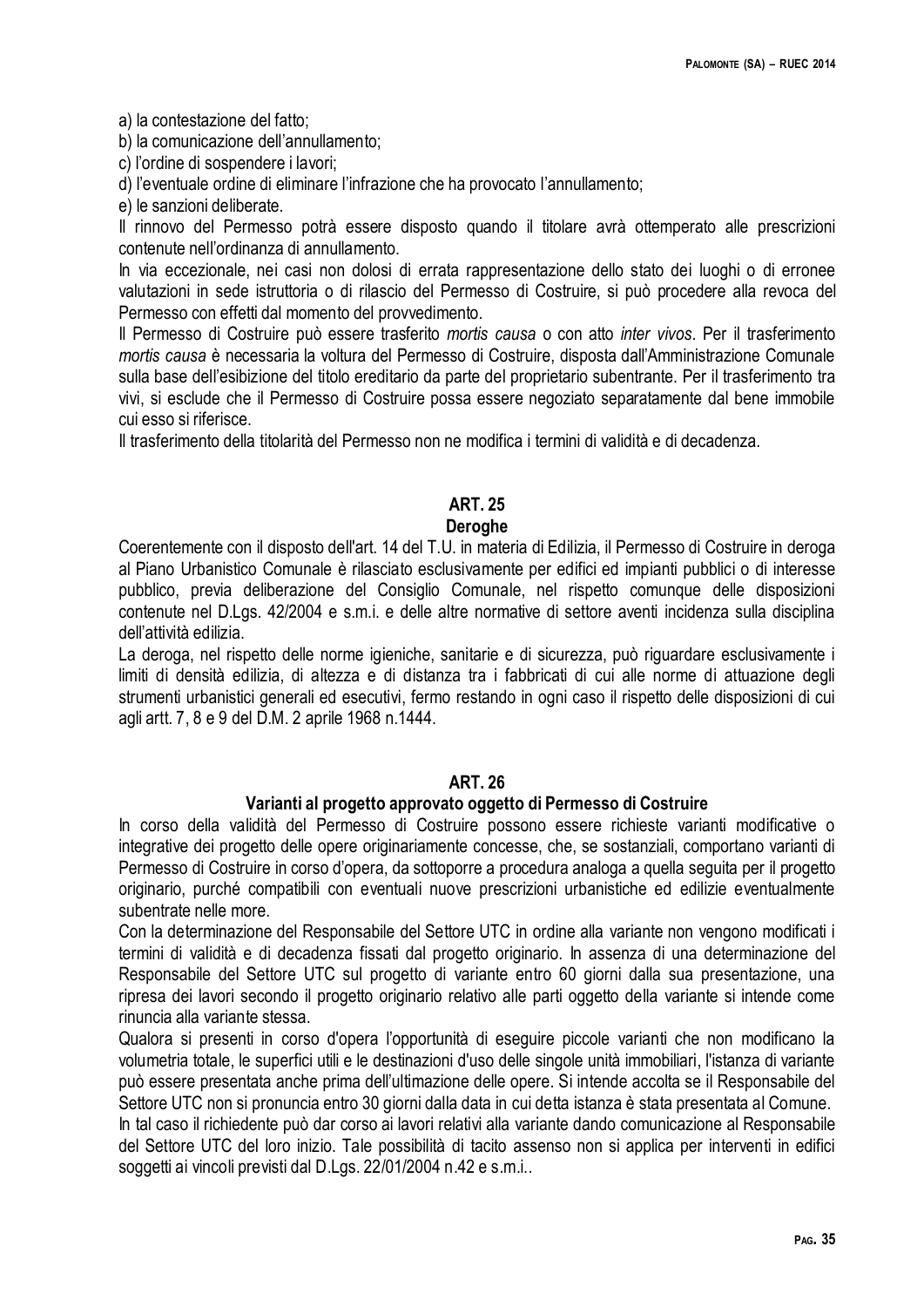## Denuncia di Inizio Attività (D.I.A.): formalità e procedure

Fermo restante quanto previsto in materia di S.C.I.A. (Segnalazione Certificata di Inizio Attività) in campo edilizio dalla Legge 7 agosto 1990, n.241 e s.m.i., dall'art.5 della Legge 12.07.2011, n.106, e quanto stabilito dal D.L. 21 giugno 2013, n.69, convertito con L. 98/2013, la Denuncia di Inizio Attività (D.I.A.) è disciplinata come segue:

1. Il proprietario dell'immobile o chi abbia titolo per presentare la denuncia di inizio attività, almeno trenta giorni prima dell'effettivo inizio dei lavori, presenta allo sportello unico la denuncia, accompagnata da una dettagliata relazione a firma di un progettista abilitato e dagli opportuni elaborati progettuali, che asseveri la conformità delle opere da realizzare agli strumenti urbanistici approvati e non in contrasto con quelli adottati ed ai regolamenti comunali vigenti, nonché il rispetto delle norme di sicurezza e di quelle igienicosanitarie.

1-bis. Nei casi in cui la normativa vigente prevede l'acquisizione di atti o pareri di organi o enti appositi, ovvero l'esecuzione di verifiche preventive, con la sola esclusione dei casi in cui sussistano vincoli ambientali, paesaggistici o culturali e degli atti rilasciati dalle amministrazioni preposte alla difesa nazionale, alla pubblica sicurezza, all'immigrazione, all'asilo, alla cittadinanza, all'amministrazione della giustizia, all'amministrazione delle finanze, ivi compresi gli atti concernenti le reti di acquisizione del gettito, anche derivante dal gioco, nonchè di quelli previsti dalla normativa per le costruzioni in zone sismiche e di quelli imposti dalla normativa comunitaria, essi sono comunque sostituiti dalle autocertificazioni, attestazioni e asseverazioni o certificazioni di tecnici abilitati relative alla sussistenza dei requisiti e dei presupposti previsti dalla legge, dagli strumenti urbanistici approvati o adottati e dai regolamenti comunali, da produrre a corredo della documentazione di cui al comma 1, salve le verifiche successive degli organi e delle amministrazioni competenti.

1-ter. La denuncia, corredata delle dichiarazioni, attestazioni e asseverazioni nonché dei relativi elaborati tecnici, può essere presentata mediante posta raccomandata con avviso di ricevimento, ad eccezione dei procedimenti per cui è previsto l'utilizzo esclusivo della modalità telematica; in tal caso la denuncia si considera presentata al momento della ricezione da parte dell'amministrazione.

2. La denuncia di inizio attività è corredata dall'indicazione dell'impresa cui si intende affidare i lavori ed è sottoposta al termine massimo di efficacia pari a tre anni. La realizzazione della parte non ultimata dell'intervento è subordinata a nuova denuncia. L'interessato è comunque tenuto a comunicare allo sportello unico la data di ultimazione dei lavori.

3. Nel caso dei vincoli e delle materie oggetto dell'esclusione di cui al comma 1-bis, qualora l'immobile oggetto dell'intervento sia sottoposto ad un vincolo la cui tutela compete, anche in via di delega, alla stessa amministrazione comunale, il termine di trenta giorni di cui al comma 1 decorre dal rilascio del relativo atto di assenso. Ove tale atto non sia favorevole, la denuncia è priva di effetti.

4. Nel caso dei vincoli e delle materie oggetto dell'esclusione di cui al comma 1-bis, qualora l'immobile oggetto dell'intervento sia sottoposto ad un vincolo la cui tutela non compete all'amministrazione comunale, ove il parere favorevole del soggetto preposto alla tutela non sia allegato alla denuncia, il competente ufficio comunale convoca una conferenza di servizi ai sensi degli articoli 14, 14-bis, 14-ter, 14-quater, della legge 7 agosto 1990, n.241. Il termine di trenta giorni di cui al comma 1 decorre dall'esito della conferenza. In caso di esito non favorevole, la denuncia è priva di effetti.

5. La sussistenza del titolo è provata con la copia della denuncia di inizio attività da cui risulti la data di ricevimento della denuncia, l'elenco di quanto presentato a corredo del progetto, l'attestazione del professionista abilitato, nonché gli atti di assenso eventualmente necessari.

6. Il dirigente o il responsabile del competente ufficio comunale, ove entro il termine indicato al comma 1 sia riscontrata l'assenza di una o più delle condizioni stabilite, notifica all'interessato l'ordine motivato di non effettuare il previsto intervento e, in caso di falsa attestazione del professionista abilitato, informa l'autorità giudiziaria e il consiglio dell'ordine di appartenenza. E' comunque salva la facoltà di ripresentare la denuncia di inizio attività, con le modifiche o le integrazioni necessarie per renderla conforme alla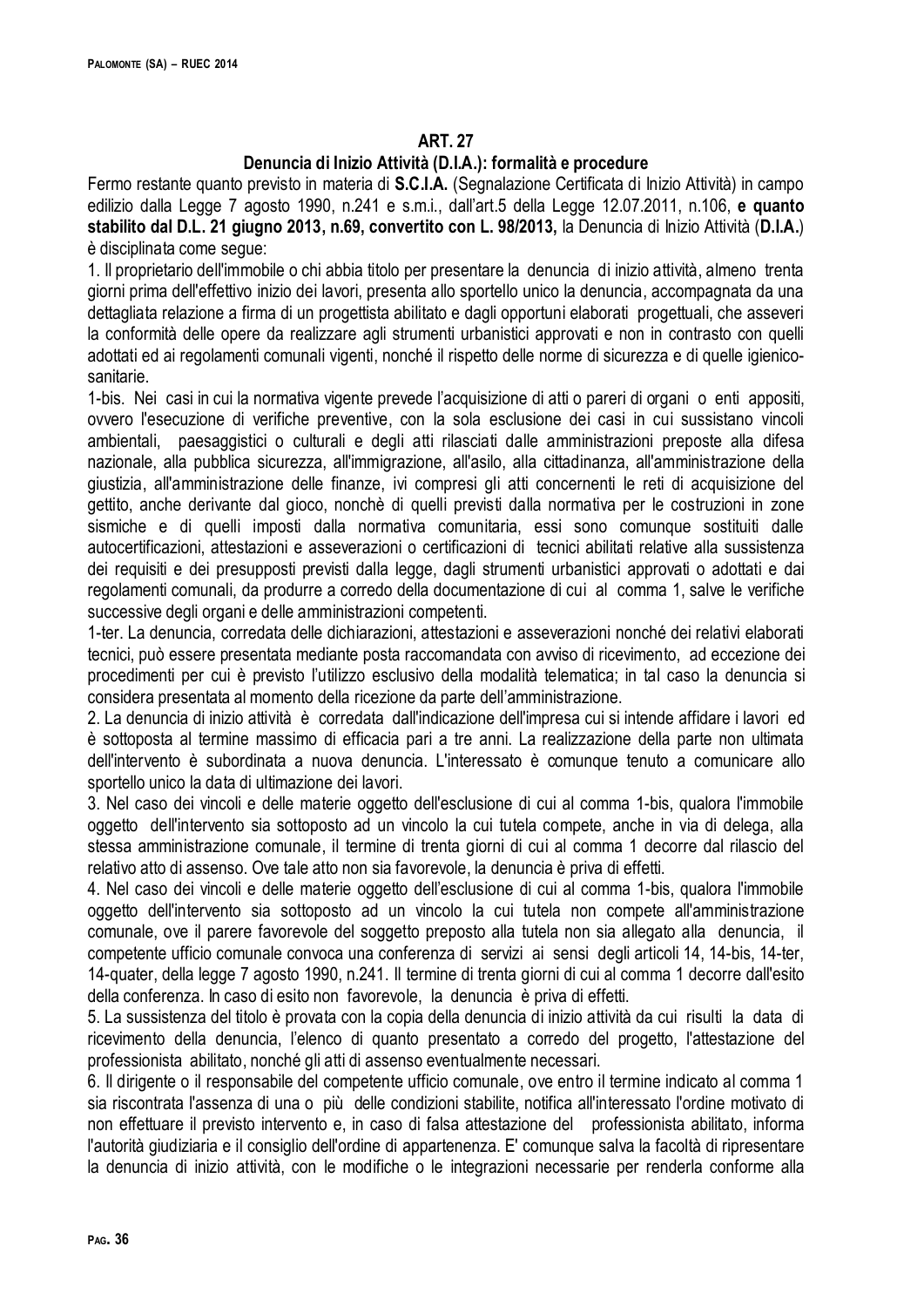normativa urbanistica ed edilizia.

7. Ultimato l'intervento, il progettista o un tecnico abilitato rilascia un certificato di collaudo finale, che va presentato allo sportello unico, con il quale si attesta la conformità dell'opera al progetto presentato con la denuncia di inizio attività. Contestualmente presenta ricevuta dell'avvenuta presentazione della variazione catastale con seguente alle opere realizzate ovvero dichiarazione che le stesse non hanno comportato modificazioni del classamento. In assenza di tale documentazione si applica la sanzione di cui all'articolo 37, comma 5, del D.P.R. n.380/2001 e s.m.i.

In materia di tutela della salute e della sicurezza nei luoghi di lavoro si applicano integralmente le disposizioni del Testo Unico di cui al D.Lgs. 09.04.2008, n.81, che si intendono qui richiamate.

## CAP. III.

### DISCIPLINA DEGLI ONERI CONCESSORI

## ART. 28

#### Contributo per il rilascio del Permesso di Costruire

Il rilascio del Permesso di Costruire è a titolo oneroso, ai sensi dell'art. 16, co.1, del T.U., ad esclusione dei casi in cui il permesso è previsto a titolo gratuito o dovuto in forma ridotta, ai sensi dell'art. 17, co. 1, 2 e 3, dello stesso T.U., riguardanti, fra l'altro, gli interventi in zona agricola, l'edilizia convenzionata e la "prima casa", con le modalità dell'art. 18 del T.U. disciplinante la convenzione tipo, o con le modalità regolate dalle relative norme regionali.

Sono, altresì, rilasciati a titolo non oneroso i Permessi di Costruire per gli interventi di cui all'art.6, co.2, L.R. n.19/2001 come modificato dalla L.R. n.16/2004.

Il contributo per opere e impianti non destinati a residenza è calcolato ai sensi dell'art. 19 del T.U. citato, ovvero secondo i parametri e le misure stabilite con Delibera di C.C..

Gli oneri concessori sono commisurati, ai sensi dell'art. 16, co.3 e seguenti del T.U. citato, all'incidenza degli oneri di urbanizzazione primaria e secondaria e al costo di costruzione dell'intervento, secondo le tabelle parametriche stabilite e aggiornate con deliberazione dei Consiglio Comunale in base a quelle definite con decreto del Presidente della G.R. L'aggiornamento viene operato autonomamente dal Comune, in caso d'inerzia della Regione. Nel caso di piani urbanistici attuativi e di esplicita richiesta di realizzazione diretta delle opere di urbanizzazione, ove concretamente eseguibili da parte dei soggetti richiedenti il Permesso di Costruire, gli oneri di urbanizzazione vanno considerati compresi negli obblighi sottoscritti in appositi atti convenzionali con il Comune, dai quali risulti che detti oneri, nella misura dovuta, sono stati compresi nel costo di cessione delle aree dei predetti piani attuativi agli aventi diritto, ovvero sono equivalenti al costo delle urbanizzazioni individuate dal Comune per l'esecuzione diretta da parte del richiedente il Permesso di Costruire. In ogni caso l'onere di costruzione è dovuto.

I Permessi di Costruire sono, ai sensi dell'art. 17, co.3, del T.U. citato, a titolo gratuito per seguenti interventi:

- a) le opere da realizzare in zone agricole, ivi comprese le residenze, in funzione della conduzione del fondo e delle esigenze dell'imprenditore agricolo a titolo principale;
- b) le opere di ristrutturazione e ampliamento, in misura non superiore al 20% della consistenza, per edifici unifamiliari;
- c) gli interventi relativi a impianti, ad attrezzature, a opere pubbliche o di interesse generale realizzati dagli enti istituzionalmente competenti, nonché per le opere di urbanizzazione, eseguite anche da privati, in attuazione di strumenti urbanistici;
- d) gli interventi da realizzare in attuazione di norme o di provvedimenti emanati a seguito di pubbliche calamità;
- e) per i nuovi impianti, lavori, opere, modifiche, installazioni, relativi alle fonti rinnovabili di energia, alla conservazione, al risparmio e all'uso razionale dell'energia, nel rispetto delle norme urbanistiche e di tutela artistico-storica e ambientale;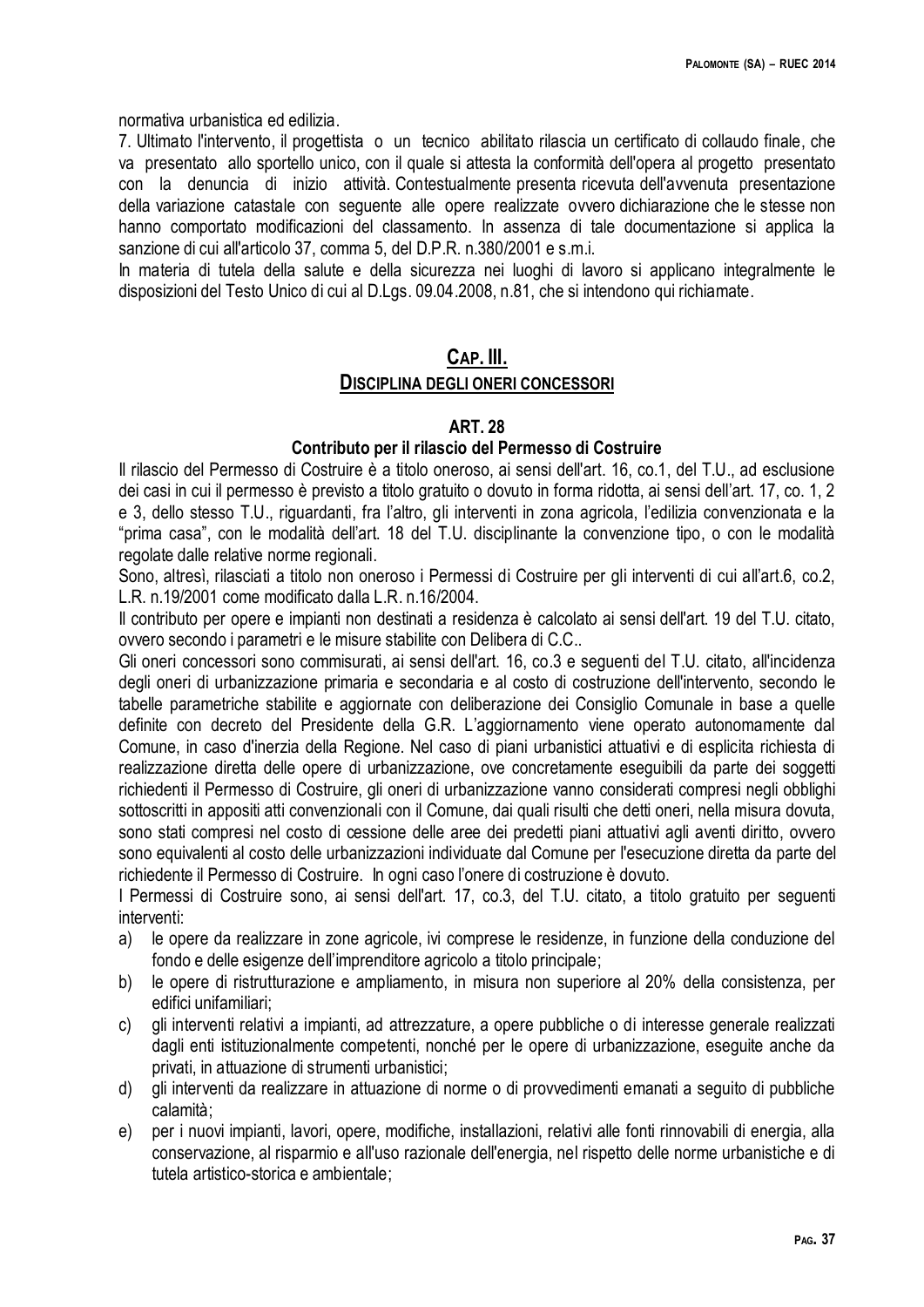f) la realizzazione di parcheggi di cui all'art.6, co.2, L.R. n.19/2001 come modificato dalla L.R. n.16/2004.

Sono altresì subordinati al pagamento del contributo di costruzione quegli interventi eseguiti a seguito di Denuncia di Inizio Attività individuati ai sensi dell'art.2, comma 4, della L.R. n.19/2001, e dell'art.4 del Regolamento di Attuazione della stessa Legge Regionale.

## CAP. IV. DISPOSIZIONI ATTUATIVE DEL PIANO URBANISTICO COMUNALE

#### ART. 29

#### Attuazione differita e attuazione diretta

Ferma restando la disciplina di competenza degli Atti di Programmazione degli Interventi di cui all'art.25 della L.R. n.16/2004, il Piano Urbanistico Comunale si attua mediante la formazione di Piani Urbanistici Attuativi (PUA) di cui all'art.26 della L.R. n.16/2004, sia di iniziativa pubblica che privata, tenendo conto delle previsioni integrative dei Piani specifici di settore previsti dalle norme in vigore, nonché mediante interventi edilizi diretti.

1. Attuazione differita: Piani Urbanistici Attuativi (PUA)

- a) piani particolareggiati e piani di lottizzazione di cui alla legge 17 agosto 1942, n. 1150, articoli 13 e 28, anche con valore di recupero;
- b) piani per l'edilizia economica e popolare di cui alla legge 18 aprile 1962, n.167;
- c) piani delle aree da destinare ad insediamenti produttivi di cui alla legge 22 ottobre 1971, n.865, articolo 27;
- d) programmi integrati di intervento di cui alla legge 17 febbraio 1992, n. 179, articolo 17, e alle leggi regionali 19 febbraio 1996, n. 3, e 18 ottobre 2002, n.26;
- e) piani di recupero di cui alla legge 5 agosto 1978, n. 457;
- f) programmi di recupero urbano di cui al decreto legge 5 ottobre 1993, n.398, articolo 11, convertito in legge 4 dicembre 1993, n. 493.

I predetti Piani Urbanistici Attuativi dovranno essere corredati dallo studio geosismico di cui all'art.14 della L.R.n.9/83 e, quindi, redatti sulla scorta di indagini geologico-tecniche a scala di maggior dettaglio tese a verificare l'idoneità dei singoli ambiti d'intervento per le trasformazioni urbanistiche ed edilizie.

Fatto salvo quanto stabilito dalla Regione ai sensi e per gli effetti dell'art.30 della L.R. n.16/2004 e s.m.i., detti Piani conterranno precise indicazioni per le destinazioni d'uso pubbliche prescritte (per aree, attrezzature e impianti pubblici o di interesse collettivo), per quelle private (per le residenze e per le attività connesse con la residenza).

In particolare i Piani Urbanistici Attuativi, in rapporto alla specificità della materia trattata, dovranno verificare, se del caso:

- le trasformazioni storiche del tessuto edilizio, ottenute mediante eventuale confronto dei catasti esistenti e mediante altre ricerche storiche;
- le caratteristiche tipologiche e architettonico-strutturali degli edifici;
- le caratteristiche degli spazi liberi:
- i vincoli storico-archeologici degli edifici;
- l'uso degli edifici, sia per le attività residenziali, sia per quelle produttive, terziarie, di servizio, tenendo conto delle prescrizioni del SIAD ex art.10 L.R. n.1/2014;
- la composizione e le caratteristiche della popolazione residente;
- il regime proprietario;
- la rete degli impianti tecnologici.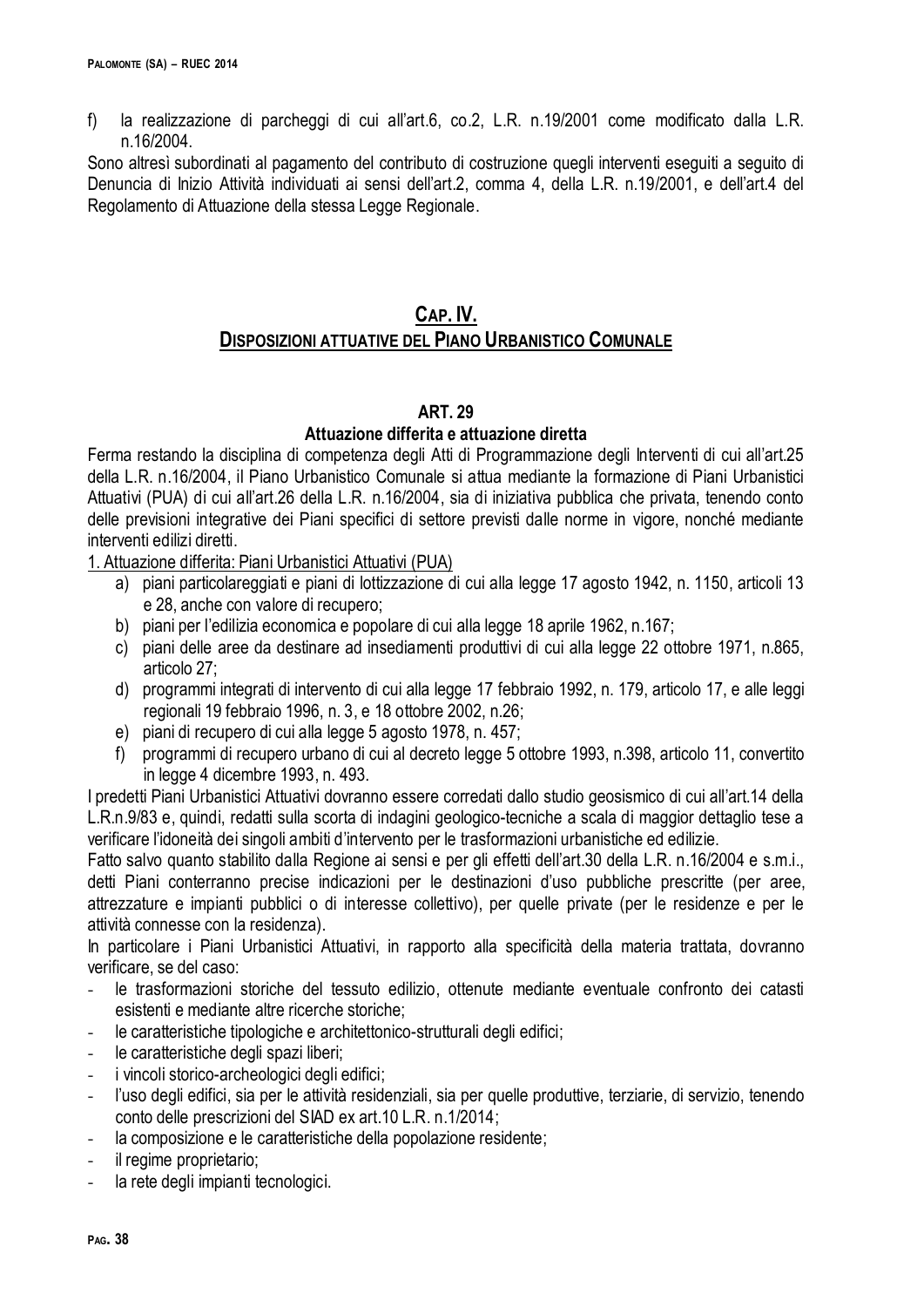Inoltre, i PUA potranno prevedere, per gli adeguamenti igienico-funzionali, la possibilità di riconversione delle superfici e volumi esistenti, incrementati fino a 50 mc per alloggio, nonché dovranno disciplinare:

- le aree sature e le aree ad edificabilità residua;
- le unità minime di intervento;
- gli eventuali comparti e le relative quote di edificabilità di cui all'art.33 della L.R. n.16/2004 e relativa disposizioni attuative (Regolamento n.5/2011);
- gli elementi strutturali caratterizzanti gli edifici in modo da consentire in sede di progettazione esecutiva il rispetto o il ripristino degli eventuali caratteri storici di ogni singolo edificio, con riferimento sia all'aspetto esterno sia all'impianto strutturale tipologico;
- le aggiunte superfetative da eliminare, definite graficamente o in normativa;
- il compattamento delle cortine mediante riqualificazione e integrazione volumetrica degli edifici;
- l'utilizzazione e le relative sistemazioni degli spazi viari, ivi compresi i parcheggi;
- elementi dell'arredo urbano;
- i parametri edilizi Df (distanza tra le fronti) e Dc (distanza dai confini di proprietà), quando non stabiliti dalle Norme Tecniche di Attuazione del PUC.;
- le Norme Tecniche di Attuazione specifiche del Piano Attuativo.

## 2. Strumenti integrati del PUC: Piani di Settore

- a) Strumento di Intervento per l'Apparato Distributivo commerciale (L.R. n. 1/2014);
- b) Piano del Colore dell'intero agglomerato urbano (L.R.26/02);
- c) Piano del Colore per l'Edilizia storica (L.R.26/02);
- d) Piano Illuminotecnico Comunale per la valorizzazione del Centro Storico (L.R.10/02);
- e) Piano Urbano del Traffico e dei Parcheggi (L. n. 122/89);
- f) Piano del Verde;
- g) Piani dei Sottoservizi (PUGGS) di cui alla direttiva del Ministero dei LL.PP. (G.U. n° 58 dell'11/03/1999);
- h) Piano Cimiteriale (D.P.R. n.285/90 e s.m.i.);
- i) Piano di prevenzione dei rischi derivanti da calamità naturali (art.23, co.9, L.R. n.16/2004 e  $s.m.i.$ ):
- Piano di contenimento dei consumi energetici (art.23, co.9, L.R. n.16/2004 e s.m.i.);

nonché ogni altro particolare settore oggetto della pianificazione generale.

## 3. Attuazione Diretta: Permesso di Costruire e Denuncia di Inizio Attività

Ferma restando la disciplina di competenza degli Atti di Programmazione degli Interventi di cui all'art.25 della L.R. n.16/2004, il Piano Urbanistico Comunale si attua per intervento edilizio diretto in tutte le zone del territorio comunale ove non è prescritto un intervento urbanistico preventivo, e comunque per tutti gli interventi di manutenzione straordinaria, restauro e risanamento conservativo, anche con cambio di destinazione d'uso per attività commerciali o artigianali di servizio (con esclusione delle attività insalubri di 1° classe, ai sensi dell'art.26 T.U.LL.SS. 1265/34 e succ. mod. ed int.).

L'intervento edilizio diretto, in coerenza con le Norme Tecniche di Attuazione e con le disposizioni del presente Regolamento Urbanistico Edilizio Comunale (RUEC), è subordinato nei diversi casi al rilascio del "Permesso di Costruire" o alla presentazione della "Denuncia di Inizio Attività" o della "Segnalazione Certificata di Inizio Attività" di cui alla Parte I, Titolo II, Capi II e III, del D.P.R. n.380/2001 e succ. mod. ed int. (Testo Unico per l'Edilizia) e può essere effettuato sia da operatori pubblici sia da privati.

Ai sensi della Circolare Min. Infrastrutture e Trasporti 07.08.2003 n.4174, recante Chiarimenti interpretativi riguardo al D.P.R. 06.06.2001 n.380 e s.m.i., per gli edifici esistenti, anche eccedenti la volumetria calcolata con gli indici delle singole zone, è consentita, con le modalità previste per ciascuna Zona Omogenea, la ristrutturazione edilizia, comprensiva della demolizione e ricostruzione, conservando la volumetria esistente opportunamente documentata.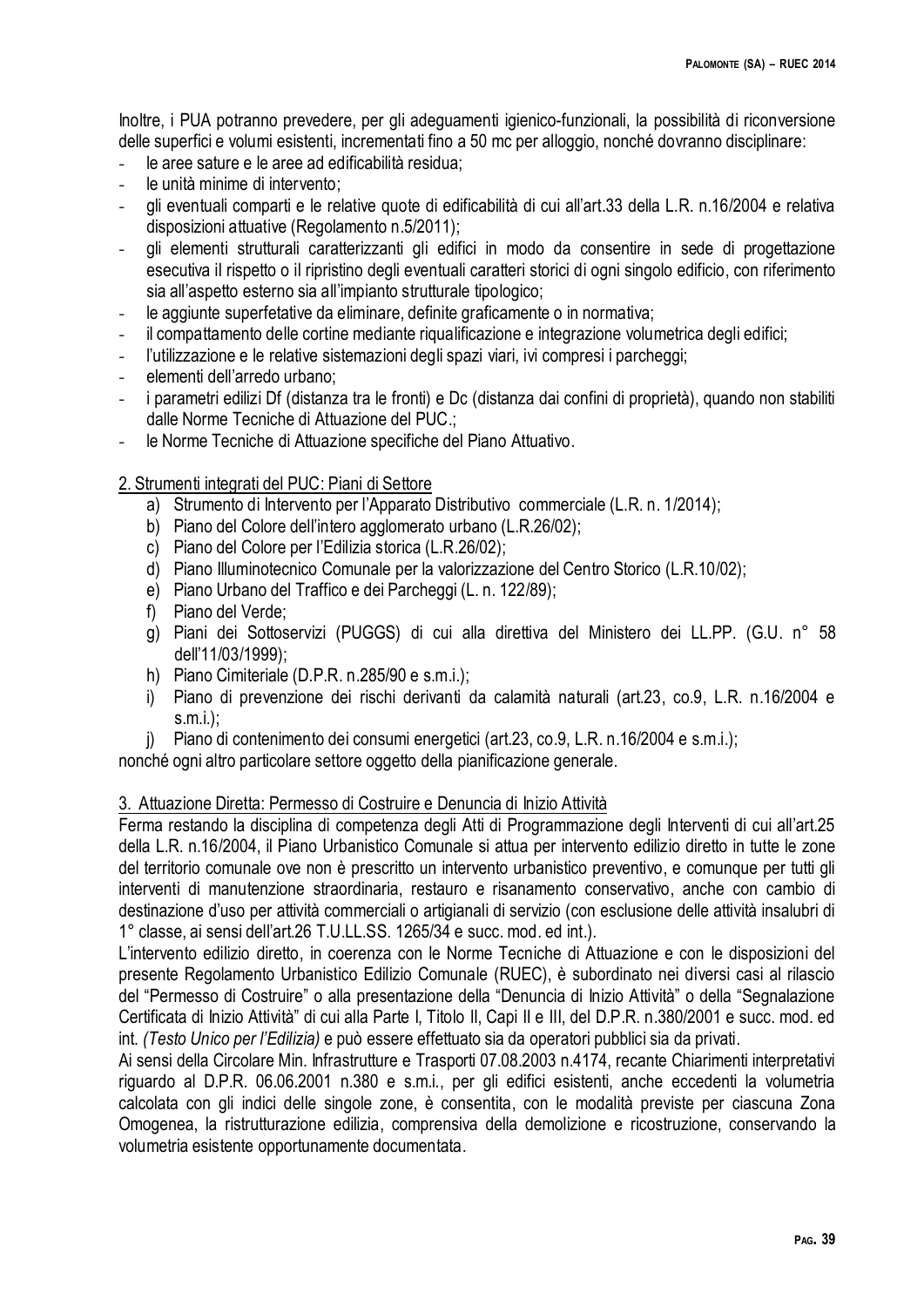#### Lottizzazioni: generalità

Si intendono per lottizzazioni di terreno e vanno eseguite in conformità alle disposizioni del Titolo III delle direttive allegate alla L.R. 14/1982, le utilizzazioni del suolo che, indipendentemente dal frazionamento fondiario e dal numero dei proprietari, prevedano la realizzazione di una pluralità di edifici a destinazione residenziale, turistico-alberghiera, industriale, artigianale, commerciale o produttiva, nonché l'insediamento di abitanti o di attività in misura tale da richiedere la predisposizione di opere di urbanizzazione comportanti trasformazioni socio-economiche del territorio.

I contratti di compravendita di terreni derivanti da lottizzazioni non autorizzate ai sensi della legislazione vigente sono nulli e non possono essere trascritti nei pubblici registri immobiliari, ove agli atti stessi non sia allegato il certificato di destinazione urbanistica, contenente tutte le prescrizioni urbanistiche riguardanti l'area interessata.

#### ART. 31

#### Domanda di lottizzazione e documenti da allegare

I proprietari, singoli o riuniti in consorzio, che intendano lottizzare aree a scopo edificatorio nel rispetto di quanto previsto dallo strumento urbanistico vigente devono presentare all'Amministrazione Comunale progetti di piani esecutivi convenzionati, con l'impegno di attuarli, anche per parti, secondo quanto stabilito nella convenzione.

Fatto salvo quanto stabilito dalla Regione ai sensi e per gli effetti degli artt. 30, co.1, e 43-bis della L.R. n.16/2004 e s.m.i., a corredo della domanda per ottenere l'autorizzazione per lottizzazioni di terreni a scopo edilizio devono essere allegati i seguenti documenti:

a) il progetto, in quattro copie, composto dai seguenti elaborati tecnici:

1) la relazione illustrativa che precisa le prescrizioni e le previsioni dello strumento urbanistico vigente con riferimento all'area interessata dal piano di lottizzazione, corredata dai seguenti allegati:

le analisi e le ricerche svolte:

la specificazione delle aree per destinazioni pubbliche e di uso pubblico;

la stima sommaria degli oneri derivanti dall'urbanizzazione delle aree e la loro ripartizione tra il Comune ed i privati;

i tempi previsti per l'attuazione della lottizzazione, con indicazione delle relative priorità;

2) la planimetria stralcio delle previsioni dello strumento urbanistico vigente relative al territorio oggetto del piano di lottizzazione, estese anche alle zone adiacenti, in modo che risultino le connessioni alla scala dell'ambito urbano;

3) la planimetria del piano di lottizzazione, disegnata sulla mappa catastale, aggiornata e dotata delle principali quote plano-altimetriche, contenente i seguenti elementi:

- le strade e gli altri spazi riservati alla viabilità e ai parcheggi, con precisazione delle caratteristiche tecniche delle sedi stradali, con le relative quote altimetriche, oltreché delle fasce di rispetto e dei distacchi degli edifici dalle sedi stradali;

- gli edifici e gli impianti pubblici esistenti e di progetto;

- le aree destinate all'edificazione con l'indicazione degli indici di fabbricabilità, degli eventuali allineamenti, delle altezze massime, dei distacchi fra gli edifici, della utilizzazione e della sistemazione delle aree libere e di quelle non edificabili;

- l'eventuale delimitazione degli ambiti di intervento edilizio unitario;

4) il progetto di massima delle opere di urbanizzazione primaria e dei relativi allacciamenti;

5) il progetto planovolumetrico degli interventi previsti, con profili e sezioni, in scala 1:200, e con indicazione delle tipologie edilizie in scala 1:50;

6) gli elenchi catastali delle proprietà ricadenti nel territorio interessato dal piano di lottizzazione ed estratto autentico, in scala 1:2000 oppure 1:1000, rilasciato in data non anteriore a 180 giorni;

7) le norme di attuazione del piano di lottizzazione;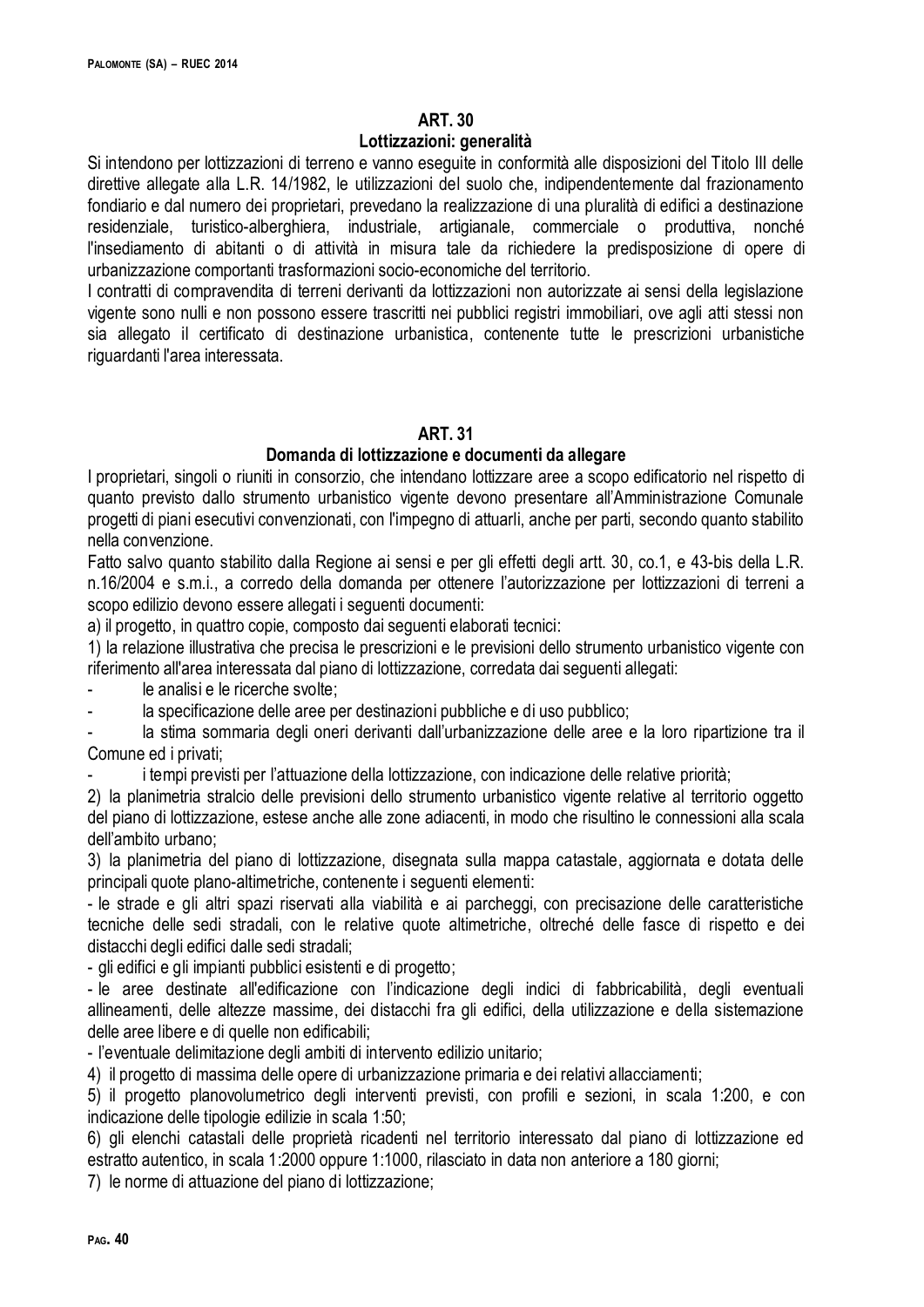8) la planimetria del piano di lottizzazione ridotta alla scala delle tavole dello strumento urbanistico vigente, al fine di verificarne l'inserimento e di consentire l'aggiornamento dello stesso;

9) le indagini geologiche redatte ai sensi della L.R. n.9/83.

b) Lo schema di convenzione da stipulare tra il Comune ed il proprietario o i proprietari, della quale formeranno parte integrante tutti gli elaborati precedenti.

Qualora l'area da lottizzare appartenga a più proprietari, essi, o la maggioranza qualificata di essi, devono allegare alla domanda un atto notarile con il quale formalizzano il loro consenso alla lottizzazione e si impegnano a sostenerne gli oneri in solido tra loro.

## ART. 32

#### Contenuto della convenzione

La convenzione deve prevedere:

- 1) la cessione gratuita al Comune, entro i termini stabiliti, delle aree necessarie per le opere di urbanizzazione primaria e secondaria;
- 2) le opere di urbanizzazione che devono essere eseguite a cura e spese del lottizzante, con indicazione delle relative garanzie finanziarie, delle modalità di controllo sulla esecuzione delle opere, nonché dei criteri per lo scomputo totale o parziale, secondo le modalità di cui alla legislazione regionale, e le modalità per il trasferimento delle opere al Comune;
- 3) i termini di inizio e di ultimazione degli edifici e delle opere di urbanizzazione, in accordo con l'eventuale programma di attuazione;
- 4) le sanzioni a carico dei privati stipulanti da applicare in caso di inosservanza delle destinazioni di uso fissate nel piano di intervento.

Qualora il piano esecutivo preveda interventi di restauro o di ristrutturazione di edifici residenziali, con particolare riguardo a quelli compresi nel perimetro del centro storico, la convenzione può stabilire i criteri per la determinazione e la revisione dei prezzi di vendita e dei canoni di locazione degli edifici oggetto di intervento.

#### ART. 33

#### Modalità per lo scomputo del contributo per le opere di urbanizzazione. Divieto di compensazione

Agli effetti dello scomputo totale o parziale del contributo per le opere di urbanizzazione, il Comune, nell'effettuare la valutazione delle opere che il privato si obbliga a realizzare direttamente, deve separare le opere di urbanizzazione primaria da quelle di urbanizzazione secondaria.

Lo scomputo può essere effettuato solo in relazione alla quota di contributo pertinente alle opere di urbanizzazione della stessa specie.

Non è ammessa compensazione tra il contributo per opere di urbanizzazione e quello sul costo di costruzione.

Non sono scomputabili dagli oneri di urbanizzazione primaria le spese che i titolari del Permesso debbono sostenere per la realizzazione delle reti elettriche, telefoniche e del gas in quanto tali spese non sono considerate nella determinazione del costo base di urbanizzazione.

## ART. 34

#### Permessi di Costruire nell'ambito delle lottizzazioni

Per il rilascio dei singoli Permessi di Costruire per l'edificazione nell'ambito della lottizzazione autorizzata si applicano le procedure di cui al precedente Capitolo II del presente Titolo II.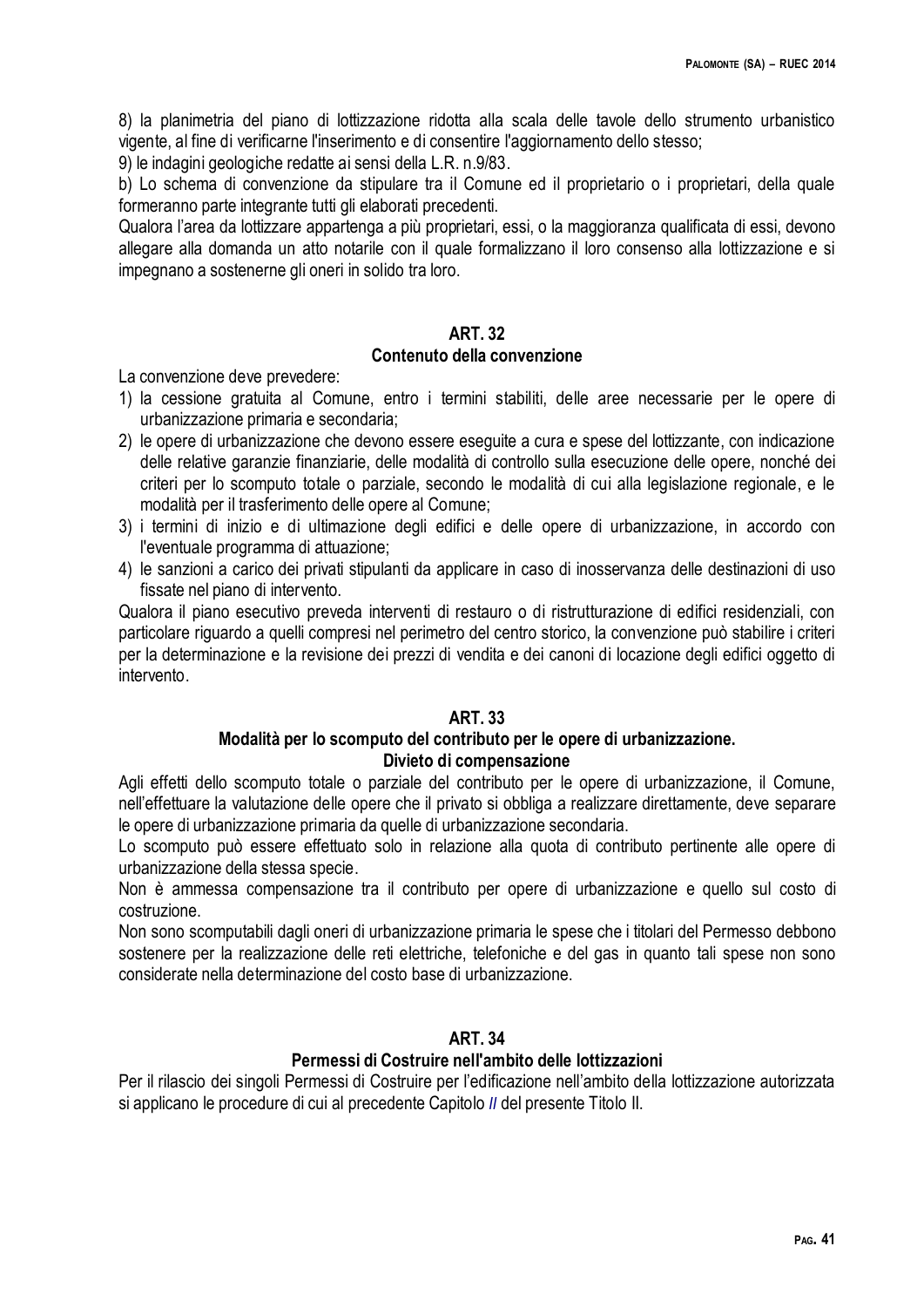## Progetto esecutivo delle opere di urbanizzazione

Qualora, tra i documenti presentati all'atto della domanda per ottenere l'autorizzazione per la lottizzazione, non risulti il progetto esecutivo delle opere di urbanizzazione o quello dei relativi allacciamenti, il lottizzante è tenuto a presentare al Comune prima dell'inizio dei lavori il progetto esecutivo delle opere che con la convenzione si è impegnato ad eseguire.

I progetti esecutivi delle opere di urbanizzazione primaria, quelli delle opere di urbanizzazione secondaria e quelli per l'allacciamento ai pubblici servizi devono essere autorizzati secondo le modalità previste dal presente RUEC.

Durante l'esecuzione di tali opere, gli uffici e servizi comunali preposti possono effettuare visite di controllo per accertarne l'esecuzione a regola d'arte e la conformità al progetto. A tal fine il proprietario deve comunicazione all'Amministrazione Comunale l'inizio dei lavori e l'ultimazione dei medesimi.

## ART. 36

## Tempi di attuazione della convenzione

Le opere previste nella convenzione devono essere realizzate entro i tempi precisati dalla convenzione stessa, che, in ogni caso, non possono superare i dieci anni.

#### ART. 37

#### Penalità per inadempienze - Svincoli della cauzione

Nella convenzione vengono precisate le penalità per eventuali inadempienze dei lottizzanti nel realizzare le opere di urbanizzazione e le modalità per lo svincolo, a fine lavori, della cauzione.

Qualora, scaduto il termine di ultimazione dei lavori per la realizzazione delle opere di urbanizzazione previsti dalla convenzione, le opere di urbanizzazione ultimate risultino inferiore all'80% di quelle complessivamente previste, il proprietario perde il diritto alla restituzione della cauzione.

Lo svincolo della cauzione deve avvenire su autorizzazione del Responsabile del Settore UTC; metà della cauzione sarà svincolabile solo dopo il collaudo, con esito positivo, di almeno l'80% delle opere di urbanizzazione convenzionate; il collaudo si eseguirà a cura e spese del Comune. Il restante 50% della cauzione viene svincolato, su autorizzazione del Responsabile del Settore UTC, a totale ultimazione e favorevole collaudo di tutte le opere previste.

#### ART. 38

#### Compilazione d'ufficio dei progetti di lottizzazione a scopo edilizio

Il Responsabile del Settore UTC ha facoltà di invitare i proprietari delle aree fabbricabili esistenti nelle singole zone, a presentare entro un congruo termine un progetto di lottizzazione delle aree stesse. Se essi non aderiscono egli provvede alla compilazione d'ufficio.

Tale procedura può essere esplicata anche nel caso in cui i proprietari, pur avendo dichiarato di aderire all'invito di lottizzazione, non presentino nel termine prescritto il progetto relativo o lo presentino incompleto o con previsioni difformi rispetto alle norme dello strumento urbanistico vigente.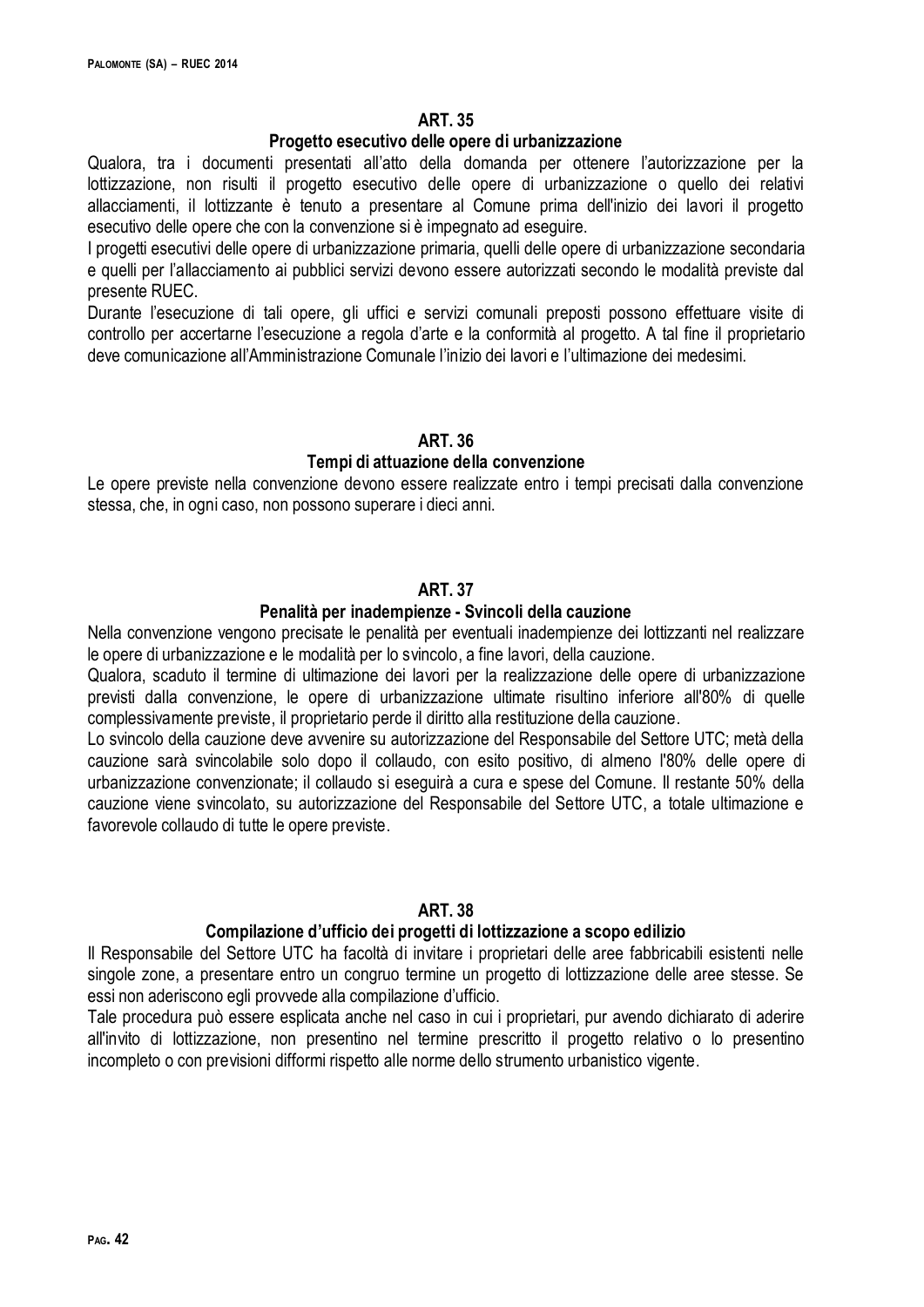#### Piani di Recupero d'iniziativa dei privati

I proprietari di immobili e di aree comprese nelle zone di recupero, rappresentanti, in base all'imponibile catastale, almeno tre quarti del valore degli immobili interessati, possono presentare proposte di piani di recupero ai sensi della L. 457/1978 e succ. mod. ed int., della L. 47/1985, della L. 179/1992, della L. 493/1993.

Qualora il Piano di Recupero interessi una sola unità immobiliare, la documentazione amministrativa e tecnica a corredo della domanda – contenente l'indicazione dei proprietari richiedenti e dei rispettivi imponibili catastali - è quella prescritta per le domande di Permesso di Costruire.

Domanda con analoga procedura è ammessa per Piani di Recupero che interessino tutti gli edifici inclusi in un isolato, inteso come spazio circondato da pubbliche vie e senza spazi pubblici al suo interno .

I proprietari che intendano proporre Piani di Recupero di complessi di edifici estesi su più isolati o che comprendano spazi pubblici al loro interno, devono presentare all'Amministrazione Comunale apposita domanda in carta legale.

Nella domanda andranno indicate:

- le generalità e residenze dei richiedenti e degli altri proprietari, specificando per ciascuno i rispettivi imponibili catastali;
- le generalità del progettista (ingegnere o architetto iscritto al rispettivo albo professionale);

- le norme urbanistiche vigenti nella zona e i vincoli che eventualmente insistano sull'area.

Fatto salvo quanto stabilito dalla Regione ai sensi e per gli effetti degli artt. 30, co.1, e 43-bis della L.R. n.16/2004 e s.m.i., alla domanda va allegata la seguente:

a) estratto autentico di mappa e certificato catastale di tutti gli immobili inclusi nel Piano di Recupero;

b) titoli di proprietà dei richiedenti il Piano di Recupero;

c) stralcio dello strumento urbanistico vigente esteso per m. 500 oltre l'area interessata al Piano di Recupero;

d) relazione tecnica descrittiva sulle condizioni dello stato di fatto dell'edilizia esistente, sotto l'aspetto qualitativo, manutentivo e quantitativo, illustrata con tavole in scala 1:500. Nella relazione dovranno poi specificarsi i risultati di carattere urbanistico conseguibili attraverso il Piano di Recupero, e la stima del costo degli interventi per le opere di urbanizzazione primaria e secondaria;

e) una tabella riepilogativa riportante, per lo stato di fatto e per il progetto, superfici e volumi pubblici, superfici fondiarie private e delle unità minime d'intervento. Inoltre, per ciascuna unità minima d'intervento, per lo stato di fatto e per il progetto, le superfici utili, i volumi lordi e le destinazioni d'uso di tutte le superfici private;

f) piano parcellare, con riferimenti alle singole unità minime d'intervento ed alle superfici pubbliche e di uso pubblico;

g) normativa di attuazione del piano di recupero, con le prescrizioni delle modalità degli interventi nelle singole unità minime, da ricondursi a categorie dettagliatamente esplicitate, sia sotto l'aspetto quantitativo che qualitativo;

h) studio geologico redatto ai sensi della L.R. n.9/83;

i) estremi delle denunzie e autorizzazioni prescritte per le aree vincolate;

l) schema di convenzione, come appresso specificata;

m) ogni altro documento di carattere tecnico, legale, amministrativo, che l'Amministrazione Comunale riterrà utile per completare l'esame del progetto.

I documenti di cui ai punti c, d, e, f, g, h, dovranno essere firmati da progettista abilitato all'esercizio professionale.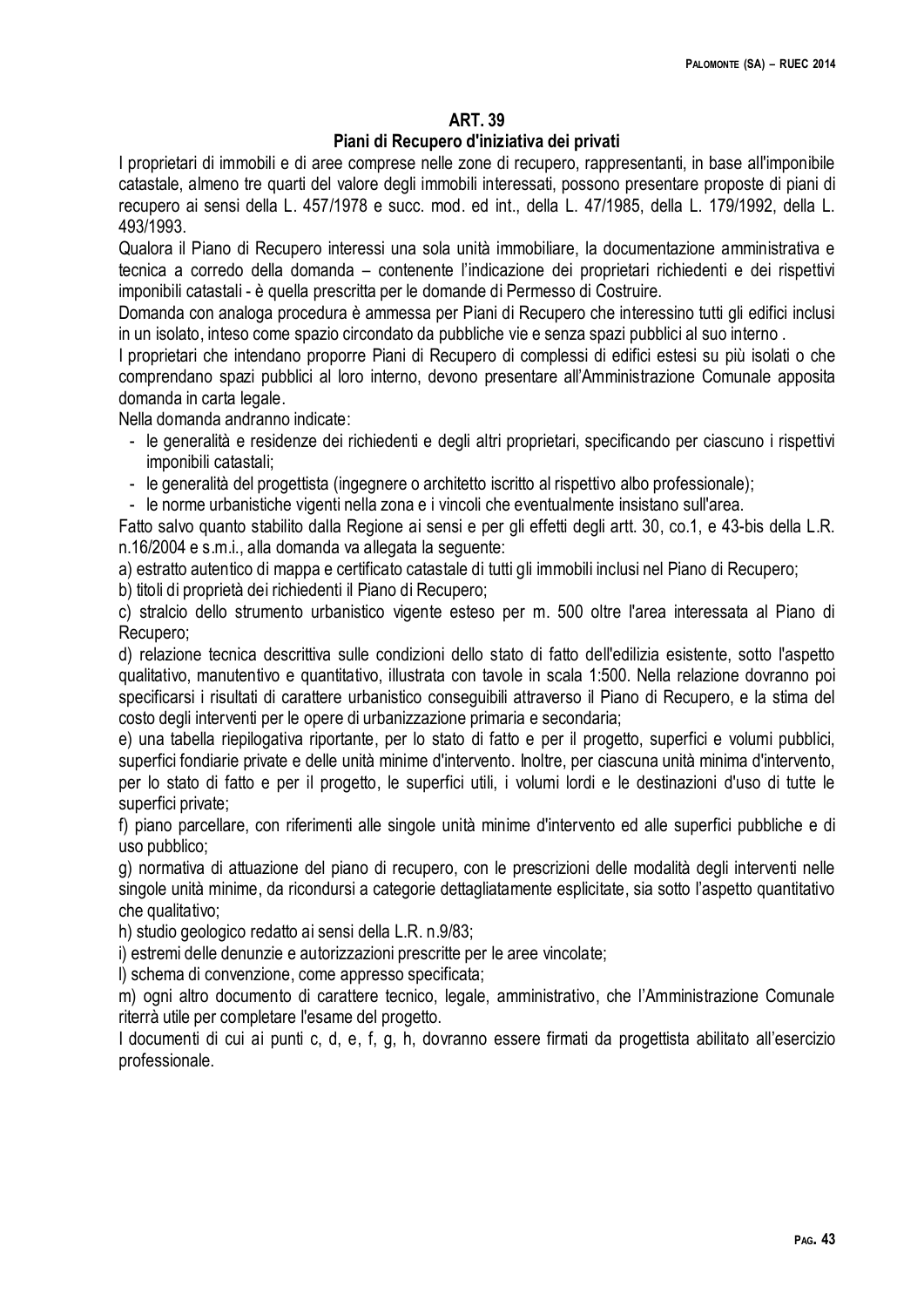## Allegati tecnici a corredo delle domande di Piano di Recupero

Fatto salvo quanto stabilito dalla Regione ai sensi e per gli effetti degli artt. 30, co.1, e 43-bis della L.R. n.16/2004 e s.m.i., alla domanda di Piano di Recupero vanno allegati i seguenti elaborati tecnici, firmati e timbrati dal progettista e controfirmati dai richiedenti:

Grafici di progetto, piegati nel formato A4:

a) planimetria d'inquadramento in scala 1:2000;

b) planimetria dello stato di fatto in scala 1:500, con indicazione delle quote altimetriche, delle infrastrutture e dei sottoservizi;

c) planimetria su base catastale, in scala 1:500, con indicazione degli spazi destinati all'urbanizzazione primaria e secondaria e alle unità minime d'intervento;

d) progetto planovolumetrico in scala 1:500, opportunamente quotato, da cui devono risultare:

- la rete viaria e gli spazi pubblici e d'uso pubblico;
- la sagoma planimetrica dei singoli edifici, con quote relative a distanze, altezze, dimensioni di ciascuno;
- le destinazioni d'uso ai vari livelli degli edifici;

e) profili longitudinali e trasversali in scala 1:200;

f) schema planimetrico delle opere di urbanizzazione primaria, con l'indicazione dei relativi allacciamenti alle reti esistenti;

g) indagini geologiche redatte ai sensi della L.R. n.9/83.

# CAP. V.

# DISCIPLINA DELL'ESECUZIONE DEGLI INTERVENTI EDILIZI

# ART. 41

# Inizio dei lavori e formalità da esperire

1) Prima di iniziare i lavori, il titolare del Permesso di Costruire dovrà:

a) depositare in cantiere il Permesso per esibirli ad ogni richiesta degli agenti preposti al controllo;

b) depositare in Comune il verbale relativo ai punti fissi di allineamento e di quota, redatto in contraddittorio con personale dell'ufficio tecnico comunale;

c) depositare in Comune le dichiarazioni del direttore dei lavori, dei soggetti di cui al D.Lgs. 09.04.2008, n.81, nonché del costruttore, con le quali essi accettano l'incarico loro affidato, precisando, nel caso di non affidamento dei lavori a terzi, che le opere verranno eseguite in economia direttamente dal titolare del Permesso;

d) trasmettere all'amministrazione competente la documentazione di cui al D.Lgs. 09.04.2008, n.81;

e) comunicare per iscritto all'Amministrazione Comunale la data di inizio lavori almeno dieci giorni prima dell'effettivo inizio degli stessi;

f) depositare, prima dell'inizio dei lavori, presso l'ufficio tecnico comunale, la documentazione prevista dalla L. 10/1991 e dalle norme collegate, ed in particolare dal D.M. 27/07/2005, firmata dal committente e dal progettista;

2) I denuncianti a mezzo D.I.A. delle opere edilizie ad essa assoggettate sono tenuti a depositare in cantiere la copia della denuncia e delle eventuali integrazioni, corredate della prova della ricezione da parte del Comune;

3) I lavori devono essere condotti con celerità e continuità ed eseguiti a regola d'arte, in conformità alle norme legislative e regolamentari vigenti in materia.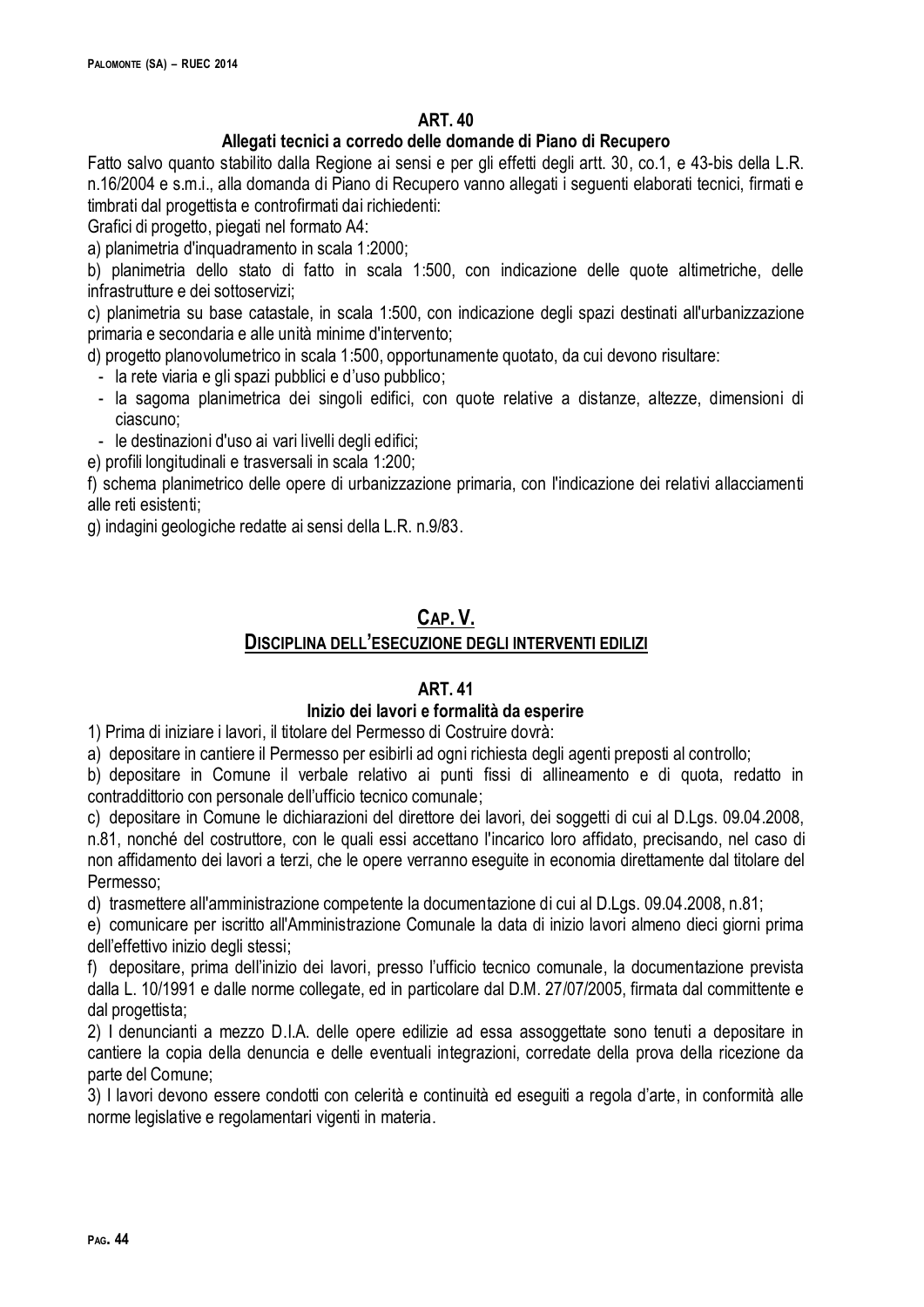#### Controllo comunale sulla esecuzione dei lavori

Il dirigente o il responsabile del competente ufficio comunale esercita, con le modalità previste dalla legislazione vigente e richiamate al successivo Capo VII del presente Titolo, la vigilanza sull'attività urbanistico-edilizia nel territorio comunale per assicurarne la rispondenza alle norme di legge e di regolamento, alle prescrizioni degli strumenti urbanistici ed alle modalità esecutive fissate nei titoli abilitativi.

Il Permesso di Costruire o la D.I.A., il relativo progetto e ogni altro documento inerente la costruzione devono sempre trovarsi nel cantiere a disposizione degli impiegati ed agenti comunali preposti al controllo delle costruzioni, che hanno libero accesso al cantiere stesso.

#### **ART 43**

#### Campionature delle tinte e dei rivestimenti

È obbligatorio il tempestivo deposito in cantiere dei campioni delle tinte e dei rivestimenti, onde consentire agli incaricati del controllo la verifica della rispondenza di tali elementi alle indicazioni contenute nel progetto e nel Permesso di Costruire o D.I.A..

## ART 44

## Interruzione dei lavori

In caso di sospensione dei lavori per iniziativa del titolare del titolo abilitativo, questi deve preavvisare il Responsabile del Settore UTC affinché possa disporre, se del caso, sentito il parere del Responsabile del Procedimento, i provvedimenti necessari per assicurare durante l'interruzione dei lavori la pubblica incolumità nonché il pubblico decoro.

#### ART. 45

#### Ultimazione del rustico e dei lavori

Non appena risultino eseguiti il rustico e gli impianti tecnici del fabbricato, prima di eseguire gli intonaci, il direttore dei lavori è obbligato, in solido con il titolare dell'atto abilitativo, a darne comunicazione al Responsabile del Settore UTC, che provvede ad accertare se la costruzione è rispondente alle norme del RUEC, in particolare per quanto riguarda gli impianti igienico-sanitario e gli altri elementi non più agevolmente controllabili a costruzione ultimata.

Per ultimazione dei lavori s'intende:

per gli interventi di nuove costruzioni, per le ricostruzioni edilizie, con diversa sagoma e volume del preesistente edificio e, in generale, per i progetti autorizzati con permesso di costruire: l'esecuzione delle opere in modo utile per potere conseguire la certificazione di agibilità delle opere;

- per gli interventi eseguiti a seguito di D.I.A.: l'esecuzione di tutte le opere denunciate;
- per le opere infrastrutturali: il collaudo delle opere e il verbale di ultimazione senza prescrizioni, sottoscritto dal committente, dal direttore dei lavori e dall'impresa esecutrice, che consentano la dichiarazione, da parte dell'ente competente, della piena utilizzazione dell'opera.

Nei dieci giorni successivi alla data utile per il compimento dei lavori, il titolare dell'atto abilitativo all'esecuzione dell'intervento edilizio deve dare comunicazione al Comune dell'avvenuta ultimazione, ovvero dello stato di avanzamento delle opere. In entrambi i casi, l'Ufficio comunale competente verificherà, a mezzo di sopralluoghi, lo stato delle opere eseguite e di quelle ancora da eseguire comportanti eventuale nuovo atto abilitativo (Permesso di Costruire o D.I.A.), redigendo apposito verbale in contraddittorio con il titolare o suo legale rappresentante e il direttore dei lavori.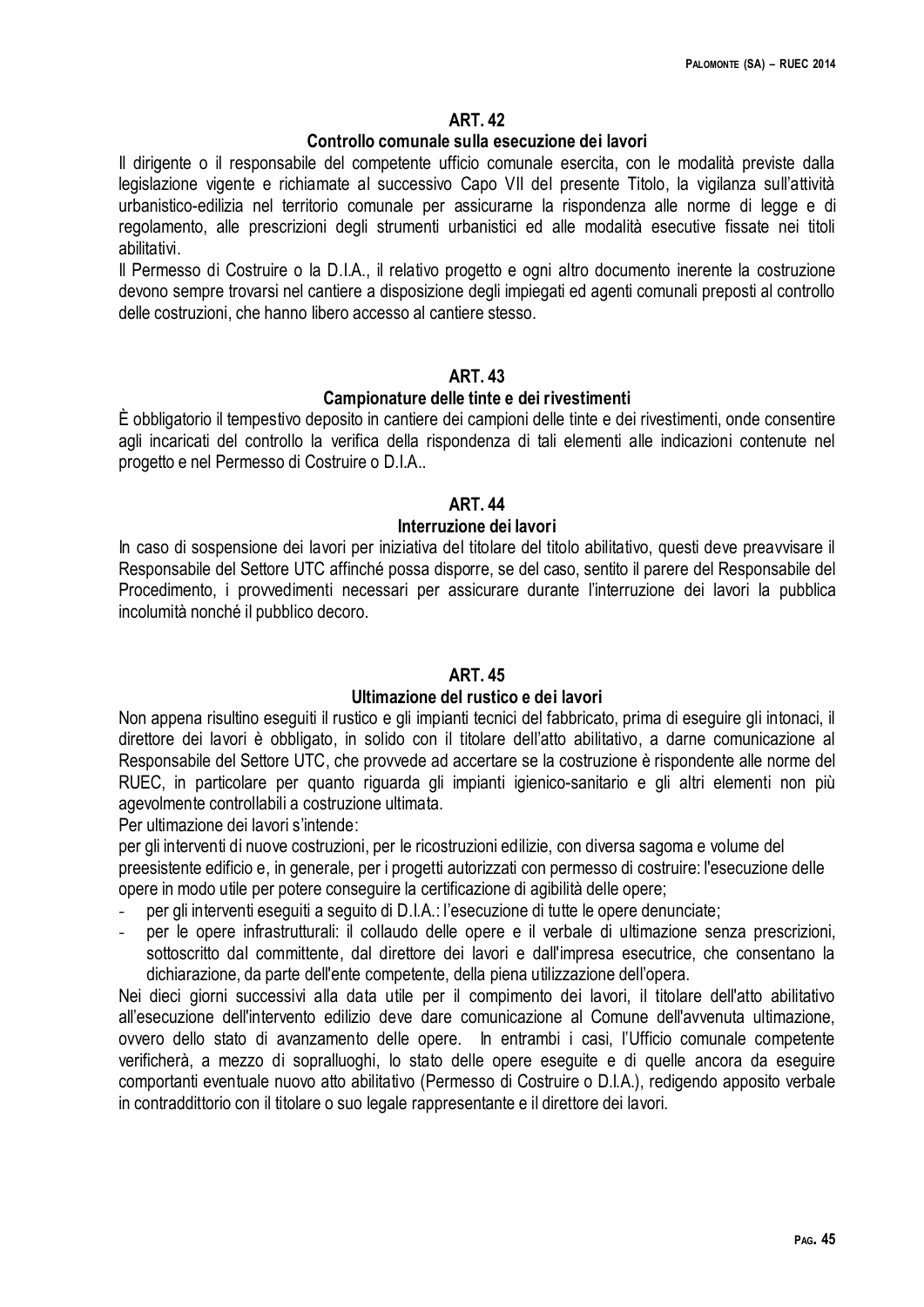#### Inadempienza delle disposizioni regolamentari

La contravvenzione alle norme del presente Regolamento Urbanistico Edilizio Comunale, alle prescrizione degli strumenti urbanistici vigenti (generali ed esecutivi), alle prescrizioni fissate nel Permesso di Costruire e ad ogni altra norma legislativa o regolamentare applicabile in materia edilizia ed urbanistica comporta l'applicazione delle disposizioni legislative e regolamentari e delle sanzioni amministrative e penali prevista dalle leggi vigenti.

Ove mai l'inosservanza si riferisse a costruzioni eseguite a cura delle Amministrazioni dello Stato, il Responsabile del Settore UTC ne informa la competente autorità ministeriale, attraverso il relativo ufficio periferico.

#### ART. 47

#### Cautele per la salvaguardia di ritrovamenti archeologici, storici e artistici

I ritrovamenti di presumibile interesse archeologico, storico e artistico devono essere immediatamente posti a disposizione delle Soprintendenze territorialmente competenti, dandone immediata notizia scritta al Responsabile del Settore UTC, che provvede alla contestuale comunicazione ai suddetti uffici di tutela. Nell'area interessata dal ritrovamento i lavori devono essere sospesi, non alterando le strutture e gli oggetti rinvenuti, fermo restando l'obbligo di osservare le disposizioni delle leggi vigenti in materia di tutela del patrimonio storico-artistico.

#### ART. 48

#### Certificato di agibilità

La richiesta del certificato di agibilità, da parte del titolare del Permesso o altro titolo abilitativo, o loro successori o aventi causa, va presentata allo Sportello Unico per l'Edilizia, che comunica al richiedente, entro dieci giorni dalla data di ricezione, il nominativo del Responsabile del Procedimento.

La richiesta di certificazione dell'agibilità deve essere accompagnata dalla documentazione prevista dall'art.25 del T.U. Edilizia.

Il certificato di agibilità è rilasciato solo per gli edifici, o parti di essi, indicati nell'art.24, co.2, del D.P.R. 380/2001 e succ. mod. ed int. (T.U. Edilizia), secondo le procedure di cui all'art.25 dello stesso Testo Unico.

Nessun edificio nuovo, ristrutturato, sottoposto a restauro o adeguamento ad una nuova destinazione d'uso può essere occupato o rioccupato - neppure parzialmente - senza la dichiarazione di agibilità.

L'accertamento di assenza di insalubrità comprende anche una verifica della conformità dell'immobile al progetto approvato.

## ART. 49

## Inconvenienti igienici

In ogni momento, qualora si rilevino condizioni di insalubrità, il Responsabile del Settore UTC, di concerto con la A.S.L. competente per territorio, può ordinare opportuni lavori di modifica o di risanamento, prescrivendo un termine per l'ultimazione dei lavori aggiuntivi o correttivi.

#### ART. 50

#### Dichiarazione di inagibilità

Qualora ricorrano motivate ragioni di ordine igienico, il Responsabile del Settore UTC, sentita la A.S.L. competente per territorio, oppure in attuazione dei piani di risanamento edilizio di cui alla L. 640/1954, può dichiarare inabitabile o non utilizzabile una costruzione o una parte di essa a norma dell'art. 222 del T.U. delle leggi sanitarie approvato con R.D. 1265/1934.

È vietata la concessione in locazione o comunque in uso di locali dichiarati inagibili.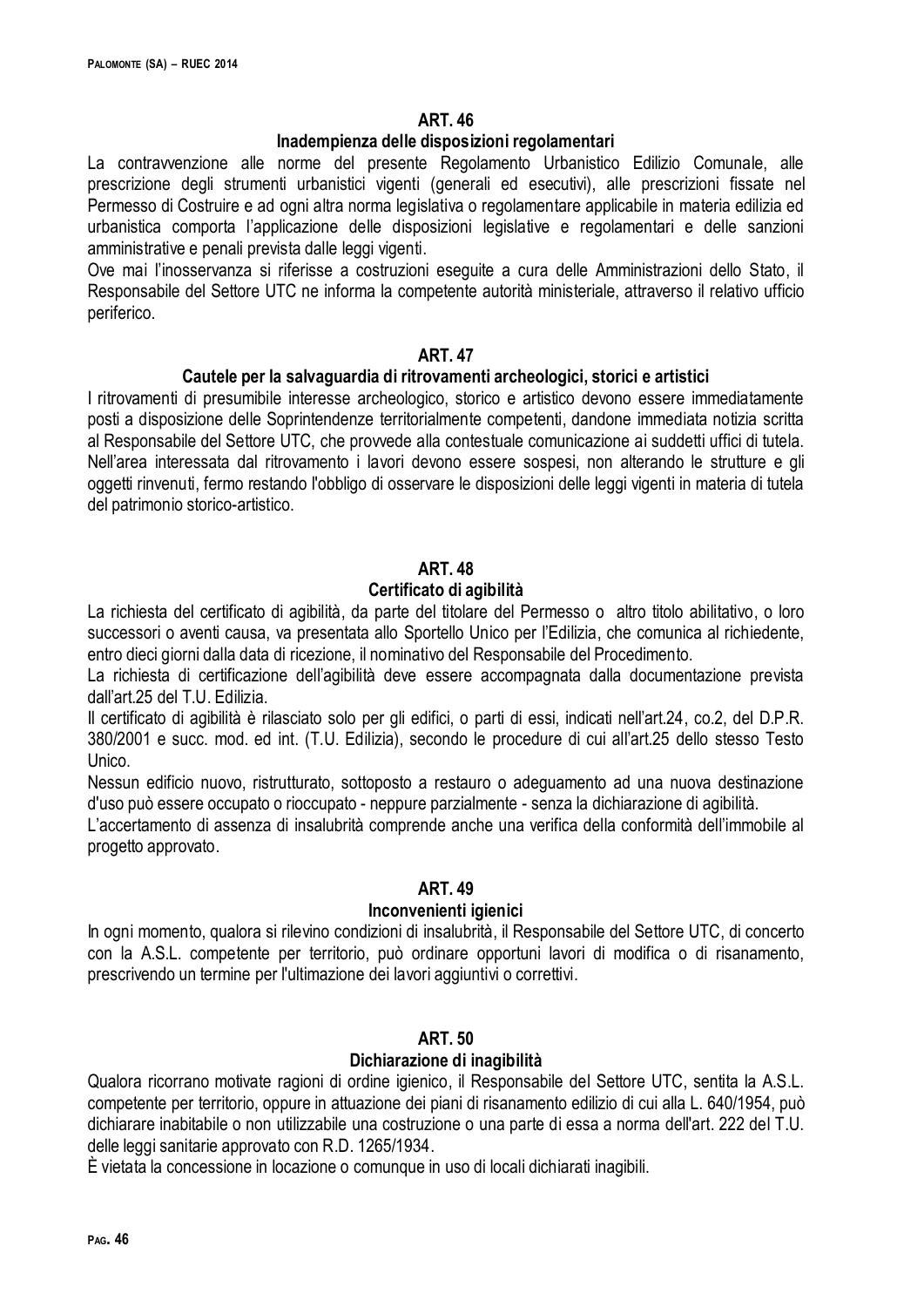Nei casi in cui possa esserci pregiudizio per la salute o l'incolumità degli occupanti, il Responsabile del Settore UTC, su proposta del Servizio ecologia della A.S.L. competente per territorio ordinerà lo sgombero della costruzione e ne impedirà l'uso attraverso opportune misure tecnico-edilizie.

Ai sensi dell'art.26 del T.U. per l'edilizia, il rilascio del certificato di agibilità non impedisce l'esercizio di tale potere di dichiarare l'inagibilità dell'edificio o di parte di esso.

# CAP. VI. GARANZIA DELLA PUBBLICA INCOLUMITÀ

#### ART. 51

#### Provvedimenti per costruzioni che minacciano pericolo

Nel caso che una costruzione o parte di essa minacci rovina, dalla quale possa derivare pericolo alla pubblica incolumità, il proprietario e/o gli utenti hanno l'obbligo di fare immediatamente denuncia al Comune e agli altri organi competenti, e, nei casi di estrema urgenza, provvedere a un immediato puntellamento.

Il Responsabile del Settore UTC, sentiti gli uffici competenti e dopo opportuni accertamenti, mediante sopralluoghi e verifiche di stabilità, ingiunge al proprietario, o a chi per esso, i provvedimenti più urgenti da prendere nei riguardi della pubblica incolumità, fissando le modalità del lavoro da eseguire e assegnando un termine per il suo completamento.

In caso di mancata osservanza delle disposizioni indicate nell'intimazione ad eseguire i lavori, il Responsabile del Settore UTC provvede, a cura e spese del proprietario inadempiente, a far eseguire i provvedimenti urgenti richiesti a tutela della incolumità pubblica, ed eventualmente allo sgombero e alla demolizione della costruzione o parte di essa che minaccia rovina, a norma della legislazione vigente e senza pregiudizio dell'eventuale azione penale.

## ART. 52

#### Scavi

La stabilità degli scavi deve essere assicurata in modo da resistere alla spinta del terreno circostante e da non compromettere la sicurezza di edifici ed impianti posti nelle vicinanze, nonché delle persone.

Gli scavi non devono impedire o disturbare l'ordinario uso degli spazi pubblici e in specie di quelli stradali; ove risulti necessaria l'occupazione di tali spazi deve essere richiesta formale autorizzazione all'autorità comunale.

Gli scavi a cielo aperto per la raccolta di acqua devono essere realizzati ad una distanza dai confini non inferiore alla massima profondità dello scavo e comunque non inferiore a 5 m; nonché ad una distanza non inferiore a 5 m dalle strade. Inoltre va realizzata un'adeguata protezione per la sicurezza ed un'adeguata barriera onde evitare la libera visuale da spazi pubblici.

#### **ART 53**

#### Scarico dei materiali - Demolizioni - Pulizia delle strade adiacenti ai cantieri

È vietato gettare, tanto dai ponti di servizio che dai tetti o dall'interno degli edifici, materiale di qualsiasi genere. Durante i lavori, specie se di demolizione, deve essere evitato il sollevamento di polvere, adottando opportuni accorgimenti.

Il responsabile del cantiere deve provvedere ad assicurare il costante mantenimento della pulizia negli spazi pubblici per l'intera estensione della costruzione e nelle immediate vicinanze. I materiali devono essere trasportati evitando ogni deposito od accatastamento anche temporaneo negli spazi pubblici, salvo specifica autorizzazione del Responsabile del Settore UTC.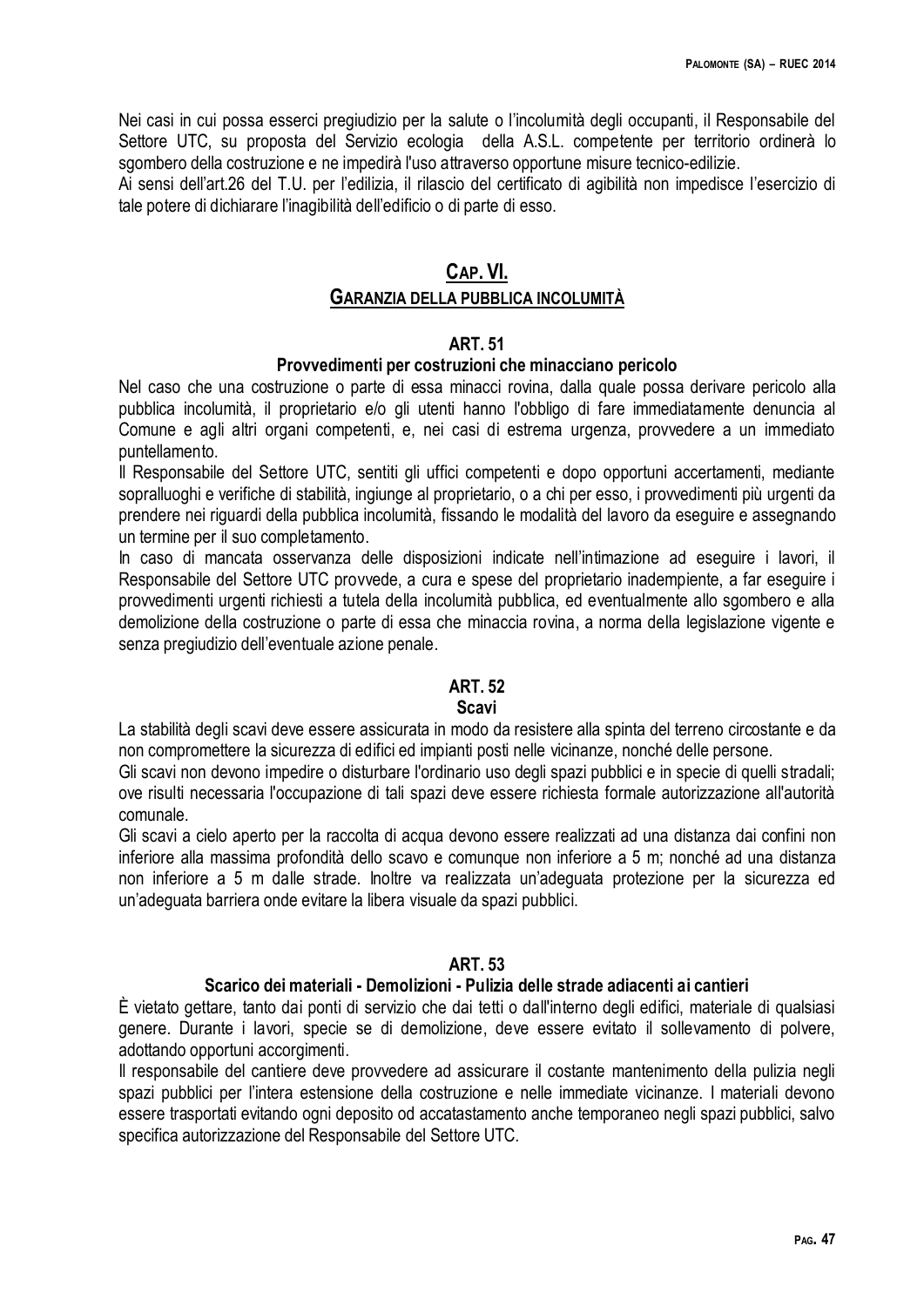#### Responsabilità degli esecutori di opere

Il Responsabile dei Lavori, il Coordinatore della Sicurezza per la progettazione e il coordinatore per l'esecuzione, Il Committente, il titolare del Permesso, il Direttore dei Lavori e il Costruttore, sotto la loro piena e differenziata responsabilità stabilita dalle leggi, devono adottare tutti quei mezzi e accorgimenti necessari per evitare pericoli di qualsiasi genere che possono derivare dall'esecuzione delle opere, compreso il riferimento alle norme di cui al D.Lgs. 9 aprile 2008, n.81 (Testo Unico in materia di tutela della salute e della sicurezza nei luoghi di lavoro) e al D.M. 22/01/2008 n.37.

Il Responsabile del Settore UTC può far controllare, da funzionari e da agenti, l'idoneità dei provvedimenti di cui sopra e, ove lo ritenga opportuno, ordinare maggiori cautele, senza che ne derivi in alcun modo una attenuazione delle responsabilità dei soggetti di cui al comma precedente.

#### ART. 55

## Rimozione delle recinzioni su suolo pubblico

Dopo il compimento dei lavori il costruttore provvede alla rimozione di ponti, barriere e recinzioni posti a servizio dei medesimi, restituendo il suolo pubblico libero da ogni ingombro o impedimento entro e non oltre 30 giorni.

In caso di inadempienza il Responsabile del Settore UTC può ordinare l'esecuzione d'ufficio a spese del proprietario, fatte salve le sanzioni previste dalle norme vigenti.

# CAP. VII.

## CONTROLLO E REPRESSIONE DEGLI ABUSI

## ART. 56

#### Attività di vigilanza - Organo competente e modalità

Ai sensi della legislazione vigente, il Responsabile del Settore UTC esercita, mediante funzionari ed agenti del Comune, la vigilanza nei confronti di tutte le opere di costruzione ed urbanizzazione che vengono effettuate nel territorio comunale, al fine di verificarne la rispondenza alle prescrizioni degli strumenti urbanistici vigenti (generali ed esecutivi) e alle eventuali prescrizioni e modalità esecutive fissate nel Permesso di Costruire, nonché verificare l'osservanza delle disposizioni legislative o regolamentari applicabili.

Il Responsabile del Settore UTC può ordinare qualsiasi tipo di controllo o verifica ritenuto necessario.

I funzionari e agenti incaricati della verifica devono redigere apposito processo verbale, controfirmato per presa visione dal titolare e/o richiedente, dal direttore dei lavori o dal costruttore, della visita effettuata, indicando le risultanze della medesima, con particolare riferimento a quanto previsto dall'art. 27 del D.P.R. 380/2001 e succ. mod. ed int. (T.U. Edilizia). Nel verbale devono essere riportate le eventuali osservazioni dei contraddittori.

#### ART. 57

#### Provvedimenti

Le opere in totale difformità dal Permesso di Costruire o con variazioni essenziali sono definite dagli artt. 31 e 32 del D.P.R. 380/2001 e succ. mod. ed int. (T.U. Edilizia). Nel caso risultino irregolarità o illegittimità, il Responsabile del Settore UTC ordina l'immediata sospensione dei lavori, riservandosi di definire i provvedimenti necessari per correggere le opere eseguite o per il ripristino dello stato dei luoghi. L'ordine di sospensione cessa di avere efficacia se entro 45 giorni dalla notifica di esso il Responsabile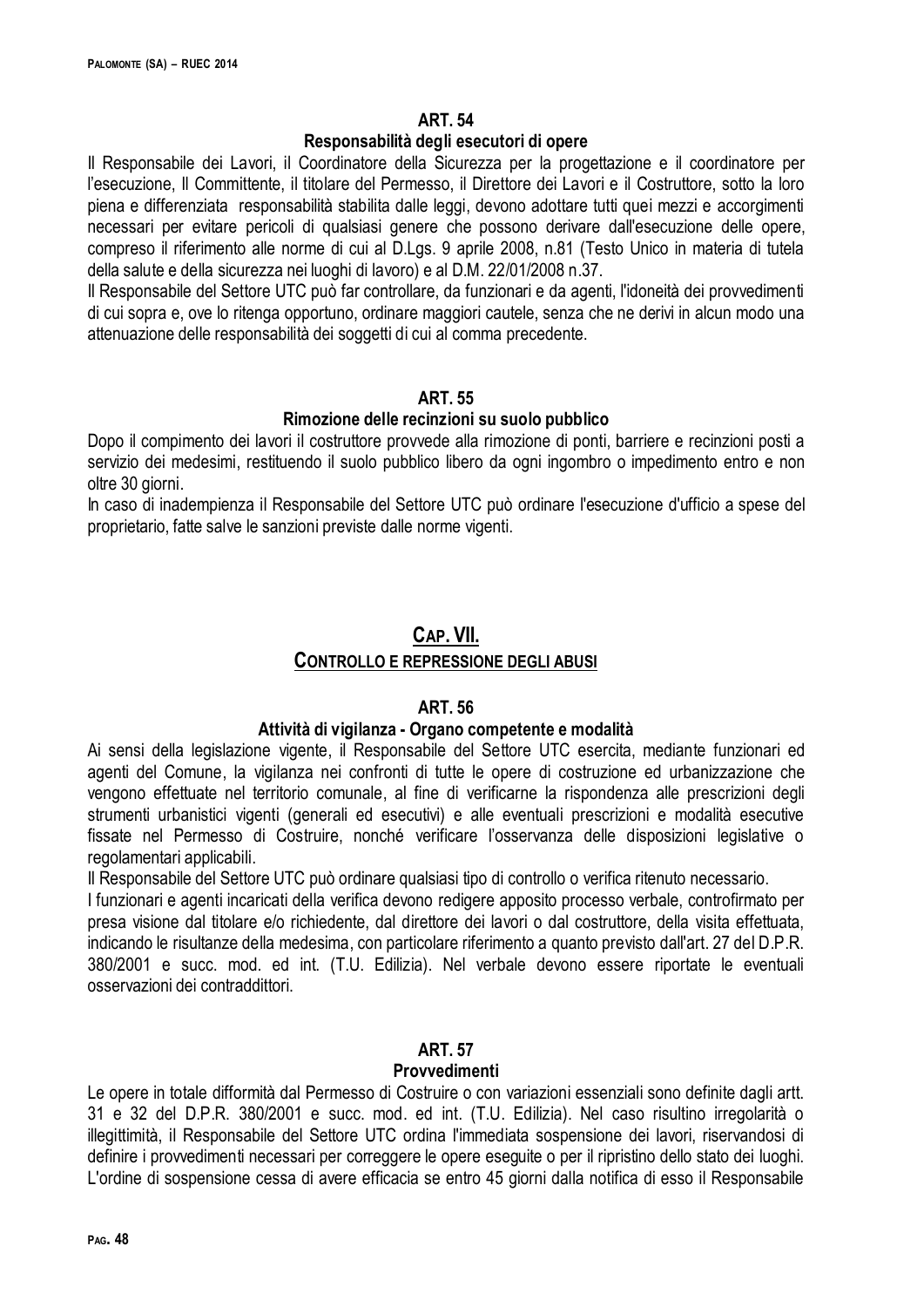del Settore UTC non abbia adottato e notificato i provvedimenti definitivi.

Tali provvedimenti possono essere:

1) la demolizione, a cura e spese del proprietario, entro il termine fissato dal Responsabile del Settore UTC con ordinanza:

- a) nel caso di opere eseguite in totale difformità dal Permesso di Costruire;
- b) nel caso di opere eseguite in assenza di Permesso di Costruire;
- c) nei casi previsti ai punti a) e b) quando l'opera eseguita contrasti con rilevanti interessi urbanistici o su terreni sottoposti in base a leggi statali o regionali a vincolo di inedificabilità, o non possa essere utilizzata per fini pubblici;
- d) in caso di annullamento del Permesso di Costruire;
- e) nel caso di opere eseguite in parziale difformità dal Permesso di Costruire;

2) la demolizione a cura del costruttore, entro 60 giorni, per le opere eseguite da terzi, in totale difformità dal Permesso di Costruire o in assenza di esso, su suoli di proprietà dello Stato o di enti territoriali, qualora l'opera contrasti con rilevanti interessi urbanistici ed ambientali. In caso di mancata esecuzione dell'ordine, alla demolizione provvede il Comune, con recupero delle spese ai sensi della legislazione vigente;

3) l'acquisizione gratuita delle opere, in uno con l'area su cui insistono, al patrimonio indisponibile del Comune, che le utilizza a fini pubblici, compresi quelli di edilizia residenziale pubblica:

- a) nel caso di opere eseguite in totale difformità dal Permesso di Costruire;
- b) nel caso di opere eseguite in assenza di Permesso di Costruire.

L'acquisizione si effettua con ordinanza motivata del Responsabile del Settore UTC, vidimata e resa esecutiva dal magistrato competente nella cui giurisdizione ricade il Comune. Tale ordinanza costituisce titolo per la trascrizione nei registri immobiliari e per l'immissione in possesso. L'opera acquisita deve essere demolita con ordinanza del Responsabile del Settore UTC, a spese dei responsabili dell'abuso, salvo che con deliberazione consiliare non si dichiari l'esistenza di prevalenti interessi pubblici che motivino la conservazione della stessa, e sempre che l'opera non contrasti con rilevanti interessi urbanistici o ambientali. Contro l'ordinanza del Responsabile del Settore UTC può essere presentato ricorso al Tribunale Amministrativo Regionale;

4) l'acquisizione gratuita al demanio dello Stato o al patrimonio indisponibile degli enti di diritto pubblico, di opere eseguite da terzi, rispettivamente, su suoli di proprietà dello Stato o di enti territoriali, in totale difformità dal Permesso di Costruire o in assenza dello stesso;

5) una sanzione pecuniaria:

- a) pari al valore venale delle opere o loro parti abusivamente eseguite, valutato dall'Ufficio Tecnico Comunale, nel caso di annullamento del Permesso di Costruire, qualora non sia possibile la rimozione dei vizi delle procedure amministrative o la riduzione in pristino; la stima dell'Ufficio Tecnico Comunale è notificata al responsabile dell'abuso a cura del Comune e diviene definitiva decorsi i termini di impugnativa;
- b) pari al doppio del valore della parte delle opere realizzate in difformità dal Permesso, nel caso le opere difformi non possano essere rimosse senza pregiudizio della parte conforme;
- c) pari al doppio del lavoro delle opere realizzate qualora le stesse risultino solo parzialmente difformi dal Permesso e vengano realizzate da terzi su suoli di proprietà dello Stato o di Enti territoriali interessati.

Non si procede alla demolizione ovvero all'applicazione delle sanzioni di cui al comma precedente nel caso di realizzazioni di varianti, purché non siano in contrasto con gli strumenti urbanistici vigenti e non modifichino la sagoma, le superfici utili e la destinazione d'uso delle costruzioni per le quali è stato rilasciato il Permesso. Le varianti devono, comunque, essere approvate prima del rilascio del certificato di agibilità.

Quando l'inosservanza si riferisce ad opere eseguite da amministrazioni statali od organi da esse dipendenti il Responsabile del Settore UTC ne informa il Ministero di LL.PP. e l'Amministrazione Regionale.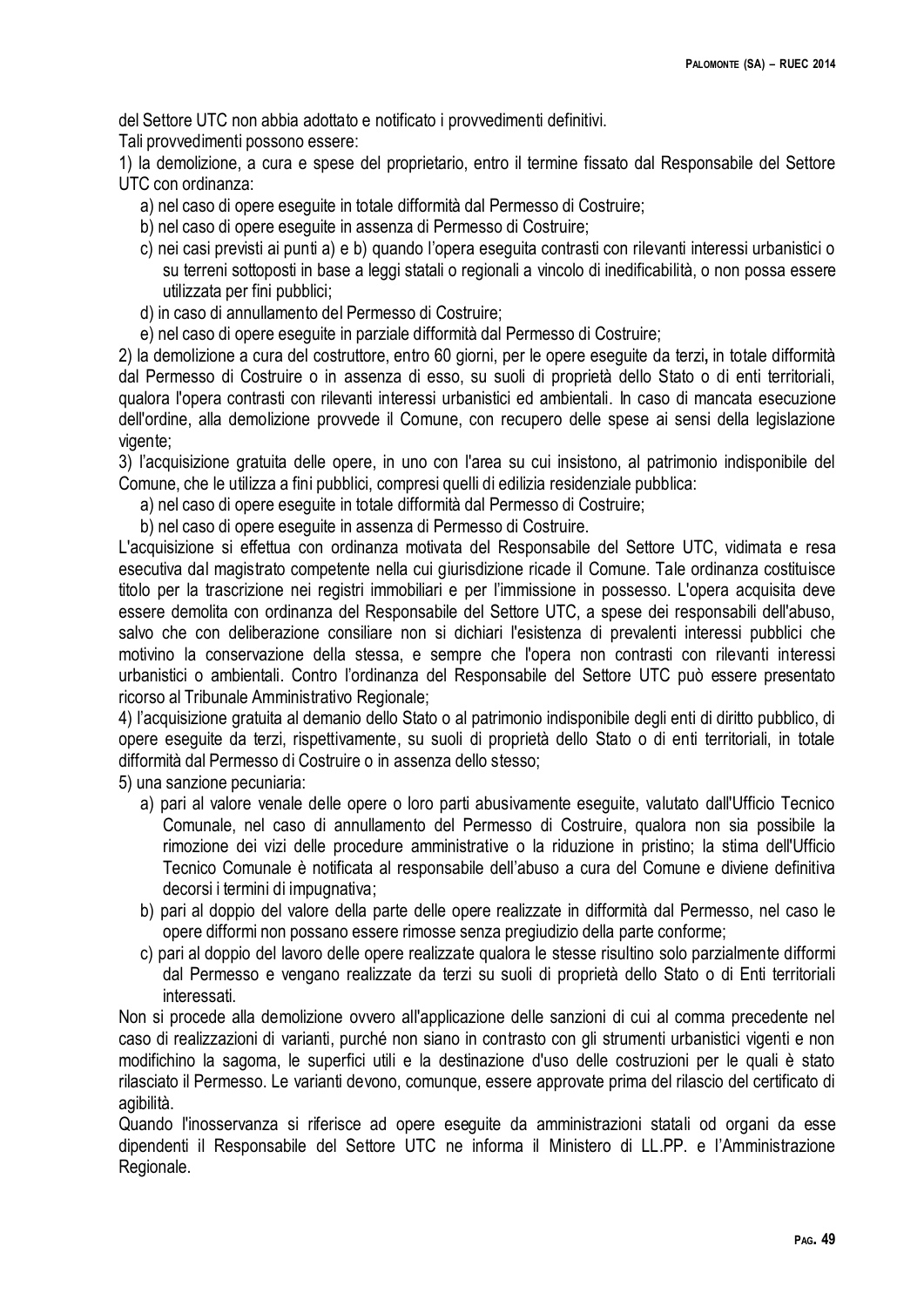Per le opere eseguite in assenza o in difformità dalla Denuncia di Inizio Attività, si irrogano le sanzioni previste dall'art. 37 del D.P.R. 380/2001 e succ. mod. ed int. (T.U. Edilizia).

## ART. 58

#### Contravvenzioni

Le contravvenzioni alle norme del presente Regolamento Urbanistico Edilizio Comunale vengono applicate ai sensi degli artt. 106 e seguenti del T.U. della legge comunale e provinciale 383/1934 e dall'art. 3 della L. 603/1961.

Le inosservanze alle norme igienico-sanitarie subiscono le penalità stabilite dal T.U. della legge sanitaria 1265/1934 e succ. mod. ed int.

L'inosservanza di altre norme legislative e regolamentari attinenti la materia urbanistico-edilizia è sanzionata ai sensi delle leggi e dei regolamenti medesimi.

#### ART. 59

### Sanzioni amministrative

Il mancato versamento del contributo afferente al Permesso di Costruire nei termini previsti dalla legislazione vigente e dal presente RUEC comporta:

- a) la corresponsione degli interessi legali di mora se il versamento avviene nei successivi trenta giorni;
- b) la corresponsione di una penale pari al doppio degli interessi legali qualora il versamento avvenga negli ulteriori trenta giorni;
- c) l'aumento di un terzo del contributo dovuto, quando il ritardo si protragga oltre il termine di cui alla precedente lettera b.

## ART. 60

#### Sanzioni penali

Per l'esecuzione dei lavori in totale difformità o in assenza del Permesso di Costruire o la prosecuzione di essi nonostante l'ordine di sospensione o l'inosservanza delle norme riguardanti le lottizzazioni, si applicano le sanzioni penali previste nella Parte I, Titolo IV, Capo II del D.P.R. 380/2001 e succ. mod. ed int. (T.U. Edilizia).

#### ART. 61

#### Decadenza dalle agevolazioni fiscali

Fatte salve le sanzioni amministrative e penali di cui agli articoli precedenti, le opere iniziate senza titolo o in contrasto con esso ovvero iniziate sulla base di titolo successivamente annullato, non beneficiano delle agevolazioni fiscali previste dalle norme vigenti né dei contributi o di altre provvidenze dello Stato o di Enti pubblici. La norma è applicabile quando il contrasto riguardi violazioni di altezza, distacchi, cubatura o superficie coperta che eccedano per singola unità immobiliare il 2% delle misure prescritte, ovvero il mancato rispetto delle destinazioni e degli allineamenti indicati negli strumenti urbanistici.

#### ART. 62

#### Divieto di allacciamento a pubblici servizi

È vietato a tutte le aziende erogatrici di servizi pubblici somministrare forniture per l'esecuzione di opere prive del titolo abilitativo prescritto.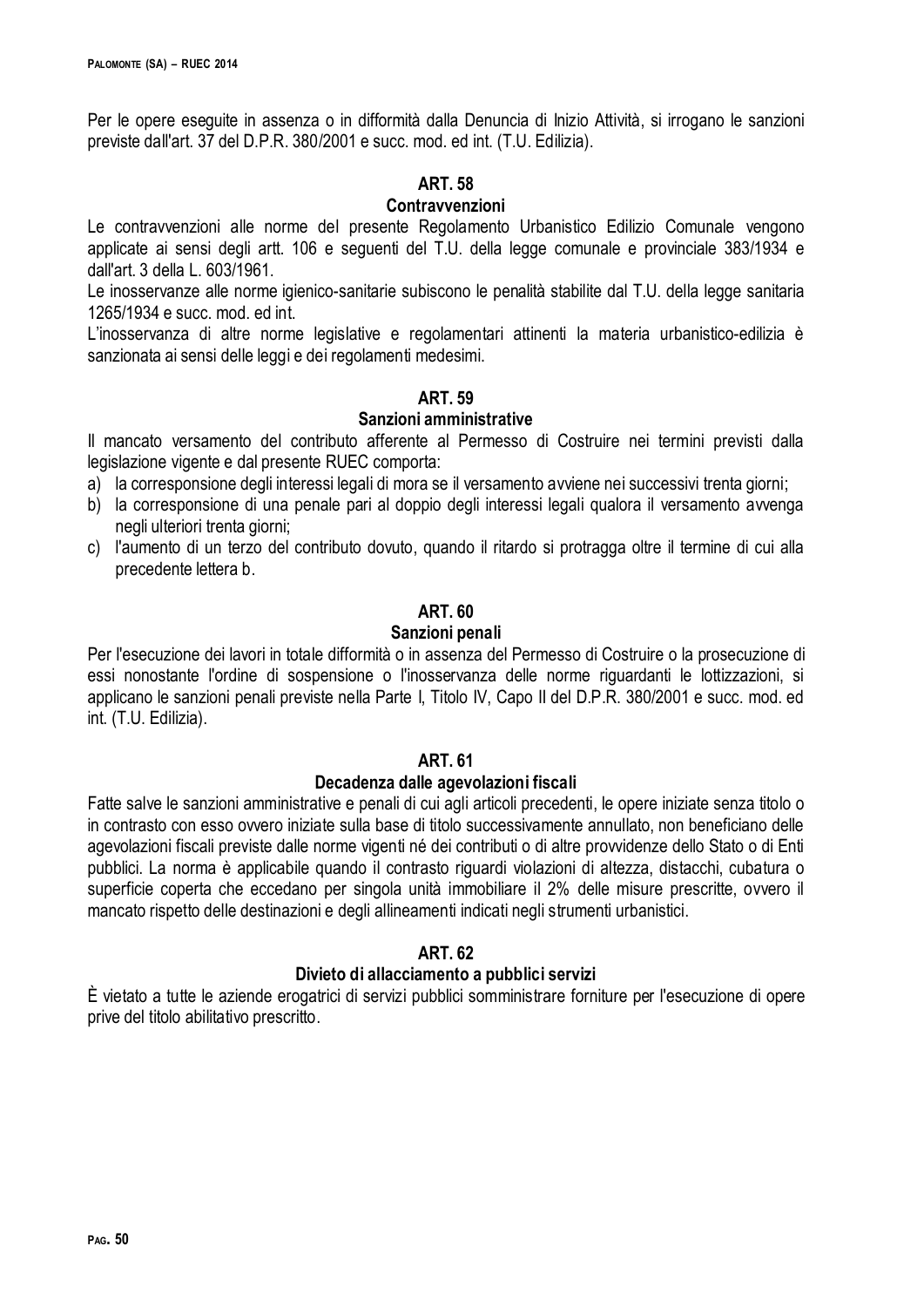# TITOLO III – IGIENE EDILIZIA E DECORO DEGLI ELEMENTI ARCHITETTONICI E DI ORNATO

# CAP. I. NORME DI BUONA COSTRUZIONE

## ART. 63 Salubrità e sicurezza del suolo

A) Salubrità del suolo

Tutte i proprietari, oltre alla manutenzione delle opere esistenti sul fondo di propria spettanza, sono tenuti a provvedere con opportuni manufatti allo smaltimento delle acque di superficie. Il Responsabile del Settore UTC, in caso di palese incuria delle proprietà, ingiungerà l'esecuzione di nuove opere e la manutenzione di quelle esistenti entro adeguato termine di tempo, trascorso inutilmente il quale il Comune stesso provvederà d'ufficio, rivalendosi delle spese sui proprietari inadempienti.

B) Smaltimento delle acque luride

Ogni organismo edilizio deve essere dotato di efficiente impianto per lo smaltimento delle acque luride. C) Sicurezza e consolidamento del suolo

Le proprietà interessate da smottamenti od altri fenomeni di instabilità del suolo, qualora questi vengano a costituire minaccia all'incolumità pubblica, alle strade ed agli altri spazi per attrezzature di pubblica utilità o quando i fenomeni costituiscano elementi di degrado ambientale, sono tenute ad eseguire le opportune opere di consolidamento, previa compilazione del relativo progetto, corredato da relazione geologicogeotecnica redatta da un tecnico abilitato.

Nel caso di frane su strade od altri spazi pubblici provenienti da suoli privati, per le quali sia accertata l'incuria delle proprietà agli effetti della stabilità, l'Amministrazione Comunale, anche se deve provvedere immediatamente per esigenze pubbliche alla rimozione dei materiali franati, addebiterà la spesa alle proprietà interessate. In ogni caso, debbono essere osservate, per quanto applicabili, le disposizioni del D.M. 01/01/1989 e succ. mod. ed int.

D) Salubrità delle acque: disciplina dei pozzi

In tutto il territorio comunale i pozzi devono essere realizzati con tecniche idonee ad evitare l'alterazione della falda freatica attraverso l'introduzione dall'alto di agenti inquinanti.

E) Salubrità dell'aria

Ai fini della salubrità dell'aria dovrà essere osservata la normativa generale e speciale contro l'inquinamento atmosferico.

#### ART. 64

#### Caratteristiche dei terreni e delle fondazioni

1) È fatto divieto di costruire edifici sul ciglio o alla base di dirupi; su terreni esposti a inondazione o ad erosione dai corsi d'acqua; su suoli di struttura eterogenea, detritici, di riporto recente, franosi o comunque suscettibili di assestamento o scoscendimento.

2) Quando possibile, le fondazioni debbono essere attestata sulla roccia viva e compatta, opportunamente ridotta a piani orizzontali e denudata del cappellaccio; ovvero su terreno di buona consistenza e di sufficiente portanza, nel quale le strutture fondali debbono essere convenientemente incassate.

3) Quando non si possa raggiungere il terreno compatto o si debba impostare il fabbricato su terreno di struttura eterogenea, si debbono adottare gli accorgimenti tecnici atti a garantire la solidità delle fondazioni.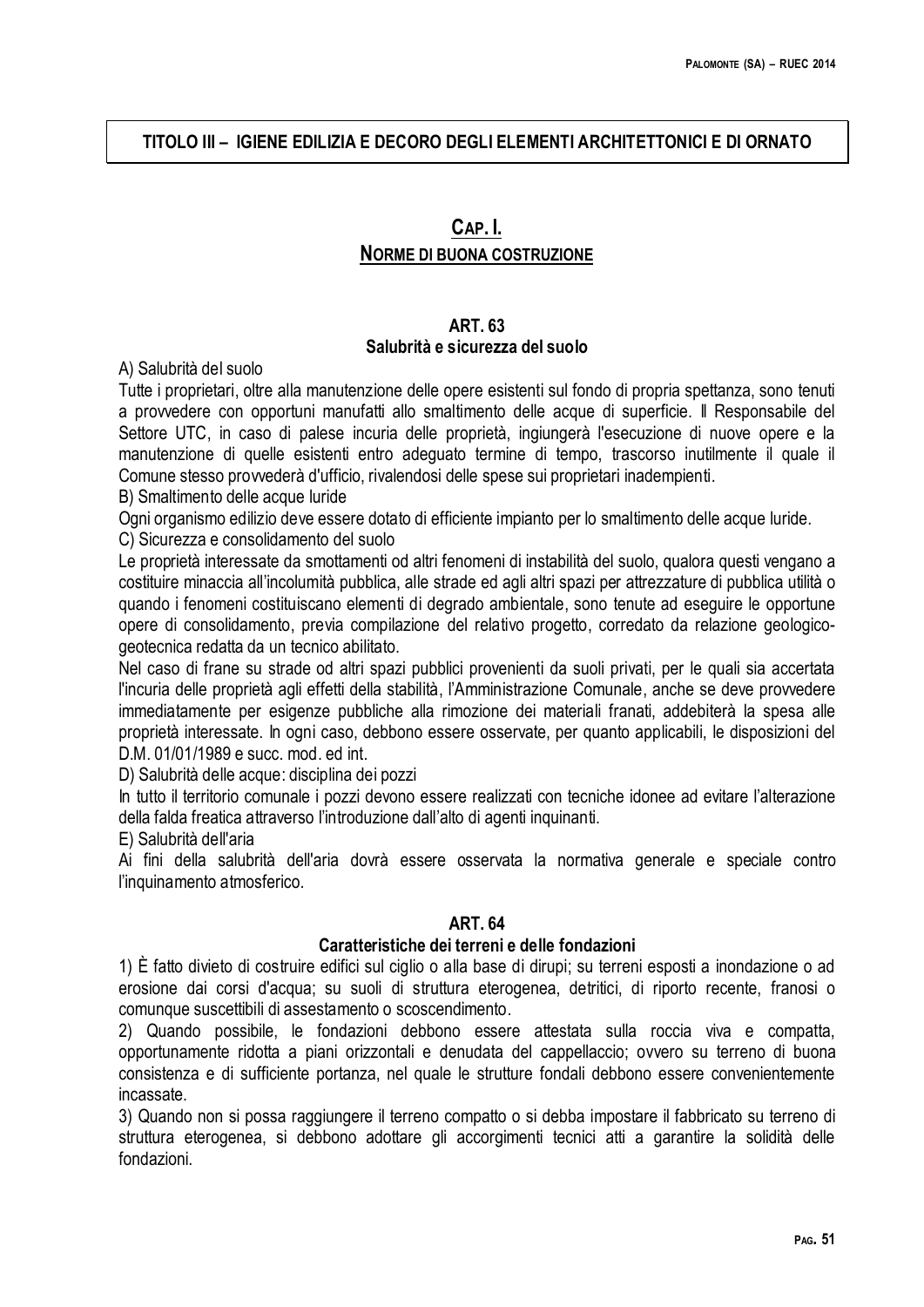#### Camere d'aria, intercapedini e vespai

I vespai, le intercapedini e gli altri spazi formanti camere d'aria debbono essere opportunamente protetti dall'umidità e ventilati.

## ART. 66

## Murature di nuova esecuzione

1) Le murature debbono essere eseguite a regola d'arte, utilizzando idonei materiali e qualificata mano d'opera, con malta cementizia od idraulica.

2) Nelle murature di pietrame è vietato l'uso di ciottoli, se non convenientemente spaccati. Quando il pietrame non presenti piani di posa regolari, la muratura deve essere interrotta da corsi orizzontali di mattoni a due filari o da fasce continue di conglomerato di cemento dello spessore non inferiore a cm. 13 e di larghezza pari a quella del muro; la distanza verticale tra tali corsi non può superare 1,50 m.

3) Nel calcolo dei setti portanti si deve considerare l'azione del vento e si deve garantire che il carico di esercizio sia inferiore a quello ammissibile per il materiale impiegato.

4) Nei piani in elevazione al di sopra del livello terraneo sono vietate le strutture spingenti, quando le spinte non siano contrastate da opportune catene.

5) In corrispondenza di ogni piano deve eseguirsi un cordolo di collegamento in c.a. su tutti i setti verticali portanti.

## ART. 67

#### Solai, coperture, balconi

1) I solai latero-cementizi o in c.a. e le travi in ferro dei solai con voltine o con tavelloni devono essere resi solidali con le murature adiacenti mediante opportuni accorgimenti tecnici.

2) Le coperture non debbono presentare effetti spingenti sulle murature portanti.

3) I piani in aggetto dei balconi (in pietra, in muratura, in ferro e voltine o tavelloni, in c.a.) debbono essere opportunamente verificati.

4) Negli edifici tradizionali, le prescrizioni del presente articolo debbono essere contemperate con le esigenze della tutela ambientale.

#### ART. 68

#### Scale

1) Quando servano più di due piani o più di due alloggi le scale debbono ricevere aria e luce direttamente dall'esterno e ad ogni piano; qualora si osservino le disposizioni dell'art. 19 della L. 166/1975, esse possono essere realizzate in ambienti non direttamente aerati.

2) Nei fabbricati aventi non più di due piani fuori terra, sono consentite l'aerazione e l'illuminazione mediante lucernario, a condizione che questo corrisponda all'intero vano della scala e sia munito di apposite aperture per la ventilazione, fatte comunque salve le disposizioni del comma precedente.

3) Nel vano scala non possono essere aperte le fonti di luce dei locali di abitazione, delle cucine e dei gabinetti.

## ART. 69

#### Rifiniture interne e pavimenti

1) Le tinteggiature, le carte e le stoffe impiegate per decorare gli ambienti non debbono rilasciare o contenere sostanze nocive.

2) In tutti i locali, i pavimenti debbono avere la superficie dura, liscia, priva di fessure e con giunti opportunamente sigillati, in modo da essere facilmente lavabili e da non offrire ricovero a parassiti.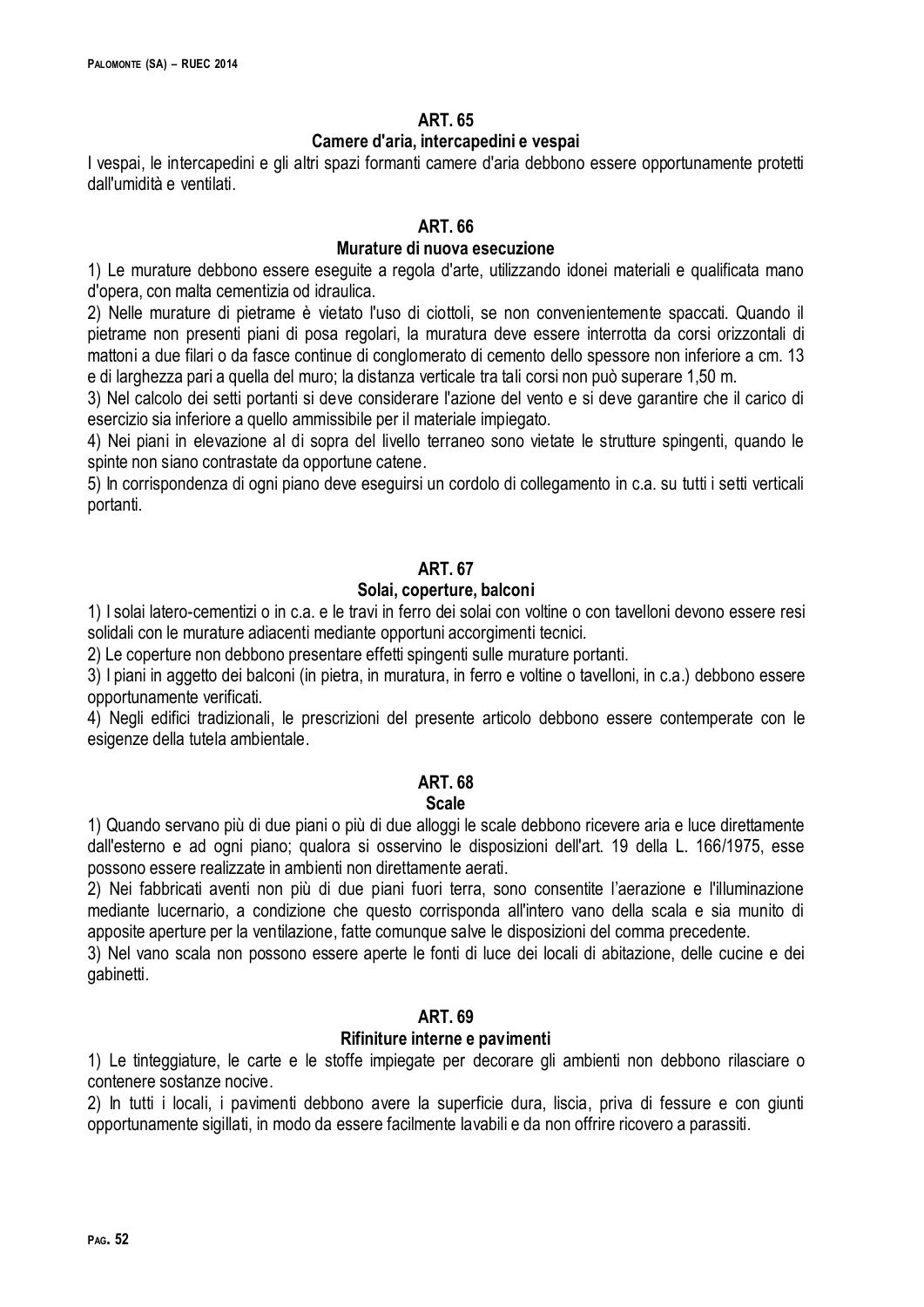#### Zoccolature e gronde

1) Le murature intonacate debbono essere protette alla base da un'idonea zoccolatura.

2) Le gronde degli edifici debbono essere realizzate in c.a. o comunque con strutture atte a garantirne la stabilità, di convenienti dimensioni.

3) La sporgenza delle gronde oltre 12 cm. è possibile solo su fronti aventi altezza pari o maggiore a 4 m. e non può superare 0,60 m. per le strade di larghezza inferiore a 8 m; per le altre strade valgono le prescrizioni relative agli elementi in aggetto, per un massimo di 1,20 m.

#### ART. 71

## **Coperture**

Le coperture, i loro aggetti e i volumi tecnici sporgenti da esse devono considerarsi elemento architettonico, da realizzare secondo adeguate prescrizioni di progetto.

Le coperture devono essere munite di canali di raccolta delle acque meteoriche e di pluviali che convoglino le stesse, attraverso pozzetti sifonati, nella rete fognante. Se esterni, le pluviali debbono essere realizzate in materiale indeformabile per una altezza minima di 3,00 m da terra.

Nel sistema di deflusso delle acque meteoriche è vietato immettere acque nere e luride.

# ART. 72

## **Parcheggi**

Ai sensi della L. 122/1989, alle nuove costruzioni devono essere annessi spazi interni o esterni per parcheggio in misura non inferiore a 1,00 mq per ogni 10 mc di costruzione destinata ad abitazione; nel caso di destinazione extra-residenziale (uffici, negozi, ambulatori, ecc.) debbono essere rispettate le previsioni del comma b, art. 5 del D.I. 1444/1968.

Per spazi di parcheggio debbono intendersi gli spazi necessari alla sosta, alla manovra ed all'accesso degli autoveicoli.

I parcheggi possono essere ricavati anche, parzialmente o totalmente, all'esterno del fabbricato. Per essi non si computa la distanza dei confini, fatte salve le specifiche norme comunali.

## ART. 73

#### Uscita dalle autorimesse, rampe carrabili

Le uscite dalle autorimesse pubbliche o private verso spazi pubblici devono essere opportunamente segnalate.

Le uscite dai locali interrati o seminterrati devono essere realizzate mediante piani inclinati terminanti in zone di sosta orizzontali. Tra il punto di inizio della rampa inclinata e il ciglio della strada deve correre una distanza di almeno m 3,50.

Fra le uscite suddette e le uscite pedonali dei locali collettivi (scuole, cinema, ecc.) deve intercorrere una distanza di almeno 10 metri, misurata tra gli stipiti più vicini. Deve comunque essere assicurata buona visibilità ai conducenti dei veicoli, anche a mezzo di specchi opportunamente disposti.

Le rampe per il transito dei veicoli all'interno o all'esterno degli edifici non devono avere pendenza superiore al 20% se rettilinee, al 15% se in curva o spezzate. Esse devono essere realizzate in materiale antisdrucciolo, con scanalature per il deflusso delle acque e fornite di corrimano, almeno da un lato.

#### ART. 74

#### Marciapiedi e porticati

I marciapiedi, gli spazi di passaggio pubblico e i porticati devono essere lastricati con materiale antisdrucciolo, scelto in accordo con l'Ufficio Tecnico Comunale. È prescritta l'adozione di parapetti od altri opportuni ripari per aree, ballatoi, terrazze il cui piano presenti un dislivello di 0,30 m rispetto ai suoli circostanti.

Nei casi in cui non sia prescritta l'adozione di parapetti o ripari è comunque necessario predisporre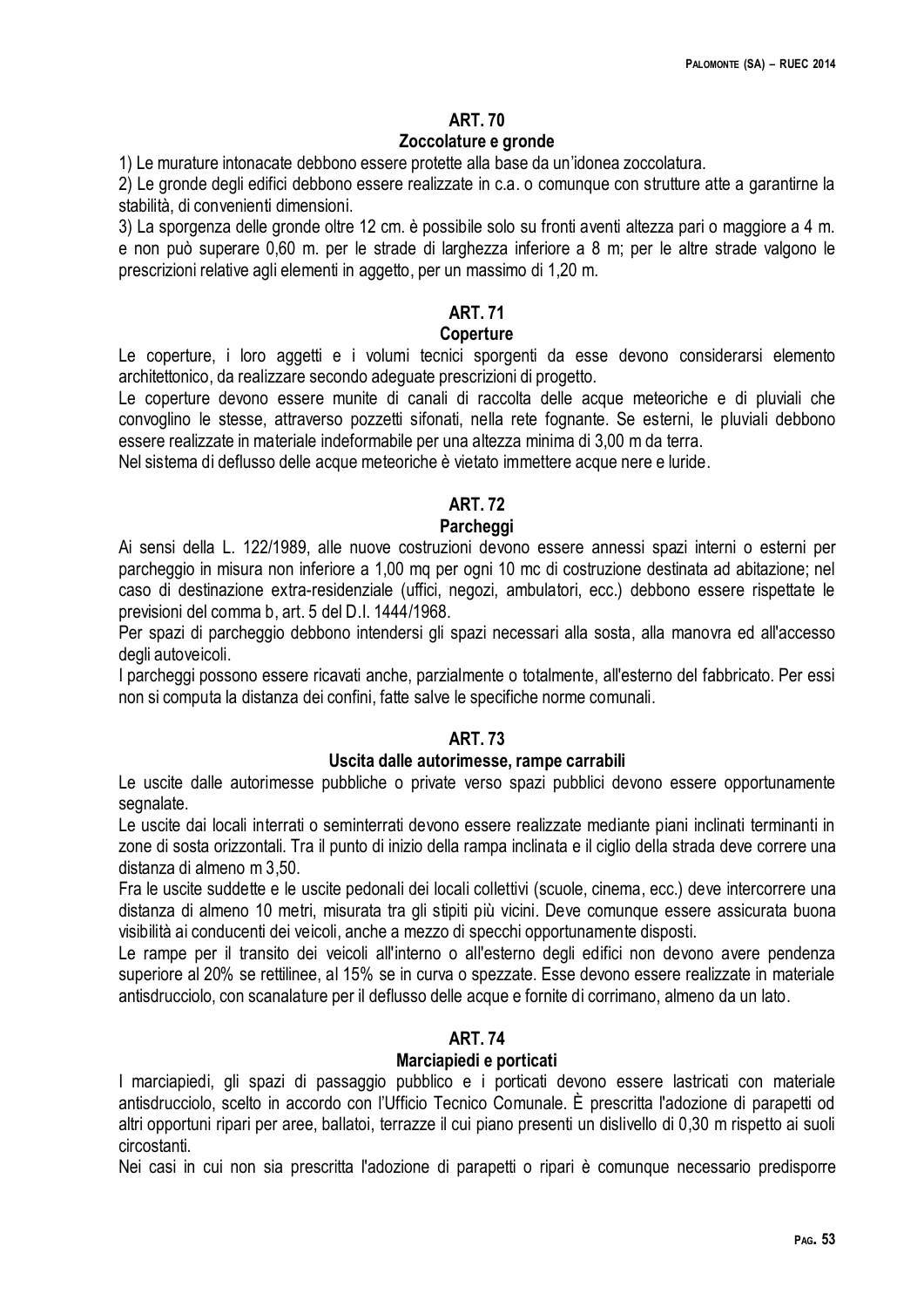opportuni cordoli di altezza pari a 10 cm.

Almeno uno dei marciapiedi lungo le strade e le piazze, pubbliche o d'uso pubblico, deve avere larghezza non inferiore a m 1,50. La suddetta norma non si applica nelle zone di tutela storica, artistica ed ambientale.

## ART. 75

#### Cassette per la corrispondenza e contatori di gas, energia elettrica ed acqua

Tutti gli edifici di abitazione, individuale o collettiva, gli edifici industriali o artigianali, gli uffici, ecc. non provvisti di portineria, devono essere dotati nell'ingresso o in prossimità di esso di cassette per il recapito della corrispondenza, adatte ad accogliere la normale corrispondenza, giornali e riviste, poste ad altezza massima da terra pari a 1,60 m.

I contatori per l'erogazione di gas ad uso domestico od industriale, per l'energia elettrica e l'approvvigionamento idrico devono essere dislocati in locali o nicchie accessibili dall'esterno del fabbricato, seguendo le disposizioni vigenti per i singoli impianti.

## CAP. II.

## CARATTERISTICHE DEI LOCALI PER L'AGIBILITÀ

## ART. 76

## Classificazione dei locali

Ai fini del presente Regolamento Urbanistico Edilizio Comunale, sono locali abitabili o usabili quelli in cui, ai sensi delle vigenti norme in materia di igiene e sicurezza, è consentito svolgere la vita, la permanenza o l'attività delle persone; essi sono definiti di Categoria A e sono articolati secondo la classificazione di seguito riportata.

Sono locali accessori quelli in cui la permanenza delle persone è limitata nel tempo e per ben definite operazioni; essi sono definiti di Categoria S e sono articolati secondo la classificazione di seguito riportata.

I locali non espressamente elencati negli articoli successivi sono classificati per analogia.

#### Locali di Categoria "A" :

- Categoria A1: residenza (cucina, soggiorno, pranzo, tinello, studio, camera da letto, ecc…, posti in edifici di abitazione sia unifamiliare che plurifamiliare);
- Categoria A2:
	- 1) Cat. A2.1: uffici e studi (pubblici e privati) di enti, associazioni, libero professionali, direzionali e assimilabili, ambulatori e poliambulatori;
	- 2) Cat. A2.2: locali ad uso commerciale, esposizioni e mostre;
	- 3) Cat. A2.3: pubblici esercizi, servizi ricreativi e culturali privati, sale di riunione e di lettura, biblioteche, sale di ristoranti, mense collettive, self-service e assimilati;
	- 4) Cat. A2.4: artigianale di servizio;
- Categoria A3: laboratori artigianali ed industriali di produzione e trasformazione, lavanderie artigianali ed industriali, officine meccaniche ed autorimesse non destinate al solo posteggio dei mezzi, magazzini e depositi in cui la permanenza delle persone non sia saltuaria, laboratori di produzione, conservazione, trasformazione, manipolazione di prodotti alimentari, macelli;
- Categoria A4:
	- 1) Cat. A4.1: alberghi, pensioni, strutture per il soggiorno temporaneo delle persone;
	- 2) Cat. A4.2: case di cura, ospedali, centri di assistenza socio-sanitaria;
	- 3) Cat. A4.3: locali di divertimento, di spettacolo e per attività sportive (cinema, discoteche, piscine e assimilabili);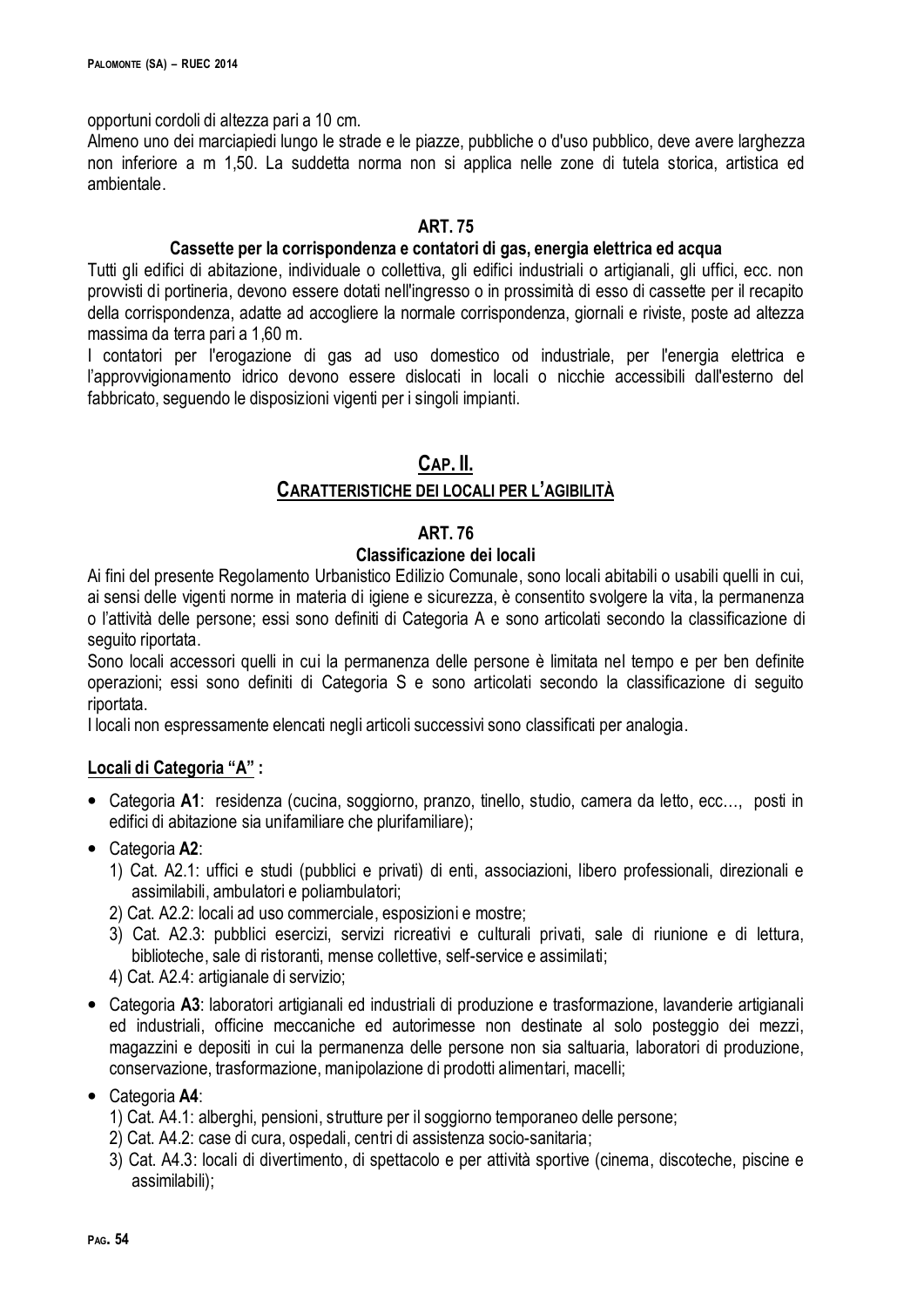4) Cat. A4.4: scuole pubbliche e private.

• Categoria A5: locali di ricovero e sosta per animali (canili, stalle, porcili e assimilabili).

## Locali di Categoria "S":

- Categoria S:
	- a) servizi igienici, bagni e antibagni degli edifici di abitazione individuale o collettiva, dei complessi scolastici e di lavoro;
	- b) corridoi e disimpegni comunicanti quando superano i 12 mg di superficie o gli 8 m di lunghezza;
	- c) autorimesse di solo posteggio;
	- d) locali ospitanti macchinari con funzionamento automatico oppure che necessitano di solo avviamento o di scarsa sorveglianza;
	- e) lavanderia e stenditoi;
	- f) disimpegni inferiori a 12 mq;
	- g) ripostigli o magazzini inferiori a 5 mq;
	- h) vani scale colleganti solo due piani.

# ART. 77

## Caratteristiche dei locali

Le caratteristiche di seguito precisate riguardano gli edifici prevalentemente per abitazione, di nuova costruzione e/o ricostruzione. Per le caratteristiche di edifici o locali con altra destinazione prevalente (produttiva, terziaria, ecc.) si richiamano altresì le relative leggi di settore in vigore.

#### A) Altezze minime

Ove non sia diversamente stabilito da disposizioni speciali del presente Regolamento e/o da prescrizioni particolari contenute in leggi, regolamenti e strumenti di settore, ivi compreso il SIAD di cui all'art.10 della L.R. n.1/2014, i parametri da rispettare sono quelli di seguito indicati. Sono comunque fatte salve le disposizioni di cui alla L.R. n.15/2000 e s.m.i..

#### • Locali di categoria A1:

Le altezze minime per i locali di cat. A1 di cui all'articolo precedente, sono regolamentate dagli artt.1 e 3 del D.M. 05/07/1975 e succ. mod. ed int.; nel caso di solai inclinati o misti o di sottotetti, tali valori minimi si riferiscono all'altezza media dei locali.

## • Locali di categoria A2:

I locali di Categoria A2.1 sono equiparati a locali di categoria A1.

I locali di categoria A2.2 - A2.3 - A2.4 devono rispettare i seguenti requisiti:

- a) per le attività commerciali, per pubblici esercizi, per artigianato di servizio e per uffici e studi: altezza minima di ml 2,70;
- b) per le altre attività: altezza media ponderata non inferiore a ml 3,00, con altezza minima non inferiore a ml 2,70;
- c) per attività a ridotto impatto igienico-sanitario di superficie utile non superiore a mq 50,00 (ad esempio: artigianato di servizio, piccole attività commerciali), può essere ammessa un'altezza media non inferiore a ml 2,70 con altezza minima non inferiore a ml 2,00.

Per i locali di categoria A2 nei quali sia prevista la presenza contemporanea di un numero di persone superiore a 100, l'altezza minima interna utile non deve essere inferiore a 3,00 m.

#### • Locali di categoria A3:

Altezza media ponderata non inferiore a ml 3,00 con altezza minima di ml 2,70.

#### • Locali di categoria A4:

Altezza minima di ml 3,00, fatto salvo quanto previsto dalle norme in materia di sicurezza e di settore.

Altezza minima di ml 3,20 per la categoria A4.2 salvo quanto previsto dalle norme in materia di sicurezza e di settore.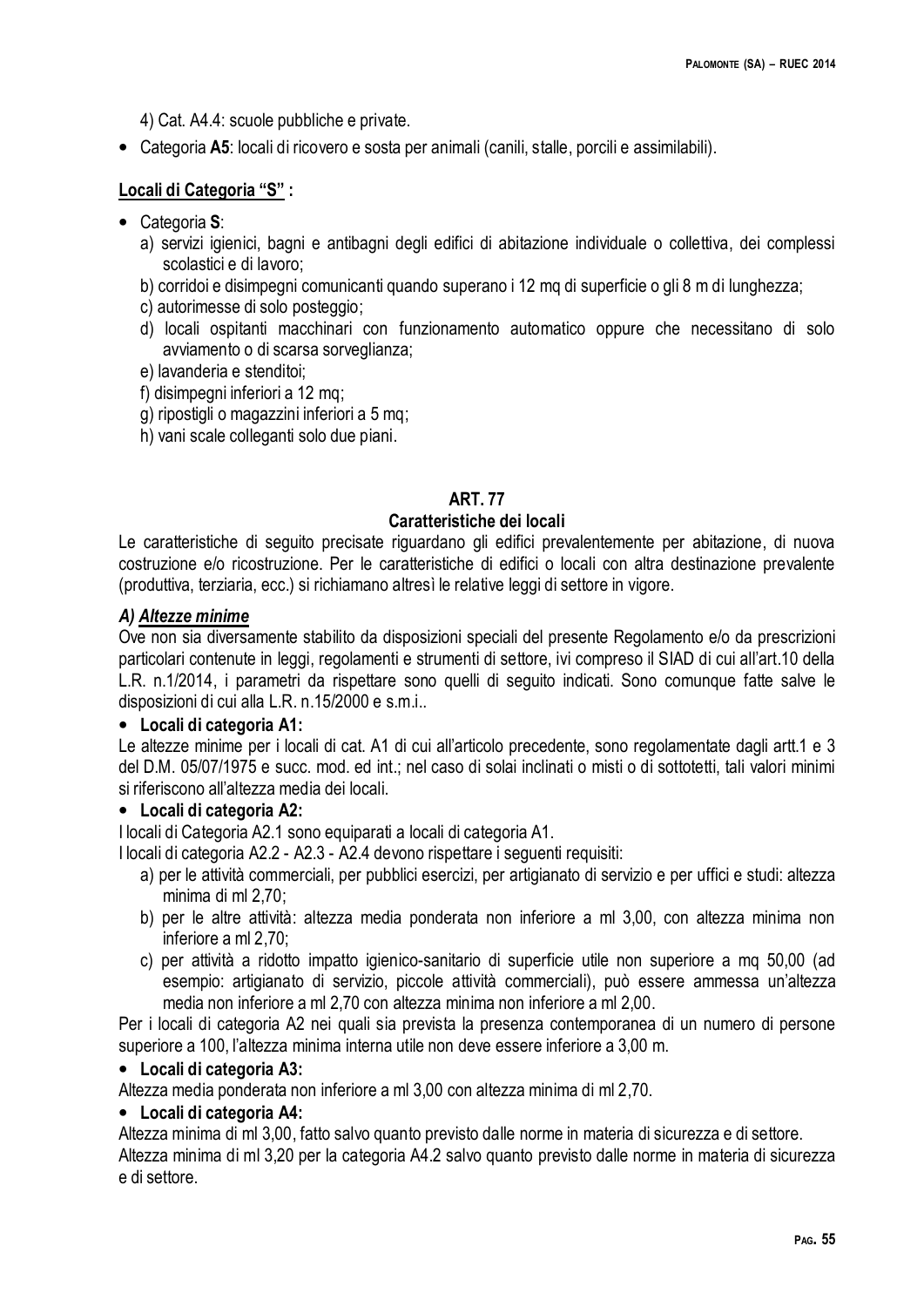## • Locali di categoria A5:

In relazione alla specificità dell'uso vanno rispettate le norme vigenti, garantendo idonee condizioni ergonomiche degli animali allevati, nonché, ove applicabili, i requisiti di legge in materia di sicurezza del lavoro.

## • Locali di categoria S:

Per i locali di cat. S a servizio delle abitazioni l'altezza minima interna utile è riducibile a mt. 2,40 per i locali indicati dall'art.1 del D.M.5/7/1975.

Fermo restante il rispetto delle disposizioni del D.Lgs. n.81/2008 e s.m.i., per i locali di categoria S a servizio di altre attività: servizi igienici, docce, antiservizi, spogliatoi collettivi, ripostigli, depositi, magazzini, aziendali, archivi l'altezza minima interna utile è pari a mt. 2,40 ad eccezione dei locali di riposo per i lavoratori, che a tale fine sono equiparati ai locali di categoria A1. Per mense ed ambulatori l'altezza minima interna utile è pari a mt. 2,70 .

## B) Superfici minime e caratteristiche

Ove non sia diversamente stabilito da disposizioni speciali del presente Regolamento e/o da prescrizioni particolari contenute in leggi, regolamenti e strumenti di settore, ivi compreso il SIAD di cui all'art.10 della L.R. n.1/2014, i parametri da rispettare sono quelli di seguito indicati.

## • Locali di categoria A1:

Si rinvia alle disposizioni del D.M. Sanità 05/07/1975 e succ. mod. ed int..

## • Locali di categoria A2:

I locali di Categoria A2.1 sono equiparati a locali di categoria A1 e devono pertanto avere una superficie non inferiore a 9,00 mq., fatto salvo quanto diversamente previsto da specifiche norme vigenti in materia. I locali di categoria A2.2 - A2.3 - A2.4, devono avere una superficie non inferiore a 15 mq.

## • Locali di categoria A3:

Superficie non inferiore a 15 mq.

## • Locali di categoria A4:

Superficie minima di mq 9,00 per i locali assimilabili a locali di vita e di mq 15 per i locali di lavoro, fermo restante quanto previsto dalle vigenti norme in materia di edilizia scolastica e sicurezza e igiene dei luoghi di lavoro.

#### • Locali di categoria A5:

In relazione alla specificità dell'uso vanno rispettate le norme vigenti, garantendo idonee condizioni ergonomiche degli animali allevati, nonché, ove applicabili, i requisiti di legge in materia di sicurezza del lavoro.

#### • Locali di categoria S:

I locali di categoria S devono rispettare le dimensioni minime stabilite da leggi e/o regolamenti specifici. Inoltre, non vi si può accedere direttamente dai locali di categoria A se non attraverso disimpegno, ad eccezione dei locali destinati a ripostiglio, lavanderia e/o stenditoio.

Ogni alloggio deve essere provvisto di un locale di categoria S dotato dei seguenti impianti igienici, provvisti di chiusura idraulica: vaso, bidè, vasca da bagno o doccia, lavabo.

Tutti i locali classificati come "A" devono essere serviti da servizi igienici nella quantità e tipologia prevista dalle norme igienico sanitarie e di sicurezza applicabili alla relativa destinazione d'uso.

I locali di categoria S destinati a servizi igienici debbono essere rivestiti, per un'altezza minima di 1,50 m dal pavimento, con materiali impermeabili e lavabili.

Nelle unità immobiliari con più di un locale destinato a servizio igienico, almeno uno di essi deve avere le dimensioni minime di m 1,80x1,80, attrezzabile, se necessario, in maniera da permetterne l'agevole utilizzazione anche alle persone di ridotte o impedite capacità motorie.

Tutte le costruzioni pubbliche o destinate a uso pubblico devono essere dotate di locali S-a di dimensioni minime previste dal D.M. 236/1989. Detti locali devono essere raggiungibili attraverso passaggi piani o rampe o ascensori aventi le caratteristiche prescritte dalle norme in materia di eliminazione delle barriere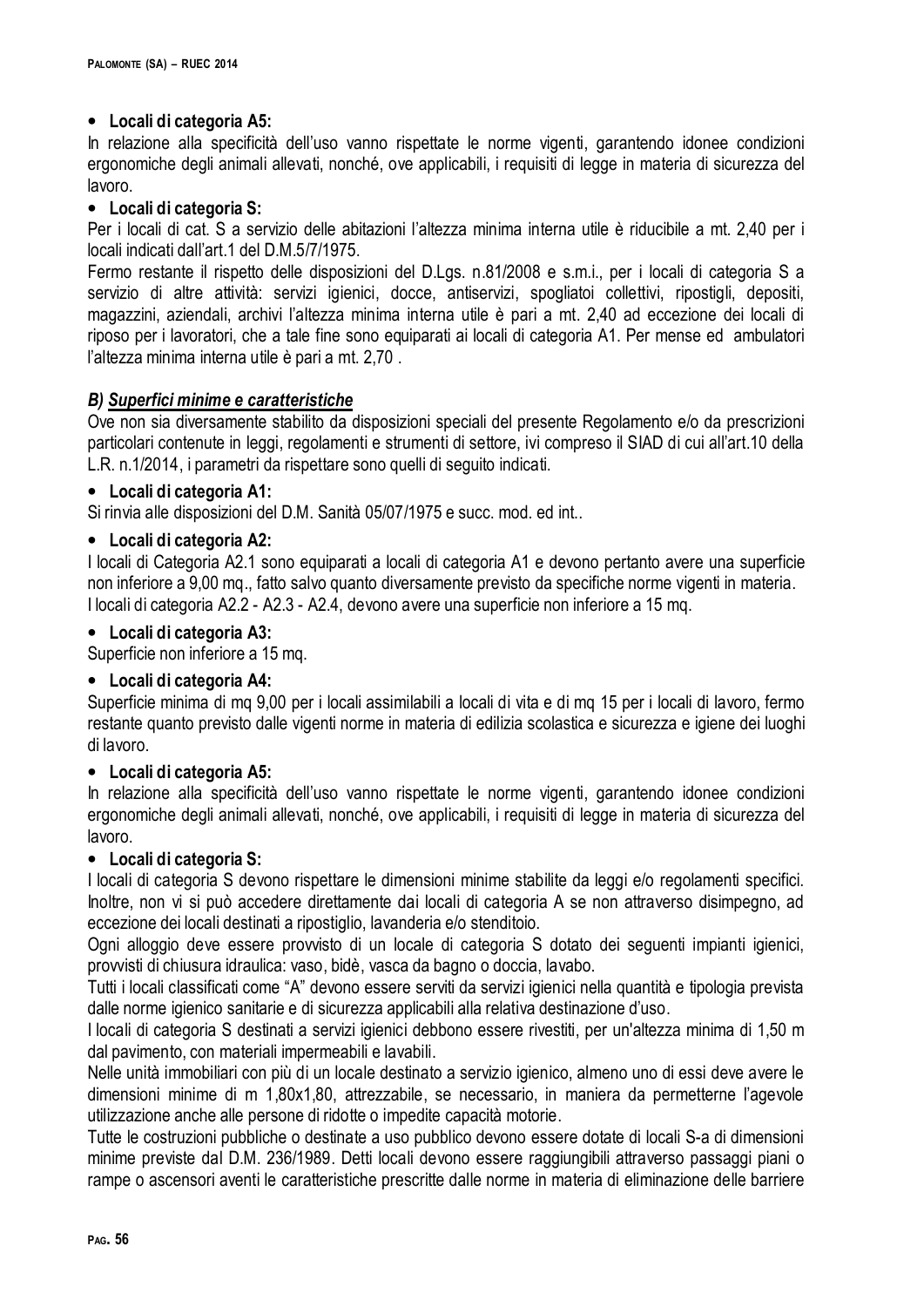architettoniche.

## C) Illuminazione e ventilazione

Ferma restante l'applicazione del D.M. 05/07/1975, tutti i locali della categoria A devono fruire di aerazione e illuminazione naturale diretta da spazi liberi, adeguata alla destinazione d'uso.

I locali di categoria A1 devono essere provvisti di finestre atte alla distribuzione uniforme della luce naturale.

Le dimensioni delle finestre debbono assicurare un valore di fattore luce diurna medio non inferiore al 2%. La superficie finestrata apribile non deve essere inferiore ad 1/8 della superficie del pavimento e comunque mai inferiore a mq 2,00 se il locale è provvisto di una sola finestra.

I locali di categoria A2 debbono rispettare le prescrizioni fissate per la categoria A1, fatte salve prescrizioni più restrittive di eventuali leggi e/o regolamenti specifici.

Quando le caratteristiche tipologiche delle unità immobiliari diano luogo a condizioni che non consentano la ventilazione naturale, è prescritta la ventilazione forzata, assicurata da idonei meccanismi centralizzati.

I locali di categoria S possono ricevere aria e luce anche da cavedi e chiostrine, ad esclusione delle centrali termiche.

## D) Riscaldamento

Ferma restante l'applicazione del D.M. 05/07/1975, le unità immobiliari devono essere dotate di efficienti impianti di riscaldamento, da realizzarsi secondo le norme vigenti.

## E) Protezione acustica

Ai sensi dell'art.8 del D.M.5/7/1975, e con riferimento agli standards consigliati dal Min.LL.PP. o da altri qualificati organi pubblici, i materiali utilizzati per le costruzioni di alloggi e la loro messa in opera debbono garantire una adeguata protezione acustica agli ambienti per quanto concerne i rumori da calpestio, rumori da traffico, rumori da impianti o apparecchi comunque installati nel fabbricato, rumori o suoni aerei provenienti da alloggi contigui o da locali e spazi destinati a servizi comuni.

# ART. 78

#### Classificazione dei piani

Sono piani abitabili quelli in cui predominano locali di categoria A1, A2 e S, interamente fuori terra. Sono piani non abitabili quelli in cui si trovano i locali di categoria S, anche se gli stessi sono interessati da limitate espansioni di locali di categoria A1 e A2, appartenenti a piani abitabili sovrastanti o sottostanti, a condizione che questi non eccedano 1/5 della superficie del piano.

#### ART. 79

## Soffitti inclinati e soppalchi

I locali con soffitti non orizzontali sono abitabili, ovvero destinabili alla funzione abitativa, se la loro altezza media sia pari ad almeno:

- m. 2,20 in caso di recupero abitativo di sottotetti esistenti ai sensi della L.R. n.15 del 28.11.2000 e s.m.i., calcolata secondo le disposizioni di cui alla medesima legge regionale;
- m. 2,70 negli altri casi;

e l'altezza minima sia pari ad almeno:

- m. 1,40 in caso di recupero abitativo di sottotetti esistenti ai sensi della L.R. n.15 del 28.11.2000 e s.m.i., calcolata secondo le disposizioni di cui alla medesima legge regionale;
- m. 2,00 negli altri casi.

Sono ammessi soppalchi nei locali di categoria A e S, a condizione che l'altezza minima netta della zona sottostante il soppalco non sia inferiore ai minimi prescritti per le rispettive categorie. In tal caso, la parte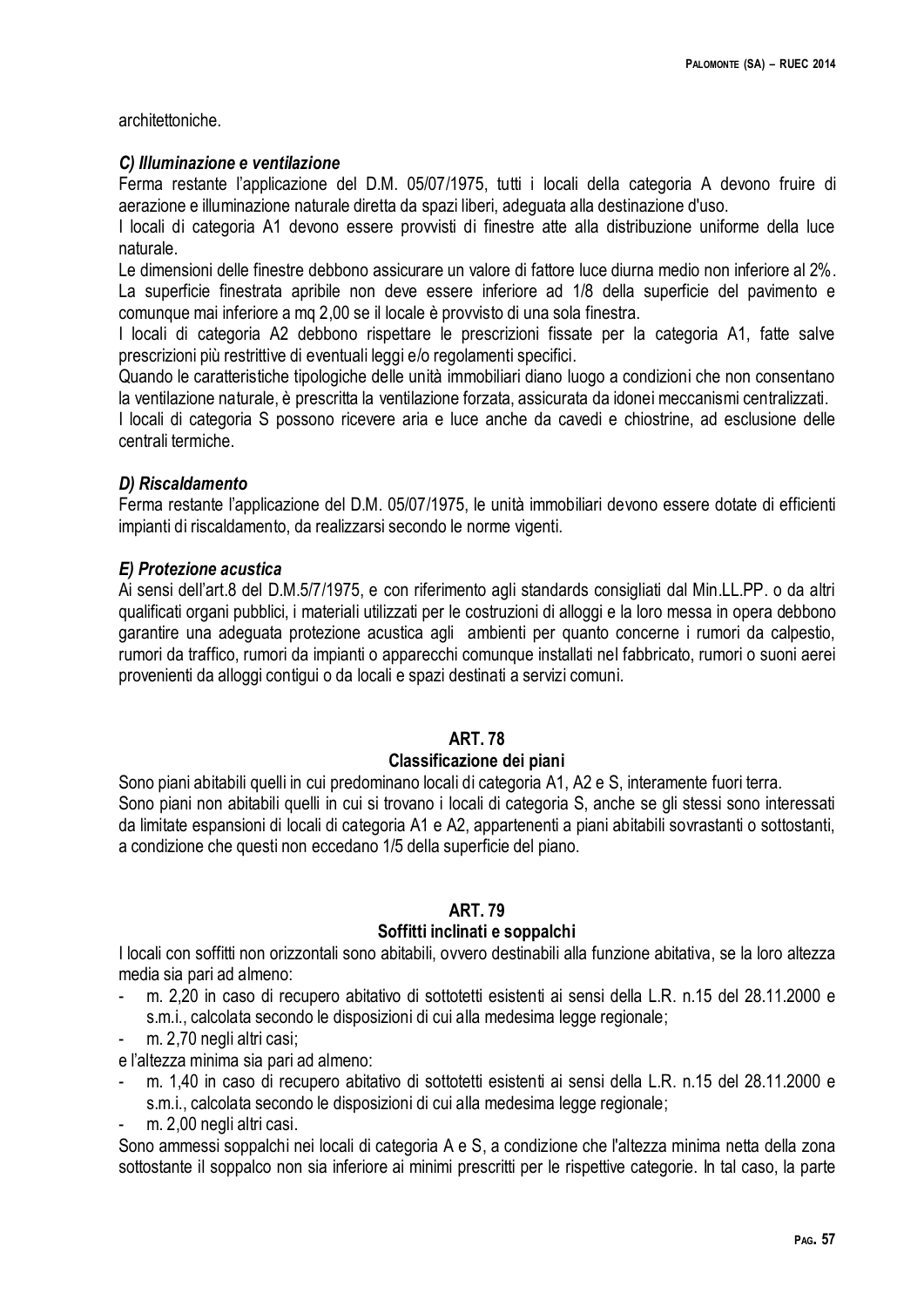soprastante il soppalco può essere adibita a deposito o ripostiglio.

Nei locali di categoria A sono ammessi soppalchi praticabili, fino ad una superficie massima pari al 25% del locale stesso, con altezza minima netta di m 2,20 sia al di sotto che al di sopra del soppalco.

#### ART. 80 Piani seminterrati

Si considerano seminterrati i locali il cui pavimento sia più basso del marciapiede o della più alta sistemazione esterna, purché l'altezza interna dei locali stessi non sia inferiore a 3,0 m, salvo le maggiori altezze prescritte per particolari destinazioni d'uso, e la quota del soffitto non superi per più di 1,50 m il livello medio della corrispondente sistemazione esterna. Per i suddetti ambienti debbono, altresì, essere rispettate le prescrizioni circa l'aerazione, le dimensioni planimetriche e l'isolamento dall'umidità di cui al presente Regolamento Urbanistico Edilizio Comunale. I piani seminterrati non si computano nel calcolo del numero dei piani.

## ART. 81

#### Piani interrati

Un piano si definisce interrato quando l'estradosso del soffitto del piano risulta sottostante alla quota più bassa delle sistemazioni esterne.

Sono assimilati ai piani interrati i piani o porzioni di piani il cui estradosso del soffitto si trovi per motivi di sistemazione esterna (scolo acqua ecc.) e per non più di due lati, a una quota max di mt. 0,50 dal terreno sistemato senza possibilità di finestratura con possibilità di applicazione di bocche per presa aria. Per il piano interrato sarà consentito l'accesso in quota solo da un lato. Lateralmente al lato aperto dovranno essere realizzati muri di contenimento di altezza minima pari all'altezza dell'interrato meno 0,50 mt.. I locali dei piani interrati:

- non possono essere utilizzati come locali di categoria A1, se non hanno i requisiti di abitabilità residenziale;

- possono essere utilizzati e quindi adibiti della categoria A2: a) sale di esposizione, b) palestre, c) laboratori scientifico-tecnici, d) servizi igienici di edifici di cura e ospedalieri; e) officine meccaniche, f) laboratori industriali di montaggio o relativi ad attività di lavoro, g) cucine collettive; h) parti di autorimesse non destinate al solo posteggio delle macchine ma a riparazioni, lavaggio, controlli, vendita; i) magazzini, depositi e archivi dove la permanenza delle persone si prolunga oltre le operazioni di carico, scarico e pulizia; l) attività e servizi di personal training per il fitness; m) impianti e servizi sanitario-terapeutico nell'attività e servizi relativi ai trattamenti idrotopici e di talassoterapia, a condizione che sia garantito l'isolamento dall'umidità, sia assicurato un sicuro ricambio d'aria, anche mediante meccanismi, siano ritenuti idonei dal medico dell'ASL per la destinazione d'uso e siano assicurati il rispetto delle normative tecniche, funzionali e di sicurezza;

- possono essere adibiti a locali di categoria S a condizione che sia garantito l'isolamento dall'umidità e sia assicurato un sicuro ricambio d'aria, anche mediante meccanismi, siano ritenuti idonei dal medico dell'ASL per la destinazione d'uso e sia assicurato il rispetto delle normative tecniche, funzionali e di sicurezza.

Nell'eventualità che il deflusso delle acque di scarico del fabbricato avvenga a quota superiore a quella del piano interrato, deve essere installato apposito impianto di sollevamento di tali acque, ritenuto idoneo dal medico della A.S.L. competente per territorio, ad evitare inconvenienti di carattere igienico. I piani interrati non si computano nel numero dei piani.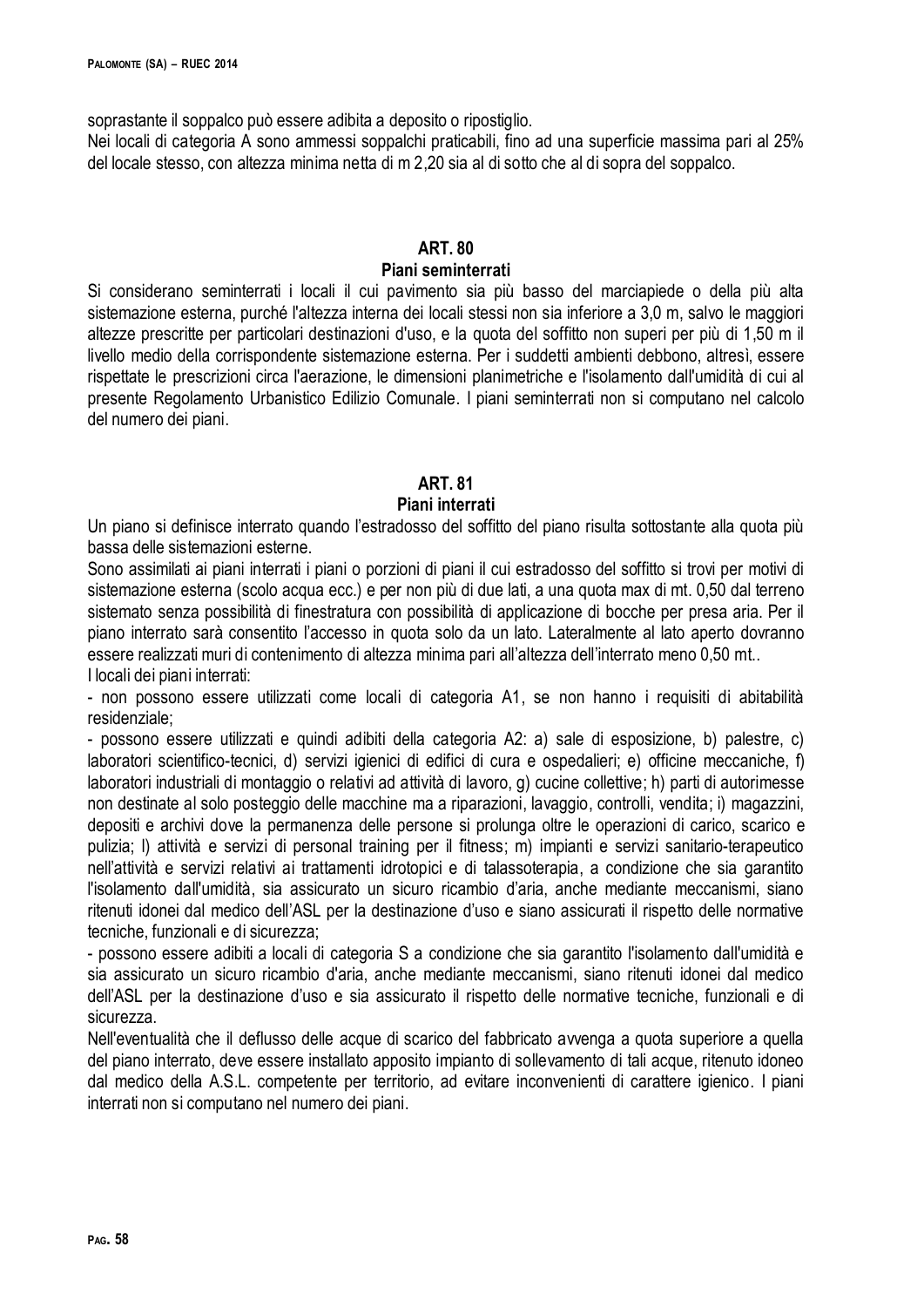#### ART. 82 **Sottotetti**

I locali coperti dalle falde della copertura possono essere abitabili o non abitabili.

Quelli non abitabili non vengono computati nel numero dei piani e nel volume consentito, a condizione che la media delle altezze non superi 2,20 m.

In ogni caso, i locali sotto le falde del tetto, per essere abitabili, devono possedere i requisiti fissati dal precedente art. 79 per i locali con soffitti non orizzontali.

Nei sottotetti si devono comunque predisporre idonei accorgimenti di isolamento termico, ai sensi delle vigenti norme sul contenimento dei consumi energetici.

## ART. 83

#### Locali integrativi per la residenza

Gli edifici possono essere dotati di idonei locali ad uso deposito o legnaia, ubicati in prossimità delle scale e/o mediante la costruzione di un altro manufatto nell'area di pertinenza, anche esterno all'edificio principale.

Detti locali possono avere una superficie netta massima di 24 mq; tale superficie può essere aumentata di mq 1,5 per ogni altra unità immobiliare.

Detti locali devono avere altezza minima netta di 2,80 m. e godere di un rapporto minimo di illuminazione e aerazione come stabilito per i locali di categoria A1.

Le superfici lorde dei locali integrativi di cui sopra, non vanno computate ai fini del calcolo della superficie complessiva (S) dell'edificio come definita dall'art.7 del presente Regolamento Urbanistico Edilizio Comunale. Per tali volumi non viene corrisposta la quota di contributo relativa al costo di costruzione.

# CAP. III. PUBBLICI ESERCIZI

# ART. 84

## Classificazione

Fermo restante l'applicazione della L.283/62 e del D.P.R. 327/80, i pubblici esercizi sono consentiti su tutto il territorio comunale, nel rispetto delle norme igienico-sanitarie vigenti e degli indici e parametri stabiliti dagli strumenti urbanistici per le singole zone omogenee, e sono così classificati:

Categoria A: Ristorazione.

Categoria B: Bar e Bar-Pub.

Categoria C: Sale da gioco, locali di spettacolo.

Categoria D: Esercizi di produzione e somministrazione (negozi, botteghe artigiane, ecc.).

Per le caratteristiche dei locali si rinvia al precedente art.77.

## ART. 85

#### Dotazione di unità igieniche per il pubblico

Tutte le unità igieniche in dotazione degli esercizi debbono essere conformi ai requisiti fissati dall'art.28 del DPR 327/80, nonché devono avere accesso diretto dall'esercizio stesso.

Per la categoria A devono essere previste le seguenti dotazioni minime di servizi igienici aperti al pubblico, di cui almeno uno accessibile a persone con ridotta o impedita capacità motoria ai sensi del D.M. 236/1989:

- fino a 10 posti a sedere: 1 servizio igienico;

- da 11 a 50 posti a sedere: 2 servizi igienici, divisi per sesso;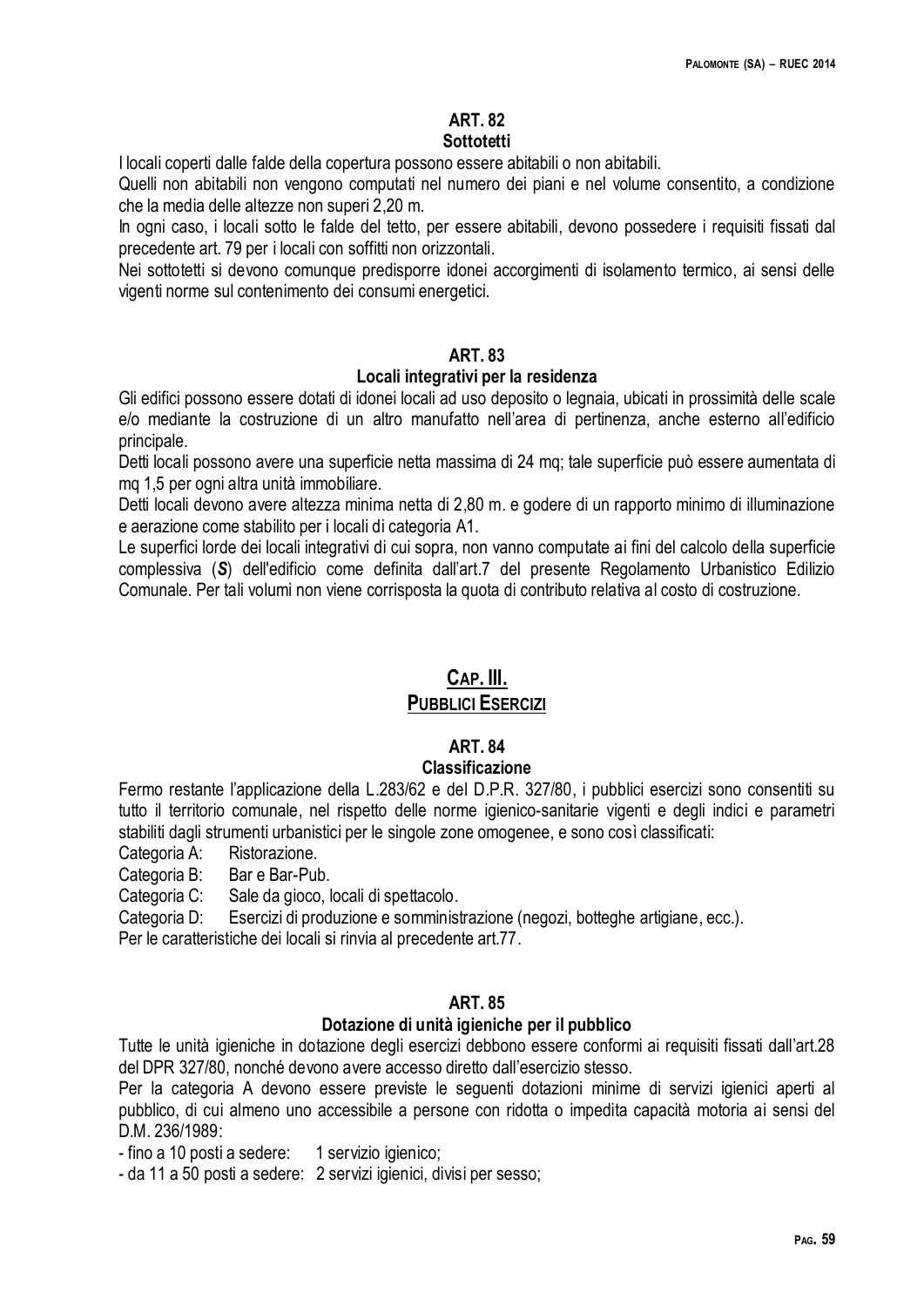- da 51 a 150 posti a sedere: 4 servizi igienici, divisi per sesso;

- oltre 150 posti a sedere: un ulteriore wc per ciascun sesso ogni ulteriori 100 posti o frazione di 100.

Per la categoria B deve essere prevista almeno un'unità igienica singola.

Per la categoria D non è prescritta alcuna unità igienica per il pubblico.

# ART. 86

## Cucine

Gli esercizi di categoria A devono essere dotati di: cucina, dispensa, zona lavaggio e preparazione verdure, deposito.

La dispensa deve essere ubicata in vano autonomo, aerato direttamente o con areazione forzata, e con lato minore non inferiore a m. 1,5, comunicante direttamente con la cucina.

Il lavaggio e preparazione verdure può essere ubicato nello stesso vano della cucina, a condizione che sia collocato in zona separata, servita da un distinto percorso.

Per gli esercizi di categoria B definiti Bar-Pub dovrà essere prevista una zona o un vano di almeno 10 mq riservata alla preparazione dei cibi freddi.

# CAP. IV.

## ULTERIORI NORME IGIENICHE AVENTI RILEVANZA EDILIZIA E NORME DI TUTELA DEI CORPI IDRICI

## ART. 87

## Isolamento dall'umidità

I locali di nuova costruzione classificati come A1 devono avere, indipendentemente dalla quota del pavimento rispetto al terreno sistemato, il piano di calpestio isolato mediante solaio distaccato dal terreno stesso a mezzo di intercapedine aerata. I locali di tipo S devono avere, indipendentemente dalla quota del pavimento rispetto al terreno sistemato, il piano di calpestio isolato mediante vespaio areato.

Nei locali classificati come A2 è sufficiente che il piano di calpestio sia attestato su un vespaio aerato dello spessore minimo di 30 cm, indipendentemente dalla quota del pavimento rispetto al terreno circostante a sistemazione avvenuta.

In entrambi i casi, qualora i locali classificati A1, A2 e S risultino anche parzialmente al disotto della quota del terreno circostante a sistemazione avvenuta, deve essere previsto un efficiente isolamento dall'umidità all'esterno della parte interrata dei predetti locali.

Il solaio deve essere posto sempre ad un livello superiore alla falda freatica e alla quota di massima piena delle fognature di scarico. La circostanza sarà certificata da apposita relazione, corredata dagli opportuni calcoli ed elaborati, da sottoporre al Comune unitamente alla richiesta di Permesso di Costruire.

Il Comune può concedere aree pubbliche per la creazione di intercapedini, riservandosi la facoltà di uso per il passaggio di tubazioni, cavi od altro e purché dette intercapedini siano lasciate completamente libere. Le griglie di aerazione eventualmente aperte sul marciapiede devono essere carrabili ed avere caratteristiche tali da non costituire pericolo per i pedoni, le carrozzine dei bambini e le persone con ridotte o impedite capacità motorie.

Le murature devono essere isolate da idonei strati impermeabili continui posti in opera più in basso del piano di calpestio interno.

I pavimenti dei locali seminterrati o terranei, costruiti su vespaio, devono essere isolati mediante idonei materiali impermeabili.

Le coperture piane debbono essere adeguatamente impermeabilizzate.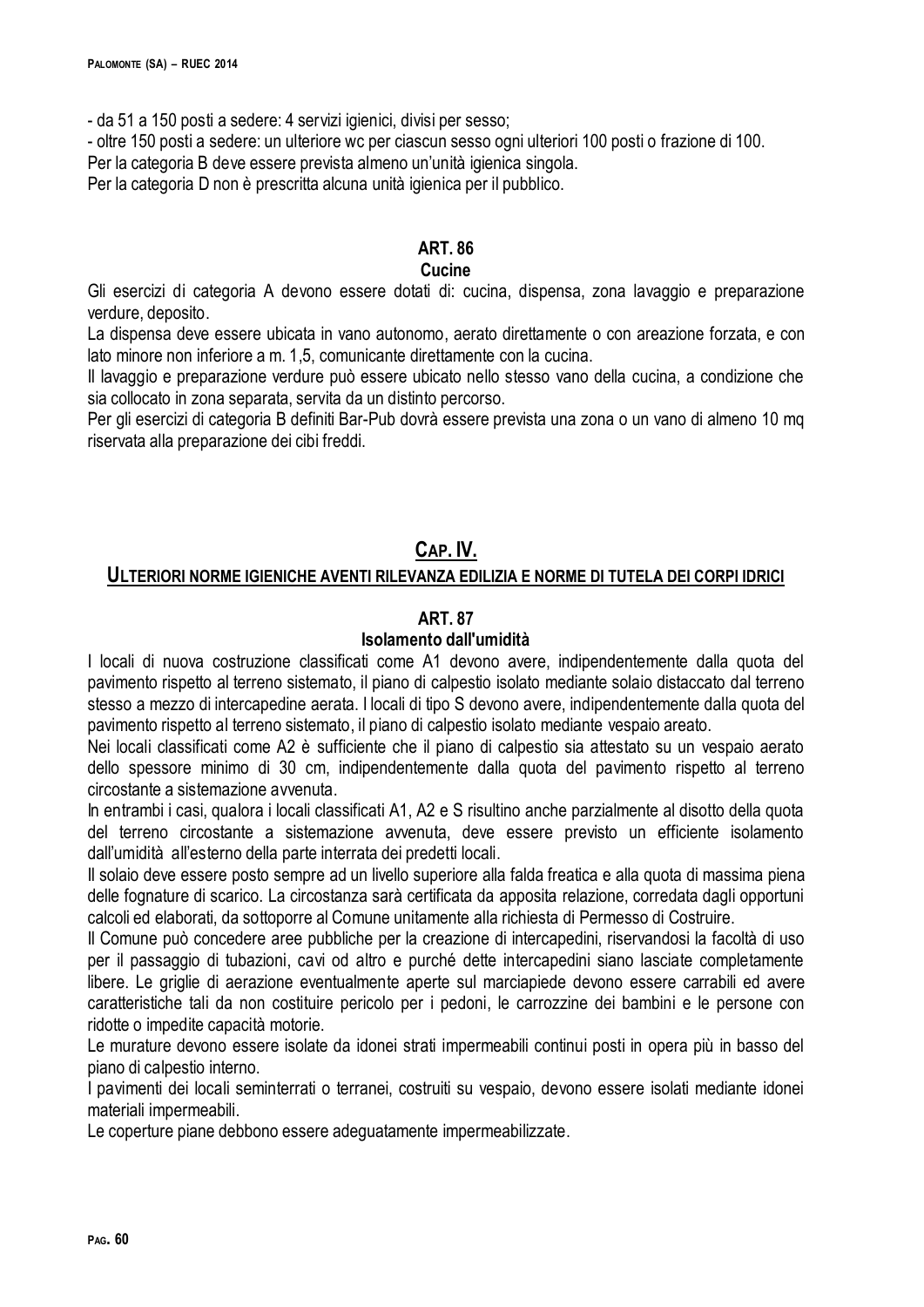## ART. 88 Classificazione delle acque

Le acque di scarico sono distinte nelle seguenti categorie:

- acque meteoriche:
	- comprendono le acque piovane e quelle derivanti dallo scioglimento delle nevi;
- acque nere:

comprendono le acque degli scarichi di lavandini, lavelli, vasche da bagno, docce, bidè e di ogni altro accessorio con analoga funzione e le acque non inquinanti provenienti da procedimenti di lavaggio, compiuti da imprese artigiane o commerciali;

- acque luride: sono gli scarichi di natura organica dei vasi o delle latrine di qualsiasi tipo;
- acque inquinanti: sono quelle, di qualsiasi provenienza, indicate come tali dalle vigenti normative anti-inquinamento.

## ART. 89

## Modalità di scarico delle acque

Per il deflusso delle acque meteoriche deve essere prevista apposita rete di tubazioni. Dovrà, altresì, essere prevista idonea rete fognaria di tipo dinamico con collegamento ad impianto depurativo centralizzato, o a più impianti depurativi, che comunque dovranno assicurare la depurazione dei liquami, conformemente alla L. 319/1976 e L. 650/1979 e succ. mod. ed int. e al D.Lgs. 03/04/2006 n.152 e s.m.i. . Le fognature e le tubazioni di acque di scarico luride o comunque inquinanti dovranno essere poste con estradosso ad almeno 50 cm sotto il piano di posa di tubazioni di acqua potabile.

Per il deflusso delle acque nere, di cui al precedente articolo, deve essere prevista la realizzazione di una rete di tubazioni autonoma, opportunamente dimensionata, capace di resistere alle alte temperature e dotata di sistema di aerazione con condotte di aspirazione estese oltre la copertura. Gli innesti in detta rete devono avvenire con l'impiego di sifoni ispezionabili.

Nel caso di accertata necessità e/o carenza dell'impianto depurativo comunale, le acque luride di cui al precedente articolo devono essere convogliate in un pozzetto di chiarificazione, prima della immissione nella rete pubblica, dimensionato in rapporto alle caratteristiche della costruzione nonché alla volumetria abitativa. Per le modalità di smaltimento dei liquami e le relative specifiche tecniche si intende, comunque, richiamato il D.Lgs. 152/2006 e s.m.i..

Detta fossa deve anche essere in grado di garantire la degradazione biologica delle materie organiche e deve essere ubicata all'esterno della costruzione, ad una distanza non inferiore a 10 ml da condutture di acqua potabile, pozzi o cisterne. L'allacciamento allo scarico generale delle acque meteoriche, nere e luride deve essere realizzato mediante un sifone ispezionabile e a chiusura ermetica posto all'esterno della costruzione e in conformità alle nome vigenti.

Per le acque inquinanti di cui al precedente articolo vale quanto disposto dalla relativa normativa legislativa e regolamentare.

Per la tutela delle acque dall'inquinamento dovranno essere osservati i criteri, le metodologie e le norme tecniche generali contenute nel D.M. LL.PP. del 04/02/1977 (G.U. n. 48 del 21/02/1977), nonché nel Decreto Legislativo 3 aprile 2006 n.152 e s.m.i..

Nelle zone non servite o distanti più di 200 metri dalla rete fognaria, lo smaltimento dei liquami provenienti dall'interno degli edifici deve avvenire mediante la costruzione, a cura e spese dei titolari del Permesso di Costruire, di appositi impianti, con l'osservanza dei criteri, dei metodi e delle norme tecniche stabilite dalle leggi vigenti e dall'All. 5 Delib. Min. LL.PP. del 4/2/1977.

L'immissione di nuovi condotti di scarico nelle fognature e nei canali pubblici può avvenire solo con apposita autorizzazione dal Comune.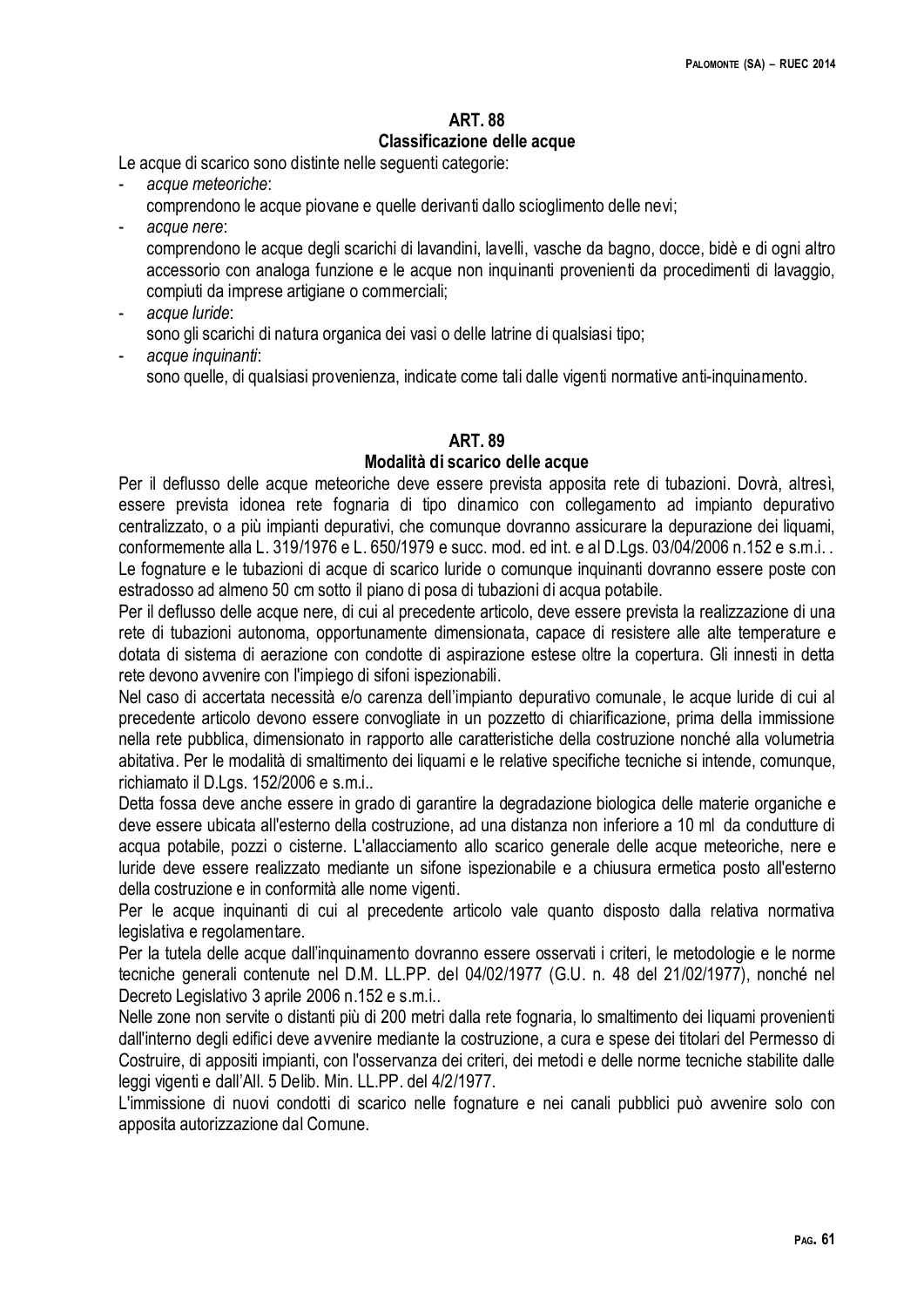## Tutela delle risorse idriche e Rifornimento idrico

Ai sensi del D.Lgs. 3 aprile 2006 n.152 e s.m.i., è stato stabilito che su proposta delle autorità d'ambito, le regioni, per mantenere e migliorare le caratteristiche qualitative delle acque superficiali e sotterranee destinate al consumo umano erogate a terzi mediante impianto di acquedotto che riveste carattere di pubblico interesse, nonché per la tutela dello stato delle risorse, individuano le aree di salvaguardia distinte in zone di tutela assoluta e zone di rispetto, nonché, all'interno dei bacini imbriferi e delle aree di ricarica della falda, le zone di protezione.

## A)Zona di tutela assoluta.

 La zona di tutela assoluta è costituita dall'area immediatamente circostante le captazioni o derivazioni; essa deve avere una estensione in caso di acque sotterranee e, ove possibile per le acque superficiali, di almeno dieci metri di raggio dal punto di captazione, deve essere adeguatamente protetta e adibita esclusivamente ad opere di captazione o presa e ad infrastrutture di servizio.

#### B)Zona di rispetto

La zona di rispetto è costituita dalla porzione di territorio circostante la zona di tutela assoluta da sottoporre a vincoli e destinazione d'uso tali da tutelare qualitativamente e quantitativamente la risorsa idrica captata e può essere suddivisa in zone di rispetto ristretta e zona di rispetto allargata in relazione alla tipologia dell'opera di presa o captazione e alla situazione locale di vulnerabilità e rischio della risorsa. In particolare nella zona di rispetto sono vietati l'insediamento dei seguenti centri di pericolo e lo svolgimento delle seguenti attività :

a) dispersione di fanghi ed acque reflue, anche se depurati;

b) accumulo di concimi chimici, fertilizzanti o pesticidi;

c) spandimento di concimi chimici, fertilizzanti o pesticidi, salvo che l'impiego di tali sostanze sia effettuato sulla base delle indicazioni di uno specifico piano di utilizzazione che tenga conto della natura dei suoli, delle colture compatibili, delle tecniche agronomiche impiegate e della vulnerabilità delle risorse idriche;

d) dispersione nel sottosuolo di acque meteoriche da piazzali e strade;

e) aree cimiteriali;

f) apertura di cave che possono essere in connessione con la falda;

g) apertura di pozzi ad eccezione di quelli che estraggono acque destinate al consumo umano e di quelli finalizzati alla variazione della estrazione ed alla protezione delle caratteristiche quali-quantitative della risorsa idrica;

h) gestioni di rifiuti;

i) stoccaccio di prodotti ovvero sostanze chimiche pericolose e sostanze radioattive;

l) centri di raccolta, demolizione e rottamazione di autoveicoli;

m) pozzi perdenti;

n) pascolo e stabulazione di bestiame che ecceda i 170 chilogrammi per ettaro di azoto presente negli affluenti, al netto delle perdite di stoccaggio e distribuzione. E' comunque vietata la stabulazione di bestiame nella zona di rispetto ristretta.

#### C)Zone di protezione

 Le zone di protezione devono essere delimitate secondo le indicazioni delle regioni per assicurare la protezione del patrimonio idrico. In esse si possono adottare misure relative alla destinazione del territorio interessato, limitazioni e prescrizioni per gli insediamenti civili, produttivi, turistici, agroforestali e zootecnici da inserirsi negli strumenti urbanistici comunali, provinciali, regionali, sia generali sia di settore.

 Le regioni, al fine della protezione delle acque sotterranee, anche di quelle non ancora utilizzate per l'uso umano, individuano e disciplinano, all'interno delle zone di protezione, le seguenti aree:

a) aree di ricarica della falda;

b) emergenze naturali ed artificiali della falda;

c) zone di riserva.

L'approvvigionamento idrico dovrà assicurare l'acqua potabile a tutta la popolazione. Ai sensi della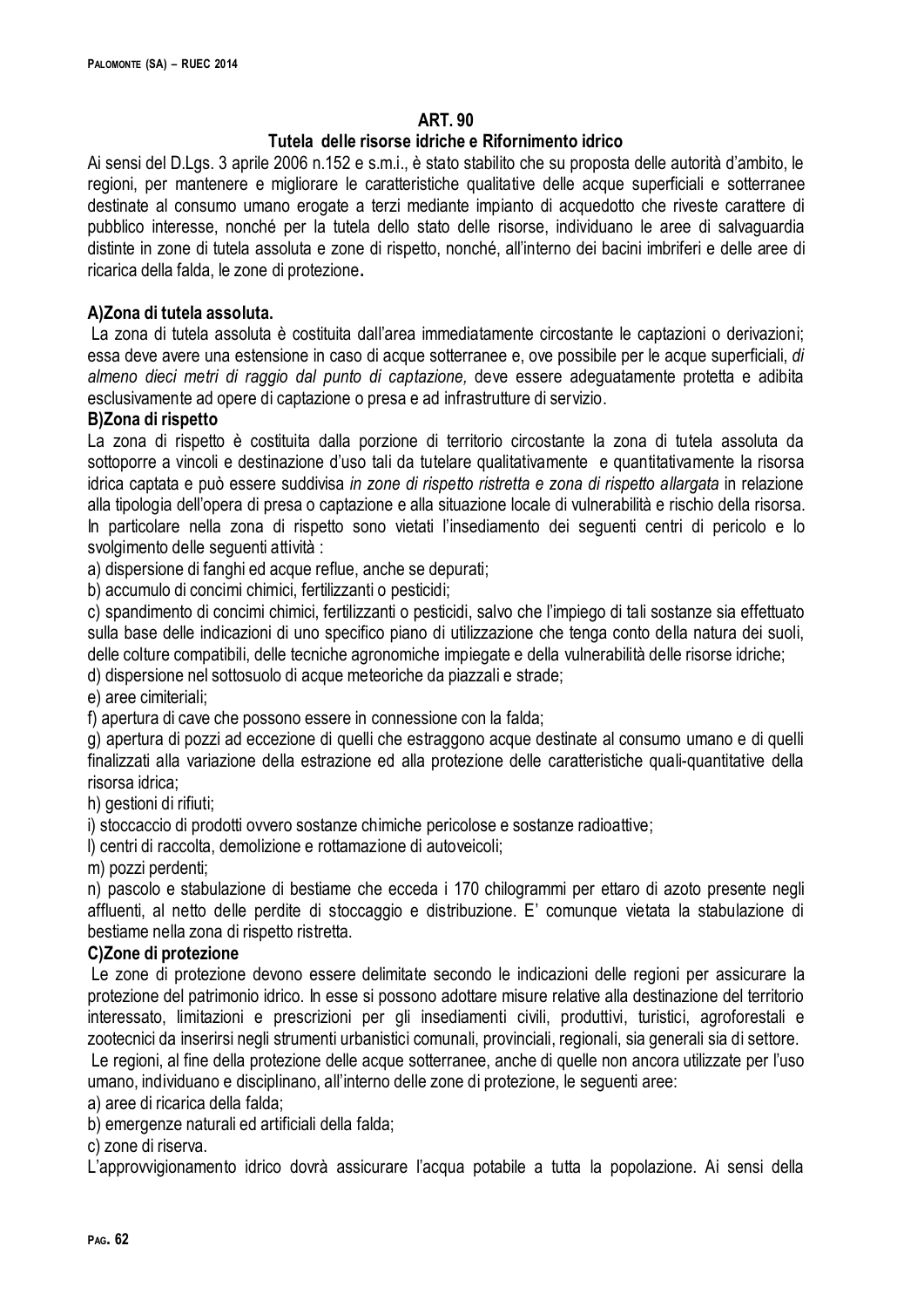normativa vigente, nessuna tubazione della rete di distribuzione di acqua potabile esterna ai fabbricati potrà essere posta a distanza minore di m. 1,50 da fognoli, pozzetti ecc.

Qualunque costruzione che contenga locali classificati come A1 - A2 e S, ad esclusione delle S.c, deve essere provvista di acqua potabile proveniente da un acquedotto pubblico ovvero da un acquedotto o un pozzo privato.

In quest'ultimo caso, la potabilità deve essere certificata dalla A.S.L. competente per territorio. L'impianto idrico deve essere progettato in modo da garantire un'adeguata e proporzionata distribuzione dell'acqua in ragione del numero dei locali e del numero degli utenti. Gli impianti per la distribuzione dell'acqua potabile all'interno dell'edificio devono essere costruiti a regola d'arte e nel caso di locali con pavimento a quota tale che non possa essere garantita una regolare erogazione, deve provvedersi con apposito apparecchio di sollevamento.

#### ART. 91

#### Eliminazione di fumi, vapori ed esalazioni

I locali classificati A1 e A2 debbono essere dotati di opportuno rilevatore di gas nocivi.

I locali destinati a cucine devono essere dotati di tubazioni di sfogo opportunamente dimensionate e con scarico all'esterno.

Il posto di cottura annesso al locale di soggiorno deve comunicare adeguatamente con quest'ultimo ed essere munito di adeguato impianto di aspirazione forzata in corrispondenza dei fornelli.

Tutti i locali accessori di categoria S sprovvisti di apertura all'esterno devono essere dotati di impianto di aspirazione forzata con scarico all'esterno. In detti locali è proibita l'installazione di apparecchi a fiamma libera.

Gli impianti di riscaldamento relativi a singole unità immobiliari, gli apparecchi a fiamma libera, le stufe e i camini devono essere muniti di canne fumarie indipendenti con scarico sulla copertura.

Tutte le canne di scarico devono prolungarsi per almeno un metro al di sopra della massima altezza del tetto, o terrazza e la fuoriuscita dei fumi deve avvenire a non meno di 10 metri da qualsiasi finestra a quota uguale o superiore. È vietata l'installazione di canne fumarie in linea sulla stessa falda o terrazza, aventi la medesima quota di fuoriuscita.

Le canne fumarie, se esterne alle murature o alle tamponature, devono essere definite con decorosa soluzione architettonica. Per i fumi che abbiano caratteristiche nocive all'igiene e alla pulizia, si installeranno gli impianti di depurazione previsti dalla norme vigenti.

## ART. 92

#### Impianti per le lavorazioni insalubri

Gli impianti e le attrezzature per la produzione, la lavorazione e il deposito di sostanze e prodotti riconosciuti insalubri dalla vigente legislazione, del tipo iscritto nella prima classe, non possono essere ubicati nelle zone residenziali. Esse troveranno collocazione nelle aree destinate dallo strumento urbanistico ad insediamenti industriali ed artigianali od in quelle in cui tali attività sono consentite, rispettando le prescritte distanze dalle abitazioni.

Le disposizioni di cui al comma precedente si applicano anche ad installazioni, impianti e strutture per la produzione di energia o per la raccolta e lo stoccaggio dei rifiuti.

Gli impianti e le attrezzature di cui sopra, già esistenti nelle zone residenziali, possono permanere a condizione che il proprietario dimostri che, mediante l'introduzione di opportune cautele, il loro esercizio non reca nocumento alla salute degli abitanti, fermo restando la necessità della relativa verifica ad opera della A.S.L. competente per territorio.

Non è consentito lo spostamento né l'ampliamento di tali impianti nell'ambito delle zone residenziali.

Gli impianti e le attrezzature per la produzione, la lavorazione e il deposito di sostanze e prodotti riconosciuti insalubri, iscritti nella seconda classe, possono insistere anche in zone residenziali, a condizione che siano adottate speciali cautele, riconosciute idonee dalla A.S.L. competente per territorio, ad evitare ogni pericolo per l'incolumità e la salute pubblica.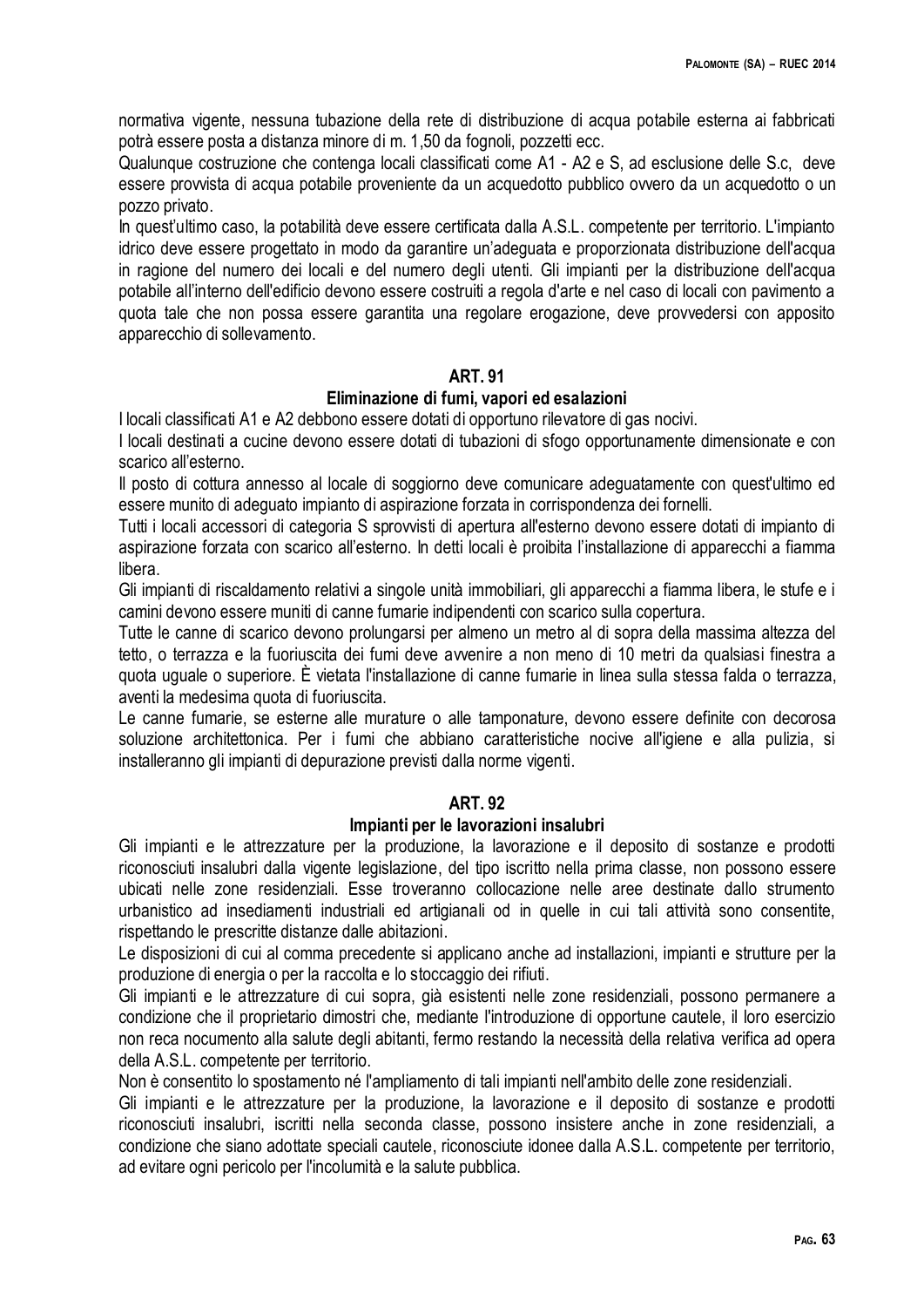# Parere obbligatorio per gli edifici destinati ad insediamenti industriali o attività produttive

Ai sensi dell'art. 20, comma I, lettera f, della L. 833/1978 e del D.P.R. 380/2001 e ss.mm.ii, è obbligatorio il parere preventivo, richiamato dalla L.R. 13/1985, dell'organo competente per territorio per i progetti riguardanti edifici destinati ad insediamenti industriali o attività produttive in genere.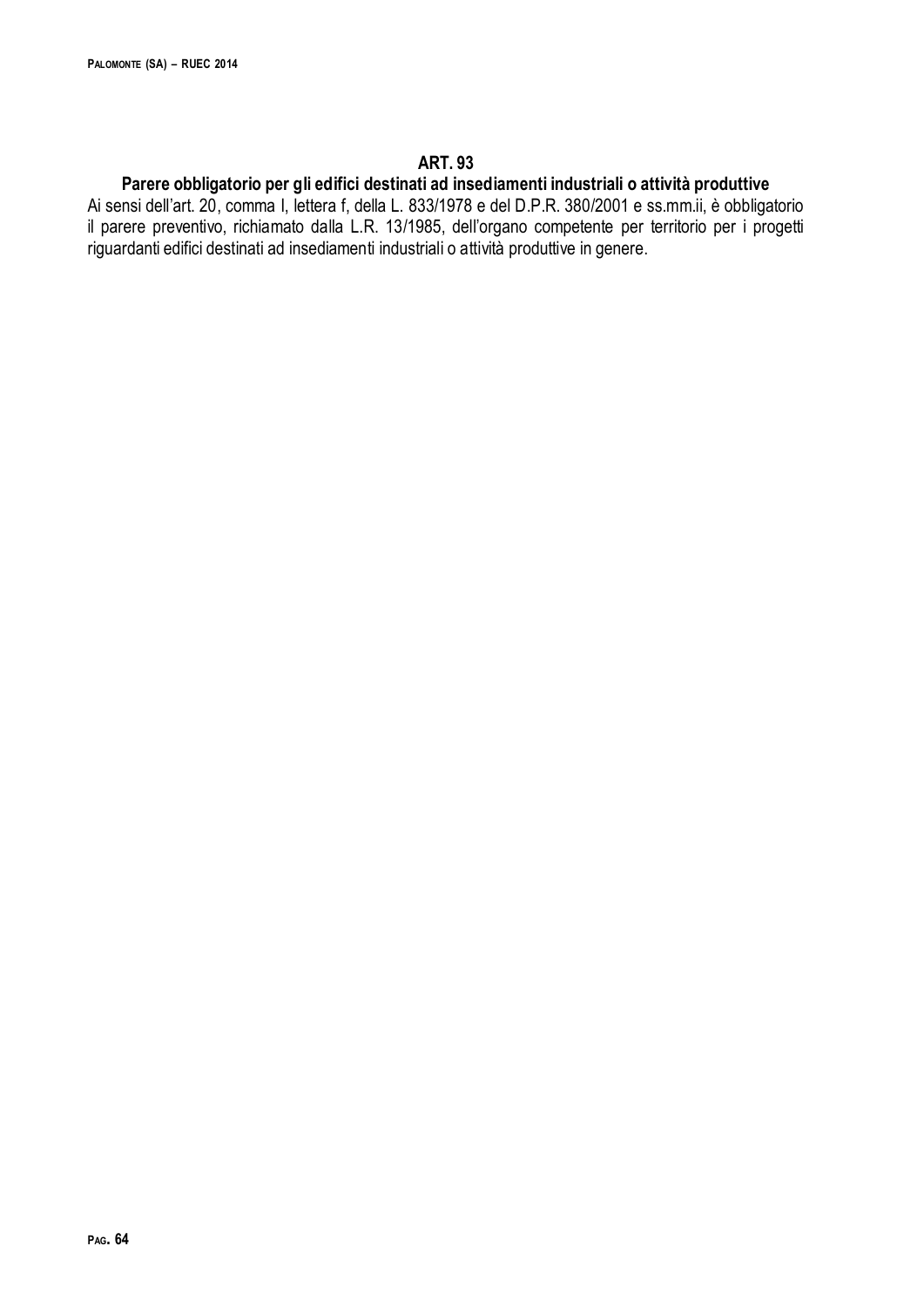# CAP. V.

## DISPOSIZIONI RELATIVE ALLE OPERE ESTERNE AI FABBRICATI, AGLI SPAZI VERDI E ALL'ARREDO URBANO

## ART. 94

## Aspetto e manutenzione degli edifici

1 - Decoro degli edifici

Le facciate degli edifici debbono essere finite con intonaco tinteggiato a fresco (con colori ricorrenti del posto e non dissonanti dal punto di vista ambientale), oppure in muratura di mattoni a vista o altro materiale naturale; è escluso ogni tipo di rivestimento plastico; sono ammesse zoccolature di pietra non levigata o di calcestruzzo opportunamente trattato.

Tutti gli edifici debbono avere coperture rigorosamente inclinate con sovrastante manto di coppi (tetto ad una falda , tetto a due falde, tetto a padiglione).

Sono vietate le coperture a falde inclinate con profilo a spezzata a diversa pendenza. È vietato l'impiego di tegole del tipo "canadese" nel centro urbano e per le abitazioni agricole. L'Amministrazione Comunale provvede all'approvazione del Piano del Colore entro e non oltre un anno a far data dall'approvazione del presente Regolamento Urbanistico Edilizio Comunale.

Ogni proprietario deve mantenere il proprio edificio ed ogni parte di esso in buono stato di conservazione, soprattutto per quanto riguarda la stabilità delle strutture ed il decoro.

Qualora gli edifici e relative aree di pertinenza, per il loro stato di manutenzione non presentino le condizioni di decoro richieste dall'ambiente urbano o non rispondono alle esigenze di sicurezza, l'Amministrazione Comunale potrà imporre ai proprietari l'esecuzione delle opere necessarie (rifacimento di intonaci, di rivestimenti, di coperture, di infissi, di recinzioni, di sistemazioni di giardini, ecc.).

#### 2 - Allineamenti

I nuovi edifici dovranno essere armonizzati col tessuto urbano esistente. Il Responsabile del Settore UTC potrà consentire od imporre allineamenti stradali degli edifici o di manufatti diversi da quelli esistenti o previsti dal presente Regolamento Urbanistico Edilizio Comunale, qualora lo consiglino ragioni ambientali. 3 - Elementi che aggettano dalle facciate

Gli aggetti dalle facciate non devono costituire pericolo per le persone o le cose. In particolare, negli edifici e nei muri fronteggianti spazi pubblici sono ammessi i seguenti aggetti:

a) lo zoccolo degli edifici può sporgere verso lo spazio pubblico per non più di 5 cm;

b) gli aggetti e le sporgenze (cornicioni, ecc.), fino all'altezza di 4,00 m dal suolo, non possono superare i 12 cm di sporgenza;

c) le vetrate e le persiane possono aprirsi all'esterno solo ad un'altezza non inferiore a 3,50 m, misurata dal piano del marciapiede o di 4,50 m sul piano stradale;

d) i balconi dovranno essere ad un'altezza non minore di 3,50 m dal piano del marciapiede sopraelevato o di 4,00 m dal piano stradale ed il loro filo esterno dovrà essere arretrato di almeno 60 cm dal bordo del marciapiede. L'altezza è misurata al di sotto delle mensole di sostegno o, in assenza di gattoni, all'intradosso della soletta. Nelle strade di larghezza inferiore a 10 m è vietata la costruzione di balconi aggettanti:

e) i balconi in aggetto su suolo pubblico debbono essere previsti a distanza non inferiore a 0,75 m dal confine con i terzi;

f) la massima sporgenza delle pensiline non potrà superare 1,2 m. Il filo esterno della pensilina dovrà essere arretrato di almeno 60 cm dal bordo esterno del marciapiede sopraelevato. L'altezza delle pensiline dal suolo non potrà essere inferiore a 4,50 m. Tale altezza è misurata nel punto più basso dell'intradosso della pensilina o della mensola di sostegno. Sono sottratte ai limiti di altezza di cui alla presente lettera f) le pensiline a protezione degli accessi pedonali nelle recinzioni, il cui filo comunque non dovrà essere superato dallo sporto della pensilina stessa, ove manchi il marciapiede;

g) le verande ed i bow-windows non sono ammessi nelle strade di larghezza inferiore a 6 m.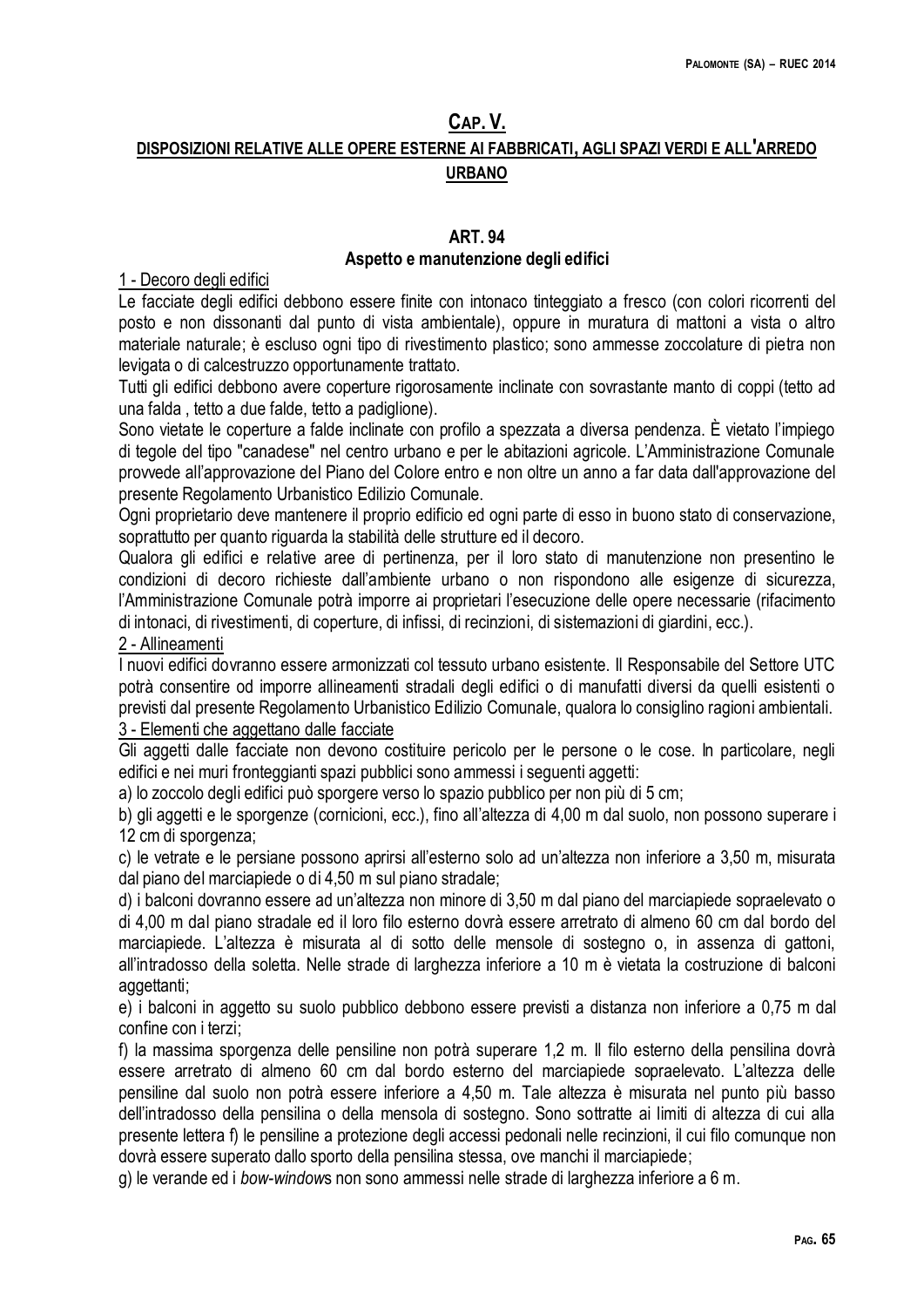h) per gli edifici pubblici o di notevole interesse architettonico il Responsabile del Settore UTC può consentire sporgenze maggiori di quelle fissate ed anche occupazione di suolo pubblico con zoccoli, basamenti, scale, corpi aggettanti, ecc.

#### 4 - Sovrastrutture ed impianti accessori dell'edificio

Tutti gli elementi sporgenti dalle coperture degli edifici (quali torrette di ascensori, scale, camini, abbaini, antenne radiotelevisive) dovranno essere inseriti in forma organica nel contesto architettonico dell'edificio e dettagliatamente rappresentati nel progetto.

## 5 - Canali di gronda, pluviali

Le coperture debbono essere munite, verso il suolo pubblico, il cortile interno ed altri spazi scoperti, di canali di gronda impermeabili, atti a convogliare le acque meteoriche nelle pluviali e, attraverso queste, nella fognatura. Sono consentiti scarichi in giardini o cisterne.

È consentito installare le pluviali esternamente alle colonne o i pilastri degli edifici di pregio nei casi in cui non sia possibile incassarli. Nei canali di gronda e nelle pluviali è vietato immettere acque luride domestiche. Le acque defluenti da verande e balconi debbono essere raccolte in appositi canali e convogliate nella fognatura entro tubi verticali muniti di sfiatatoi. I muri di recinzione, se sprovvisti di doccia, dovranno aver copertura spiovente all'interno della relativa proprietà.

#### 6 - Aperture dei sotterranei verso strada

Le aperture verso la strada dei sotterranei dovranno essere praticate verticalmente nelle fronti e senza sporgenze dal vivo dei muri, oppure in piano se ubicate sotto i porticati, purché dotate di coperture adeguate, con superfici di calpestio scabre, ordinatamente disposte e a livello dei pavimenti.

I materiali di protezione delle aperture dovranno essere adeguati alle caratteristiche dell'edificio e dell'ambiente ed essere idonei a portare i sovraccarichi previsti.

#### 7 - Chioschi ed elementi di arredo

Nell'ambito delle zone di conservazione ambientale (centro storico, ecc.) o comunque delle aree comprese nell'ambito dei Piani di Recupero di cui alla L. 457/1978, è vietata l'installazione, l'ampliamento e la sostituzione di chioschi per rivendita di gelati, giornali, fiori, ecc. È vietato porre nelle vicinanze degli edifici di interesse storico-artistico elementi ingombranti come cassonetti, alberi di alto fusto di nuova piantumazione, insegne pubblicitarie, cabine telefoniche e simili.

#### 8 - Illuminazioni di strade e passaggi privati

Le strade ed i passaggi privati aperti al pubblico transito dovranno essere dotati di razionale impianto di illuminazione, da costruirsi a cura e spese della proprietà, secondo un progetto da approvarsi dall'Amministrazione Comunale.

A richiesta dei privati proprietari, il Responsabile del Settore UTC potrà autorizzare l'allacciamento dell'impianto di illuminazione alla rete di energia che alimenta l'illuminazione pubblica comunale, a condizione che la proprietà esegua tutte le opere necessarie (cavi, trasformatori, ecc.) per l'allacciamento fino al punto di presa che verrà indicato dall'Amministrazione Comunale.

#### 9 - Elementi di pregio

È prescritta la conservazione di tutti gli elementi costruttivi di interesse storico-artistico o testimoniale.

#### ART. 95

#### Elementi di ornato ed accessori

Il presente R.U.E.C. mira alla valorizzazione dell'ambiente urbano disciplinando la presenza, comunque necessaria, di quegli elementi accessori, quali insegne, targhe, bacheche, tende, segnaletiche di vario tipo, manifesti , ecc. che, essendo per loro natura posizionati sulle facciate degli edifici o nelle loro immediate vicinanze, divengono parte integrante delle partiture architettoniche e decorative dei prospetti e degli edifici stessi e, pertanto, della intera scenografia degli spazi urbani.

#### 1 – Insegne: definizione e distinzione

insegna di esercizio: per insegna di esercizio si intende una scritta a carattere permanente avente la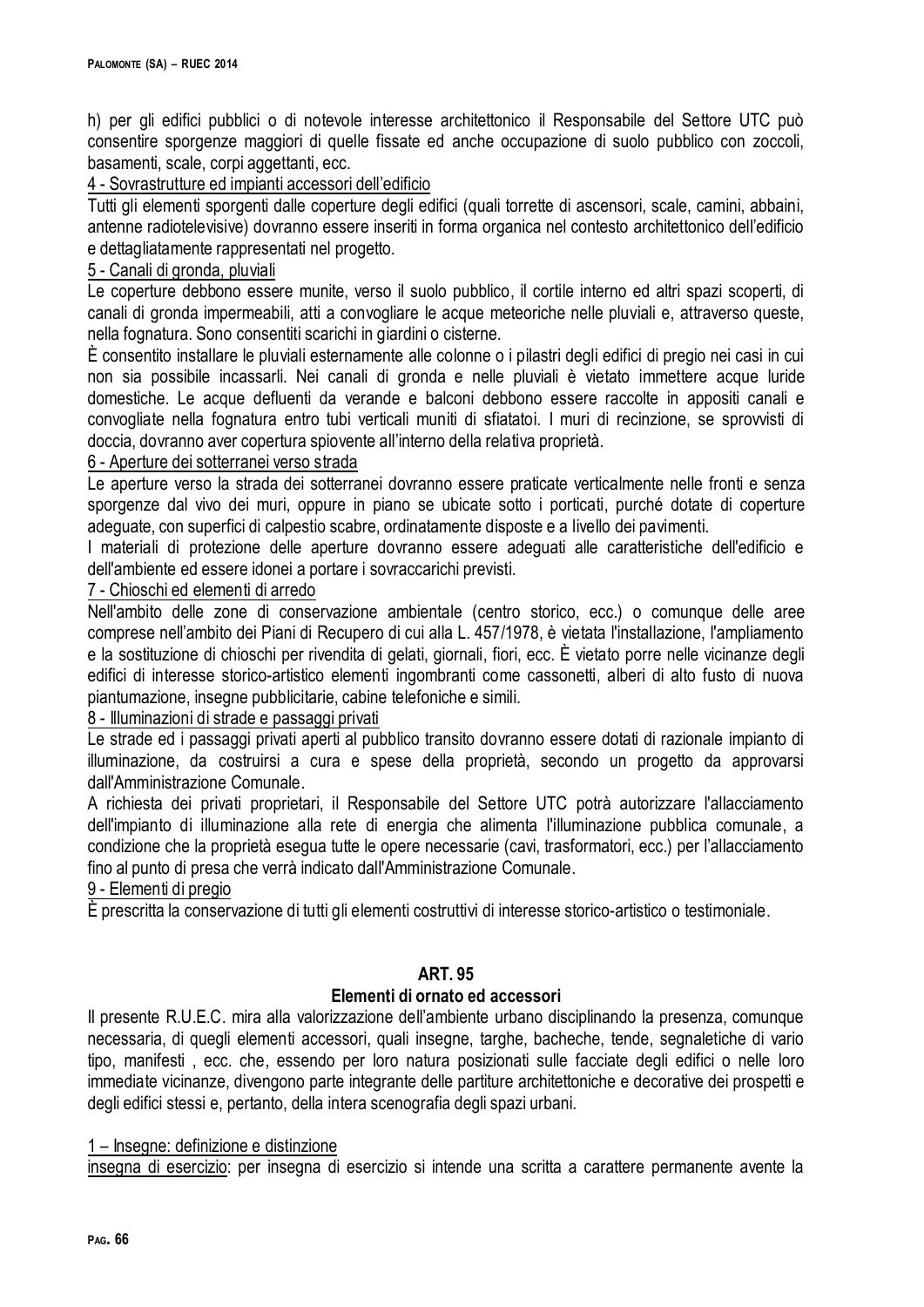funzione di indicare il nome dell'esercente o la ragione sociale della ditta, la qualità dell'esercizio o la sua attività, l'indicazione delle merci vendute o fabbricate, o dei servizi che ivi si prestano, esposta esclusivamente nella sede dell'esercizio (sito al piano terra dell'edificio) .

targa : Per targa si intende un'insegna, di dimensioni limitate a carattere permanente avente la funzione di indicare il nome dell'esercente o la ragione sociale della ditta, la qualità dell'esercizio, arte o professione, esposta esclusivamente nella sede dell'esercizio (sito al piano terra o ai piani superiori dell'edificio).

segnale di esercizio: Per segnale di esercizio si intende una scritta a carattere permanente avente la funzione di indicare l'ubicazione della sede dell'esercizio quando questo trovasi in posizione defilata rispetto alla viabilità principale, esposto esclusivamente nei punti e nei modi prestabiliti dall'autorità comunale.

insegna pubblicitaria: Per insegna pubblicitaria (pubblicità generica) si intende una scritta o immagine a carattere temporaneo, avente la funzione di pubblicizzare un esercizio, un'attività temporanea, un prodotto commerciale, esposta esclusivamente nei punti e nei modi prestabiliti dall'autorità comunale.

insegna di informazione pubblica: Per insegna di informazione pubblica (informazione) si intende una scritta o immagine a carattere temporaneo avente la funzione di informare il cittadino sulle attività dell'Amministrazione comunale, dei partiti politici, di Enti pubblici e simili, di Associazioni culturali, religiose e simili, esposte esclusivamente nei punti e nei modi prestabiliti dall'autorità comunale.

Segnale di interesse pubblico: Per segnale di interesse pubblico si intende una scritta a carattere permanente avente la funzione di indicare l'ubicazione di tutti quei servizi di pubblico interesse, di attività culturali ed artistiche, sportive, di monumenti di carattere storico e di particolare interesse, ecc. esposto esclusivamente nei punti e nei modi prestabiliti dall'autorità comunale.

#### Divieti:

non sono ammesse insegne direttamente dipinte:

- sul paramento murario
- sugli stipiti del varco murario
- su portoni e su infissi
- su marciapiedi
- sul manto stradale.

Non sono ammesse insegne di sorta apposte:

- su portali
- su cornici
- su modanature in genere
- su balconi.

#### 2. Bacheche: definizione e distinzione

Per bacheche in genere si intendono contenitori di forma scatolare adibiti ad esposizione, a carattere permanente, apposti sul paramento murario degli edifici. Le bacheche, per le diverse funzioni a cui possono assolvere, vengono definite e distinte come appresso indicato:

bacheca informativa: per bacheca informativa si intende quella adibita esclusivamente alle esposizioni di insegne di informazione pubblica che hanno la funzione di informare il cittadino sull'attività dell'Amministrazione Comunale, dei partiti politici, di enti pubblici e simili, di associazioni culturali, religiose, sportive, ecc.

bacheca pubblicitaria: per bacheca pubblicitaria si intende quella adibita esclusivamente all'esposizione di insegne pubblicitaria (pubblicità generica) che hanno la funzione di pubblicizzare un esercizio o un prodotto commerciale.

bacheca commerciale: per bacheca commerciale si intende quella adibita all'esposizione di merce direttamente venduta o all'esposizione di materiale informativo sull'attività direttamente svolta.

Non sono ammesse bacheche di sorta poste:

- su portali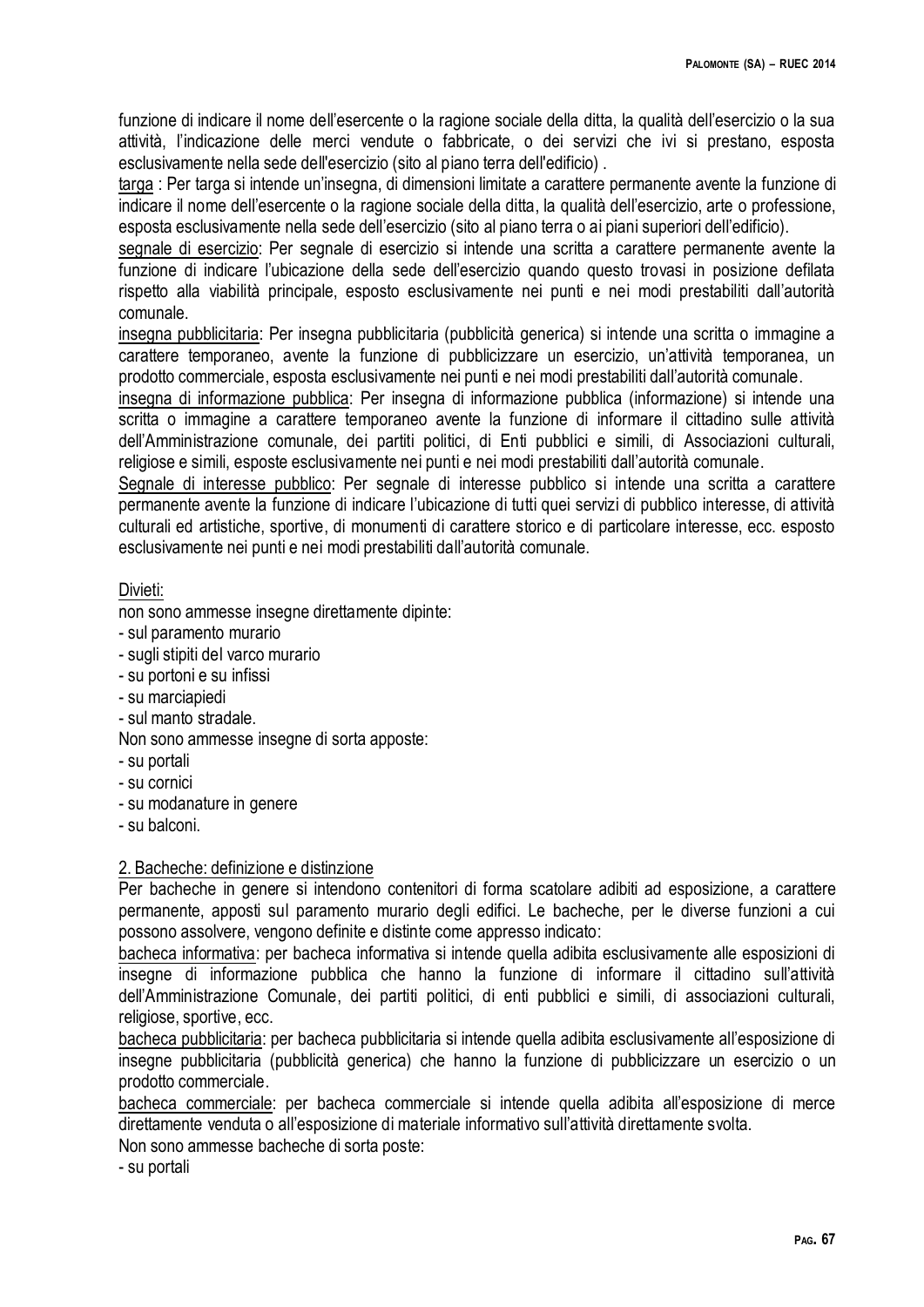- su cornici
- su modanature in genere
- sulle mura cittadine

- sulla linea verticale di separazione tra unità edilizie.

Non sono ammesse bacheche pubblicitarie.

Non sono ammesse bacheche commerciali.

\* Unica deroga per agenzie immobiliari e agenzie turistiche, trattorie, ristoranti e simili.

Le bacheche informative possono essere installate esclusivamente da:

- amministrazione comunale

- partiti politici
- enti pubblici
- associazioni culturali, religiose, sportive ecc.
- farmacie (solo esposizione dei turni di servizio)
- cinematografi e teatri.

Gli esercizi, enti ed associazioni pubbliche o private, possono installare una sola bacheca informativa, nella propria sede. Gli esercizi, enti ed associazioni pubbliche o private, possono installare ulteriori bacheche informative, oltre a quella installata nella propria sede, esclusivamente nei punti indicati dall'autorità comunale.

Le bacheche commerciali possono essere installate esclusivamente da:

- agenzie immobiliari e turistiche (che possono installare le loro bacheche in spazi prestabiliti dall'autorità comunale);

- ristoranti, trattorie e simili (esposizione dei turni di servizio del menù, esclusivamente nella propria sede.

E' ammesso un solo tipo di bacheca a forma scatolare completa di pannello di fondo su telaio con sportello e vetri posizionata frontalmente ed esternamente al paramento murario con distacco di cm 1,00 (uno).

Sono consentiti materiali come di seguito descritti:

fondo: lamiera in ferro rivestita internamente in legno

telaio: legno o metallo verniciato opaco

colore: legno o grigio antracite

In relazione al tipo di attività pubblica o privata, le bacheche possono avere dimensioni diverse per quanto concerne la misura in larghezza e in altezza, mentre è costante la dimensione dello spessore, uguale a cm.5,00 (cinque) e del distacco dal paramento murario, uguale a cm.1,00 (uno).

## 3. Tende: definizione e distinzione

Le tende aggettanti nello spazio libero, in corrispondenza dei varchi murari al piano terra degli edifici, sono elementi parasole, in tela naturale o plastificata, sorretta da una intelaiatura metallica che ne consente l'apertura e la chiusura.

Le tende, per la loro forma si distinguono come appresso indicato:

TENDA A SCIVOLO: sostenuta da elementi metallici laterali con movimento retrattile, con chiusura ad avvolgimento su rullo.

TENDA A BAULETTO: sostenuta da elementi metallici laterali a raggiera, con chiusura a soffietto.

TENDA A PALLONCINO: sostenuta da elementi metallici, sagomati a forma semicircolare, con chiusura a soffietto.

Le tende non debbono ostacolare la viabilità meccanica e pedonale, né la vista della segnaletica stradale e toponomastica.

Non sono comunque ammesse:

- tende apposte nei varchi murari delle finestre a piano terra e ai piani superiori
- tende che interessano più varchi murari
- tende fisse
- tende con appoggi a terra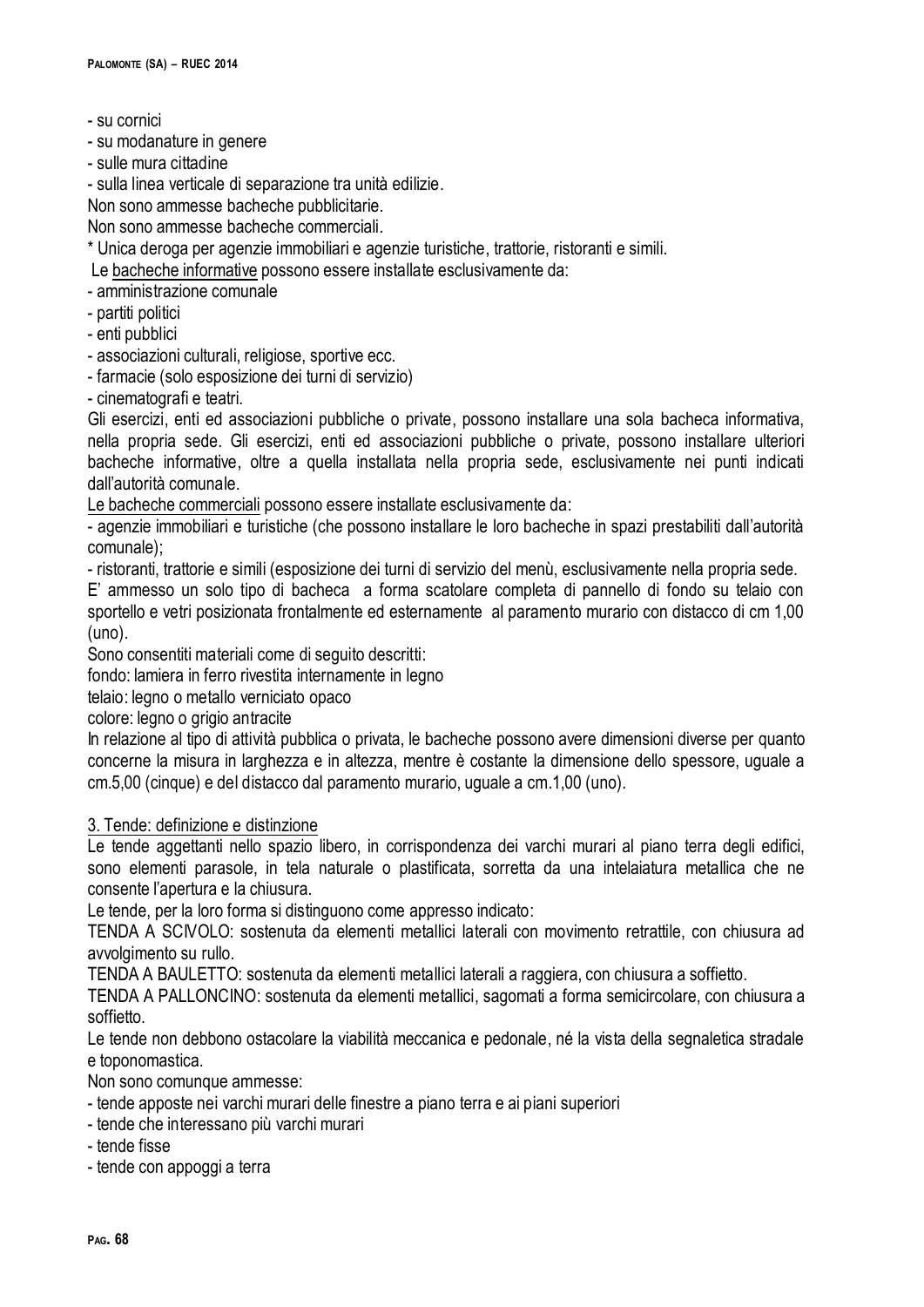- tende con elementi portanti al di sopra del loro tessuto

- tende con supporti fissati su portali, cornici, o altre modanature

- tende nelle strade carrabili privi di marciapiedi.

Non sono ammesse scritte o simboli sul tessuto delle tende.

Unica deroga quando la tenda, in posizione aperta, copre l'insegna di esercizio. Nel qual caso sono consentite scritte e simboli limitatamente sul tessuto della frangia frontale.

AMMISSIBILITA' Sono ammesse esclusivamente tende poste nei varchi murari al piano terra degli edifici. E' ammessa una tenda limitatamente ad ogni varco murario.

Sono consentiti i materiali come di seguito descritti:

struttura portante: bracci a leva o a parallelogrammi, in piattina di acciaio brunito o verniciato;

struttura portante: bracci snodati in tubo di acciaio brunito o verniciato;

tende: tela naturale o acrilica;

colore della tenda: grezzo naturale, tabacco, grigio perla o chiaro, ocra chiaro.

In relazione al tipo di varco murario interessato, le tende possono assumere dimensioni diverse

Nelle strade e nelle piazze i tendoni devono rimanere aderenti e fissi alle relativa apertura se la larghezza della strada è inferiore a 5,00 m. Nelle strade di larghezza tra 5,00 m ed 8,00 m la sporgenza massima potrà essere di 0,75 m; se la strada è più larga di 8,00 m la sporgenza potrà raggiungere un decimo della larghezza, ma comunque non superiore a 1,50 m. I tendoni sporgenti del muro dovranno avere l'intelaiatura ed i congegni ad un'altezza dal suolo di almeno 4,50 m.

#### 4 - Serrande a rotolo e cancelli estensibili

Nella collocazione di serrande a rotolo e cancelli estensibili non è ammessa alcuna sporgenza dal vivo del muro, ad eccezione del coprirotolo, che in ogni caso non dovrà emergere per più di 20 cm.

#### 5 - Apposizione di indicatori ed altri apparecchi

È riservata all'Amministrazione Comunale, per ragioni di pubblico interesse, previo indennizzo, la facoltà di applicare e far applicare, previo avviso agli interessati, alle fronti dei fabbricati e delle costruzioni di qualsiasi natura prospettanti sugli spazi pubblici, le indicazioni e gli apparecchi relativi ai servizi pubblici e specialmente:

a) le indicazioni toponomastiche;

b) i cartelli per le segnalazioni stradali;

c) le piastrine ed i capisaldi per indicazioni altimetriche, di tracciamenti e di idranti;

d) le mensole, i ganci, le condutture per la pubblica illuminazione;

e) i cartelli indicatori dei pubblici servizi di trasporto, di pronto soccorso e di farmacie;

f) i cartelli segnalatori dei servizi statali di Poste e Telegrafi, telefoni, ecc.;

g) gli orologi elettrici;

h) i sostegni per conduttori elettrici;

Gli indicatori delle vie, le piastrine, i capisaldi, gli orologi elettrici i cartelli sopra indicati non dovranno essere sottratti alla pubblica vista. Gli indicatori e gli apparecchi verranno applicati nei luoghi stabiliti, a spese degli enti e delle amministrazioni interessati.

Il proprietario, prima di iniziare qualsiasi lavoro nella parte di un fabbricato alla quale sia apposto uno degli apparecchi od indicatori di cui sopra, dovrà darne avviso all'Amministrazione Comunale e alle altre amministrazioni interessate, che dovranno prescrivere entro 60 giorni i provvedimenti del caso.

#### 6 - Prescrizione per gli enti ed i privati utenti del suolo pubblico od esercenti il diritto di applicazione sulle facciate degli edifici

Gli enti ed i privati che debbono collocare condutture nel sottosuolo o nel soprassuolo pubblico, nel richiedere il permesso all'Amministrazione Comunale, dovranno dimostrare che l'opera non provoca pregiudizio di alcun genere agli impianti esistenti o all'assetto ambientale delle vie e delle piazze interessate. Il Responsabile del Settore UTC potrà richiedere la posa in opera di condutture interrate in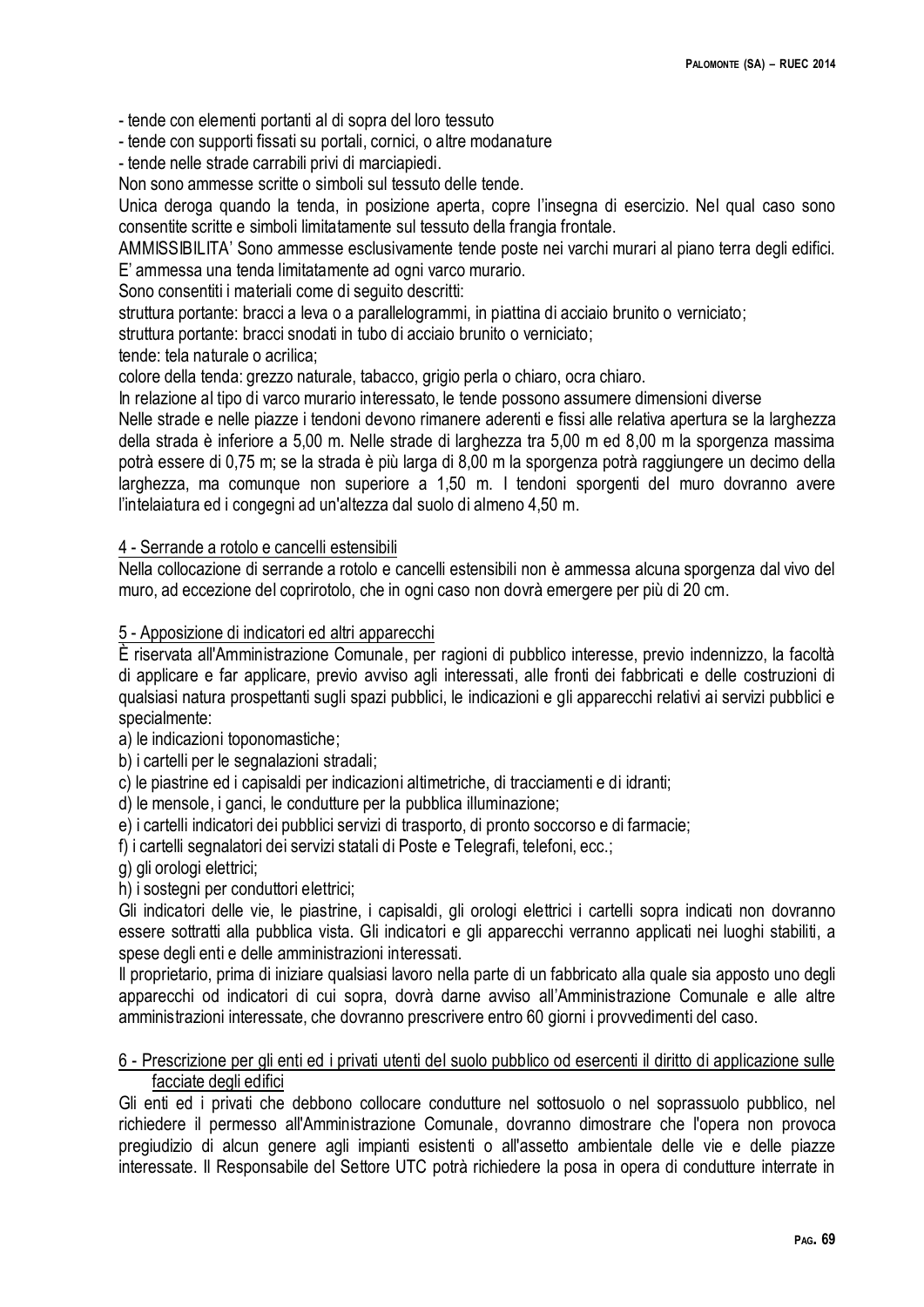luogo dei cavi aerei. Per le opere di cui sopra i privati sono tenuti a versare cauzione, a garanzia dell'integrale ripristino del suolo e dei manufatti interessati.

#### 7 - Prescrizioni per l'eliminazione delle barriere urbane

Tutti gli elementi relativi all'arredo urbano e alle sistemazioni esterne (fermate di servizio per mezzi pubblici, cassette per l'inoltro della corrispondenza, panchine, accessi e percorsi pedonali relativi a zone verdi, spazi di sosta per la ricreazione, attrezzature per la raccolta di rifiuti, fontanelle, ecc.) devono essere realizzati in modo da essere agibili e utilizzabili anche da persone anziane e/o con ridotte o impedite capacità motorie.

# ART. 96

#### Recinzioni

Le recinzioni devono avere un aspetto decoroso, intonato all'ambiente, e rispettare tutte le norme relative alla distanza dal ciglio stradale e dalle curve, alla sicurezza del traffico e alla visibilità richiesta, in base alla normativa vigente, dall'Ente proprietario della strada o dalle Autorità preposte alla sicurezza del traffico. I cancelli di ingresso su qualsiasi strada o spazio pubblico, ove consentiti, devono essere arretrati dal ciglio stradale in modo da consentire la sosta di un autoveicolo in entrata o in uscita dinanzi al cancello stesso all'esterno della sede stradale e in buone condizioni di visibilità.

E' prescritto l'uso di siepi alte fino ad un massimo di mt. 2,00 dal ciglio stradale, con interposta struttura metallica, per motivi di compatibilità ambientale .

Ulteriori prescrizioni sono offerte dalla normativa degli strumenti urbanistici esecutivi.

Tutte le aree destinate all'edificazione e ai servizi dallo strumento urbanistico comunale e non ancora utilizzate, e quelle di pertinenza degli edifici esistenti, devono essere mantenute in condizioni tali da assicurare il decoro, l'igiene e la sicurezza pubblica.

Il Responsabile del Settore UTC può disporre i provvedimenti necessari per assicurare il rispetto di tali condizioni, facendole eventualmente eseguire d'ufficio a spese del proprietario inadempiente.

#### ART. 97

#### Prescrizioni e disposizioni per la salvaguardia e la formazione del verde

Nelle parti dei lotti edificabili privi di idonee alberature, l'attuazione degli interventi edilizi dovrà prevedere la messa a dimora di nuove alberature di alto fusto, nella misura minima di una pianta ogni 150 mq di superficie del lotto non coperta, oltre a specie arbustacee nella misura minima di due gruppi ogni 150 mq di superficie non coperta. La scelta delle specie deve avvenire almeno per l'80% nelle gamma delle essenze appartenenti alle associazioni vegetali locali; solo per il rimanente 20% è consentito l'eventuale impianto di essenze non appartenenti alle associazioni vegetali locali.

Le piante di alto fusto messe a dimora non debbono essere di altezza inferiore a 3-3,50 m e devono avere il tronco di diametro non inferiore a 6 cm.

In tutti progetti presentati le alberature esistenti dovranno essere rilevate ed indicate su apposita planimetria, con le corrispondenti aree di pertinenza.

I progetti edilizi, ed in particolare quelli interessanti il sottosuolo, dovranno essere studiati in maniera da rispettare le alberature di alto fusto, nonché tutte le specie pregiate esistenti, avendo particolare cura di non offenderne gli apparati radicali.

Parte integrante di ogni progetto edilizio sarà il progetto dettagliato delle sistemazioni degli spazi aperti, con l'indicazione delle zone alberate, a prato, a giardino e ad orto; i progetti dovranno essere corredati dai progetti esecutivi delle recinzioni e di tutte le opere di sistemazione esterna.

Le nuove alberature dovranno essere disposte in modo da creare degli spazi alberati unitari e comunque opportunamente collegati fra loro, in rapporto specialmente ai fabbricati ed alle relative visuali.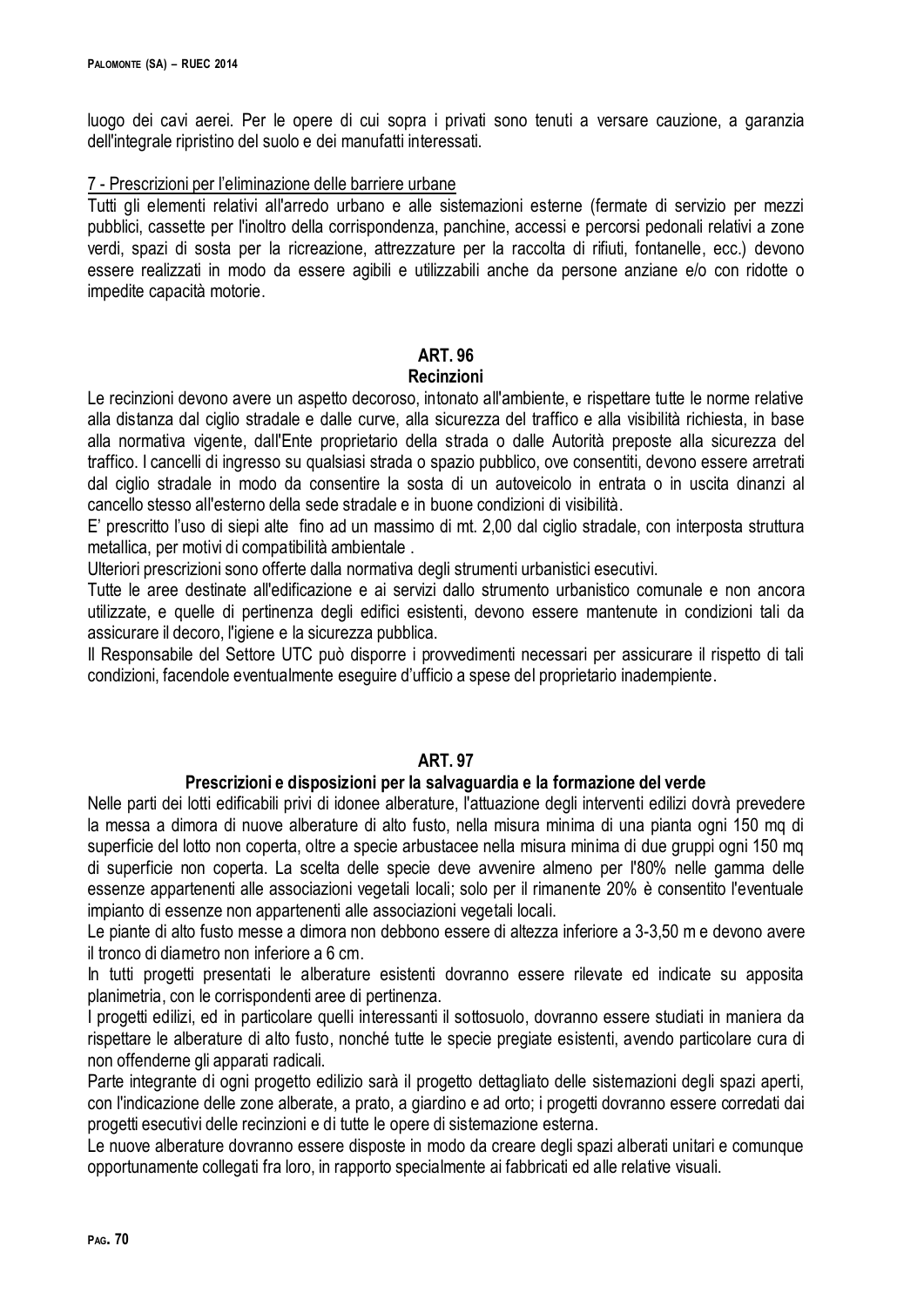L'Amministrazione Comunale potrà autorizzare il trasferimento di alberature esistenti, sulla base di un progetto di riassetto delle alberature, redatto da un agronomo o tecnico forestale abilitato, ai soli fini di garantire la vita vegetativa delle piante. L'autorizzazione potrà esser concessa per le sole alberature aventi diametro del tronco non superiore a 20 cm e dovrà deve essere preventivamente acquisita e allegata agli elaborati di progetto per qualsiasi tipo di intervento edilizio, pubblico o privato (strade ed opere nel sottosuolo comprese), comportante l'alterazione delle alberature.

Per le aree soggette a vincolo paesaggistico si applicano le disposizioni di cui al D.Lgs. 42/ 2004 e L.R. n. 17/2003 al fine di creare un sistema urbano del verde che possa favorire il recupero del paesaggio e il ripristino dell'identità storico-culturale.

#### ART. 98

#### Tutela delle sponde dei corsi d'acqua

Nelle fasce di tutela lungo i corsi di acqua sono vietati gli usi di mezzi motorizzati nei percorsi fuori strada e l'uso di mezzi motorizzati sulle sedi stradali che conducono nelle fasce lungo i corsi di acqua.

Fanno eccezione i mezzi necessari per le attività agricole, zootecniche, forestali, nonché per l'esercizio e la manutenzione di opere pubbliche e pubblica utilità, per il raggiungimento di abitazioni e rustici, per i mezzi si soccorso ed assistenza, di vigilanza e di protezione civile.

Nelle fasce comprese entro 10 m lineari dal limite degli alvei di piena ordinaria e degli invasi, al fine di favorire il riformarsi della vegetazione spontanea e la costituzione di corridoi ecologici, è vietata l'utilizzazione agricola del suolo, sono vietati rimboschimenti a scopo produttivo, nonché opere di impermeabilizzazione del suolo. Eventuali deroghe saranno autorizzate dal Responsabile del Settore UTC, sentito il parere del Responsabile del Procedimento e della Commissione Edilizia integrata.

Le infrastrutture lineari che interessano fasce di rispetto inedificate lungo i corsi d'acqua, anche se comprese nel territorio urbanizzato, dovranno, quando possibile, essere interrate.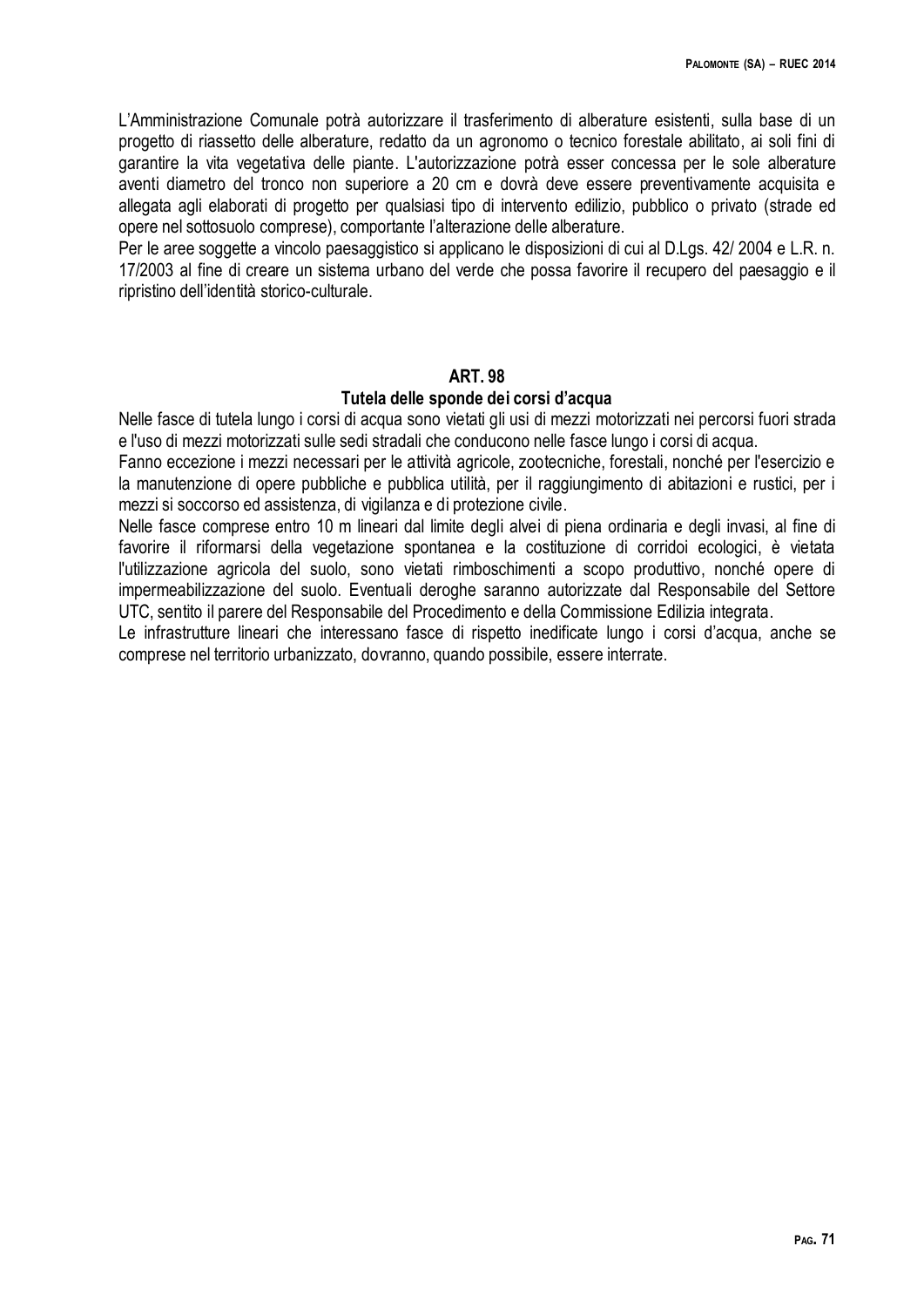# TITOLO IV – CRITERI E NORME IN MATERIA ENERGETICO-AMBIENTALE E DI BIOARCHITETTURA

# CAP. I. GENERALITÀ

### ART. 99

### Ambito di applicazione

Alla progettazione dell'edilizia sovvenzionata/convenzionata, nonché per l'edilizia pubblica e privata di nuova edificazione, di ristrutturazione e per interventi di recupero, restauro e ristrutturazione di edifici di proprietà pubblica, ed in particolare di proprietà comunale, si applicano gli "indirizzi di orientamento in materia energetico-ambientale" di cui alla Delibera di G.R. n.659 del 18/04/2007 (BURC n.33 del 18/06/2007).

Come disposto dalla Regione Campania con tale delibera, i suddetti indirizzi costituiscono una mera ricognizione di obiettivi e strategie già individuate dalla normativa di riferimento, rinviando alle amministrazioni comunali, nell'ambito della propria autonomia, la individuazione delle norme per la disciplina dell'attività edilizia.

Tali indirizzi regionali, pertanto, si traducono nelle norme in materia energetico ambientale e di bioarchitettura contenute negli articoli seguenti e formulate, a seconda dei casi, come:

- norme prescrittive ed obbligatorie;

- norme raccomandate o facoltative o di consiglio.

Nel caso di interventi su edifici esistenti l'applicazione delle norme di cui al presente Titolo è soggetta alle stesse modalità, eccezioni ed esclusioni applicative di cui al D.Lgs. 19/08/2005, n.192 e s.m.i., riportate all'art.3 del medesimo decreto.

#### ART. 100

#### Documentazione da allegare al progetto

Il rispetto delle norme in materia energetico-ambientale di cui al presente Titolo è certificato da un tecnico abilitato attraverso una relazione descrittiva del sito, relativa all'integrazione tra sito ed involucro edilizio, nonché da una valutazione delle caratteristiche energetico-ambientali del progetto da redigersi in forma di relazione tecnica accompagnata se necessario da specifiche elaborazioni grafiche.

La predetta documentazione va presentata in sede di richiesta del Permesso di Costruire, ovvero in allegato alla D.I.A. o S.C.I.A., anche in uno con la documentazione di cui alla Legge n.10/1991 e al D.Lgs. n.192/2005 e relativi decreti attuativi, fatto salvo in ogni caso il rispetto delle loro disposizioni.

In proposito, si rinvia alle disposizioni del DM 26 giugno 2009 e s.m.i. (Linee guida nazionali per la certificazione energetica degli edifici) e del D.Lgs. 3 marzo 2011, n.28.

### ART. 101

### Integrazione con i Piani di Settore

Le norme di cui al presente Titolo si intendono integrate con le omologhe disposizioni contenute nei Piani di Settore in materia, dei quali il Comune sia tenuto a dotarsi o si sia per propria determinazione dotato, ed in particolare:

- il piano illuminotecnico comunale – PIC – di cui alla L.R. n.12/2002;

il piano di contenimento dei consumi energetici (art. 23, co. 9, L.R. n. 16/2004 e s.m.i.).

In caso di contrasto tra le disposizioni del presente RUEC e quelle dei piani di settore in materia energetico ambientale, si applicano le disposizioni più restrittive.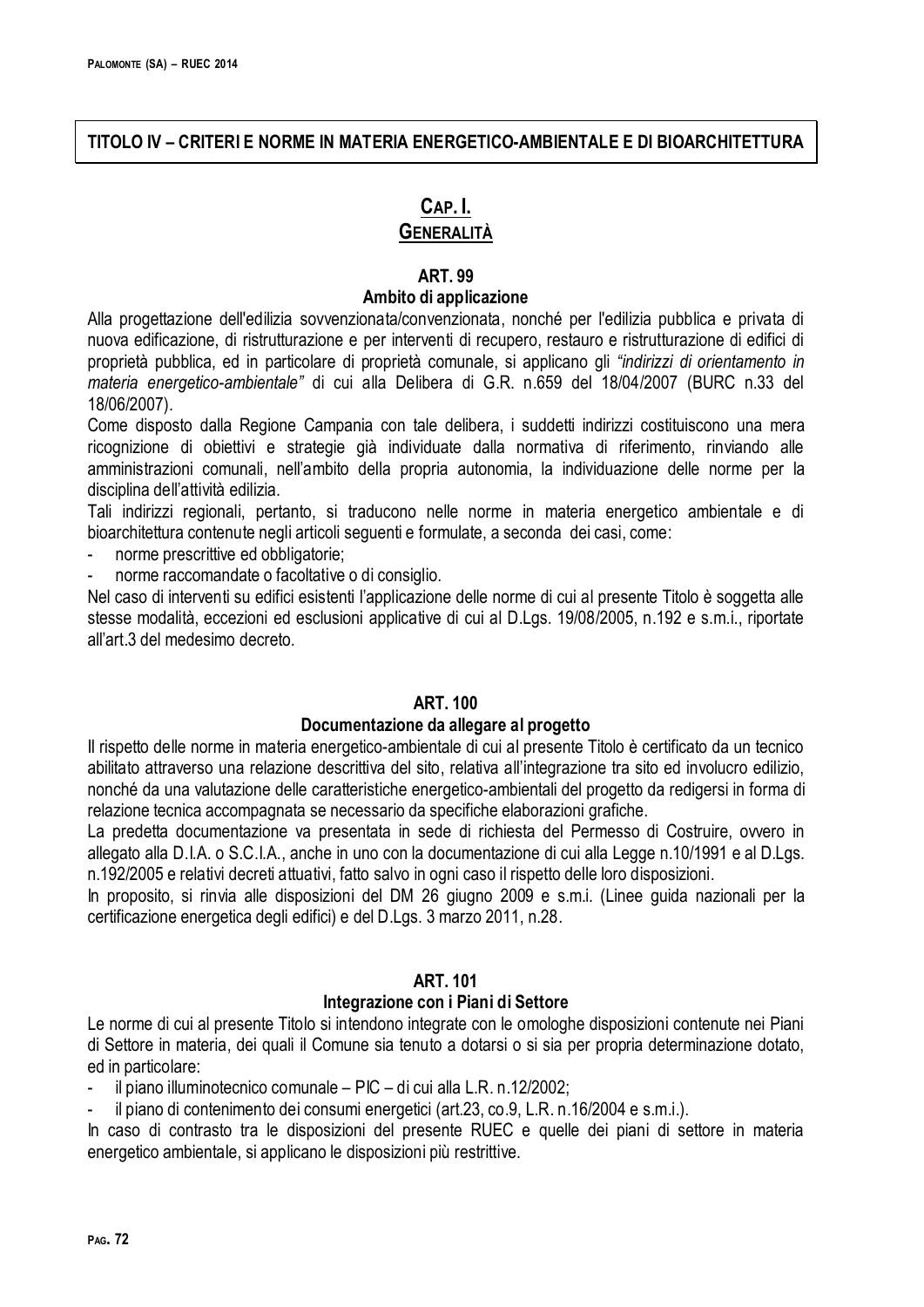# CAP. II. PRESTAZIONI DELL'INVOLUCRO EDILIZIO

#### ART. 102

### Orientamento dell'edificio

Al fine di ridurre i consumi energetici per la climatizzazione invernale ed estiva, gli edifici di nuova costruzione devono essere posizionati possibilmente con l'asse longitudinale principale lungo la direzione Est – Ovest con una tolleranza massima di ±45°.

Le distanze con gli edifici contigui, all'interno del lotto, devono garantire il minimo ombreggiamento possibile delle facciate nelle peggiori condizioni stagionali, coincidenti con il solstizio di inverno.

L'aspetto architettonico degli edifici deve essere caratterizzato da ampie finestre vetrate sul lato sud (la superficie ottimale delle vetrate sul lato sud è dell'ordine del 40% della superficie complessiva) e da aperture di dimensione ridotta sul lato nord. Inoltre, gli spazi abitativi con maggiore esigenze di riscaldamento ed illuminazione devono essere disposti a Sud-Est, Sud e Sud-Ovest.

Potranno essere concesse deroghe in presenza di documentati impedimenti di natura tecnica e funzionale, ad esempio in relazione alla disposizione del lotto o alla presenza di ombre portate generate da elementi naturali e/o artificiali, ovvero in presenza di soluzioni tecniche alternative che dimostrino, con dettagliate relazioni tecniche, vantaggi energetici.

### ART. 103

#### Controllo della radiazione solare

Al fine di ridurre il carico termico dovuto all'irraggiamento solare nel periodo estivo, nelle nuove costruzioni e nelle ristrutturazioni le superfici vetrate devono avere coefficiente di trasmissione luminosa elevato, rispettando nello stesso tempo le esigenze di riduzione delle dispersioni termiche e di controllo della radiazione solare entrante. A questo scopo può essere efficace l'impiego di vetri selettivi (alta trasmissione luminosa, basso fattore solare, bassa trasmittanza termica).

Le parti trasparenti delle pareti perimetrali esterne devono essere dotate di dispositivi, come aggetti orizzontali per le facciate esposte a Sud ed aggetti verticali per le facciate esposte ad Est e ad Ovest, che ne consentano la schermatura e l'oscuramento.

### ART. 104

#### Controllo della trasmittanza dell'involucro

Al fine di ridurre i consumi energetici per la climatizzazione invernale ed estiva, per gli edifici nuovi e per gli ampliamenti è obbligatorio intervenire sull'involucro edilizio in modo da rispettare contemporaneamente tutti i valori massimi di trasmittanza termica U di cui alle Tabelle contenute nell'Allegato C del D.Lgs. 19/08/2005, n.192 e successive modifiche ed integrazioni, in relazione alla Zona climatica a cui appartiene il Comune.

In presenza di copertura a falde a diretto contatto con un ambiente abitato, la copertura, oltre a garantire i valori di trasmittanza indicati nelle predette Tabelle, deve essere di tipo ventilato od equivalente.

È consentito, quando dimostrato da opportuna relazione che né verifichi la necessità, l'eventuale incremento di volume prodotto dagli aumenti di spessore di murature esterne oltre i 30 cm, legati all'esigenza di isolamento, inerzia termica o per la realizzazione di pareti ventilate, nel rispetto dei minimi di legge relativi alla distanza tra i fabbricati e dai confini di proprietà.

Al predetto fine, si applicano tutte le disposizioni particolari di cui all'art.4, comma 3, del D.M. 27/07/2005, così come integrate nelle definizioni di cui all'art. 7 del presente RUEC.

Nel caso di ristrutturazione o manutenzione straordinaria, si applicano le indicazioni previste all'articolo 3, comma 2 del D.Lgs 192/2005.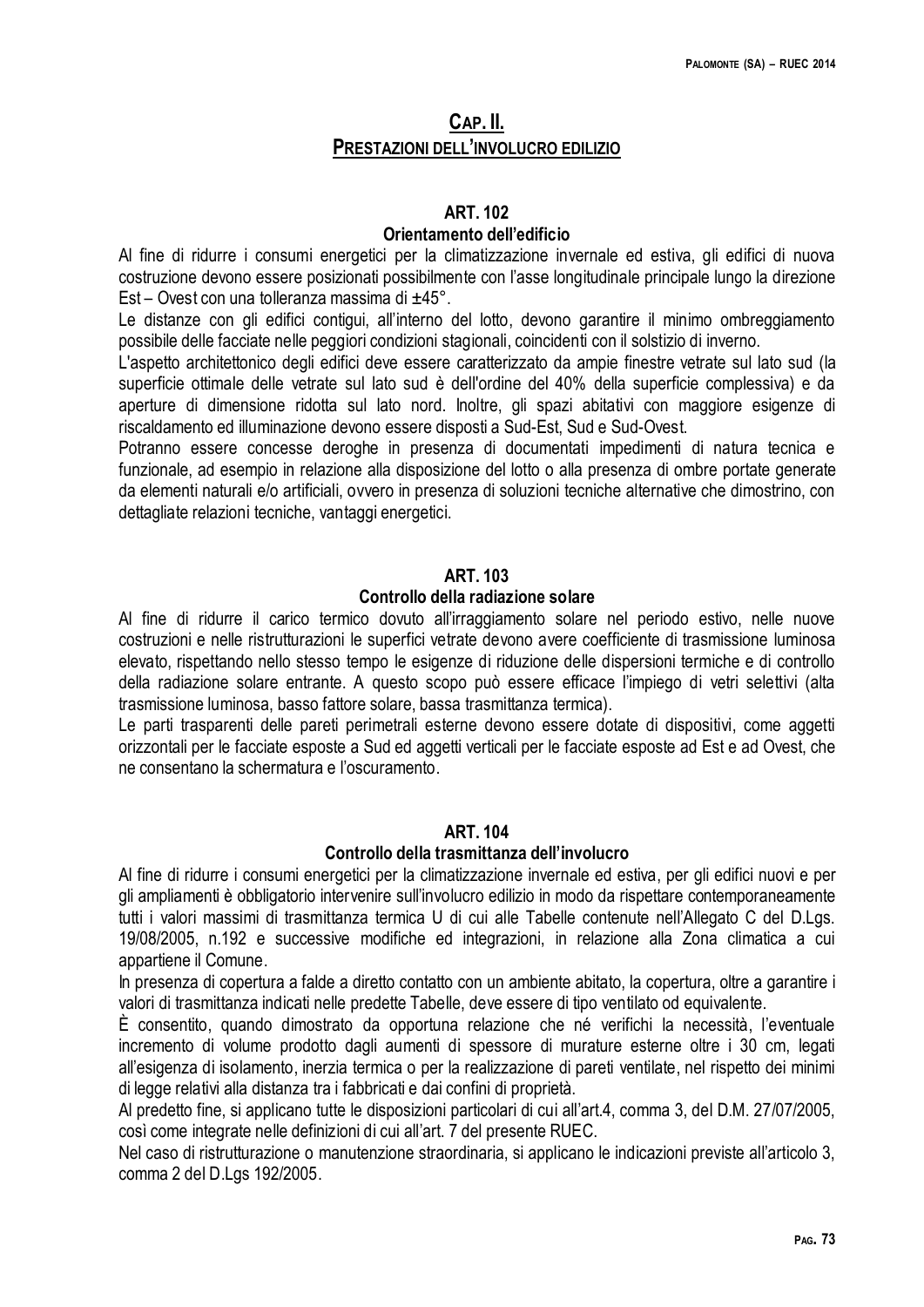# CAP. III. MIGLIORAMENTO DELL'EFFICIENZA DEGLI IMPIANTI

### ART. 105

### Miglioramento efficienza energetica impianti termici

Al fine di ridurre i consumi energetici, per gli edifici nuovi e per gli interventi che prevedono la sostituzione dell'impianto di riscaldamento è obbligatorio l'utilizzo di sistemi di produzione di calore ad alto rendimento. I generatori devono essere dotati della marcatura di rendimento energetico pari a quattro stelle così come definito nell'allegato II del D.P.R. 15.11.1996, n. 660, e certificati conformemente a quanto previsto nel medesimo decreto, utilizzando la temperatura media del fluido termovettore non superiore a 60°C, in corrispondenza delle condizioni di progetto.

È obbligatoria l'installazione di sistemi di regolazione locali che garantiscano il mantenimento della temperatura dei singoli ambienti riscaldati o nelle singole zone aventi caratteristiche di uso e di esposizione uniformi. Gli impianti devono essere dotati di sistemi di contabilizzazione individuale, in modo da consentire una regolazione autonoma indipendente ed una contabilizzazione individuale dei consumi di calore.

### ART. 106

### Impianti centralizzati per la produzione di calore

Al fine di ridurre i consumi energetici, per gli edifici nuovi con un numero uguale o maggiore di quattro unità abitative, o per volumi maggiori di 1.000 mc, è raccomandato l'impiego di impianti di riscaldamento centralizzati ad alto rendimento, che prevedano un sistema di gestione e contabilizzazione individuale dei consumi.

Per tutte le categorie di edifici, così come classificati in base alla destinazione d'uso all'articolo 3 del DPR 26 agosto 1993, n. 412, nel caso di nuova costruzione di edifici pubblici e privati e di ristrutturazione degli stessi conformemente all'articolo 3, comma 2, lettera a), del D.Lgs. 192/2005 e s.m.i., è obbligatoria la predisposizione delle opere, riguardanti l'involucro dell'edificio e gli impianti, necessarie a favorire il collegamento a reti di teleriscaldamento, nel caso di presenza di tratte di rete ad una distanza inferiore a metri 1.000 ovvero in presenza di progetti approvati nell'ambito di opportuni strumenti pianificatori.

### ART. 107

### Miglioramento efficienza impianti elettrici e di illuminazione

Al fine di ottenere una buona distribuzione dell'illuminazione artificiale nell'ambiente, e livelli di illuminamento adeguati, è necessario scegliere e disporre le sorgenti luminose in modo corretto.

Per gli edifici pubblici e del terziario, e per le sole parti comuni degli edifici residenziali, è obbligatorio l'impiego di sorgenti luminose ad elevata efficienza energetica, ed è necessario verificare che abbiano anche buone prestazioni dal punto di vista del colore della luce, in termini di tonalità di colore e di resa cromatica.

È altresì obbligatorio, sempre limitatamente ai predetti casi, l'uso di dispositivi che permettano di contenere i consumi di energia dovuti all'illuminazione, come interruttori locali, interruttori a tempo, sensori di presenza, sensori di illuminazione naturale.

Ai fini del contenimento dell'inquinamento luminoso e del consumo energetico da illuminazione esterna pubblica e privata, infine, è prescritto il rispetto delle disposizioni e dei requisiti tecnici di cui alla L.R. 25 luglio 2002 n.12, che si intendono qui interamente riportati.

Nelle aree comuni (private, condominiali o pubbliche) i corpi illuminanti dovranno essere previsti di diversa altezza per le zone carrabili e per quelle ciclabili/pedonali, ma sempre con flusso luminoso orientato verso il basso per ridurre al minimo le dispersioni verso la volta celeste e il riflesso verso gli edifici.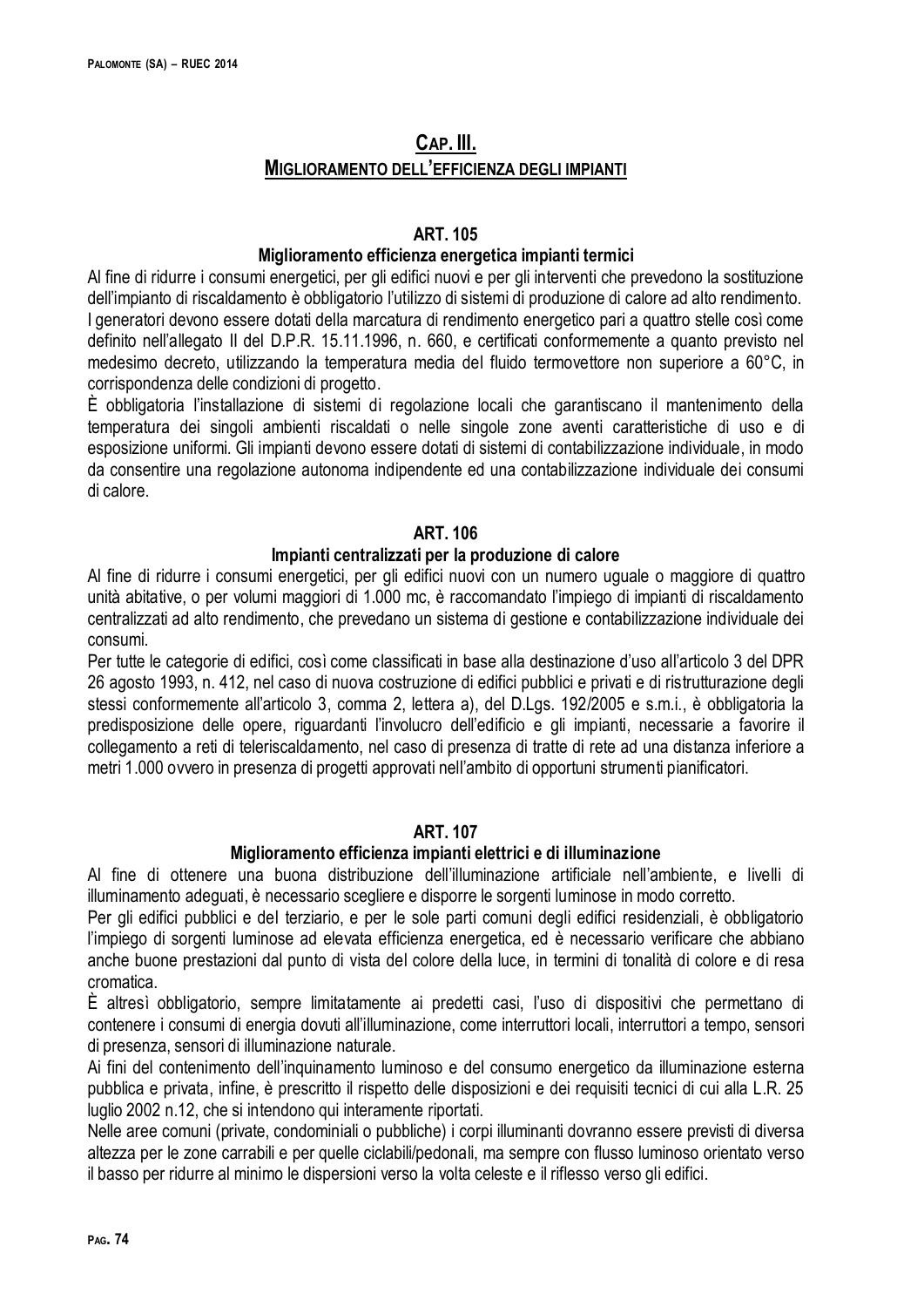# CAP. IV. IMPIEGO DI FONTI ENERGETICHE RINNOVABILI

### ART. 108

#### Acqua calda sanitaria

Fermo restante quanto previsto dal D.Lgs. n.28/2011, per tutte le categorie di edifici, così come classificati in base alla destinazione d'uso all'art.3 del decreto del Presidente della Repubblica 26 agosto 1993, n.412, nel caso di edifici pubblici e privati, è obbligatorio l'utilizzo di fonti rinnovabili per la produzione di energia termica ed elettrica nei termini previsti dalla legislazione vigente in materia.

I collettori devono essere installati su tetti piani, su falde e facciate esposte a sud, sud-est, sud-ovest, fatte salve le disposizioni vigenti per immobili sottoposti a vincoli.

A predetto obbligo si applicano in ogni caso le eccezioni ed esclusioni di cui all'art.3, commi 2 e 3, del D.Lgs. n.192/2005 e s.m.i. .

## ART. 109

### Energia elettrica fotovoltaica

Ai fini della diminuzione dei consumi annuali di energia elettrica degli edifici, è raccomandato l'impiego di generatori di energia elettrica da fonte rinnovabile come pannelli fotovoltaici.

In particolare, fermo restante quanto previsto dal D.Lgs. n.28/2011 e fatto salvo quanto reso obbligatorio dalla legislazione vigente in materia, ove sussistano le condizioni è consigliata l'installazione di impianti solari fotovoltaici allacciati alla rete elettrica di distribuzione, per la produzione di energia elettrica, tali da garantire una produzione energetica non inferiore a 1 kW per ciascuna unità abitativa, compatibilmente con la realizzabilità tecnica dell'intervento. Per i fabbricati industriali, di estensione superficiale non inferiore a 100 metri quadrati, la produzione energetica minima consigliata è di 5 kW.

### CAP. V.

## BENESSERE E QUALITÀ AMBIENTALE E ABITATIVA

### ART. 110

### Ventilazione/Ricambi d'aria

Per garantire una qualità dell'aria interna accettabile, attraverso l'aerazione naturale degli ambienti, che sfrutti le condizioni ambientali esterne e le caratteristiche distributive degli spazi, senza gravare sui consumi energetici per la climatizzazione, negli edifici di nuova costruzione si devono prevedere soluzioni efficaci come:

- l'adozione di serramenti apribili e con infissi a bassa permeabilità all'aria ma tali da garantire adeguati ricambi d'aria di infiltrazione per evitare problemi di condensa superficiale;
- l'adozione di bocchette o di griglie di ventilazione regolabili inserite nel serramento.

## ART. 111

### Clima Acustico

Negli edifici di nuova costruzione, nelle sopraelevazioni, negli ampliamenti o nelle ristrutturazioni di fabbricati esistenti, per tutti i locali classificati dal presente RUEC come A1, A2, S, devono essere adottati i sistemi idonei per garantire un adeguato clima acustico.

In ogni caso, per gli ambienti abitabili, come definiti all'art. 2, comma 1, lettera b) della L.447/1995, fermi restando i valori limite assoluti determinati con riferimento al livello equivalente di rumore ambientale (DPCM 1/3/1991, D.G.R.C. 2436/03), i valori limite differenziali (determinati con riferimento alla differenza tra il livello equivalente di rumore ambientale ed il rumore residuo) debbono essere contenuti e verificati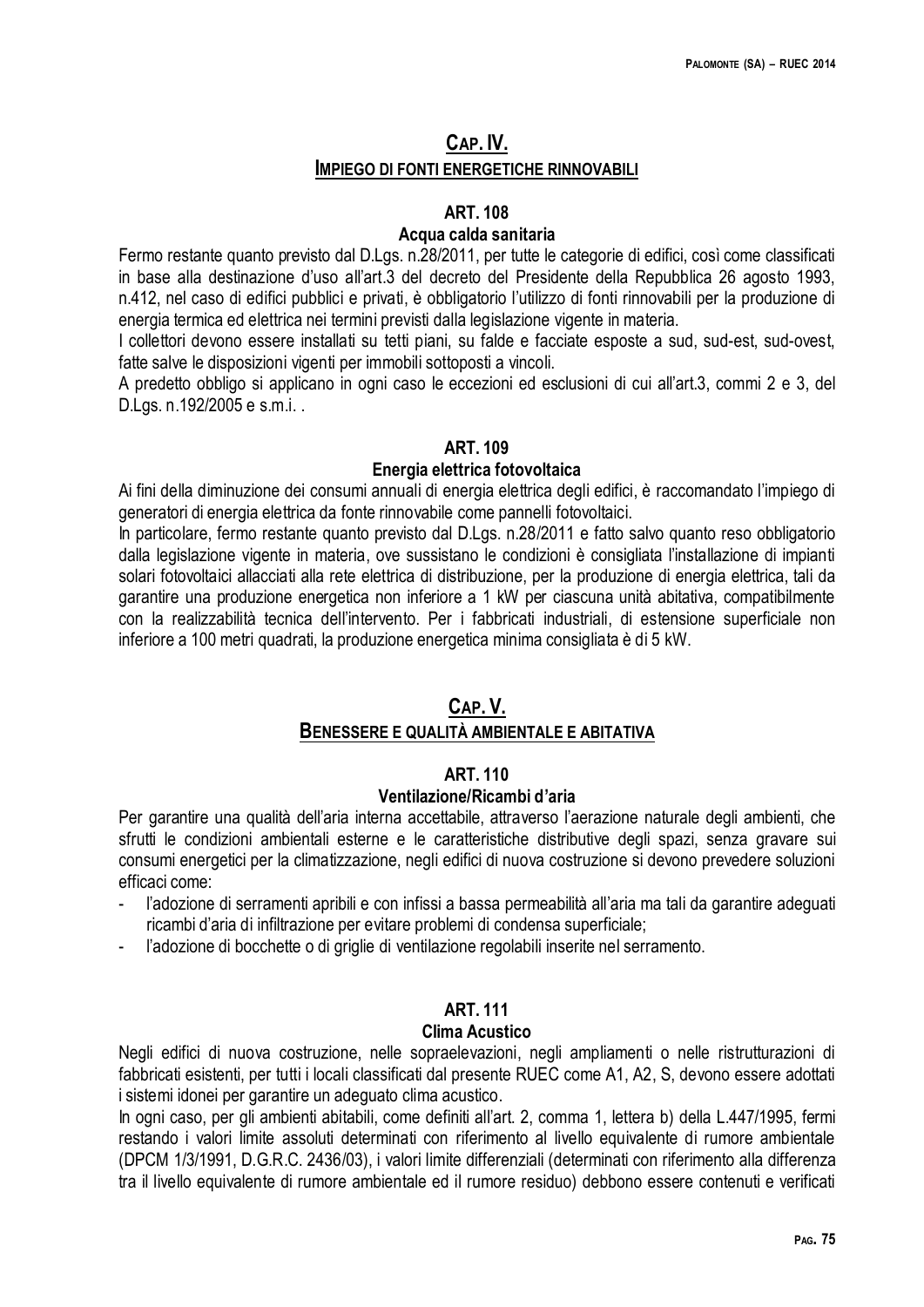come disposto dall'art. 2, comma 2 del DPCM 1/3/1991.

I materiali utilizzati per la costruzione e la loro messa in opera devono garantire un'adeguata protezione acustica ai locali, circa le emissioni di rumore da parte di sorgenti fisse e mobili interne od esterne all'ambiente.

È opportuno distaccare, mediante giunti elastici o simili, le strutture perimetrali del fabbricato dalle pavimentazioni stradali e da qualunque altra struttura rigida esterna.

Per le nuove costruzioni, al fine di ridurre l'esposizione umana al rumore sono stabiliti, conformemente al DPCM 05/12/1997, i valori limite delle grandezze che determinano i requisiti acustici passivi degli edifici come appresso riportato:

Tab. A - Classificazione degli ambienti abitativi

| rap. The cracemodatoric acquitational apitaliti |                                                                          |  |  |
|-------------------------------------------------|--------------------------------------------------------------------------|--|--|
| Categoria A                                     | Edifici adibiti a residenza o assimilabili                               |  |  |
| Categoria B                                     | Edifici adibiti ad uffici e assimilabili                                 |  |  |
| Categoria C                                     | Edifici adibiti ad alberghi, pensioni ed attività assimilabili           |  |  |
| Categoria D                                     | Edifici adibiti ad ospedali, cliniche, case di cura e assimilabili       |  |  |
| Categoria E                                     | Edifici adibiti ad attività scolastiche a tutti i livelli e assimilabili |  |  |
| Categoria F                                     | Edifici adibiti ad attività ricreative o di culto o assimilabili         |  |  |
| Categoria G                                     | Edifici adibiti ad attività commerciali o assimilabili                   |  |  |

Tab. B - Requisiti acustici passivi degli edifici, dei loro componenti e degli impianti tecnologici

| Categorie<br>Tab. A | Parametri |               |           |               |           |
|---------------------|-----------|---------------|-----------|---------------|-----------|
|                     | <b>Kw</b> | $D_{2m,nT,w}$ | Ln,w      | <b>LASmax</b> | LAeg      |
|                     | -.<br>ວະ  |               | 58        | ວວ            | OE.<br>εJ |
|                     | c,<br>ວເ  | 41            | r n<br>სა | კე            | n r<br>vu |
|                     | 50        |               | 58        | აა            | n F<br>23 |
| D                   | ่วเ       |               | 55        | υu            | vu        |

Dove:

| Rw | = indice del potere fonoisolante apparente di partizioni fra ambienti; |
|----|------------------------------------------------------------------------|
|----|------------------------------------------------------------------------|

 $D_{2m,nT,w}$  = indice dell'isolamento acustico standardizzato di facciata;

 $L_{\text{nw}}$  = indice del livello di rumore di calpestio di solai normalizzato;

 $L_{\text{Asmax}}$  = limite di rumorosità degli impianti a funzionamento discontinuo;

 $L_{Aeq}$  = limite di rumorosità degli impianti a funzionamento continuo.

### ART. 112

### Locali di deposito per rifiuti solidi

Per gli edifici nuovi e per quelli interessati da interventi di ristrutturazione edilizia estesa all'intero immobile, devono essere previsti appositi locali al piano terreno o interrato, riservati esclusivamente ai contenitori destinati alla raccolta differenziata dei rifiuti solidi urbani.

Tali locali devono essere dimensionati in rapporto alle caratteristiche volumetriche e funzionali degli edifici medesimi, entro un limite del 5% della volumetria lorda per ogni singola unità immobiliare e comunque per un minimo di 8 mq. di superficie.

Devono essere ubicati in prossimità e allo stesso livello della strada, con accesso diretto dall'esterno e devono essere facilmente raggiungibili dalle scale e/o dagli ascensori.

Se ubicati nel fabbricato, essi devono essere dotati di un sistema di ventilazione realizzato con tubazione di sezione non inferiore a cmq 250, con sbocco all'esterno, preferibilmente sulla copertura; se ubicati all'esterno, il ricambio dell'aria deve essere assicurato mediante apposita griglia con superficie minima di cmq 2000. Detti depositi devono avere pareti impermeabilizzate ed essere muniti di scarico sifonato.

Detti locali, non computabili ai fini planovolumetrici, se esterni al fabbricato devono rispettare le distanze dalle strade e dai confini di proprietà.

Qualora la tipologia edilizia lo consenta, si può attivare con l'ausilio di apposite attrezzature (composter), la produzione casalinga di compost. Tali attrezzature consentono di evitare la produzione di percolati e di odori sgradevoli, e quindi di poter procedere al compostaggio anche in presenza di piccole aree verdi. Il compost prodotto può essere utilizzato come ammendante per aree verdi condominiali o piccoli orti di pertinenza dell'edificio, abbattendo così anche i costi di trasporto per il conferimento all'impianto.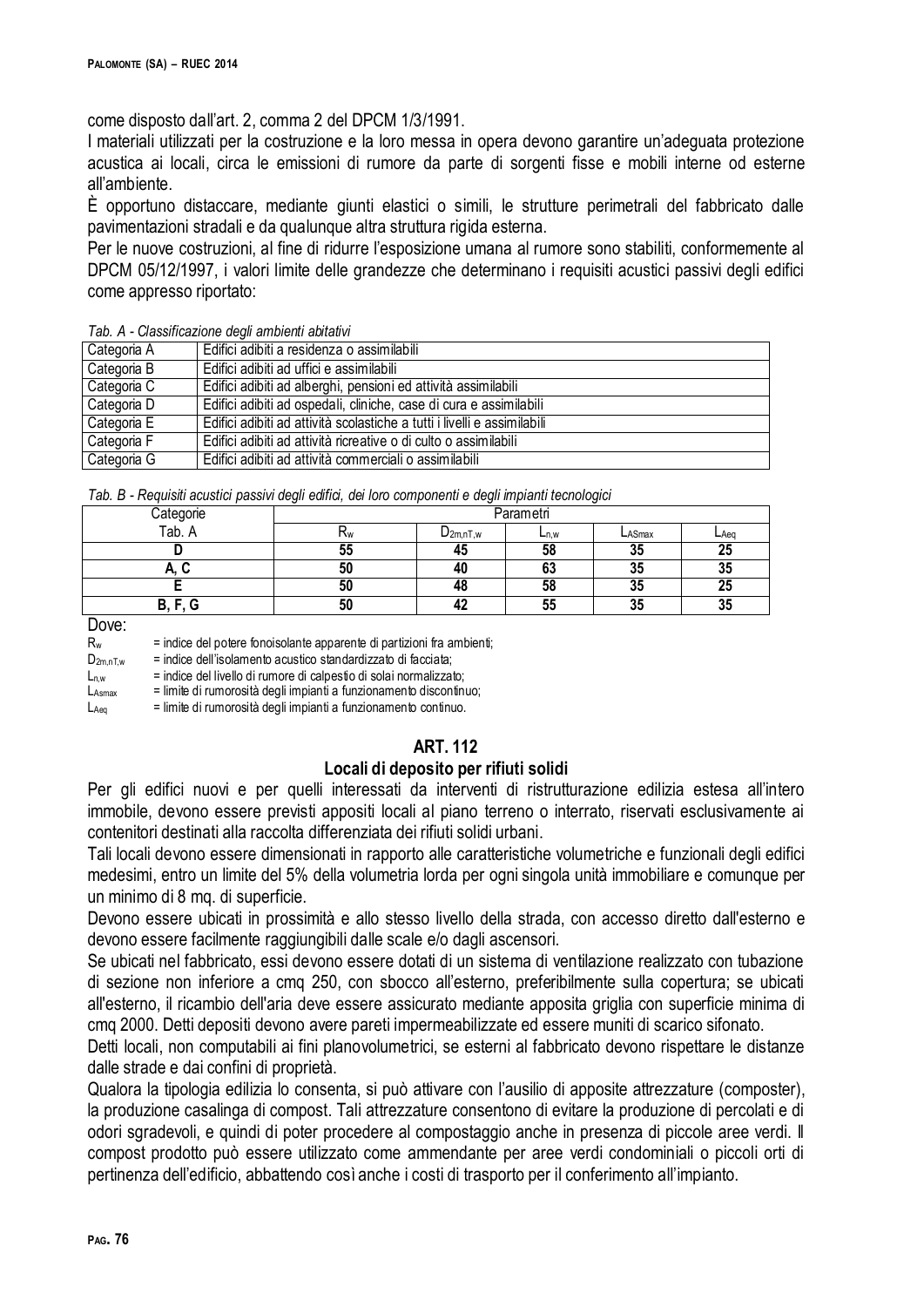### Antenne centralizzate – Impianti di condizionamento

Nelle nuove costruzioni e negli interventi di manutenzione straordinaria riguardanti le coperture di edifici con più unità immobiliari, è obbligatoria l'installazione di un'unica antenna centralizzata da collocare, ove possibile, sulla falda opposta a quella prospiciente la strada pubblica.

Sono vietate le discese, non confinate in cavidotti, delle antenne mediante cavi esterni.

Per l'installazione delle antenne paraboliche nel centro storico, dovrà aversi cura del rispetto dei valori architettonici ed ambientali.

Sono vietate le installazioni "a vista" delle unità esterne degli impianti di condizionamento (unità condensanti/compressori) sui prospetti principali e sulle facciate degli edifici visibili dalla pubblica via o prospettanti gli spazi di verde pubblico.

L'installazione potrà essere effettuata nei prospetti posteriori degli edifici, nei cavedi, e nelle porzioni dei prospetti non visibili dalla strada pubblica o dagli spazi pubblici.

### ART. 114

### Riduzione effetti del gas radon

Per controllare la migrazione del gas radon dai terreni agli ambienti interni è necessario, per le nuove costruzioni in aree ad alto rischio di radon, ventilare adeguatamente gli ambienti interrati e realizzare delle membrane di separazione ben sigillate tra le aree interrate e gli ambienti occupati.

## CAP. VI.

## CONTENIMENTO DEL CONSUMO DI ACQUA

### ART. 115

### Gestione acque piovane - Contenimento rifiuti liquidi - Contenimento consumi acqua potabile

Ai fini della riduzione del consumo di acqua potabile, è obbligatoria l'adozione di dispositivi per la regolazione del flusso di acqua dalle cassette di scarico dei servizi igienici, in base alle esigenze specifiche.

Le cassette devono essere dotate di un dispositivo comandabile manualmente che consenta la regolazione, prima dello scarico, di almeno due diversi volumi di acqua: il primo compreso tra 7 e 12 litri e il secondo compreso tra 5 e 7 litri. Per gli edifici esistenti il provvedimento si applica nel caso di rifacimento dell'impianto idrico-sanitario.

La progettazione deve prevedere la predisposizione di sistemi di captazione, filtro e accumulo delle acque meteoriche, provenienti dal coperto degli edifici così come da spazi chiusi ed aperti, per consentirne l'impiego per usi compatibili (tenuto conto anche di eventuali indicazioni dell'ASL competente per territorio). Sono da considerarsi usi compatibili gli scopi di seguito esemplificati:

A) Usi compatibili esterni agli organismi edilizi:

- annaffiatura delle aree verdi pubbliche o condominiali;
- lavaggio delle aree pavimentate;
- usi tecnologici e alimentazione delle reti antincendio.

B) Usi compatibili interni agli organismi edilizi.:

- alimentazione delle cassette di scarico dei W.C.;
- alimentazione di lavatrici (se a ciò predisposte);
- distribuzione idrica per piani interrati e lavaggio auto;
- usi tecnologici relativi, ad es., sistemi di climatizzazione passiva/attiva.

Si devono, inoltre, osservare le seguenti prescrizioni per la raccolta delle acque meteoriche: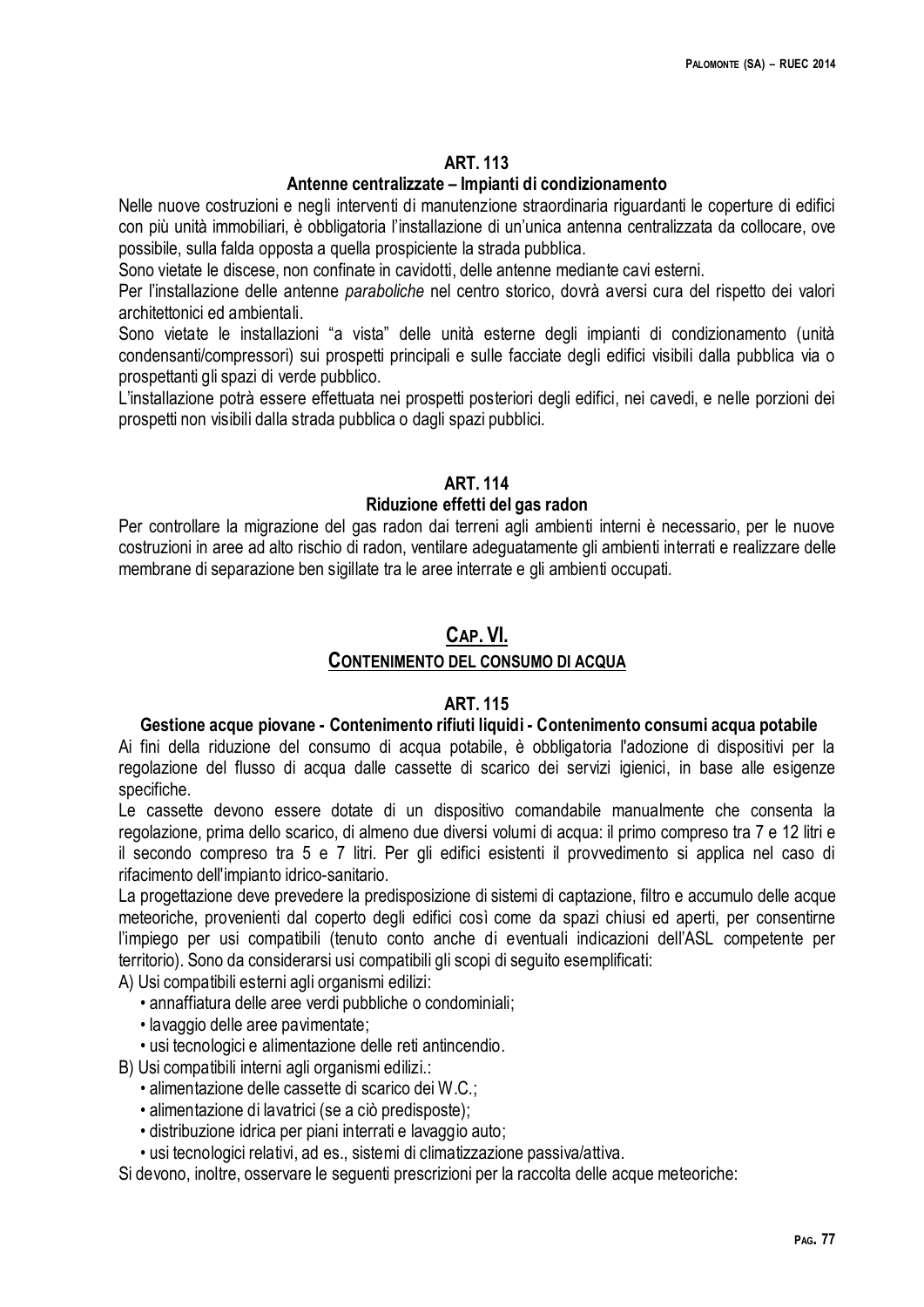1) Comparti di nuova edificazione: per l'urbanizzazione dei nuovi comparti edificatori i piani attuativi dovranno prevedere, quale opera di urbanizzazione primaria, la realizzazione di apposite cisterne di raccolta dell'acqua piovana, della relativa rete di distribuzione e dei conseguenti punti di presa per il successivo riutilizzo, da ubicarsi al di sotto della rete stradale, dei parcheggi pubblici o delle aree verdi e comunque in siti orograficamente idonei. La quantità di acqua che tali cisterne dovranno raccogliere dipenderà dalla massima superficie coperta dei fabbricati da realizzarsi nell'intero comparto e non dovrà essere inferiore a 50 l/mq;

2) Comparti già edificati: l'acqua proveniente dalle coperture dovrà essere convogliata in apposite condutture sottostanti la rete stradale, all'uopo predisposte in occasione dei rifacimenti di pavimentazione o di infrastrutture a rete, comprensive delle relative reti di distribuzione e dei conseguenti punti di presa.

Per le nuove edificazioni e per gli interventi riguardanti gli impianti si devono osservare le seguenti prescrizioni per il contenimento dei consumi di acqua potabile: prevedere l'impiego di sistemi per la riduzione dei consumi, come aeratori per i rubinetti, cassette di cacciata a doppio tasto, ecc. .

### ART. 116

### Permeabilità delle aree esterne

Al fine di aumentare la capacità drenante favorendo la riserva d'acqua con conseguenti risparmi di costi d'irrigazione e di ridurre l'impatto ambientale delle superfici carrabili-calpestabili, per gli edifici nuovi e per quelli interessati da interventi di ristrutturazione edilizia delle aree pertinenziali esterne, il progetto deve prevedere la presenza di soluzioni progettuali che consentano il rapporto tra l'area delle superfici esterne calpestabili permeabili e l'area esterna di pertinenza del sito almeno fino al 50%.

L'intervento deve prevedere la possibilità di mantenere un'altissima capacità drenante, di aerazione e compattezza consentendo la calpestabiltà / carrabilità della superficie con una molteplicità di condizioni di carico, impedendo lo sprofondamento del terreno e la rapida distribuzione delle acque con conseguente riapprovvigionamento delle falde acquifere, e l'utilizzo di prodotti realizzati con materiali ecologici, non inquinanti, riciclati e riutilizzabili.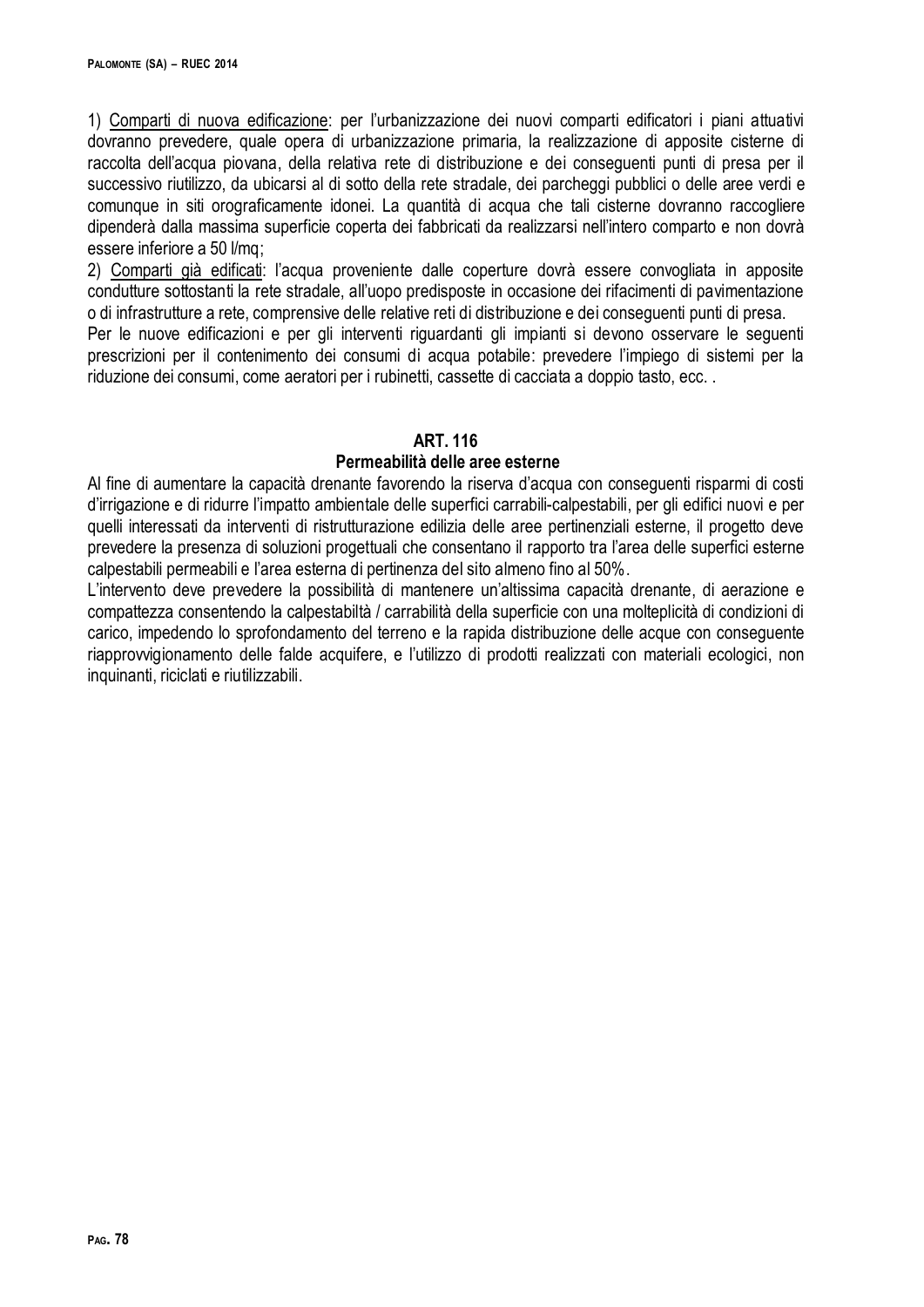# TITOLO V – SICUREZZA ANTINCENDIO E BARRIERE ARCHITETTONICHE

# CAP. I.

# PRESCRIZIONI ANTINCENDIO

### ART. 117

### Caratteristiche dei fabbricati di altezza inferiore a 24 m.

Ai fini della prevenzione degli incendi, si intendono qui richiamate le norme di cui al DPR 577/1982, al DM 08/03/1985 e al DM 246/1987.

Nei fabbricati di altezza inferiore a 24 m devono essere rispettate le seguenti prescrizioni:

1) le gabbie delle scale e degli ascensori e dei relativi accessi e disimpegni non devono avere alcuna comunicazione con magazzini, depositi, negozi, laboratori e comunque con locali destinati esclusivamente ad abitazione e ad uffici;

2) le rampe delle scale ed pianerottoli devono avere strutture portanti in cemento armato o altri materiali resistenti al fuoco e all'urto. La larghezza minima delle rampe e dei pianerottoli delle scale che disimpegnano più di una unità immobiliare non può essere inferiore a m 1,00, fatte salve le norme specifiche che richiedono dimensioni maggiori. Tale larghezza, se il fabbricato non è servito da ascensore, deve essere aumentata di cm 10 ogni due piani serviti oltre i primi due.

3) ogni scala può servire al massimo una superficie coperta non superiore a mq 400;

4) le pareti delle gabbie delle scale, non portanti, e degli ascensori devono avere uno spessore minimo di cm 14 se in muratura di mattoni pieni e di cm 15 se in calcestruzzo armato;

5) scale ed ascensori possono arrivare alle cantine solo in corrispondenza di zone scoperte e disimpegni aerati direttamente dall'esterno con superficie minima di mq 0,50 e provvisti di porta metallica;

6) tutti gli insediamenti le cui unità abitative presentano i prospetti provvisti di piani non raggiungibili con auto-scala aerea ovvero presentano gli androni delle scale e del cortile non direttamente accessibili dalla pubblica via e comunque condizionati da recinzioni, delimitazioni e simili e non sono servite da scale a prova di fumo, devono essere raggiungibili tramite un passaggio carrabile, idoneo al transito degli automezzi di soccorso dei Vigili del Fuoco.

# ART. 118

### Centrali termiche

A) Centrale termica a combustibile liquido:

1) le strutture dei locali devono avere le caratteristiche di resistenza al fuoco previste dalle vigente disposizioni in materia;

2) il canale da fumo ed il camino, nonché la camera di raccolta, devono essere conformi alle vigenti norme antismog; essi non possono essere ubicati all'interno di autorimesse, magazzini, ecc. La separazione da detti locali (fermo restando l'osservanza delle norme antismog) deve essere realizzata con strutture in calcestruzzo armato prive di aperture;

3) nella realizzazione degli impianti (caldaia, serbatoio, canale da fumo, camera di raccolta ecc.) devono essere osservate le norme vigenti.

4) qualora il deposito di olio combustibile o di gasolio superi i 25 mc deve essere richiesto alla Prefettura competente il relativo decreto per l'autorizzazione all'esercizio del deposito stesso.

B) Centrale termica a gas di rete:

1) le aperture di aerazione del locale caldaia devono risultare di superficie non inferiore a quella indicata nei dati caratteristici dell'impianto termico e comunque non inferiore a mq 0,50;

2) le strutture dei locali e dei relativi impianti devono essere realizzate con le caratteristiche previste dalle vigenti disposizioni;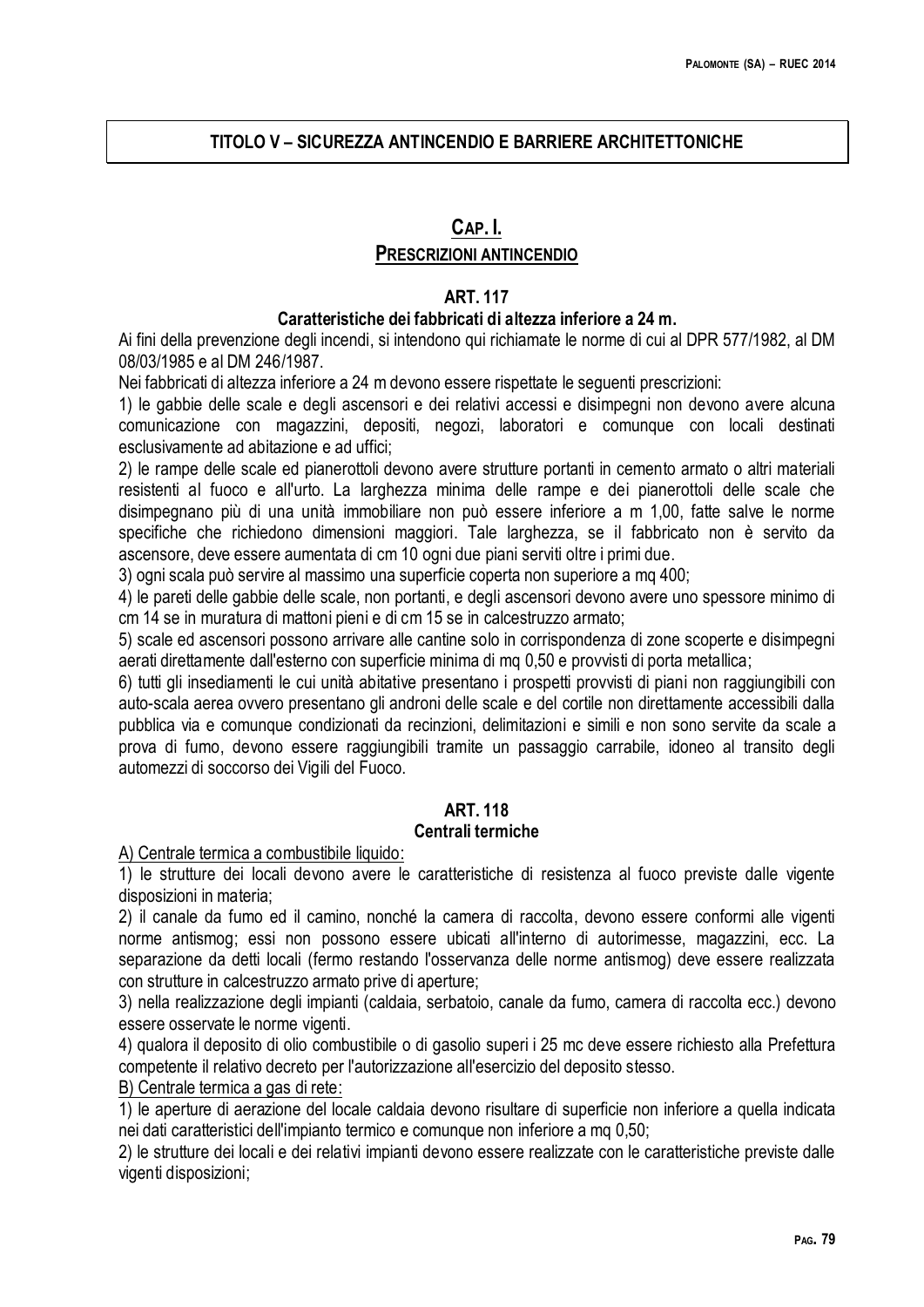3) il misuratore del gas deve essere installato all'esterno dello stabile;

4) tutti i materiali, gli apparecchi, le installazioni e gli impianti alimentati con gas combustibile devono essere realizzati in conformità alle leggi vigenti per la salvaguardia della sicurezza di cose e persone.

# ART. 119

# Autorimesse

Per la costruzione e l'esercizio di autorimesse si applicano le norme antincendio di cui al D.M. Interno 01/02/1986 - G.U. n. 38 del 15/02/1986 e, per le autorimesse pubbliche, le norme di igiene del lavoro di cui al D.Lgs..09/04/2008, n.81.

Le autorimesse ad uso privato con numero di autoveicoli non superiore a 9, ai fini delle norme di prevenzione degli incendi, devono rispettare le seguenti prescrizioni:

- le eventuali comunicazioni con i locali dell'edificio a diversa destinazione devono essere protette con porta resistente al fuoco per non meno di 30 minuti, dotata di chiusura automatica;
- la superficie di aerazione naturale non deve essere inferiore a 1/30 della superficie in pianta;
- l'altezza del locale non deve essere inferiore a 2.20 metri:
- le strutture orizzontali e verticali devono avere una resistenza al fuoco non inferiore a 60 minuti, nel caso di autorimesse situate in edifici pluriuso, o essere incombustibili e di classe I di reazione al fuoco se del tipo isolato.

L'indicazione circa il numero massimo di autoveicoli che si intendono ricoverare deve risultare da apposita dichiarazione rilasciata al Comune sotto la responsabilità del titolare del diritto all'uso del locale, al quale compete l'obbligo dell'osservanza delle norme precedenti.

Per le autorimesse di tipo diverso si applica la normativa specifica vigente.

Ai fini della fruibilità generale della struttura edilizia, l'autorimessa deve essere servita da ascensori che arrivino alla stessa quota dell'autorimessa, singola o condominiale, ovvero essere raccordata, alla quota di arrivo dell'ascensore ove esista, con rampe pedonali aventi pendenza max dell'8%.

## ART. 120

### Criteri di sicurezza per impianti domestici di gas liquefatto

Gli impianti per usi domestici funzionanti con gas liquefatto devono essere realizzati a norma della L. 818/1984 e succ. mod., soddisfacendo, inoltre, i seguenti requisiti:

- a) le bombole di gas liquefatto debbono essere collocate all'interno del locale di utilizzazione, in vani chiusi verso l'interno, apribili ed aerati permanentemente verso l'esterno;
- b) le tubazioni fisse metalliche debbono essere protette in corrispondenza delle murature con guaine metalliche, aperte verso l'esterno, chiuse ermeticamente verso l'interno e munite di valvole d'interruzione del flusso;
- c) la tubazione flessibile di collegamento tra la tubazione fissa e l'apparecchio utilizzatore deve essere realizzata con materiale resistente all'usura e all'azione chimica del gas liquefatto, con giunti atti ad evitare fughe di gas.

### ART. 121

### Criteri di sicurezza per impianti centralizzati di riscaldamento e condizionamento

Gli impianti di riscaldamento e di condizionamento per edifici di abitazione, uffici, negozi e simili oltre ad essere realizzati secondo le disposizioni vigenti in merito e, quando ne ricorra la necessità, secondo le disposizioni per i luoghi di pubblica frequenza, devono osservare le norme seguenti:

a) il locale destinato a centrale deve essere accessibile direttamente dall'esterno mediante porta apribile verso l'esterno; salvo i casi in cui ciò sia impossibile e comunque dietro specifica autorizzazione dell'autorità comunale. In ogni caso, tale porta deve prospettare su spazi privati e non su spazi pubblici;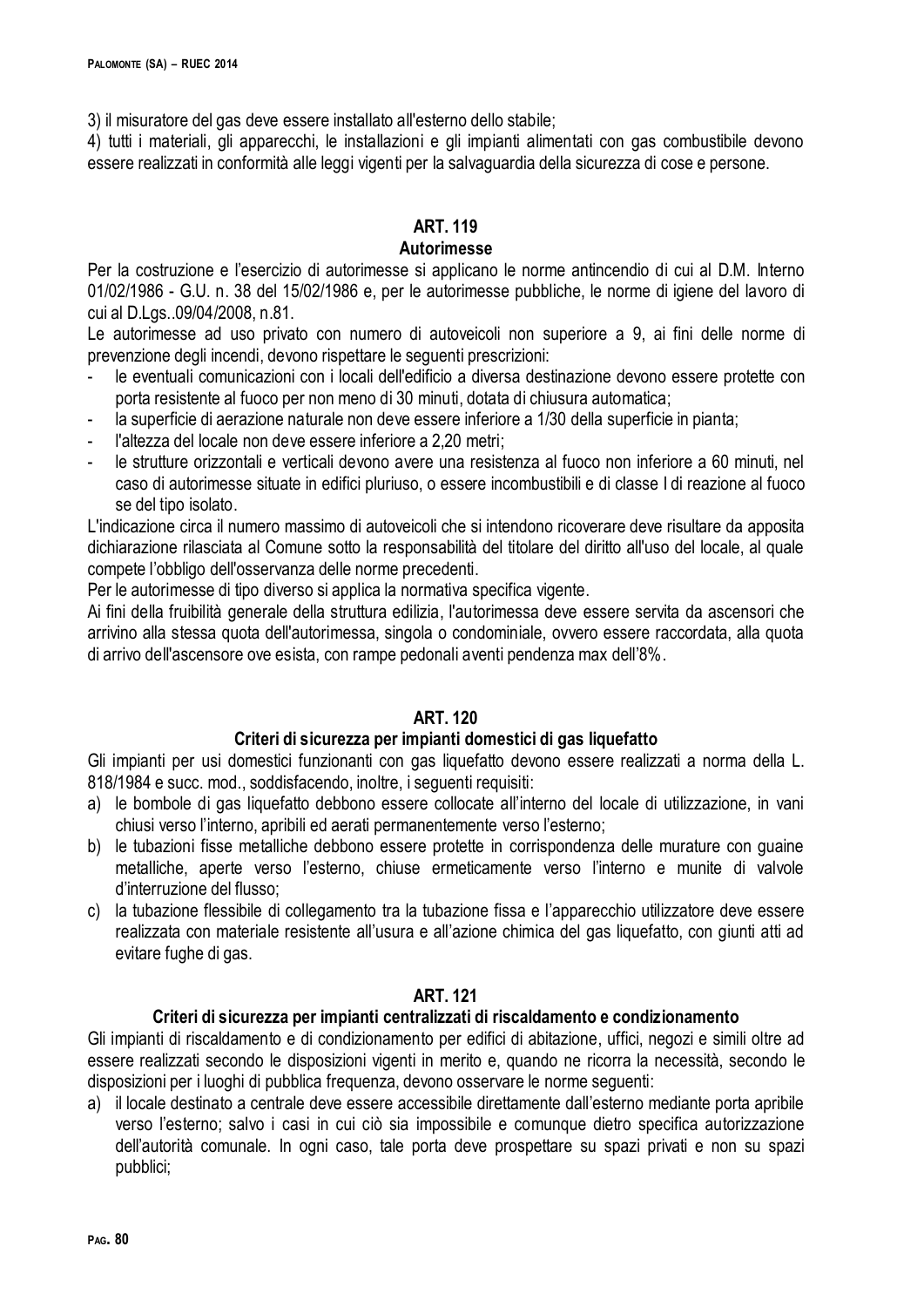- b) il rifornimento del carburante di qualsiasi genere deve avvenire in modo che l'automezzo rifornente possa sostare senza intralciare la sede stradale; possono essere utilizzate a tale scopo le aree per parcheggio purché adeguatamente ubicate;
- c) prese ed uscite d'aria di impianti di condizionamento di qualsiasi dimensione non possono aprirsi su spazi pubblici se non ad almeno 2,50 m dal marciapiede o, ove questo manca, dalla sistemazione esterna al fabbricato.

#### Rinvio a leggi particolari

Ascensori o montacarichi con relativi vani di corsa, impianti elettrici e termici, autorimesse, depositi di materiali infiammabili, ecc. sono soggetti alle norme e prescrizioni tecniche emanate degli enti preposti, che qui si intendono richiamate, al pari delle regolamentazioni specifiche valevoli per sale di spettacolo, edifici collettivi, alberghi, scuole, collegi, ospedali, case di cura, industrie, impianti sportivi, ecc.

# CAP. II. ELIMINAZIONE BARRIERE ARCHITETTONICHE

### ART. 123

### Prescrizioni e norme generali

Per facilitare la vita di relazione di tutti i cittadini, compresi gli anziani o i portatori di minorazioni, le costruzioni dovranno essere realizzate nel pieno rispetto delle prescrizioni tecniche, necessarie a garantire l'accessibilità, l'adattabilità, e la visibilità degli edifici privati e di edilizia residenziale pubblica sovvenzionata e agevolata, ai fini del superamento e dell'eliminazione delle barriere architettoniche, di cui al DM 236/89 recante il Regolamento di Attuazione dell'art. 1 della L. 13/1989.

Le soluzioni urbanistico-edilizie dovranno essere finalizzate all'eliminazione delle barriere architettoniche negli edifici, spazi e servizi pubblici ai sensi del DPR 503/1996.

Per barriera architettoniche si intendono:

- a) gli ostacoli fisici che sono fonte di disagio per la mobilità di chiunque ed in particolare di coloro che, per qualsiasi causa, hanno una capacità motoria ridotta o impedita in forma permanente o temporanea;
- b) gli ostacoli che limitano o impediscono a chiunque la comoda e sicura utilizzazione di spazi, attrezzature o componenti;
- c) la mancanza di accorgimenti e segnalazioni che permettono l'orientamento e la riconoscibilità dei luoghi e delle fonti di pericolo per chiunque e in particolare per i non vedenti, per gli ipovedenti e per i non udenti.

Il rilascio del Permesso di Costruire da parte del Responsabile del Settore UTC, per la costruzione, la ristrutturazione o la modificazione di edifici e attrezzature, nonché per le opere di urbanizzazione primaria e secondaria (spazi verdi e di parcheggio, percorsi pedonali, ecc.), è subordinato alla verifica, da parte dell'Amministrazione Comunale, del rispetto delle norme di cui al DM 236/1990, che qui si intende integralmente richiamato. È fatto obbligo all'Amministrazione Comunale l'approvazione del Piano Urbanistico di Circolazione Urbana a servizio dei portatori di handicap e delle categorie svantaggiate, entro e non oltre un anno a far data dall'approvazione del presente Regolamento Urbanistico Edilizio Comunale.

Il rilascio dell'autorizzazione di agibilità e/o abitabilità, nonché della licenza di esercizio quando prescritta, è condizionato alla verifica della conformità dell'opera realizzata all'art. 11 del DM 236/1989.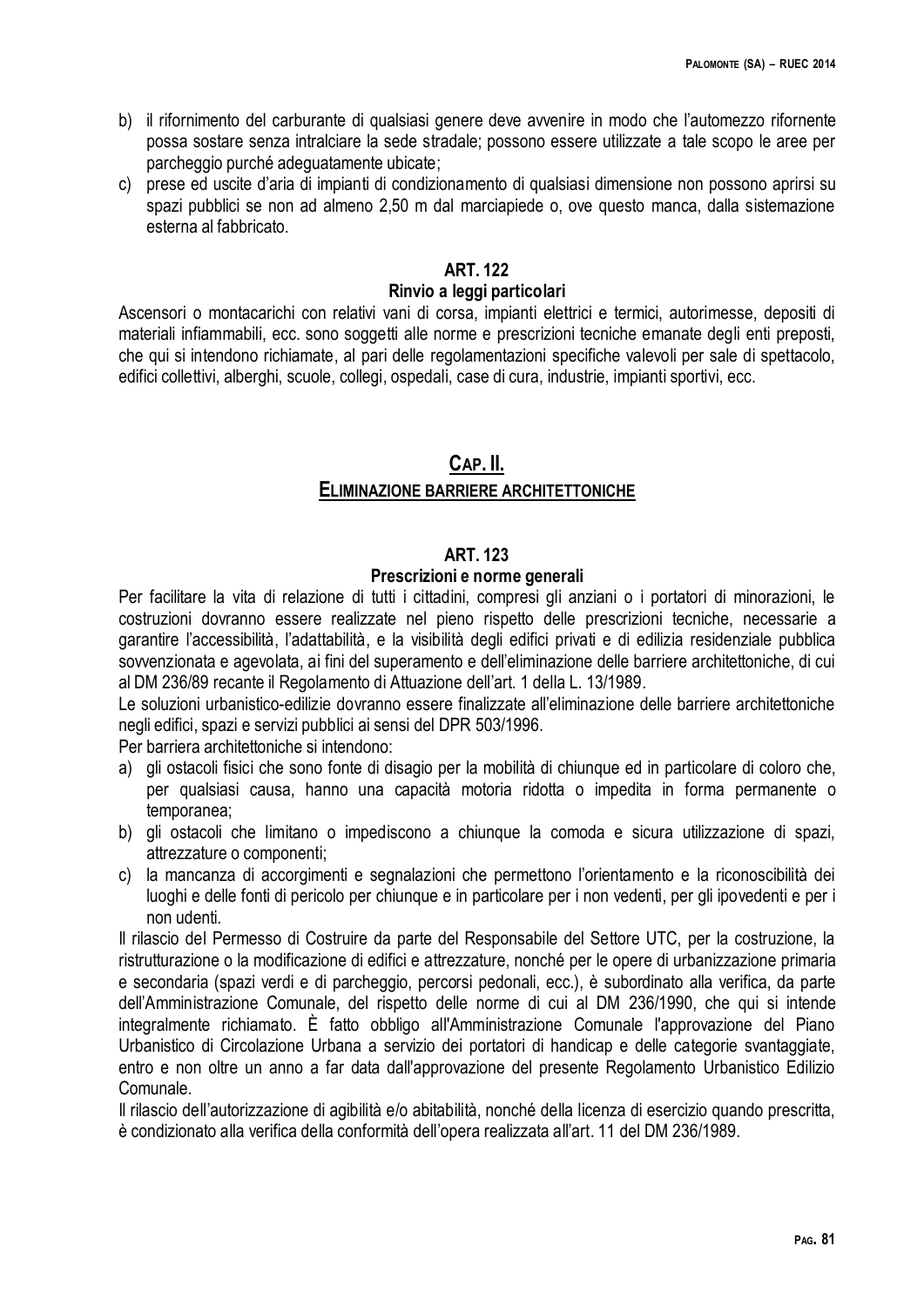### Criteri generali di progettazione

Gli edifici dovranno essere progettati e costruiti in conformità al DPR 384/1978, alla L. 13/1989, al DM 236/1989, alla L. 118/1971, alla Circ. Min. LL.PP. n. 4809 del 19/06/1968 e alla Circ. Min. Interno n. 1010068/13500.A del 22/03/1972.

Si considerano tre livelli di qualità dello spazio costruito: accessibilità, visitabilità, adattabilità.

1) Fermo restando il rispetto della normativa innanzi citata; la progettazione degli spazi accessibili è inderogabilmente sottoposta alle seguenti prescrizioni:

- a) porte: deve essere garantito il passaggio della persona in carrozzina attraverso il dimensionamento e la tipologia della porta e l'adeguata sistemazione degli spazi antistanti e retrostanti;
- b) pavimenti: i pavimenti devono essere orizzontali, complanari e non sdrucciolevoli, in modo da garantire la massima sicurezza. I dislivelli e le irregolarità, qualora presenti, devono essere segnalati per mezzo di variazioni cromatiche;
- c) infissi interni: le finestre, le porte-finestre, ecc., devono garantire il facile utilizzo da parte di persone disabili, sia per la tipologia che per la collocazione dei meccanismi di apertura;
- d) terminali impianti: tutti gli interruttori, regolatori, campanelli, ecc., degli impianti (elettrici, idrici, del gas, di condizionamento, di riscaldamento, di allarme e di comunicazione) devono essere facilmente individuabili per le persone con difficoltà sensoriali e raggiungibili anche dalle persone in carrozzina.
- e) servizi igienici lavabo: nei locali adibiti a servizi igienici deve essere garantito l'accesso e l'utilizzo dei sanitari anche alla persona disabile, prevedendo spazi sufficienti alle manovre di una carrozzina. Le porte devono essere scorrevoli e con apertura verso l'esterno. Il lavandino deve permettere l'accostamento frontale della persona in carrozzina.
- f) w.c., bidè: deve essere garantito l'accostamento laterale della carrozzina alla tazza e, ove presente, al bidè. In caso di adeguamento è consentita l'eliminazione del bidè per garantire un adeguato spazio per l'accostamento al w.c.
- g) doccia, vasca: deve essere garantito l'accostamento della carrozzina alla vasca ed il trasferimento dalla carrozzina al sedile della doccia.
- h) cucina: preferibilmente le attrezzature per la preparazione e la cottura dei cibi devono essere posti sulla stessa parete o su pareti contigue, garantendo la continuità del piano di lavoro. La persona in carrozzina deve potersi accostare ai principali apparecchi.
- i) balconi e terrazze: gli spazi di pertinenza degli alloggi debbono essere accessibili e sicuri.
- j) percorsi orizzontali: corridoi e percorsi orizzontali devono avere un andamento il più possibile regolare, i cambiamenti di direzione devono essere evidenziati, la larghezza dei percorsi deve garantire un agevole accesso agli alloggi.
- k) scale: le scale devono presentare un andamento regolare ed omogeneo per tutto il loro sviluppo; le rampe devono avere possibilmente lo stesso numero di gradini e questi ultimi devono avere la stessa alzata e pedata. Inoltre le scale delle parti comuni degli edifici aperti al pubblico devono: permettere il passaggio di due persone, il transito di una barella (con inclinazione massima del 15%), arrestare la caduta di un corpo tramite un limitato sviluppo della rampa o per mezzo di un ripiano, avere il corrimano su entrambi i lati, essere dotate di illuminazione naturale e/o artificiale e percepibili anche ai non vedenti.
- l) rampe: la rampa deve permettere alla persona che fa uso di carrozzina di superare agevolmente e senza eccessivo affaticamento un dislivello.
- m) ascensore: le dimensioni della cabina, il sistema di apertura delle porte, di livellamento al piano, il posizionamento della bottoniera e i tempi di apertura e chiusura devono garantirne l'uso da parte di una persona in carrozzina.
- n) servoscala: tale apparecchiatura è consentita in alternativa a rampe od ascensori per gli interventi di adeguamento o per superare dislivelli contenuti.
- o) elevatore: tale apparecchiatura è consentita in alternativa a rampe od ascensori per gli interventi di adeguamento o per superare dislivelli contenuti. Deve essere dotata di sistemi anticaduta,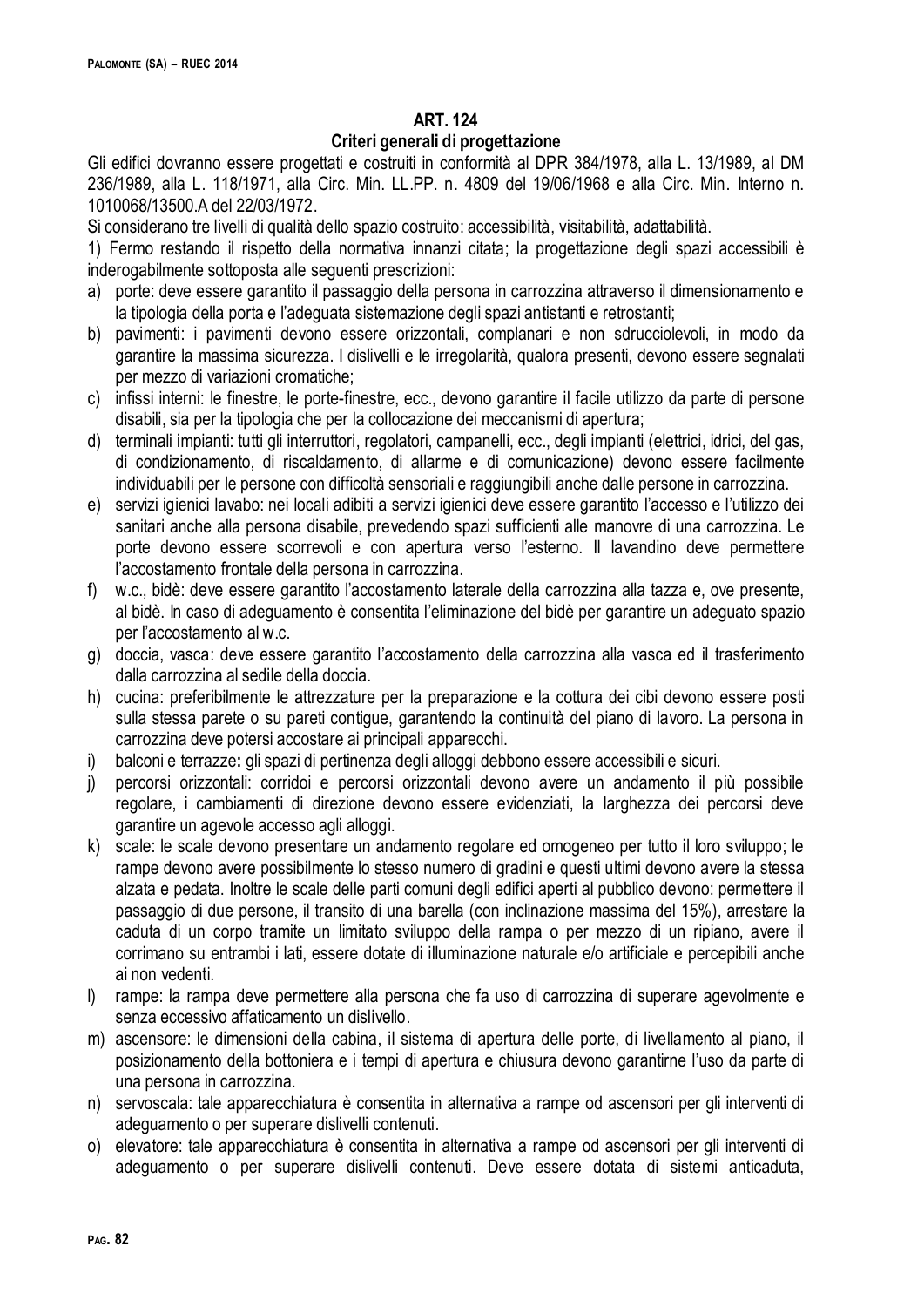anticesoiamento, antischiacciamento, antiurto, di sicurezza elettrica e di sicurezza meccanica.

- p) autorimesse: devono essere agevolmente collegate con gli spazi esterni e con gli apparecchi di risalita. Negli edifici aperti al pubblico un posto su cinquanta deve essere riservato per i veicoli delle persone disabili.
- q) percorsi esterni: devono presentare un andamento regolare e svolgersi in orizzontale o con pendenze minime.
- r) parcheggi: debbono essere complanari o raccordati mediante rampe alle aree pedonali.

2) Per i criteri di progettazione relativi alla visitabilità e alla adattabilità sono interamente richiamati gli artt. 5 e 6 del DM 236/1989.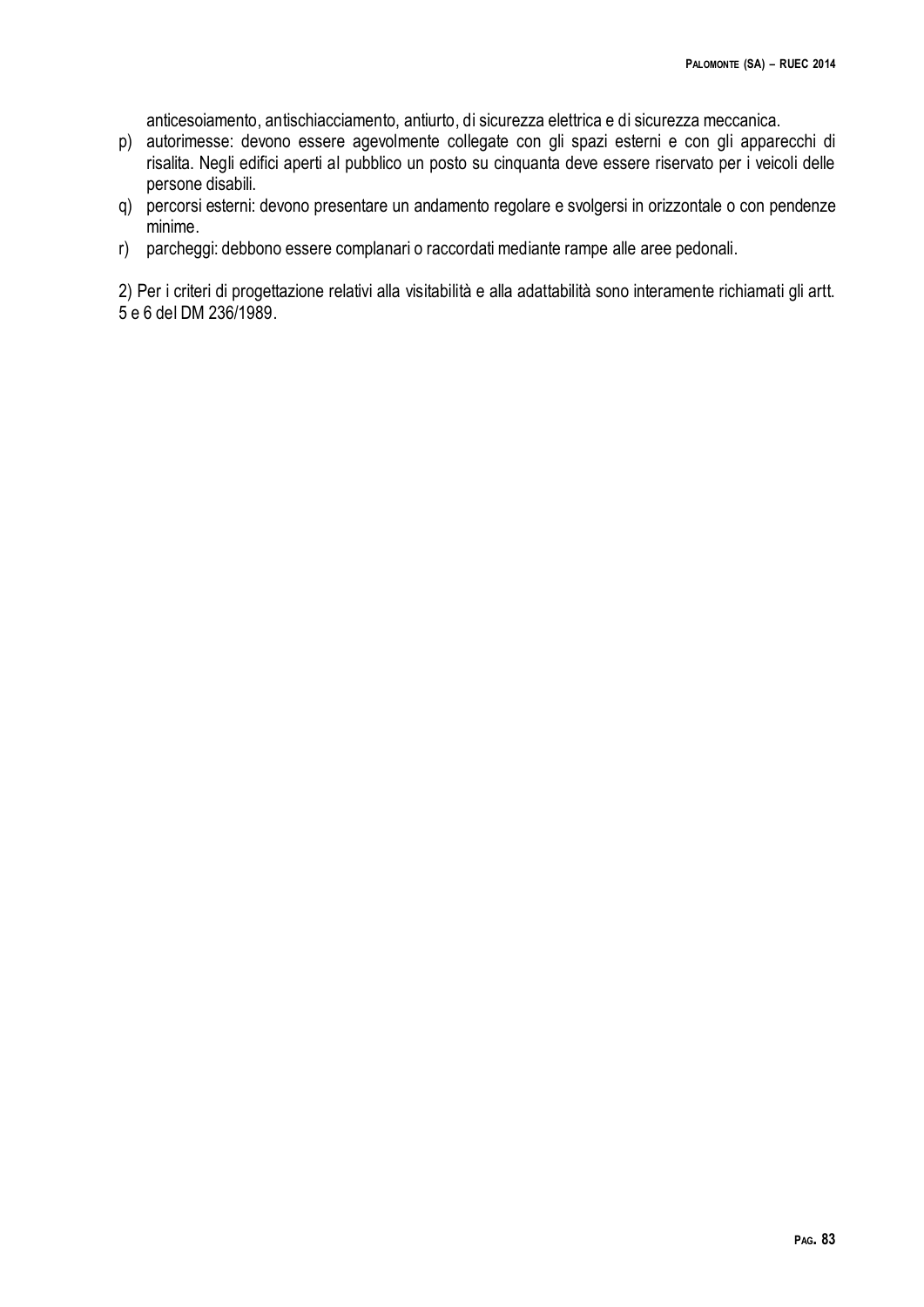# TITOLO VI - NORME DI TUTELA SPECIALE DELLA CITTÀ STORICA

# ART. 125

### Tutela speciale del Centro Storico

Nel "Centro Storico" come individuato dal Piano Urbanistico Comunale e nelle zone comunque caratterizzate da particolare interesse storico-artistico-ambientale e dalla diffusa presenza di edifici e di elementi architettonici di notevole pregio, anche qualora perimetrate ai sensi della L.R. n.26/2002, è prescritta la conservazione ed il mantenimento degli elementi di valore storico, architettonico, tipologico e documentale dell'esistente patrimonio edilizio-urbanistico e del relativo tessuto viario.

Tale prescrizione trova attuazione anche mediante l'integrale rispetto delle disposizioni impartite dal Piano Urbanistico Comunale e dai relativi strumenti attuativi (Piano di Recupero, ecc.), nonché dal presente RUEC.

Nelle parti di territorio ove con i predetti valori storico-architettonici o tipologico-documentali siano compresenti caratteristiche di ruralità, si applicano le ulteriori disposizioni di cui al Titolo VII (Norme di tutela del Paesaggio Rurale).

### ART. 126

### Limitazioni alle variazioni di destinazione d'uso

Nelle parti di territorio di cui al primo comma dell'articolo precedente, in accordo con le indicazioni e i limiti fissati dal PUC, dagli strumenti attuativi e dai piani di settore, ivi compreso lo Strumento comunale di cui all'art.10 della L.R. n.1/2014, è favorito il mantenimento e/o il recupero della funzione residenziale e delle attività tradizionali, migliorando il livello qualitativo della funzione abitativa e la dotazione di servizi pubblici e sociali.

A tal fine si distinguono i seguenti raggruppamenti di funzioni :

- "funzioni privilegiate":
	- funzione residenziale:
	- attività tradizionali (artigianato artistico o di servizio, attività turistico-ricettive alberghiere ed extralberghiere, attività direzionali pubbliche, ecc.);
	- servizi primari alla residenza (esercizi commerciali di vicinato, servizi pubblici e privati, pubblici esercizi, circoli ricreativi, studi professionali ed uffici privati in genere, associazioni ed enti culturali pubblici e privati, ecc.);
- "funzioni vietate":
	- attività commerciali di grande distribuzione ed attività commerciali all'ingrosso;
	- attività industriali di superficie complessiva superiore a mq. 1.000 per ogni unità, compresi i magazzini e depositi;
	- attività nocive, dannose o comunque non ammesse da norme vigenti nelle zone residenziali;
	- depositi, anche a cielo aperto, di materiali infiammabili, nocivi o maleodoranti;
	- ogni altra funzione comunque incompatibile con la residenza;
- "funzioni tollerate":
	- destinazioni d'uso diverse da quelle privilegiate e da quelle vietate.

Per conseguire i fini di tutela di cui all'articolo precedente, sono stabilite le seguenti disposizioni in materia di variazione di destinazione d'uso:

- sono ammessi i mutamenti di destinazione d'uso da una funzione vietata verso una funzione tollerata o una funzione privilegiata;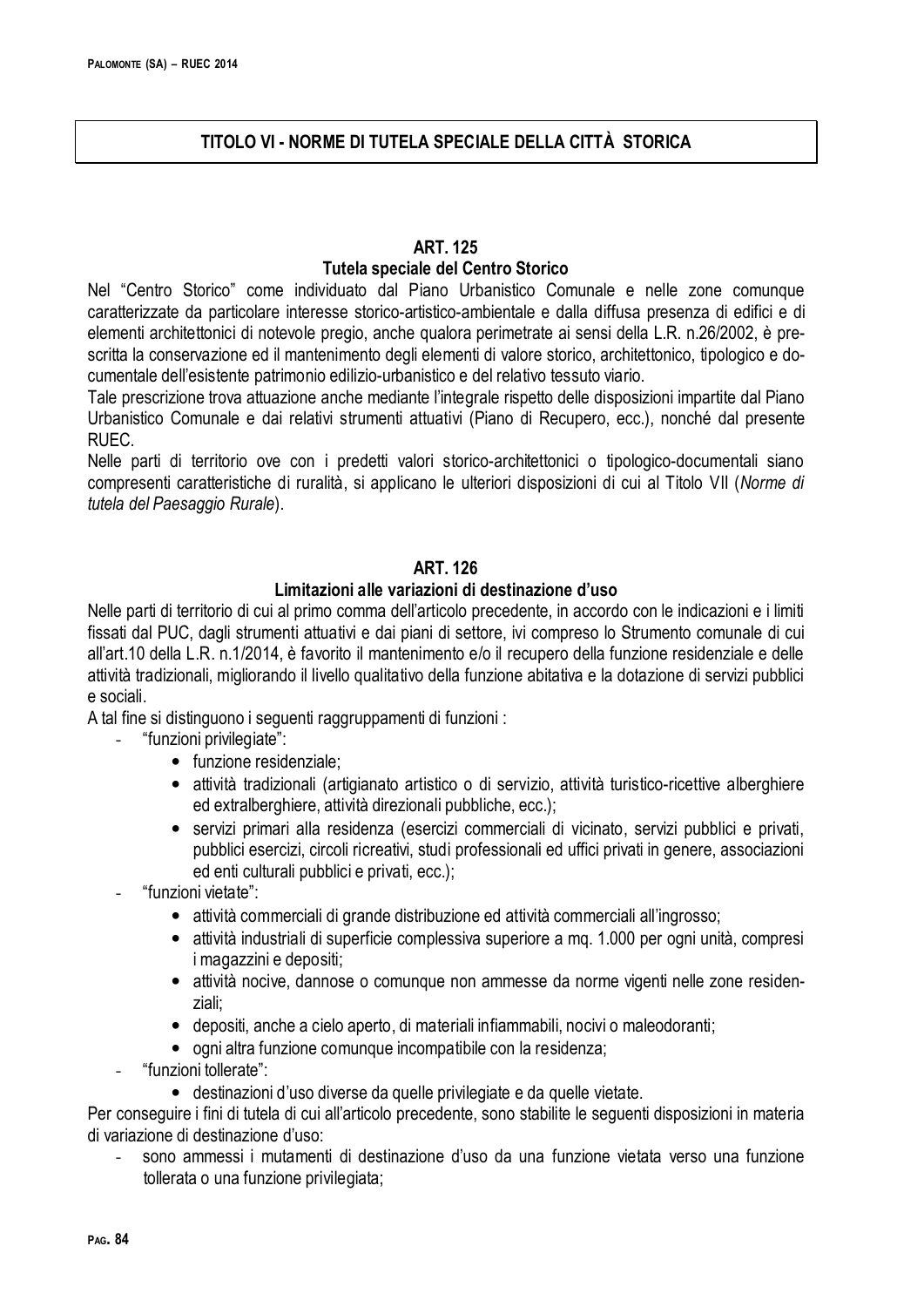- sono vietati i mutamenti di destinazione d'uso verso una funzione vietata, anche quando la destinazione in atto già rientri tra quelle vietate; nel caso di interventi che prevedano il semplice mantenimento di funzioni vietate in atto sono ammessi sol-tanto interventi di manutenzione ordinaria, straordinaria e risanamento conservativo;
- sono ammessi i mutamenti di destinazione d'uso da una funzione tollerata verso un'altra funzione tollerata o una funzione privilegiata;
- sono ammessi i mutamenti di destinazione d'uso tra l'una e l'altra delle funzioni privilegiate, ferme restando eventuali prescrizioni particolari contenute nei piani di settore;
- non è mai ammesso sostituire una funzione privilegiata con funzioni tollerate o vietate. Tale limitazione può non applicarsi nel caso di edifici di rilevante valore storico-architettonico che, seppur già adibiti ad una delle funzioni privilegiate, per le loro peculiari caratteristiche architettoniche o decorative si rivelino incompatibili con la funzione in atto.

### Prescrizioni di carattere edilizio – manutenzione e tenuta del decoro

Gli interventi edilizi consentiti sono quelli individuati dal Piano Urbanistico Comunale e dai Piani Urbanistici Attuativi per le aree da essi disciplinate, nel rispetto delle relative limitazioni qualitative e quantitative e con le limitazioni di cui alle Norme allegate agli strumenti di pianificazione della competente Autorità di Bacino in materia di rischio idrogeologico e idraulico, nonché nel rispetto degli strumenti di pianificazione sovraordinati.

Nel caso di demolizioni e ricostruzioni, ove consentite, ovvero di ristrutturazioni edilizie in genere, la pendenza delle falde del tetto non potrà superare il 35%, salvo il caso di maggiori pendenze preesistenti.

Non è consentita la sostituzione di coperture a falda con coperture piane, se non nel caso di corpi edilizi minori, estranei al tessuto più antico ed ubicati a quota nettamente inferiore rispetto a quella della gronda dell'edificio principale e sempre che non prospettino sulla pubblica via.

Nel caso di realizzazione di volumi tecnici ed impianti tecnologici in copertura, qualsiasi sia la categoria di intervento prevista per l'edificio, i progetti dovranno prevedere posizioni e tecniche esecutive tali da minimizzare l'alterazione delle coperture, fermo restando che gli interventi medesimi non sono ammessi quando l'alterazione introdotta risulti particolarmente pregiudizievole o comunque incompatibile con il valore architettonico, ambientale o tipologico del contesto in cui dovrebbero inserirsi.

E' sempre ammessa la sostituzione delle coperture piane o semipiane con coperture a falde inclinate, di pendenza contenuta nei limiti prescritti dal presente articolo. In tali casi la sostituzione si ritiene ininfluente ai soli fini della determinazione della sagoma dell'edificio. L'utilizzazione dei sottotetti risultanti dalla sostituzione è ammessa con le limitazioni previste dal presente Regolamento e dalle Norme di attuazione del P.U.C. e degli strumenti attuativi.

Fatte salve le maggiori restrizioni per edifici di interesse storico-architettonico, tipologico e documentale, qualsiasi intervento sul patrimonio edilizio esistente suscettibile di modificare l'aspetto esteriore degli edifici dovrà prevedere l'impiego di materiali, colori e tecniche esecutive compatibili con l'immagine complessiva del contesto e con quelle della tradizione locale.

Ai sensi dell'art.5, comma 12-bis, L.R. n.16/2002, introdotto dall'art.49 della L.R. n.16/2004, sulla facciata degli stabili siti nei centri storici è vietata l'installazione di apparecchi di condizionamento d'aria, caldaie, tubazioni e antenne, nonché l'inserimento di nuovi elementi che compromettono il decoro architettonico degli stessi.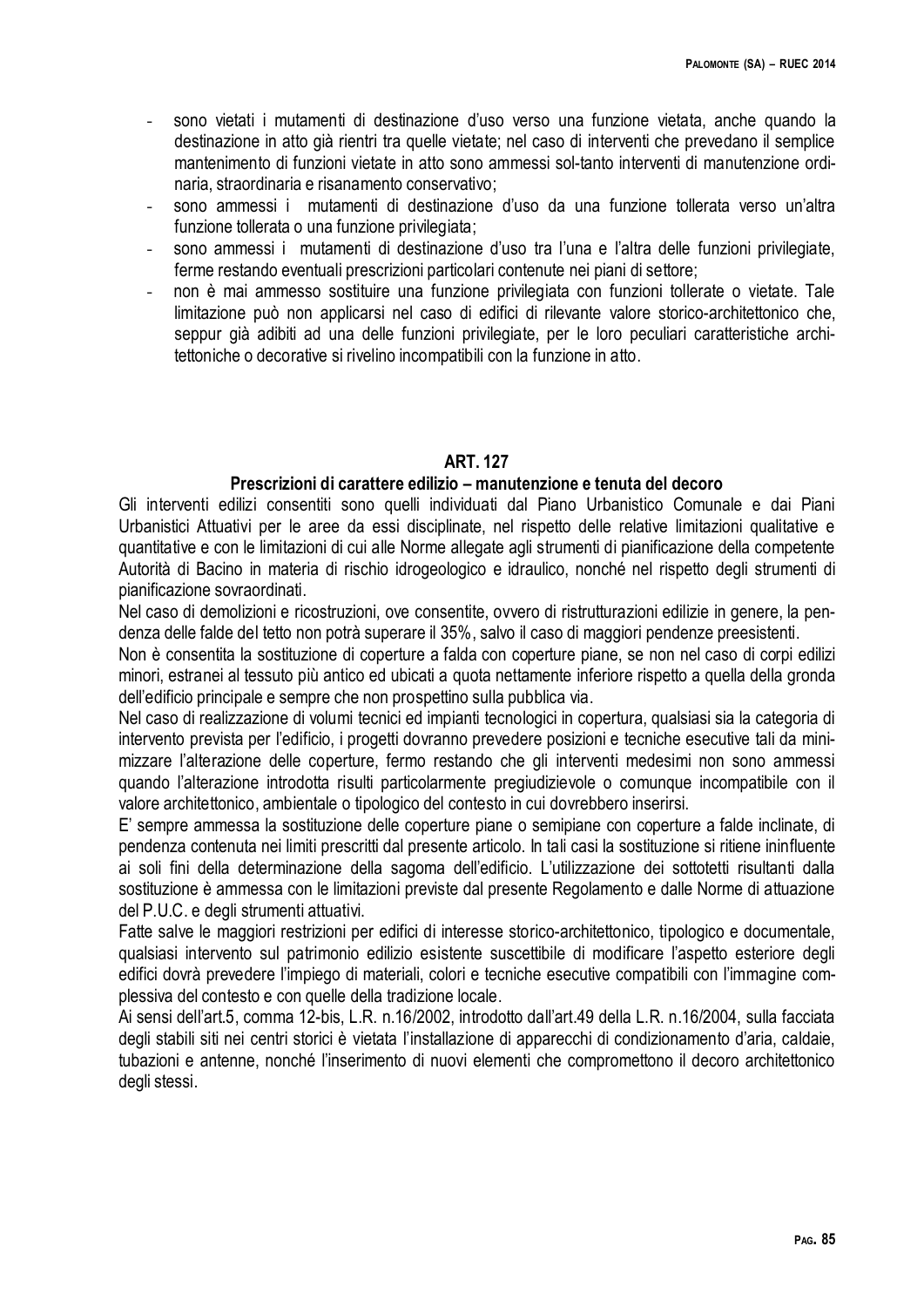### Disciplina delle aree scoperte di pertinenza degli edifici

Le aree scoperte di pertinenza degli edifici sottoposti al regime di tutela di cui al presente Titolo sono soggette alle seguenti prescrizioni:

- le pavimentazioni esterne originarie o di valore tipologico-documentale dovranno essere mantenute e conservate nei loro caratteri originari. Detti elementi, qualora rimossi per consentire l'esecuzione di altri interventi, dovranno essere ricollocati in opera nel rispetto del disegno e della finitura preesistenti;
- ringhiere, corrimano, grate e cancelli di ogni tipo, ivi comprese le recinzioni, dovranno essere realizzate mediante l'impiego di materiali, colori e tecniche esecutive compatibili con l'immagine complessiva del contesto e con quelle della tradizione locale, sia in caso di nuove realizzazioni, sia in caso di interventi sull'esistente. E' espressamente vietato l'uso di alluminio anodizzato.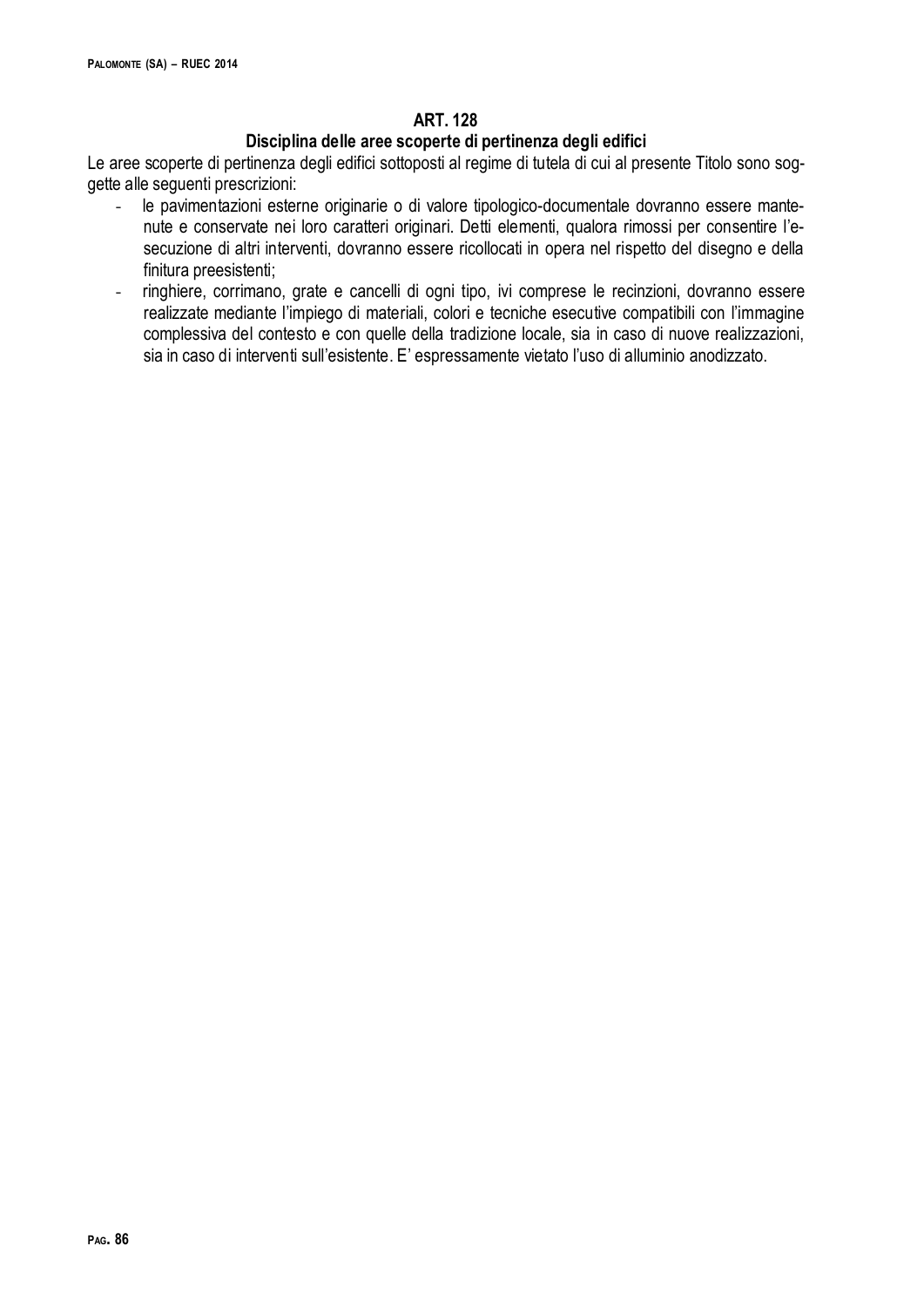# TITOLO VII – NORME DI TUTELA DEL PAESAGGIO RURALE E DELLE AREE AGRICOLE IN GENERE

### ART. 129

### Tutela del paesaggio rurale

Nelle aree a vocazione agricola e negli ambiti agricoli e forestali di interesse strategico, come zonizzati e disciplinati dal Piano Urbanistico Comunale, è prescritta la conservazione ed il mantenimento dei valori storici, architettonici, tipologici e documentari dell'esistente patrimonio edilizio-urbanistico e del relativo tessuto viario.

La prescrizione di cui al primo comma trova attuazione soprattutto mediante l'integrale rispetto delle disposizioni impartite per il suddetto ambito dal PUC e dagli eventuali Piani Urbanistici Attuativi, nonché dal presente Regolamento Urbanistico Edilizio Comunale.

#### ART. 130

#### Destinazioni d'uso ammissibili

Nelle aree di cui all'articolo precedente, sono consentite, nel rispetto della legislazione vigente e secondo quanto previsto dagli strumenti urbanistici anche di settore, le seguenti destinazioni:

- usi collegati allo svolgimento delle attività agro-forestali, compresa la funzione residenziale a servizio dei fondi agricoli con le relative pertinenze;
- allevamenti e coltivazioni;
- attività di trasformazione agro-alimentare ed enogastronomiche, nonché attività produttive compatibili, anche ai fini dell'applicazione delle Misure previste dal Programma di Sviluppo Rurale (PSR) e dai POR FESR e FSE;
- uso misto, anche in conseguenza della riconversione di attività agricole in attività del settore artigianale, commerciale e della piccola industria, ai fini dell'applicazione delle Misure previste dal Programma di Sviluppo Rurale (PSR). Tali attività vanno comunque contenute per dimensioni produttive e per uso della risorsa suolo secondo quanto disposto dal PUC e dai relativi strumenti attuativi;
- pubblici esercizi ed esercizi di vicinato secondo le previsioni del SIAD ex art.10, L.R. n.1/2014, nonché studi professionali ed uffici in genere;
- attività agrituristiche e ricettive extralberghiere, queste ultime qualora sussistano i requisiti di cui alla L.R. 24 novembre 2001 n.17;
- aree e attrezzature per lo svago e il tempo libero (sportive, ricreative, ricettive, ristorative), anche ai fini dell'applicazione delle Misure previste dal Programma di Sviluppo Rurale (PSR) e dai POR FESR e FSE, nel rispetto dei carichi insediativi urbanistici previsti dal PUC e dai relativi strumenti attuativi. Le aree scoperte pertinenziali delle predette attrezzature, qualora non utilizzate per parcheggi, dovranno essere sistemate a verde vivo e a prato, fermo restante quanto previsto al successivo art. 132.

Non sono consentite le attività comunque non ammesse da leggi e norme vigenti nelle zone a caratterizzazione agricola e/o rurale.

Sono sempre ammessi i mutamenti di destinazione d'uso da una funzione non consentita verso una funzione consentita, nonché mutamenti tra destinazioni consentite, secondo le procedure di cui alla L.R. n.19/2001.

E' vietato il mutamento di destinazione d'uso verso una funzione non consentita, anche quando la destinazione in atto già rientri tra quelle vietate.

Nel caso di interventi che prevedano il semplice mantenimento di funzioni preesistenti non consentite,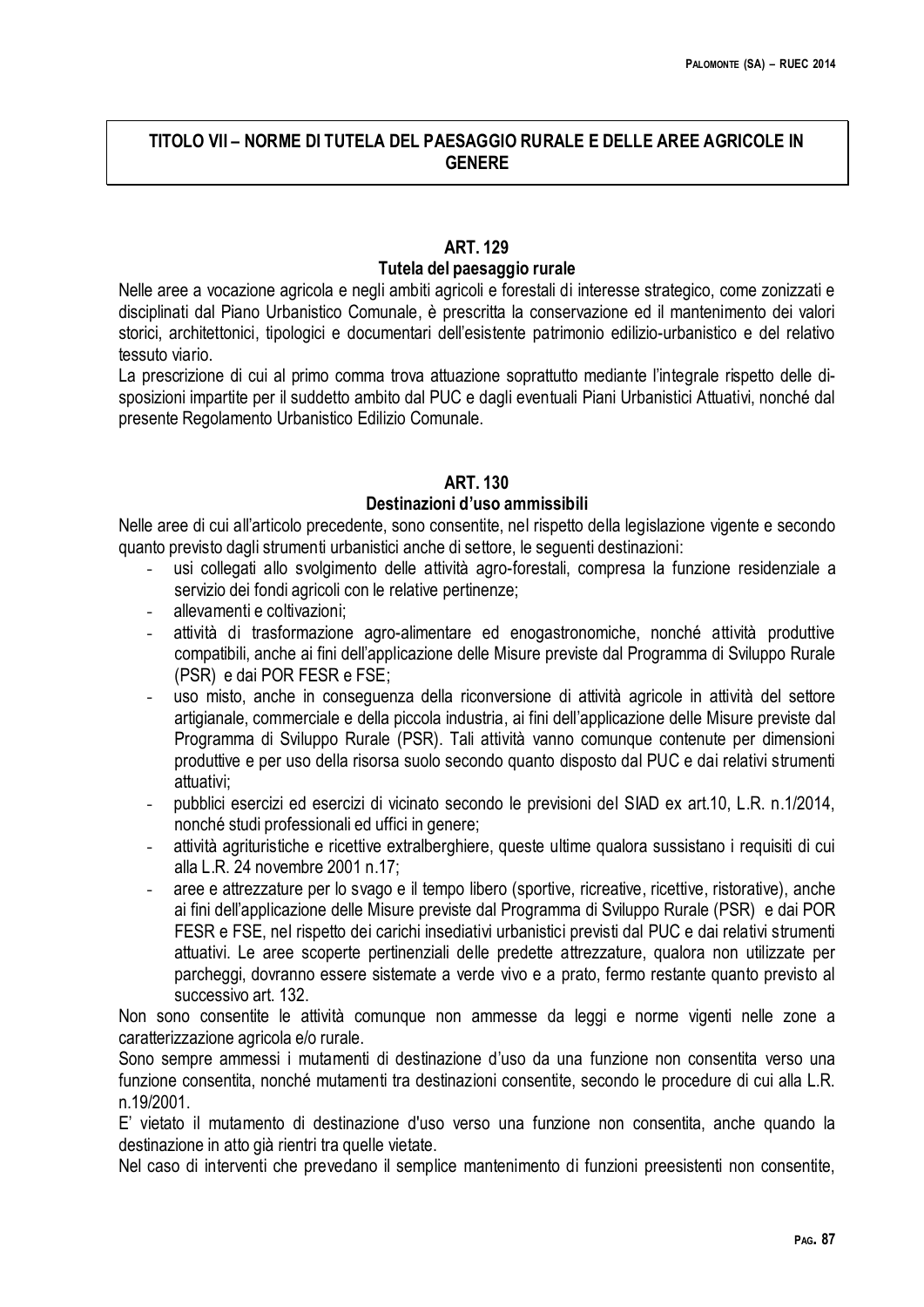sono ammessi interventi di manutenzione ordinaria, straordinaria, risanamento conservativo e ristrutturazione edilizia.

Ferma restando l'osservanza delle norme di cui al presente Titolo, nelle aree di cui all'articolo precedente sono consentiti il recupero, la riqualificazione e la ristrutturazione di impianti destinati ad attività produttive compatibili.

## ART. 131

### Prescrizioni di carattere edilizio

Per gli immobili aventi valore storico-architettonico e ambientale si applicano le prescrizioni di carattere edilizio di cui all'art. 127, Titolo VI, del presente Regolamento.

Per le nuove edificazioni e nel caso di interventi su edifici di recente costruzione, la compatibilità con il contesto ambientale non è necessariamente conseguita mediante il ricorso a tecniche tradizionali ma può essere assicurata anche mediante un progettazione particolarmente accurata che, pur ricorrendo a tecniche contemporanee, assicuri comunque, mediante l'uso di materiali e colori compatibili con il contesto, il corretto inserimento di edifici che possono anche qualificarsi apertamente come prodotti dell'architettura contemporanea.

In tutti i casi è comunque da preferirsi il ricorso a soluzioni tecniche e tecnologiche afferenti ai principi della bioarchitettura.

E' consentito l'asservimento di tutti i terreni di proprietà. E' altresì consentito l'asservimento di terreni di proprietà diversa da quella del richiedente mediante rogito notarile.

E' vietata la demolizione, anche parziale, di manufatti costituenti testimonianza della tradizione rurale produttiva e residenziale.

#### ART. 132

#### Aree scoperte di pertinenza - Piscine

Le aree scoperte di pertinenza degli edifici sono soggette alle seguenti ulteriori prescrizioni:

- sono vietati l'abbattimento e/o la rimozione di alberi e piantagioni secolari, nonché la piantumazione di essenze di medio e alto fusto non autoctone, escluse le piantagioni da frutto a scopo produttivo;
- le aree scoperte che rivestano valore storico tipologico o documentario (aie, cortili e simili) non potranno essere frazionate fisicamente, neppure con recinzioni di modesta rilevanza edilizia (quali quella con paletti metallici e rete a maglia sciolta);
- le pavimentazioni esterne originarie o di valore tipologico-documentale dovranno essere mantenute e conservate nei loro caratteri originari. Detti elementi, qualora rimossi per consentire l'esecuzione di altri interventi, dovranno essere ricollocati in opera nel rispetto del disegno e della finitura preesistenti;
- ringhiere, corrimano, grate e cancelli di ogni tipo, ivi comprese le recinzioni, dovranno essere realizzate mediante l'impiego di materiali, colori e tecniche esecutive compatibili con l'immagine complessiva del contesto e con quelle della tradizione locale, sia in caso di nuove realizzazioni, sia in caso di interventi sull'esistente. E' espressamente vietato l'uso di alluminio anodizzato. Ove reso possibile dalla specificità dei casi, è da privilegiare la scelta di tecniche di ingegneria naturalistica descritte nell'allegato tecnico alla delibera di G.R. n. 3417 del 12.07.2002 (integrato con delib. di G.R. n.4084 del 20.09.2002) eseguiti secondo il Regolamento emanato con D.P.G.R.C. n.574 del 22.07.2002 e con le precisazioni di cui alla delib. di G.R. n.6210 del 20.12.02.

Nelle zone di cui al presente Titolo è ammessa la realizzazione di piscine private a condizione che esse siano a servizio di abitazioni, attività agrituristiche o turistico ricettive esistenti e poste nelle immediate vicinanze delle stesse.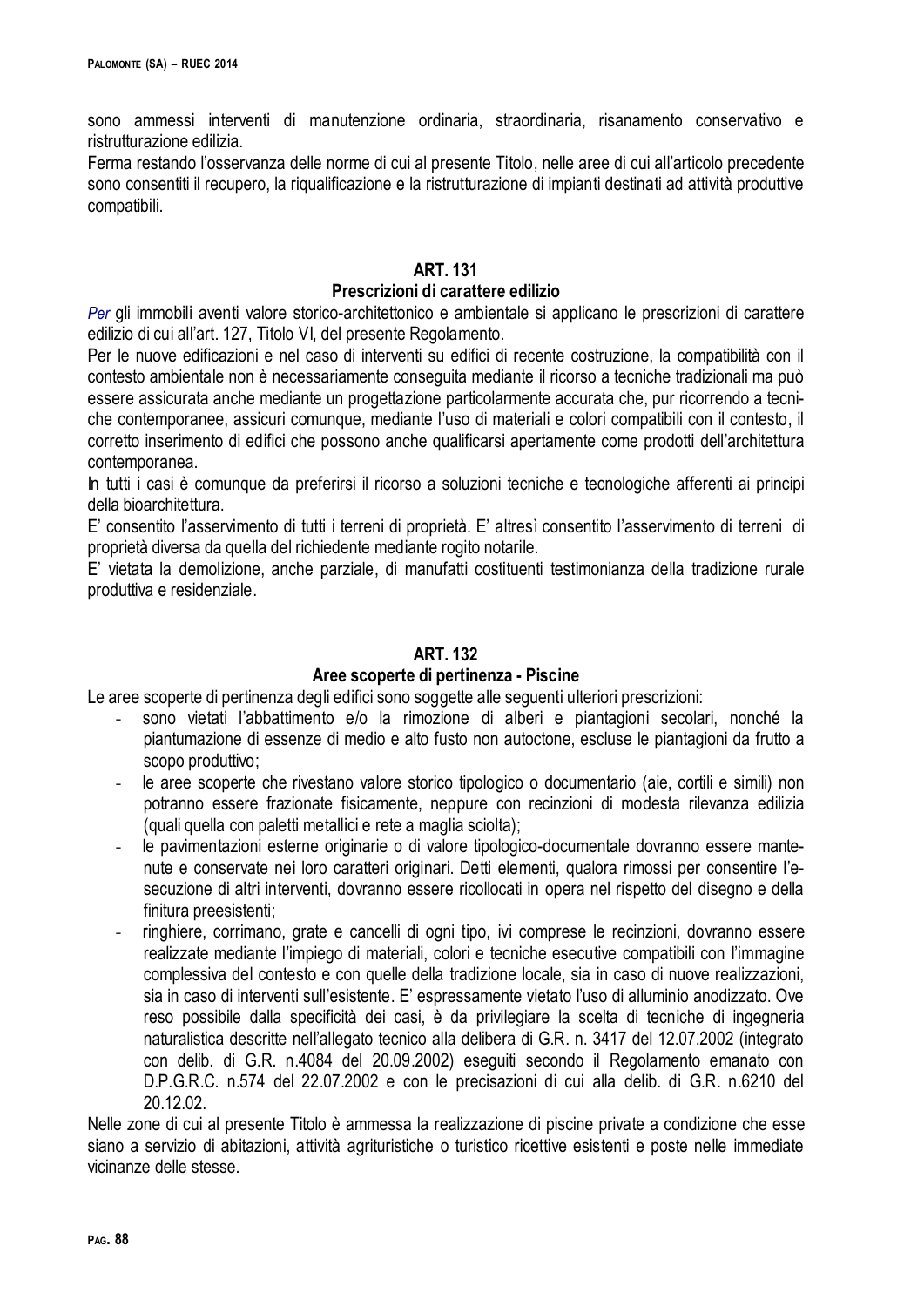E' ammessa la realizzazione di una sola piscina per ogni fabbricato, ancorché plurifamiliare. La realizzazione di vasche scoperte ad uso piscina è ammessa solo quando risultino documentate e verificate le seguenti condizioni:

- l'opera non determini sensibili trasformazioni planoaltimetriche alle giaciture del suolo preesistenti, ed in particolare non comporti la demolizione o la modificazione di: muri a retta, ciglioni, terrazzamenti, viabilità campestre e corsi d'acqua o opere di scolo;

- sia dimostrabile un approvvigionamento sufficiente e continuo dell'acqua necessaria senza carico per l'acquedotto pubblico;

- sia dimostrata la fattibilità attraverso apposito studio geologico di dettaglio;

- siano contenute entro una superficie massima di 72 mq.. Nel caso di attività di tipo turistico ricettivo o agrituristico, l'Amministrazione Comunale potrà autorizzare piscine di dimensioni maggiori a condizione che le stesse non alterino i caratteri ambientali e paesaggistici dei luoghi;

- la pavimentazione perimetrale sia realizzata in pietra naturale locale, o laterizio ed abbia una superficie inferiore a quella della vasca;

- il rivestimento del fondo e delle pareti sia realizzato in colori coerenti con i cromatismi dominanti nell'intorno;

- il vano tecnico, di superficie massima mq.12,00 ed altezza utile massima 2.20 m., dovrà essere completamente interrato (l'eventuale vasca di compenso completamente interrata non è considerata vano tecnico).

E' vietato lo scarico diretto delle acque di ricircolo o ricambio nei fossi campestri senza preventivo trattamento per l'abbattimento delle sostanze disinfettanti presenti nell'acqua.

### ART. 133

#### Opere di sistemazione del terreno e regimentazione delle acque

Le opere di sistemazione del terreno e di regimentazione delle acque, ivi comprese le opere di consolidamento per i fenomeni franosi ed erosivi, vanno eseguite con tecniche di ingegneria naturalistica. Tecniche diverse saranno valutate nella loro compatibilità ambientale caso per caso, previa certificazione della inapplicabilità della tecnica di ingegneria naturalistica da parte di istituti scientifici o universitari per interventi pubblici di rilevante entità, ovvero con perizie geologiche per gli altri casi.

In ogni caso le predette tecniche di ingegneria naturalistica dovranno essere progettate e realizzate coerentemente alla delibera di G.R. n. 3417 del 12.07.2002 e al relativo allegato tecnico (integrato con delib. di G.R. n.4084 del 20.09.2002), secondo le prescrizioni dell'apposito regolamento regionale.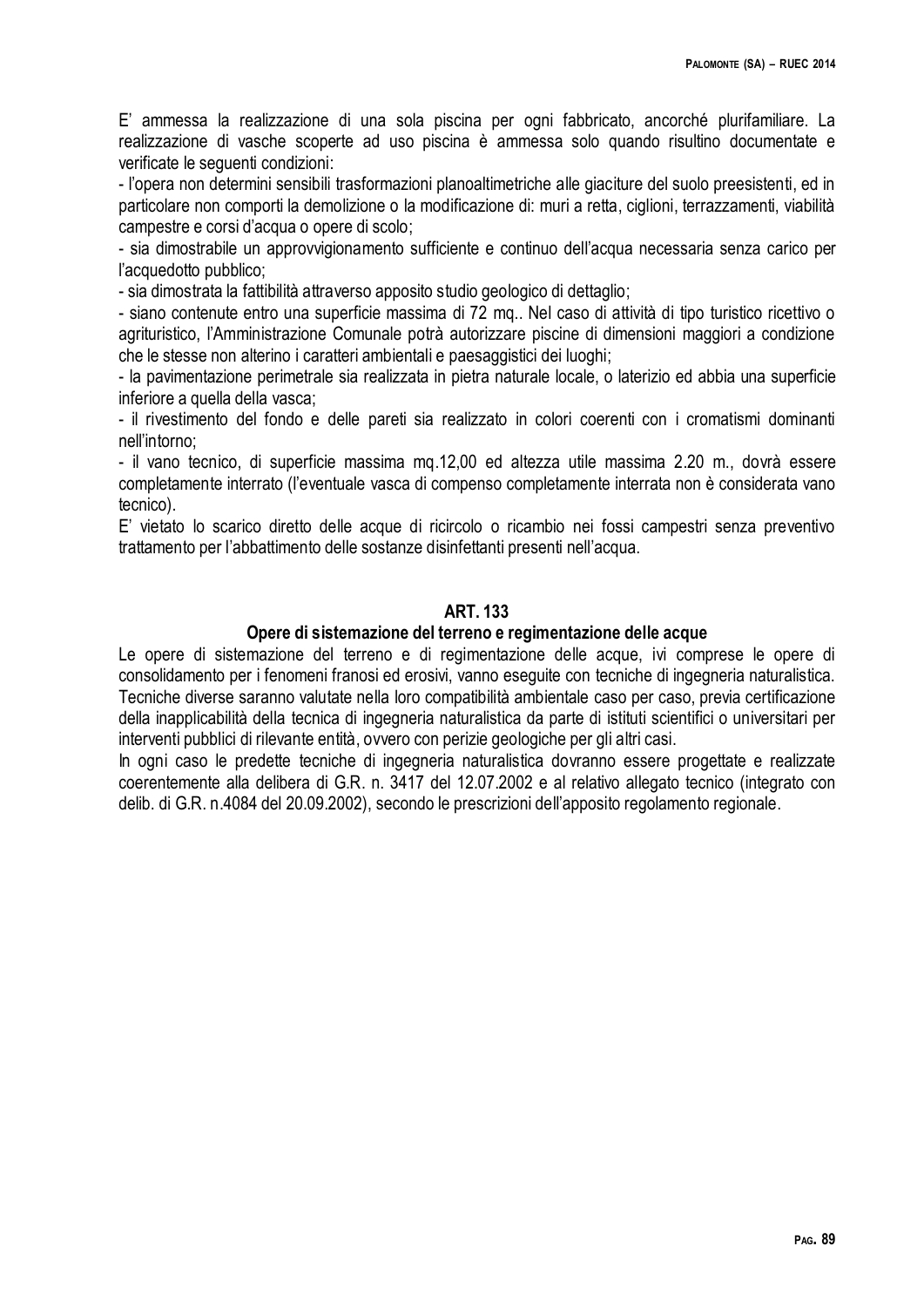# TITOLO VIII - DISCIPLINA DEI FABBRICATI RURALI

## ART. 134 Norme edilizie

Le costruzioni rurali, destinate ad abitazione, devono essere possibilmente isolate, in modo da evitare l'addossamento delle murature a terrapieni e simili, e costruite di regola nelle zone più elevate del podere ed in luogo asciutto. Si applicano alle abitazioni rurali tutte le disposizioni relative alle costruzioni residenziali contenute nel presente Regolamento Urbanistico Edilizio Comunale e dal D.M. 5/7/1975, salvo quanto diversamente stabilito nel presente Titolo.

E' consentito il cambio di destinazione d'uso, ai sensi dell'art.2, co. 8, della L.R. n.19/2001 e s.m.i., per attività integrative ed accessorie, terziarie produttive, compatibili con l'ambiente, ferma restando la prevalenza delle destinazioni d'uso preesistenti.

Il pavimento di pianterreno destinato ad uso abitazione deve essere sopraelevato di 0,30 m almeno, rispetto al piano di campagna o a quella di cortile, e 0,60 m sul livello più alto cui possono giungere i corsi d'acqua e gli stagni che si trovano nelle adiacenze.

Ogni abitazione deve essere fornita di energia elettrica, anche prodotta con generatore autonomo. Ai fini del calcolo del rapporto planovolumetrico si deve tenere conto anche delle volumetrie esistenti, da computare come di seguito descritto:

- le volumetrie esistenti alla data di entrata in vigore della legge 765/1967 (31/08/1967) sono escluse dal computo dei volumi esistenti;
- le volumetrie realizzate dal 31.08.67 alla data di entrata in vigore della legge 10/1977 (30/01/1977) debbono essere computate con il rapporto di 0,10 mc/mq;
- le volumetrie realizzate dal 30/01/1977 alla data di entrata in vigore della L.R. 14/1982 (30/03/1982) vanno computate, ai sensi della L. 10/1977, con l'indice di 0,03 mc/mq e 0,07 mc/mq per le pertinenze;
- le volumetrie realizzate successivamente alla data di entrata in vigore della L.R. 14/1982 vanno computate con le modalità previste dalla L.R. 2/1987, sulla base di idonea certificazione da allegare alla richiesta di Permesso di Costruire.

Per la ristrutturazione o ricostruzione dei depositi esistenti, nonché per quelli di nuova edificazione, si prescinde dalla applicazione e verifica degli indici urbanistici per manufatti aventi superficie netta utilizzabile, su di un unico livello, inferiore o uguale a trenta metri quadrati, fermo restante il rispetto delle distanze previste dal P.U.C. per le zone agricole. Tali manufatti debbono essere realizzati in muratura ordinaria con intonaco rustico di colore bianco, con copertura a falde inclinate e sovrastante manto di coppi, tegole o simili.

### ART. 135

### Norme igieniche

Ogni abitazione rurale deve essere provvista di acqua potabile attinta all'acquedotto pubblico o a un pozzo costruito secondo le norme vigenti, chiuso e provvisto di pompa.

Ogni alloggio deve essere provvisto di locale accessorio, classificato come S, e dotato dei seguenti impianti igienici: vaso, bidè, vasca da bagno o doccia e lavabo, accessibile da apposito locale di disimpegno, aerato ed illuminato direttamente dall'esterno.

Per lo scarico delle acque piovane, nere e luride devono osservarsi le disposizioni del precedente art. 89. Gli impianti per la depurazione delle acque nere e luride devono essere sistemati in modo da evitare ogni possibilità di inquinamento del pozzo, delle cisterne e delle condotte di acqua potabile. È fatto divieto di adibire locali di abitazione alla trasformazione dei prodotti del fondo, per la quale vanno utilizzati appositi locali.

I locali destinati a stalla, porcilaia, pollaio, conigliera e simili devono essere separati dalle abitazioni.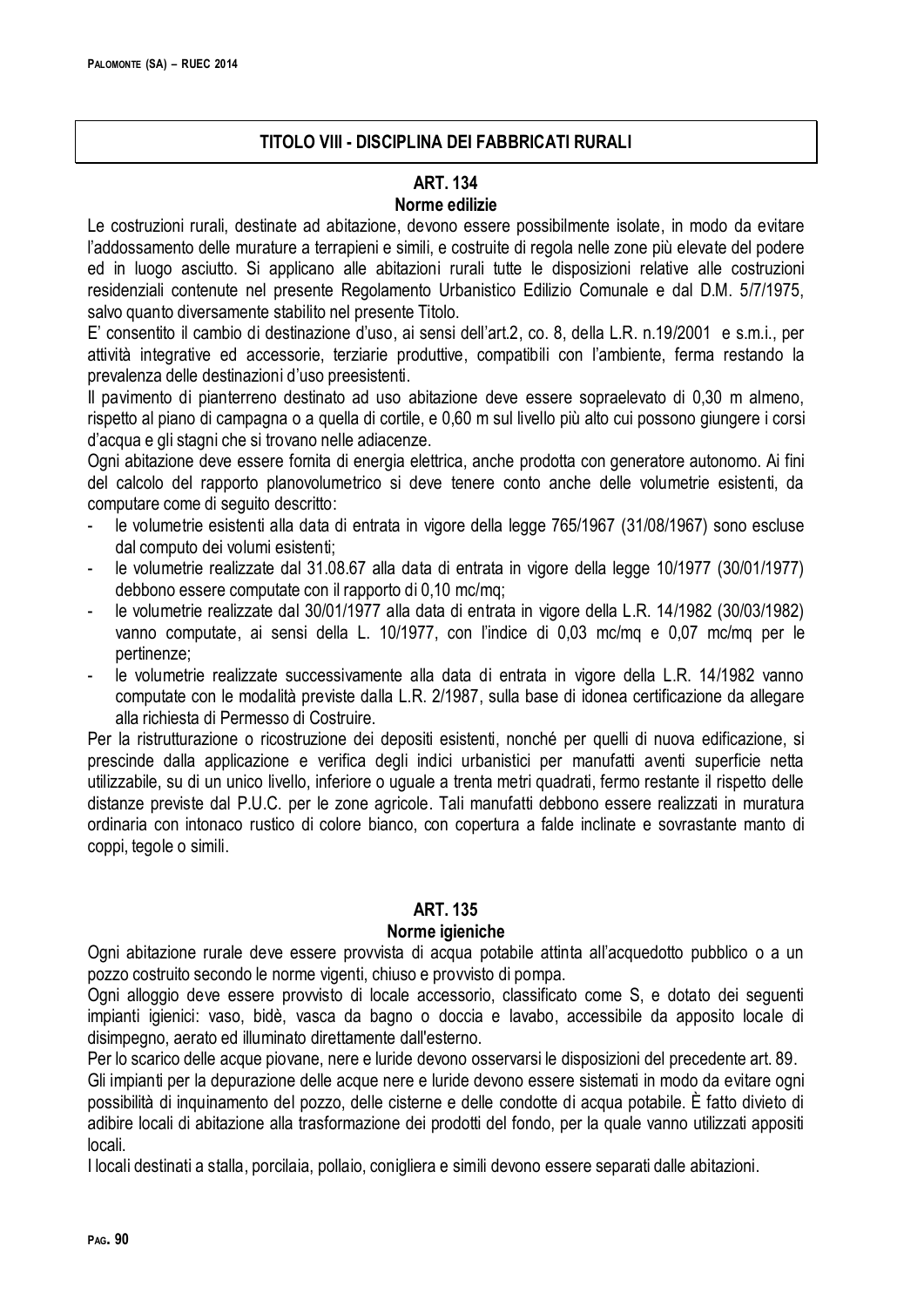### Caratteristiche qualitative minime delle abitazioni rurali esistenti

In caso di ristrutturazione o manutenzione straordinaria delle costruzioni rurali esistenti, devono essere rispettate, nei limiti dettati anche dalla salvaguardia dei caratteri dell'edilizia tradizionale, le prescrizioni per le nuove abitazioni del presente Regolamento Urbanistico Edilizio Comunale.

Le abitazioni rurali esistenti devono rispettare le seguenti condizioni minime:

1) intorno alla casa deve essere costruita una fascia, eventualmente rialzata, della larghezza minima di 1,00 m pavimentata con grès, cotto, battuto di cemento o materiali equivalenti;

2) l'allontanamento delle acque piovane deve essere effettuato mediante cunetta impermeabile, quello delle acque nere e luride come stabilito dalla legislazione vigente e come prescritto nei precedenti artt. 89 e 90;

3) i solai devono essere protetti da un pavimento di laterizio pressato, di graniglia o altro materiale idoneo;

4) devono essere riconvertite le stalle e i ricoveri del bestiame sottostanti le abitazioni. Tali locali, collocati al piano terra, opportunamente sistemati, potranno essere utilizzati come depositi e/o abitazioni;

5) si deve realizzare sotto il pavimento del piano terreno destinato ad abitazione un vespaio o camera d'aria, con riempimento di ghiaia e scorie, dello spessore minimo di cm 20, con soprastante strato impermeabilizzante.

6) sono vietati pavimenti in terra battuta;

7) tutti i locali devono essere convenientemente intonacati all'interno. Qualora vi siano tracce di umidità si devono eseguire opere adatte a rendere i muri permanentemente asciutti;

8) ogni ambiente destinato ad abitazione deve avere almeno una finestra e ricevere aria e luce direttamente dall'esterno;

9) le scale di accesso ai piani superiori abitabili devono garantirne l'esercizio in condizioni di sicurezza. È vietato l'uso di scale mobili o raccordate al piano superiore mediante botola;

10) i tetti delle case di abitazione devono essere costruiti e mantenuti in modo da evitare qualsiasi stillicidio interno e convenientemente isolati termicamente;

11) per quanto attiene le caratteristiche dei locali e degli impianti tecnici valgono le prescrizioni stabilite per gli edifici di nuova costruzione.

### ART. 137

### Osservanza delle prescrizioni minime per i fabbricati rurali

L'adeguamento delle abitazioni rurali esistenti alle prescrizioni relative alle condizioni igieniche e sanitarie, agli accessi, alle stalle e alla loro manutenzione deve essere effettuato entro due anni dall'entrata in vigore del presente RUEC.

### ART. 138

### Ispezione del medico della A.S.L. - Sanzioni

Il Responsabile del Settore UTC può richiedere alla A.S.L. competente per territorio e ai tecnici comunali ispezioni e rilievi alle abitazioni rurali, ai cortili, latrine, condotti e fognature, stalle, concimaie, sistemi di approvvigionamento idrico, ecc., al fine di constatarne la rispondenza alle norme del presente RUEC. Qualora la costruzione o parte di essa risultasse inabitabile, il Responsabile del Settore UTC può ordinarne lo sgombero, a norma della legislazione vigente.

Se il proprietario della casa rurale non mantiene le abitazioni di coloro che sono addetti alla coltivazione dei fondi di sua proprietà nelle condizioni di abitabilità stabilite negli articoli precedenti, il Responsabile del Settore UTC, sentita la A.S.L. competente per territorio, può fare eseguire d'ufficio i lavori necessari per ottenere tali condizioni, seguendo la procedura di rivalsa delle spese prevista dalla legislazione vigente.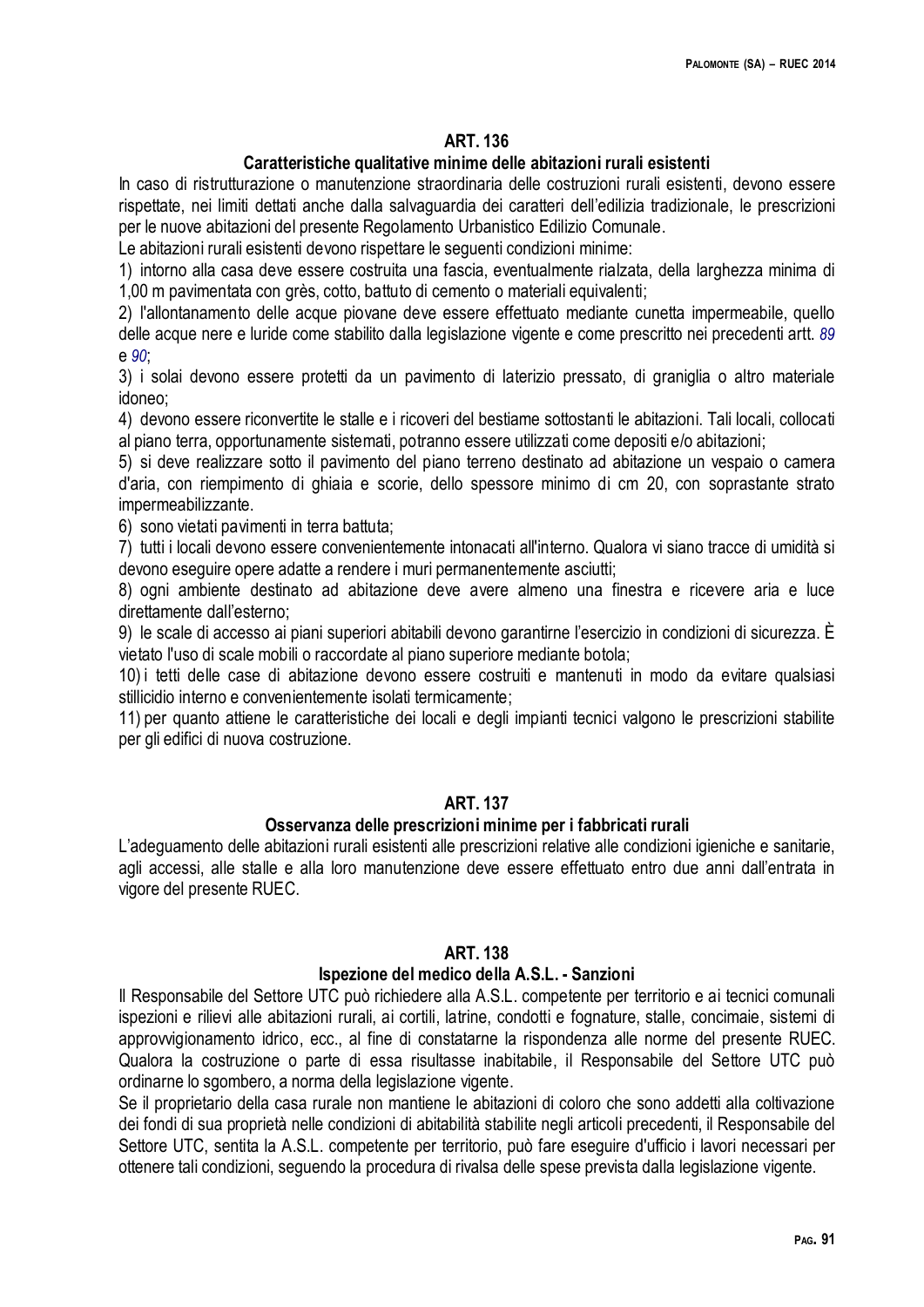### Stalle e concimaie

Nelle abitazioni rurali di nuova costruzione, le stalle, gli ovili, i pollai, le porcilaie, ecc. non devono prospettare sulla pubblica via, dalla quale devono distare almeno dieci metri, nel rispetto comunque delle distanze a protezione del nastro stradale fissate dalla legislazione vigente.

Le stalle devono essere costruite in conformità alle prescrizioni legislative e regolamenti statali e regionali vigenti al riguardo e avere dimensioni e caratteristiche idonee al tipo di allevamento.

Il pavimento delle stalle deve comunque essere costruito con materiale impermeabile e munito di scoli.

Le urine animali, qualora non siano raccolte in opportuni depositi, devono essere allontanate dalle stalle e avviate alla concimaia con tubi impermeabili.

Le stalle devono avere le pareti intonacate con cemento o rivestite di materiale impermeabile sino all'altezza minima di 2 m dal pavimento. Le mangiatoie devono essere costruite con materiale lavabile e gli abbeveratoi devono essere serviti di acqua corrente.

Le concimaie devono essere costruite in conformità delle prescrizioni legislative e regolamenti statali e regionali vigenti al riguardo e devono distare da pozzi, acquedotti e serbatoi di acqua, e da qualsiasi abitazione o dormitorio, almeno 25 m.

Qualora, per difficoltà provenienti dalla ubicazione, non sia possibile mantenere la distanza suddetta, l'organo di vigilanza può consentire che la concimaia venga situata anche a distanze minori.

I nuovi impianti zootecnici per l'allevamento di bestiame ovino e bovino, che possono essere consentiti esclusivamente nelle zone boschive, incolte e pascolive (con l'eccezione degli allevamenti bufalini che potranno avvenire ovunque) devono rispettare le disposizioni di cui alla Delibera di G.R. n.4102 del 05.08.1992, come modificate dalla Delibera di G.R. n.2119 del 24.05.2002 (BURC n.32 del 08.07.2002).

Inoltre, stalle e concimaie devono rispettare tutte le disposizioni dell'Allegato n.4 del D.Lgs. n.81/2008 e succ. mod. ed int., ed in particolare quelle di cui al punto 6.5, e relativi sottopunti, del predetto Allegato n.4.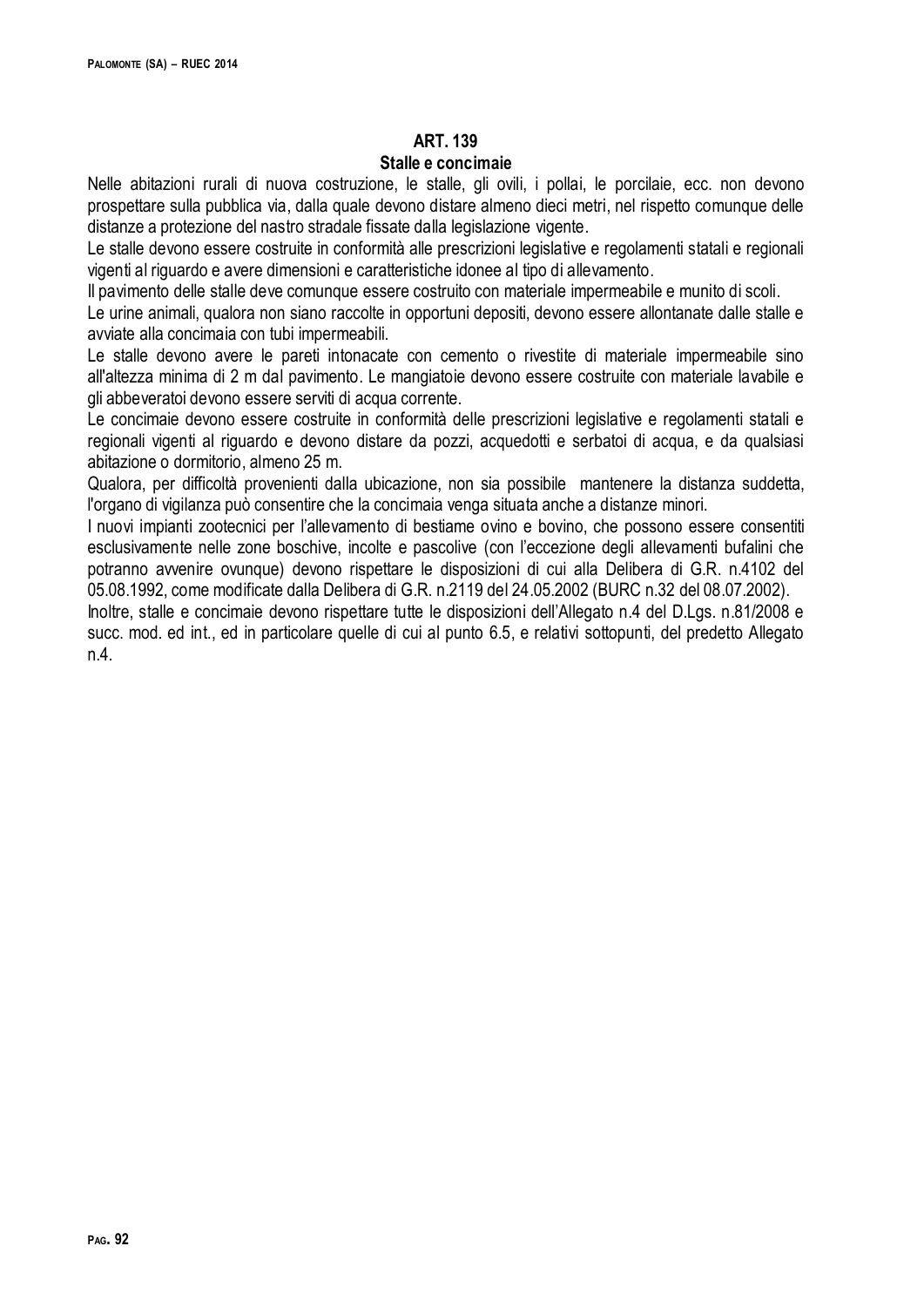# TITOLO IX - DISCIPLINA PER L'APERTURA E LA COLTIVAZIONE DELLE CAVE E TORBIERE

# ART. 140

## Modalità per l'apertura e la coltivazione

Ai sensi della L.R. 13.13.1985 n.54, e succ. mod. ed int., l'apertura e la coltivazione di cave è soggetta a: a) autorizzazione:

- quando i giacimenti sono nella disponibilità dei privati e degli enti pubblici;

b) concessione:

- quando i giacimenti appartengono al patrimonio indisponibile della Regione Campania;
- quando il proprietario o titolare di un diritto equipollente, ai sensi e per gli effetti dell'articolo 5 comma 2 della L.R. n. 54/1985 e s.m.i. , non dà avvio alla coltivazione nei termini stabiliti dal competente dirigente regionale;
- quando il proprietario o titolare di un diritto equipollente, ai sensi e per gli effetti dell'articolo 5 co. 2 della L.R. n. 54/1985 e s.m.i., non dà ad essa sufficiente sviluppo;
- quando il proprietario o titolare di un diritto equipollente, ai sensi e per gli effetti dell'articolo 5 co. 2 della L.R. n. 54/1985 e s.m.i., non possiede i requisiti minimi di capacità tecnica, economica e finanziaria necessari per l'esercizio dell'attività estrattiva.

Si applicano in ogni caso le disposizioni del Piano Regionale Attività Estrattive (P.R.A.E.) della Regione Campania approvato con Ordinanza commissariale n. 11 del 7 giugno 2006, con le modifiche di cui all'Ordinanza commissariale n. 12 del 6 luglio 2006.

### ART. 141

### Procedura e documentazione per la richiesta di autorizzazione o di concessione

Fermo restante il rispetto della L.R. n. 54/1985 e s.m.i. e della normativa nazionale in materia, le procedure per il rilascio dell'autorizzazione o della concessione, di cui all'articolo precedente, e la documentazione da allegare alla richiesta sono disciplinate dal Piano Regionale Attività Estrattive (P.R.A.E.) della Regione Campania approvato con Ordinanza commissariale n. 11 del 7 giugno 2006, con le modifiche di cui all'Ordinanza commissariale n. 12 del 6 luglio 2006.

## ART. 142

### Procedura per il rilascio del Permesso di Costruire

Il provvedimento di Permesso di Costruire, di cui al D.P.R. n.380/2001, è obbligatorio per i manufatti e gli impianti ed ogni altra opera collegata all'attività della cava.

Fatto salvo quanto previsto dalle Norme di Attuazione del vigente Piano Regionale Attività Estrattive (P.R.A.E.) della Regione Campania, il rilascio del Permesso di Costruire per le opere di cui al comma precedente, quando non in contrasto con gli strumenti urbanistici vigenti, è subordinato solo al possesso del provvedimento regionale previsto della L.R. n.54/1985 e s.m.i..

Manufatti e impianti dovranno essere asportati o demoliti dopo la cessazione dell'attività autorizzata, fatta salva la facoltà di una diversa utilizzazione compatibile con le previsioni degli strumenti urbanistici vigenti.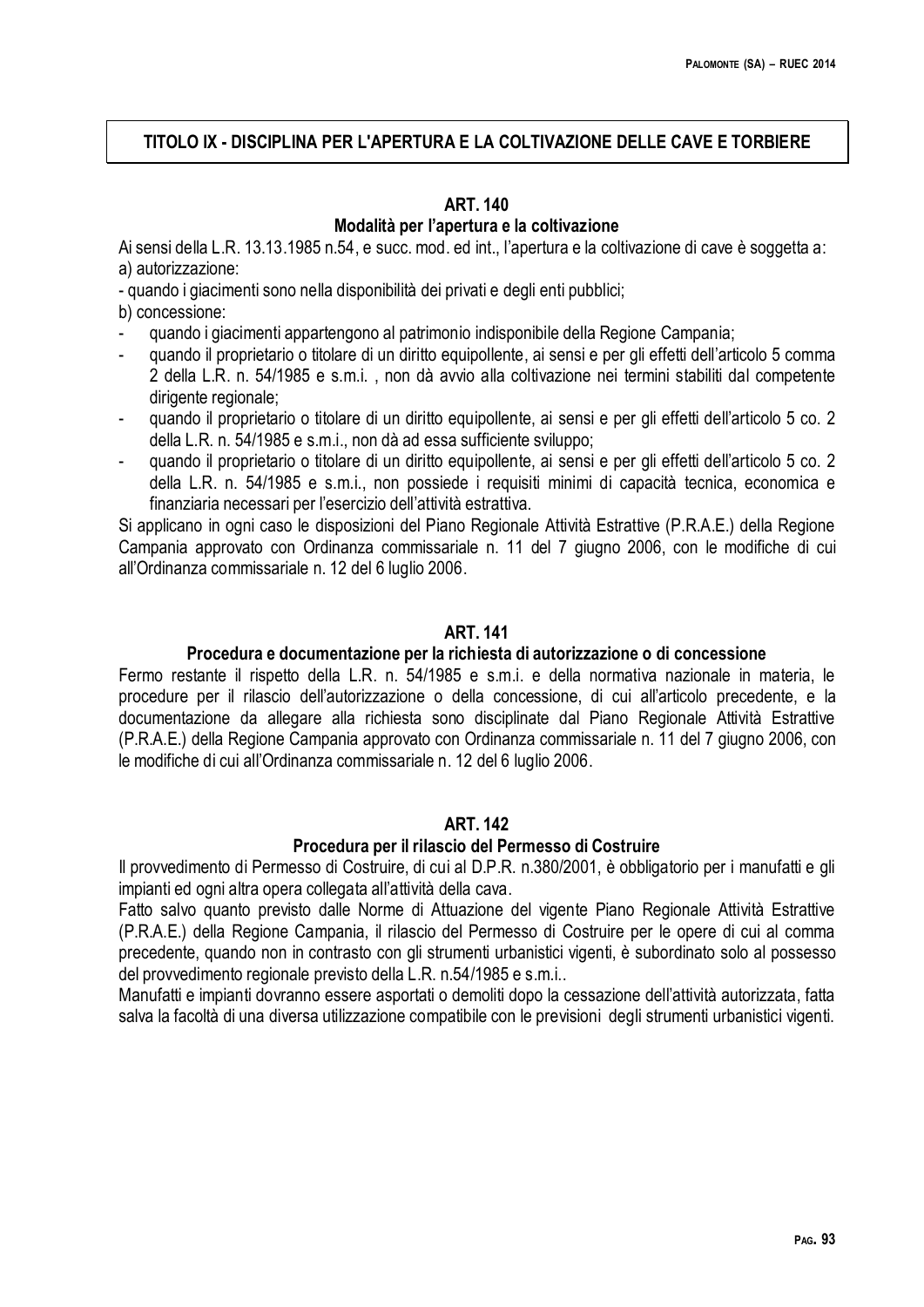# TITOLO X - DISCIPLINA DELLE ALTRE AUTORIZZAZIONI

# ART. 143

### Campeggi liberi occasionali

La richiesta di campeggi liberi occasionali, per un limitato numero di presenze, organizzato da privati nonché da Enti, è soggetta ad autorizzazione da parte del Responsabile del Settore UTC.

Tali campeggi possono essere allestiti esclusivamente in località salubri e lontane da alvei di corsi d'acqua, in zone geologicamente stabili e con configurazione tale che il deflusso delle acque meteoriche avvenga senza ostacoli di sorta.

Il rilascio dell'autorizzazione è comunque subordinato all'assenso dimostrato del proprietario del suolo; il Responsabile del Settore UTC può imporre l'osservanza di particolari prescrizioni e cautele per disciplinare la raccolta dei rifiuti e la prevenzione degli incendi.

### ART. 144

### Sosta continuata di roulotte e di veicoli o rimorchi attrezzati per il pernottamento su suolo pubblico

La sosta continuata, per un periodo superiore a sette giorni consecutivi, di roulotte e di veicoli attrezzati per il pernottamento deve essere autorizzata dal Responsabile del Settore UTC ed avvenire sul suolo pubblico indicato nell'autorizzazione stessa.

Al fine di mantenere il carattere pubblico del suolo e della carreggiata stradale e di non sottrarre spazi al parcheggio di veicoli circolanti, la sosta sulle vie e sugli spazi pubblici può essere autorizzata per un periodo massimo di trenta giorni; dopo tale periodo le roulotte ed i veicoli di cui sopra devono essere rimossi e ricoverati in apposite aree pubbliche o private. In caso di inadempienza il Responsabile del Settore UTC può disporre la rimozione del veicolo. Trascorso un congruo periodo di tempo, tale da giustificare l'uso della roulotte o del veicolo attrezzato per il pernottamento, l'autorizzazione può essere ripetuta.

Durante la sosta, le roulotte o gli altri veicoli suddetti devono tenere ben visibile l'autorizzazione onde consentire gli opportuni controlli; da detti veicoli non possono essere asportate le ruote.

### ART. 145

### Installazione a tempo determinato di manufatti trasferibili, precarie e gonfiabili

Nelle zone omogenee del PUC, con esclusione della zona "A" di cui all'art.2 del DM 1444/68, salvo specifica valutazione, è consentito l'installazione e lo spostamento di manufatti trasferibili (chioschi prefabbricati per la vendita di giornali, fiori, frutta, generi alimentari o adibiti a bar, ecc.) nonché destinati a ricovero di automezzi ed attrezzi, a magazzino, ecc., di strutture gonfiabili per usi diversi (copertura di piscine od altri impianti sportivi, ecc.), di tendoni o similari per spettacoli, rappresentazioni, ecc.

### ART. 146

### Criteri per il rilascio delle autorizzazioni di strutture trasferibili, precarie e gonfiabili

Le costruzioni trasferibili (chioschi e similari) possono essere autorizzate su suolo pubblico o privato, in aree carenti di locali atti alle attrezzature per cui viene richiesta l'installazione stessa (vendita giornali, generi alimentari, bar, ecc.).

Dette costruzioni non devono, comunque, essere collocate nei pressi di incroci stradali, non devono limitare la visibilità per la circolazione veicolare o ostacolare la percezione della segnaletica stradale o toponomastica. Esse sono ammesse in aderenza agli edifici esistenti a condizione di non ridurre il soleggiamento e l'aerazione di locali abitabili e purché la larghezza libera del marciapiede non risulti, di norma, inferiore a m 1,50 e, comunque, non inferiore a un terzo della larghezza totale del marciapiede stesso. È opportuno che, dal lato dove si effettua il servizio o la vendita, lo spazio libero pedonale non sia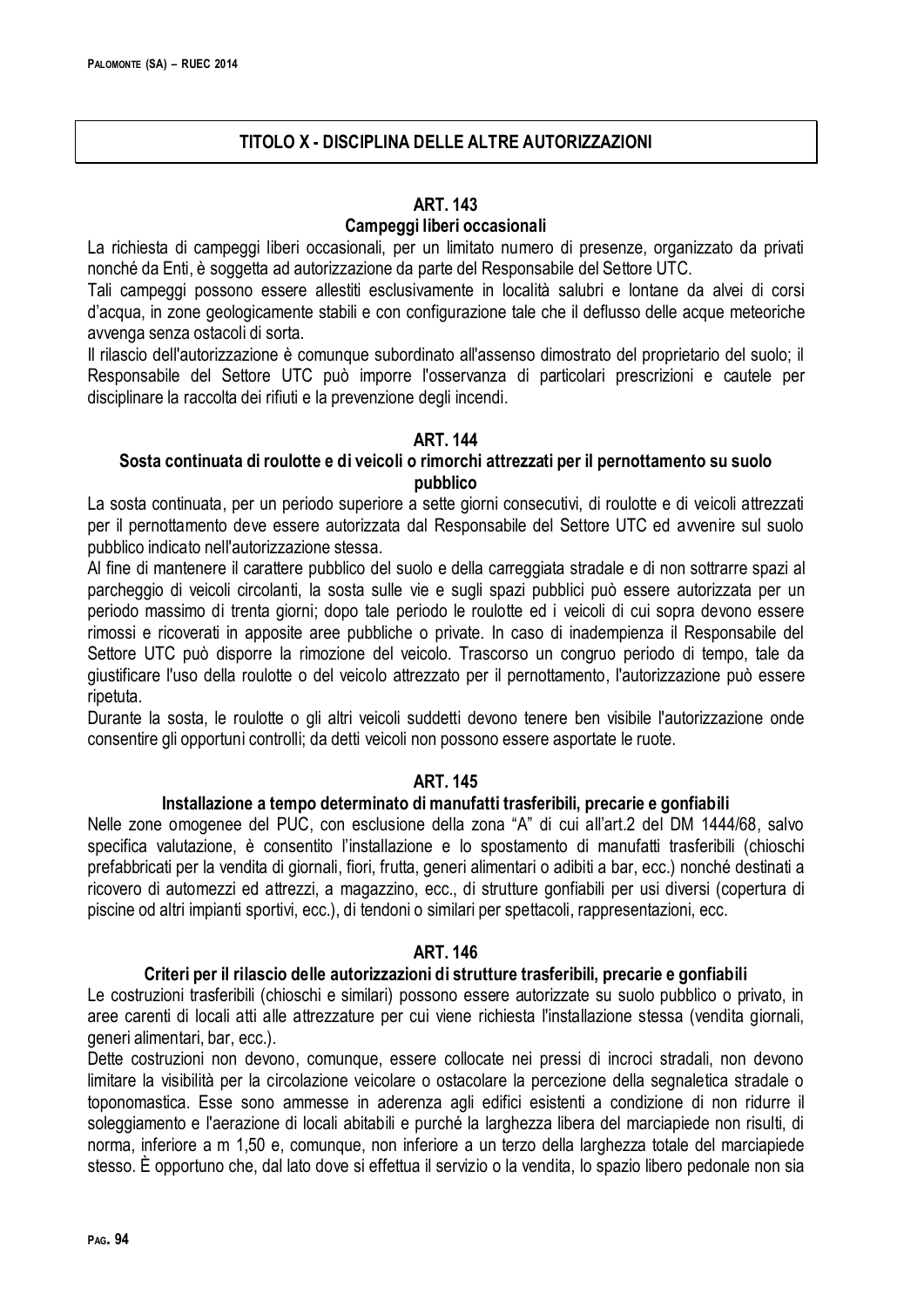inferiore a m 2.

Dette installazioni non possono essere autorizzate in prossimità di monumenti o di belvedere su viste panoramiche. La superficie massima di tale tipo di costruzione non deve superare i mq.20 e l'altezza massima totale non può superare i m.3.

Le strutture precarie (chioschi e similari) possono, in casi particolari, essere abbinate.

Nel caso di più richieste per l'installazione di strutture trasferibili nella stessa località, da destinare ad usi diversi, dette strutture devono essere collocate tra di loro ad una distanza minima pari all'altezza massima.

Le installazioni di tendoni e similari e di strutture gonfiabili possono essere autorizzate su aree tali da non provocare impedimenti per il traffico.

Dette aree devono garantire uno spazio per il parcheggio adeguato al tipo di struttura e alla relativa capienza ed essere ubicate in maniera che l'installazione richiesta non arrechi disturbo, sotto il profilo igienico e della rumorosità, nei confronti delle abitazioni o delle attrezzature di servizio.

Nel caso di installazione di tendoni o similari per manifestazioni o spettacoli, la superficie impegnata dalla struttura precaria e relative pertinenze non può essere superiore ad 1/3 dell'area disponibile.

L'accesso e l'uscita del pubblico devono avvenire in maniera da evitare intralci alla circolazione e da tutelare la pubblica incolumità.

## ART. 147

#### Depositi di materiali su aree scoperte

I depositi su aree scoperte di materiali, alla rinfusa o accatastati, visibili da strade o spazi pubblici sono vietati nelle zone destinate alla residenza, alle attrezzature e ai servizi.

Sono ammessi nelle zone produttive, a condizione che non costituiscano, a parere dell'UTC, e sentita la A.S.L. competente per territorio, detrattori ambientali o pericolo per l'igiene pubblica o del suolo e per l'incolumità delle persone.

Nelle zone agricole sono tassativamente esclusi impianti di demolizione di auto e relativi depositi; tali attività possono trovare opportuna collocazione all'interno delle zone industriali ed artigianali e non devono comunque risultare visibili dalle strade di primaria importanza.

Per i depositi eseguiti senza autorizzazione, il Responsabile del Settore UTC promuove i provvedimenti necessari al rispetto delle su esposte condizioni sotto comminatoria dell'esecuzione d'ufficio a spese del proprietario inadempiente.

### ART. 148

#### Occupazione temporanea o permanente di spazio, suolo o sottosuolo pubblico

L'occupazione anche temporanea del suolo o dello spazio pubblico è consentita previa autorizzazione del Responsabile del Settore UTC, il quale può accordarla quando ritenga l'occupazione stessa non contrastante con il decoro cittadino e non dannosa per la pubblica igiene e incolumità.

Il Responsabile del Settore UTC può consentire la creazione di intercapedini coperte sotto il suolo stradale e l'occupazione permanente di spazio pubblico con sporgenze e balconi o con costruzioni precarie, ferma restando l'osservanza delle norme del presente Regolamento Urbanistico Edilizio Comunale.

È vietato eseguire scavi o sconnettere la pavimentazione di strade pubbliche o aperte al pubblico per piantarvi pali, ripristinare condutture nel sottosuolo, costruire o restaurare fogne, o per qualsivoglia altro motivo, senza specifica autorizzazione del Responsabile del Settore UTC, in cui siano indicate le norme da osservarsi nell'esecuzione dei lavori, compresi quelli di ripristino.

Il Responsabile del Settore UTC può concedere l'occupazione del suolo o del sottosuolo stradale con grate, cunicoli e con impianti per servizi pubblici di trasporto o con canalizzazioni idriche, elettriche, ecc., il cui progetto deve rispettare le norme di edificabilità contenute nel presente Regolamento Urbanistico Edilizio Comunale.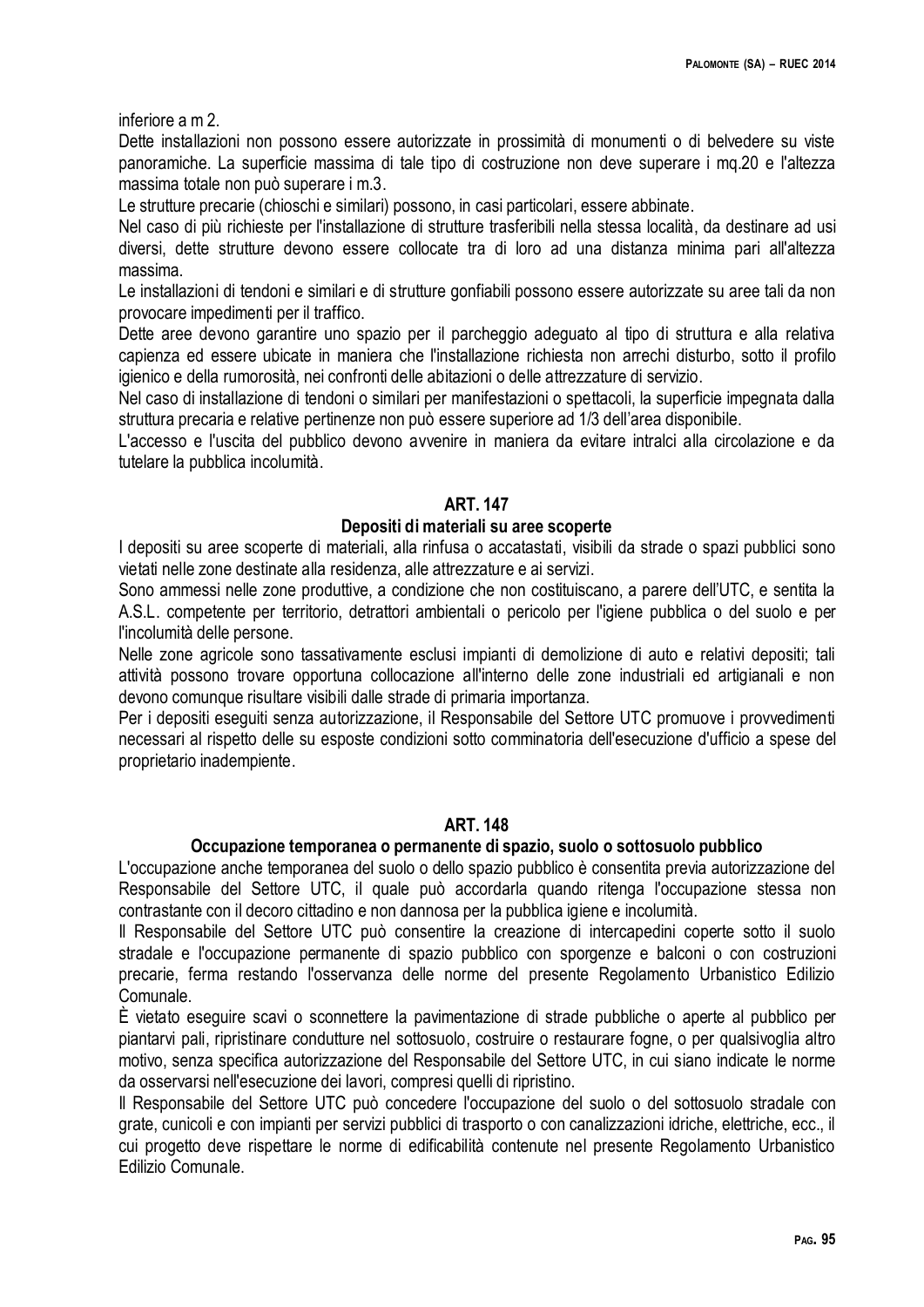Il richiedente è tenuto ad osservare tutte le necessarie cautele perché il suolo stesso non subisca danneggiamenti e perché non sia in alcun modo intralciato o reso pericoloso il pubblico transito.

Il rilascio delle autorizzazioni di cui ai commi precedenti è subordinato al pagamento delle relative tasse ed il Responsabile del Settore UTC può prescrivere la costituzione di un deposito cauzionale presso la Tesoreria comunale, per rivalersi delle eventuali penalità e delle spese non rimborsate dagli interessati.

La cubatura sotterranea per volumi complementari alla residenza (cantine, garage, ecc.) deve essere rapportata alle esigenze delle abitazioni a cui si riferisce; in caso di volumi interrati complementari ad attività produttive, commerciali, ecc., il Permesso di Costruire è condizionato anche alle prescrizioni previste dallo strumento urbanistico, generale o attuativo (quali ad es. destinazioni d'uso ammesse o compatibili, percentuale delle cubature extraresidenziali, ecc.).

#### ART. 149

#### Esposizione a cielo libero di veicoli e merci in genere

L'esposizione a cielo libero, anche su aree private, di veicoli e merci in genere, sia a carattere temporaneo che permanente, deve essere autorizzata dal Responsabile del Settore UTC, sentito il parere della A.S.L. per l'esposizione di merci di tipo alimentare, il quale può condizionarla all'osservanza di particolari prescrizioni o cautele per evitare intralci alla circolazione e a tutela dell'incolumità pubblica. Tale autorizzazione non è richiesta se l'esposizione avviene nei giorni e nei luoghi stabiliti per le fiere ed i mercati.

#### ART. 150

#### Trivellazione ed escavazione i pozzi per lo sfruttamento di falde acquifere

La trivellazione e l'escavazione di pozzi per lo sfruttamento di falde acquifere è soggetta ad autorizzazione da parte del Responsabile del Settore UTC, fermo restante le funzioni della Provincia ai sensi dell'art.34 del D.Lgs. n.96 del 30/03/1999.

Fermo restante gli adempimenti di cui all'art. 2, comma 2, della L. n.290 del 17/08/1999 (G.U. n.195 del 20/08/99), l'autorizzazione per l'apertura di pozzi destinati allo sfruttamento industriale di falde acquifere, può essere condizionata, a richiesta del Comune, alla presentazione di uno studio idrogeologico completo, che dimostri il razionale utilizzo della falda o delle falde che si intendono sfruttare.

L'autorizzazione non può comunque essere concessa entro un raggio di 300 metri dalle aree di captazione degli acquedotti e da pozzi di acqua potabile pubblici.

Nell'autorizzazione possono essere impartite disposizioni circa la quantità massima d'acqua estraibile, i modi e i criteri di misurazione e di valutazione, con l'indicazione dei mezzi tecnici mediante i quali si intende procedere alla estrazione e all'eventuale installazione di apparecchiature o strumenti di prova, ferma restando l'osservanza delle disposizioni legislative e regolamenti vigenti al riguardo.

Il rilascio dell'autorizzazione è, in ogni caso, subordinato all'assunzione da parte del richiedente dei seguenti impegni:

1) permettere l'attingimento di acque dal pozzo per la estinzione di incendi, senza pretendere alcun compenso;

2) consentire il prelievo dell'acqua da parte del Comune per le esigenze della popolazione, qualora dovesse essere disposta, per qualsiasi causa, la chiusura dell'acquedotto comunale o dovesse verificarsi una diminuzione della relativa portata, ad un prezzo per metro cubo non superiore ad un decimo del canone vigente per le utenze domestiche. L'autorizzazione può essere temporaneamente sospesa o revocata a giudizio insindacabile del Responsabile del Settore UTC, sentito l'Ufficio Tecnico Comunale e la A.S.L. competente per territorio, qualora si manifestino effetti negativi sull'equilibrio idrogeologico del territorio e quando il pozzo sia causa di diminuzione del flusso dell'acquedotto comunale e delle fontane o sorgenti soggette a pubblico uso oppure risulti inquinato, nonché nei casi in cui sia possibile assicurare il rifornimento idrico mediante allacciamenti all'acquedotto comunale oppure con appositi acquedotti rurali o industriali realizzati anche da consorzi tra gli utenti, dei quali il Consiglio Comunale ha facoltà di disporre l'istituzione qualora siano indispensabili per evitare un eccessivo numero di pozzi nella medesima zona,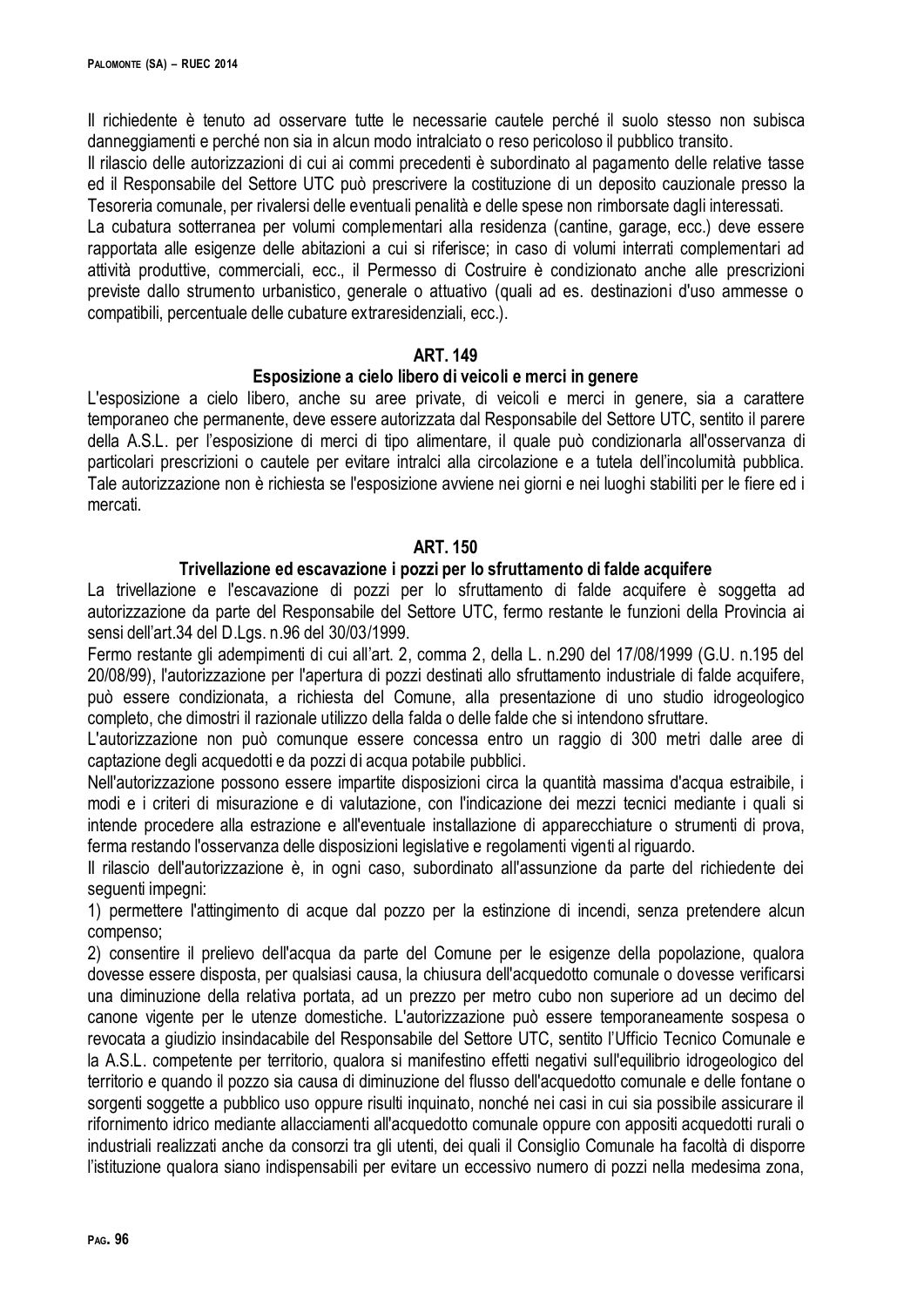senza che il titolare possa pretendere alcun compenso o risarcimento.

È vietato utilizzare, senza autorizzazione del Comune, l'acqua defluente da fontane pubbliche o corrente in fossi o canali pubblici, nonché deviare, impedire o comunque intralciare il corso normale di questi ultimi.

## ART. 151

### Trasformazione e mutamento di destinazione dei boschi e dei terreni sottoposti a vincolo idrogeologico

I tagli dei boschi devono essere autorizzati ai sensi dell'art. 23 della L.R. n.11 del 07/05/1996 in attuazione dell'art. 7 del R.D. 3/12/1923 n. 3267 e Regolamento Forestale n.1126 del 16/05/1926, e possono essere subordinati all'obbligo della ripiantumazione e all'osservanza di idonee cautele in relazione alla stabilità del suolo ed al mantenimento e allo sviluppo del patrimonio arboreo.

Sono esclusi dall'osservanza del comma precedente i tagli di pioppi e delle altre colture industriali da legno, già regolamentate, nonché i tagli necessari per evitare il deterioramento delle piante, la ceduazione, i diradamenti e le normali operazioni di fronda, di potatura e quelle necessarie per le attività agricole.

### ART. 152

#### Apertura e modifica di passi carrabili e di accessi privati su spazi pubblici o aperti al pubblico

L'apertura e la modifica di passi carrabili e di accessi privati su strade ed aree pubbliche o soggette a pubblico transito, interne ed esterne all'abitato, è soggetta ad autorizzazione del Responsabile del Settore UTC, previo parere del Responsabile del Procedimento e/o dell'Ufficio Tecnico Comunale, subordinatamente all'acquisizione del nullaosta dell'Ente proprietario della strada. Sugli eventuali fossi stradali devono essere formati e mantenuti opportuni ponticelli senza alterare la sezione della strada ed il suo piano viabile.

Lo scolo delle acque meteoriche deve essere opportunamente convogliato nelle fognature o nei fossi stradali, evitando che defluiscano sul piano viabile.

L'autorizzazione non può essere rilasciata se l'apertura del passo o dell'accesso costituisca un intralcio per la circolazione e allorquando la costruzione o lo spostamento avviene in corrispondenza o in prossimità di crocevia, di curve, di dossi, di gallerie e di passaggi a livello.

### ART. 153

### Impianti di captazione dell'energia alternativa

Nel caso di edifici con copertura a tetto, i pannelli per la captazione dell'energia solare devono essere disposti in modo da seguire il più possibile l'andamento delle falde cui sono ancorati.

In tutti i casi l'ancoraggio dei pannelli di captazione deve essere di preferenza di tipo meccanico (bullonatura e/o staffatura) e deve garantire la tenuta del pannello stesso anche in previsione di eventi climatici straordinari.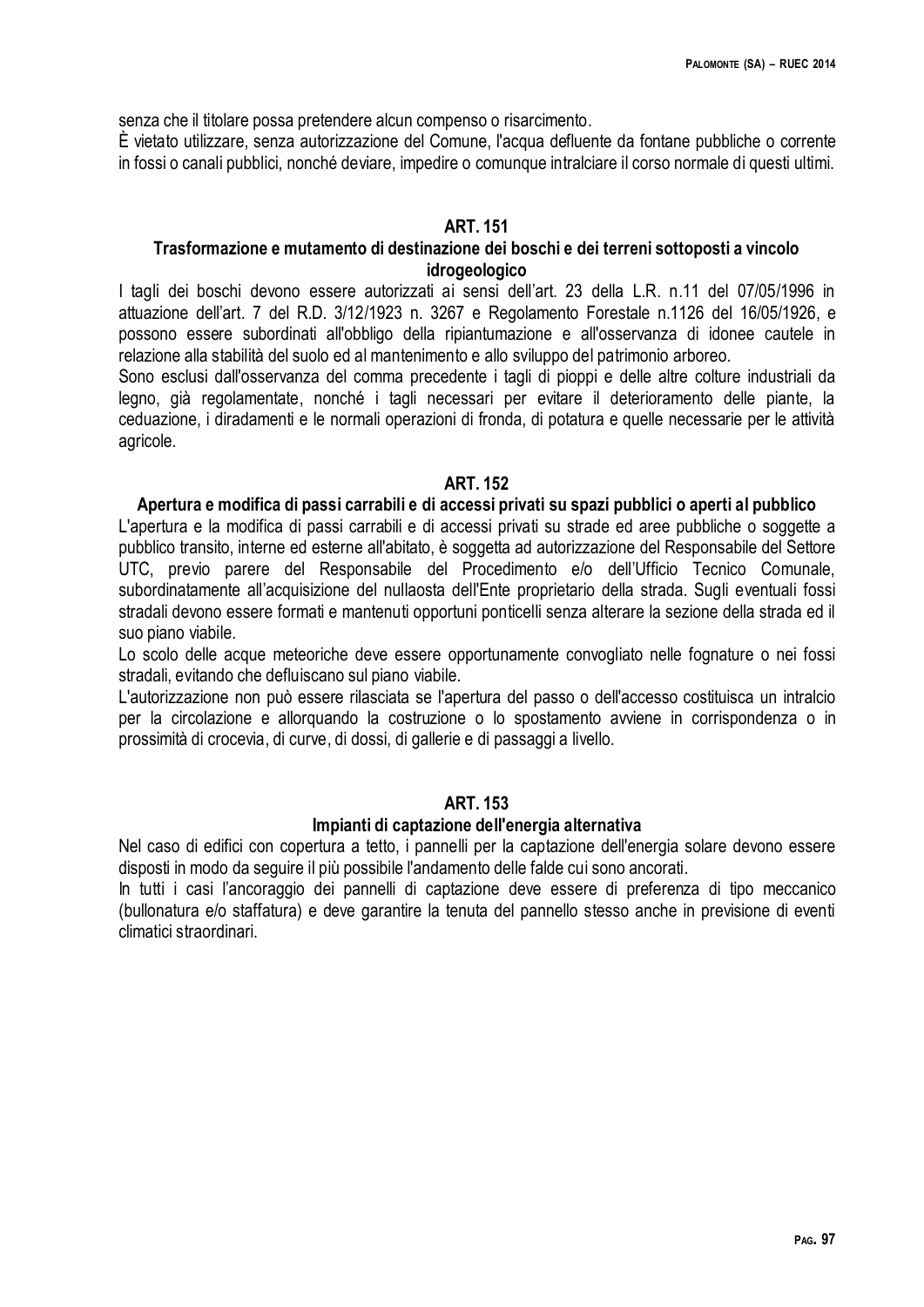# TITOLO XI – NORME SULL'INSEDIAMENTO DI FONTI DI INQUINAMENTO ELETTROMAGNETICO

### ART. 154

### Ambito di applicazione

Fatto salvo quanto stabilito da eventuali specifiche regolamentazioni comunali, nel presente Titolo sono stabilite norme per il corretto insediamento delle fonti di emissioni elettromagnetiche e per la minimizzazione dell'esposizione della popolazione a tali emissioni nel territorio comunale.

In caso di contrasto tra le disposizioni del presente RUEC e quelle degli eventuali strumenti di regolamentazione di cui innanzi, si applicano le disposizioni più restrittive.

Inoltre, si intendono interamente qui riportate le disposizioni statali e regionali in materia di emissioni elettromagnetiche, in particolare la L.R. n.13/2001 e la L.R. n.14/2001, da rispettare in coordinamento con gli strumenti urbanistici.

Nei riguardi delle Forze armate e delle Forze di Polizia e dei Servizi di Sicurezza ed Emergenza Sanitaria, le presenti norme si applicano tenendo conto delle particolari esigenze del servizio espletato. Le Emissioni elettromagnetiche connesse con le attività dei suddetti apparati devono comunque essere valutate ai fini del rispetto dei limiti di cui ai successivi articoli.

Sono escluse dall'applicazione delle seguenti norme gli impianti ed apparecchi per impieghi diagnostici e terapeutici.

La procedure per il rilascio delle autorizzazioni alla realizzazione delle infrastrutture di telecomunicazioni sono altresì disciplinate dal D.Lgs. 4 settembre 2002, n.198.

Sono fatte salve in ogni caso le disposizioni emanate a tutela dei beni ambientali e culturali, contenute nel D.Lgs. 22/01/2004 n.42 e s.m.i..

### ART. 155

### Impianti fissi per l'emittenza radiotelevisiva

Per le localizzazioni di impianti fissi per l'emittenza radio e televisiva, i limiti massimi di esposizione da rispettare in tutto il territorio comunale sono quelli previsti dalle disposizioni emanate in attuazione dell'art.4, co.2, lett.a), della Legge n.36/2001 (D.P.C.M. 8 luglio 2003 – G.U. Serie generale n.199 del 28/8/2003 - ed eventuali successivi aggiornamenti).

Sono vietate le localizzazioni dei suddetti impianti nei parchi urbani, in aree destinate ad attrezzature sanitarie, assistenziali, scolastiche e sportive e su edifici di valore storico-architettonico e monumentale.

### ART. 156

### Impianti per telefonia mobile

Le localizzazioni di nuovi impianti per la telefonia mobile sono vietate in aree destinate ad attrezzature sanitarie, assistenziali e scolastiche, nonché su edifici di valore storico-architettonico e monumentale. La localizzazione di nuovi impianti in prossimità delle aree di cui sopra deve perseguire obiettivi di qualità che minimizzano l'esposizione ai campi elettromagnetici. In ogni caso, vanno rispettati i limiti massimi di esposizione richiamati nell'articolo precedente del presente Regolamento Urbanistico Edilizio Comunale. Nelle aree di cui al primo comma è altresì vietato lo stazionamento di impianti mobili per telefonia mobile.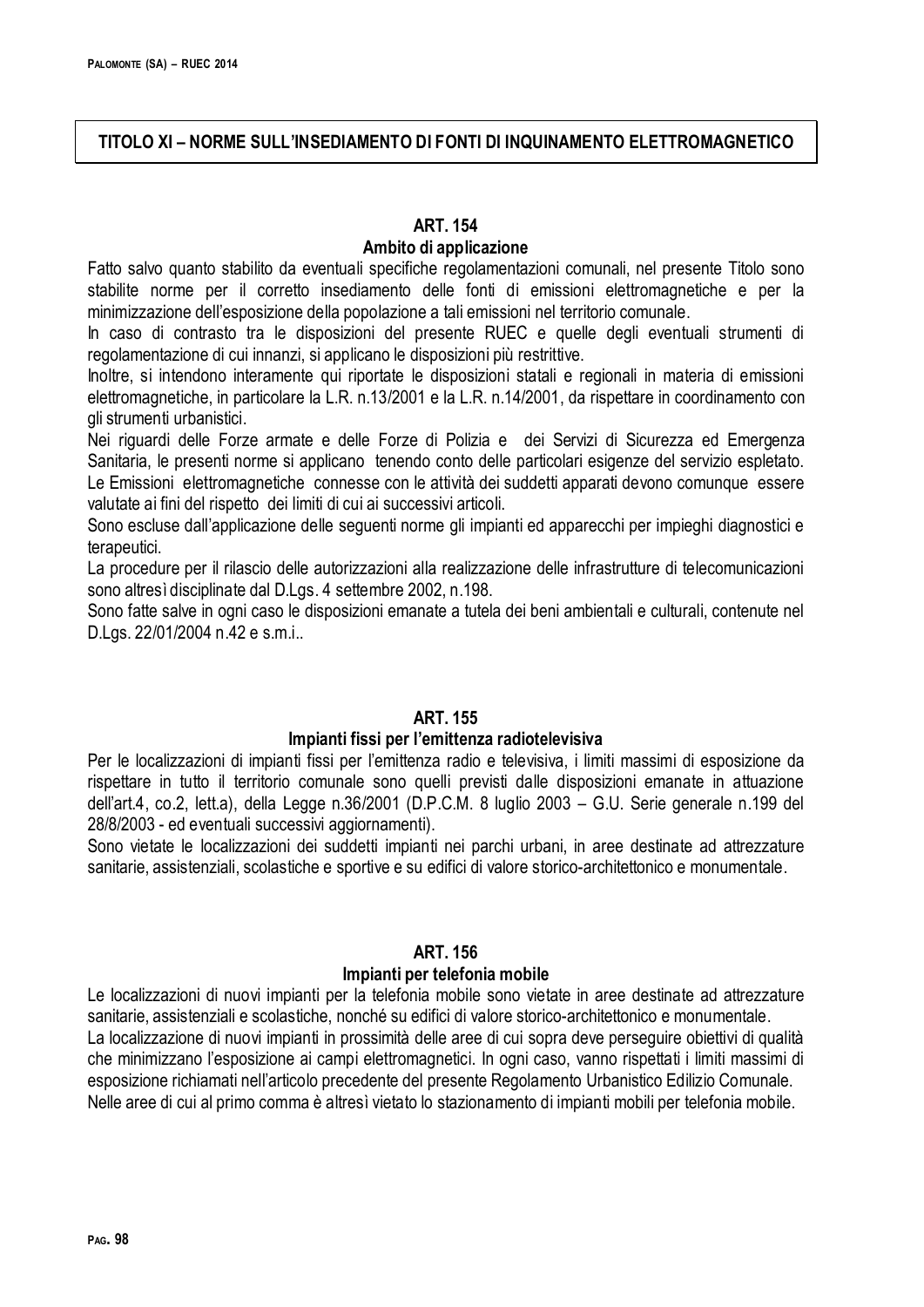#### Impianti per la trasmissione e la distribuzione dell'energia elettrica

Gli elettrodotti, come definiti all'art. 2, lett. c, del D.P.C.M. 23.4.1992, con tensione uguale o superiore a 30.000 volt devono seguire i tracciati individuati ai sensi della L. 22 febbraio 2001 n.36 e successivi decreti attuativi e della L.R. n.13/2001, in coordinamento con gli strumenti urbanistici.

In generale vanno perseguiti obiettivi di tutela della salute pubblica e di prevenzione dei rischi in prossimità di aree urbane, asili, scuole, aree verdi attrezzate ed ospedali, nonché di uffici adibiti a permanenza di persone per un tempo superiore a quattro ore giornaliere.

Tali obiettivi di qualità devono essere perseguiti sia per le nuove costruzioni nei confronti delle linee e degli impianti esistenti, sia per i nuovi impianti nei confronti delle costruzioni esistenti.

In ogni caso, nelle aree urbane gli elettrodotti sopra indicati devono correre in cavo sotterraneo. La rete elettrica deve pervenire agli utenti (abitazioni unifamiliari, stabili) mediante cavo sotterraneo e successivamente penetrare all'interno delle abitazioni mediante cavo coibentato, comunque nel rispetto delle norme dettate dal D.M. 22/01/2008 n.37 e dal D.Lgs. 9 aprile 2008, n.81 e ss.mm.ii..

In ogni caso, fermo restante il rispetto dei limiti di esposizione, valori di attenzione ed obiettivi di qualità prescritti dal D.P.C.M. 8 Luglio 2003 "Fissazione dei limiti di esposizione, dei valori di attenzione e degli obiettivi di qualità per la protezione della popolazione dalle esposizioni ai campi elettrici e magnetici alla frequenza di rete (50Hz) generati dagli elettrodotti", pubblicato sulla G.U. n. 200 del 29 Agosto 2003, la distanza di rispetto dagli elettrodotti, entro la quale non è consentita alcuna destinazione di edifici ad uso residenziale, scolastico, sanitario ovvero ad uso che comporti una permanenza non inferiore a quattro ore, è calcolata secondo quanto disposto dal D.M. del 29 Maggio 2008 recante "Metodologia di calcolo per la determinazione delle fasce di rispetto degli elettrodotti", pubblicato sulla G.U. n.160 del 05 Luglio 2008.